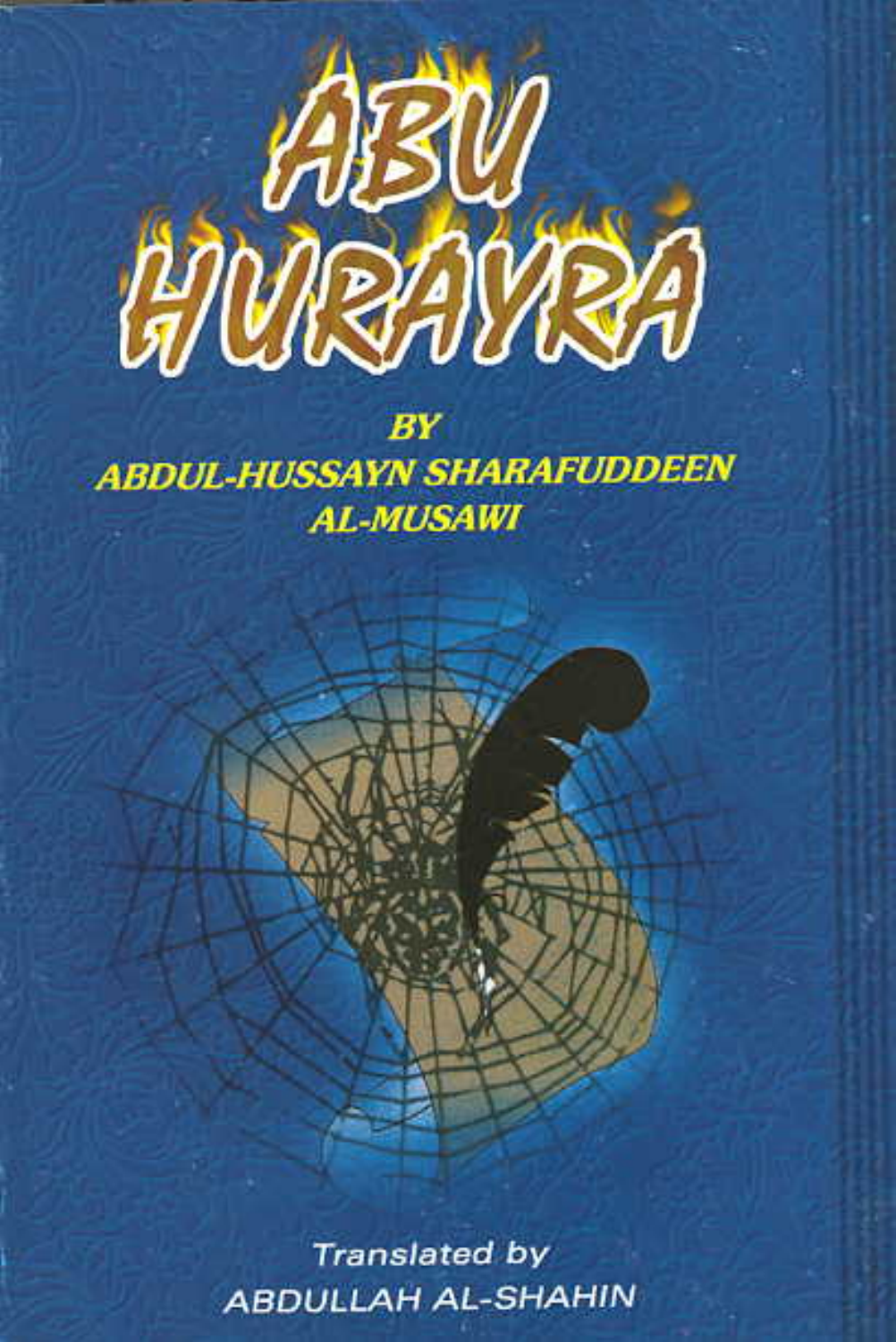# **ABU HURAYRA**

# **By SYED ABDUL-HUSSAYN SHARAFUDDEEN AL-MUSAWI**

**Translated by** 

# **ABDULLAH AL-SHAHIN**

# **Presented by: Syed Farid Jilani Al Hussaini Al Naqvi**

# **PREFACE**

### **IN THE NAME OF ALLAH, THE BENEFICENT, THE MERCIFUL**

This is a survey of one of Prophet Mohammed's companions' biography. He narrated from the prophet (s) so much many traditions until he exceeded all the limits, and the Sunni books of Hadith quoted from him until they exceeded the limits too. We didn't have any way in front of this large number of traditions narrated by this man (Abu Hurayra) except to search for their sources because they concerned our religious and mental life directly; otherwise we would leave them and their sources aside and look for something more important.

This large number of traditions narrated by this man spread in the branches and fundamentals of the religion that made the Sunni jurisprudents depend upon widely in dealing with the laws of Allah and the Sharia.

It was not strange of them, for they thought that all the companions were fair and just. And since there was no evidence to prove that, we had no way save to research on this man and his traditions to be certain about what concerned the branches and fundamentals of the laws made by Allah. This made us obliged to study with scrutiny the biography of this man (Abu Hurayra) and his traditions. I went too far in research until the truth appeared in this book and the sun of certainty shone, thanks to Allah for that.

As to Abu Hurayra himself, we will let you see the history of his life and his psychology as it was exactly. And as for his traditions, we studied them thoughtfully as quantity and quality and it was not possible for us, I swear by Allah, except to deny them as what his fellows did at his days. You will read that in details at its place in this book, inshallah.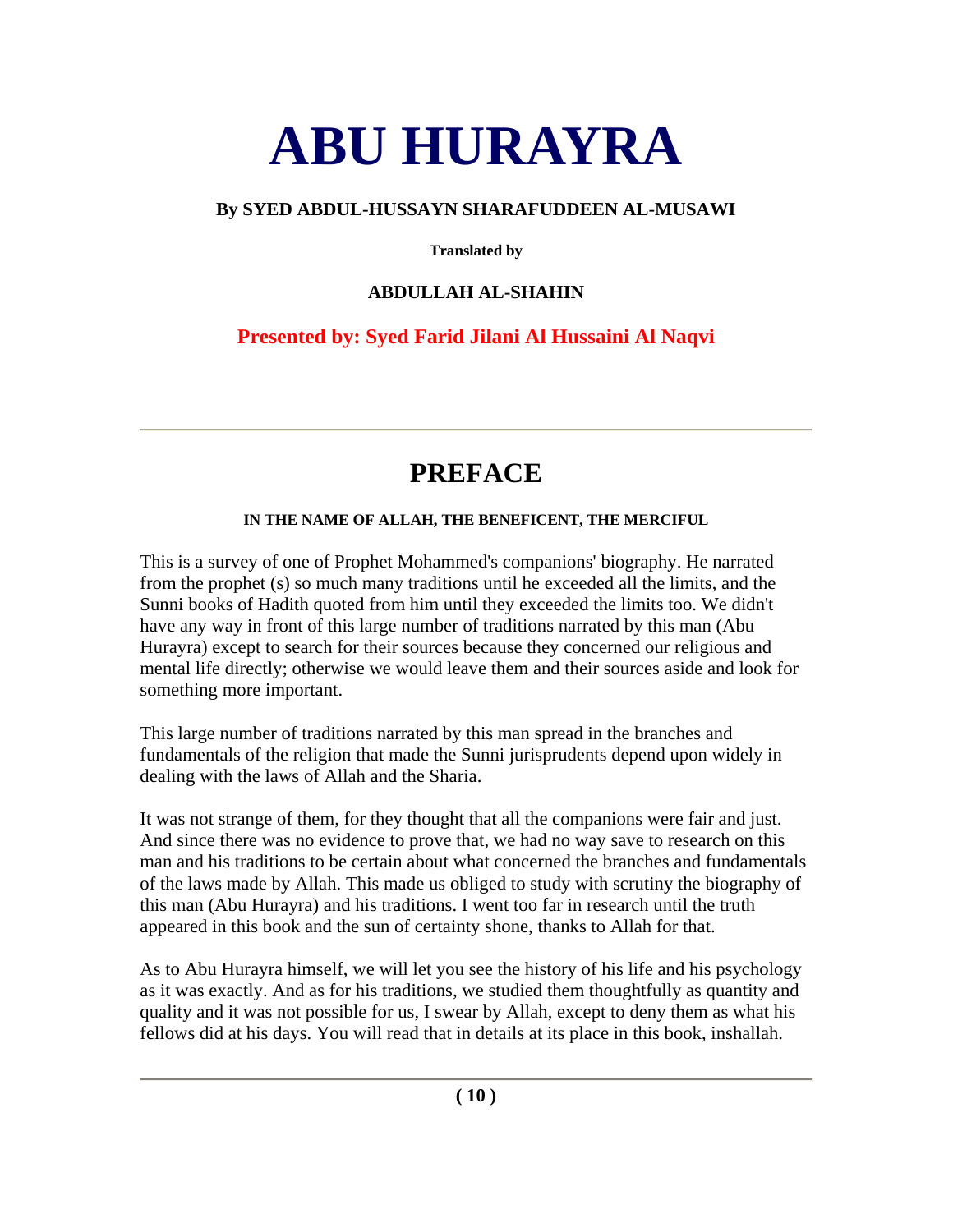Was it possible for any wise man to accept this large number of traditions narrated by this man, which were more than all what were narrated by the four caliphs, the nine wives of the prophet (s) and all the Hashemites, men and women?

Could an illiterate man, lately became a Muslim and therefore the period of his companionship with the prophet (s) was short, to comprehend from the prophet (s) so much many traditions that the first Muslims and the relatives of the prophet could not?

The good sense and the scientific criterion would not accept a lot of the plentifulness and the wonders narrated by this man.

The Sunna in its philosophy, its methods and its aspects has certain characteristics that the wise, men of sense and the linguists know clearly. When they hear or read something of the Sunna, they find it distinct according to their common sense and criteria. They find its aspects and signs distinct too without any doubt or suspect.

The Sunna was higher than to have thorny weeds, by which Abu Hurayra had stung the good senses and had wounded the scientific criteria before he distorted the exalted Sharia and wronged to the prophet (s) and his umma.

In short, the Sunna was the method of Islam and the law of life, according to which life must be typical in morals, beliefs, social relationships, science and literature. So it was no logic to be silent about this disgraceful intervention in the essence of Islam æwhich called for being free from absurd beliefs and superstition, which mind definitely denied.

So it was necessary to clear the books of Hadith by removing many traditions narrated by this man that mind does not accept.

I say that and I may see some faces frown, and others shrink away from me. They may, because of inheritance, upbringing and environment, shrink away from a fact shone by research different from what they thought that all the companions were just and fair without testing their deeds and sayings according to the criteria the prophet (s) put for his umma. Because companionship, in their point of view, was as sanctum and whoever resorted to, could not be accused of anything whatever he did. This was unacceptable, against the evidences and far away from rightness.

#### **( 11 )**

In fact, companionship was a great virtue but it did not make the prophet's companions infallible. Among the prophet's companions, there were saints, veracious and honest men, as well as the unknown ones. Also there were the hypocrites, who committed guilts and crimes. The holy Qur'an declared that clearly *(..and from among the people of Medina (also); they are stubborn in hypocrisy; you do not know them; We know them).*9:101. So we can depend upon the just companions and research to be certain about the unknown ones, whereas the guilty and criminals have no any value, neither they nor their traditions.

This was our point of view about whoever narrated a prophetic tradition. The holy Qur'an and the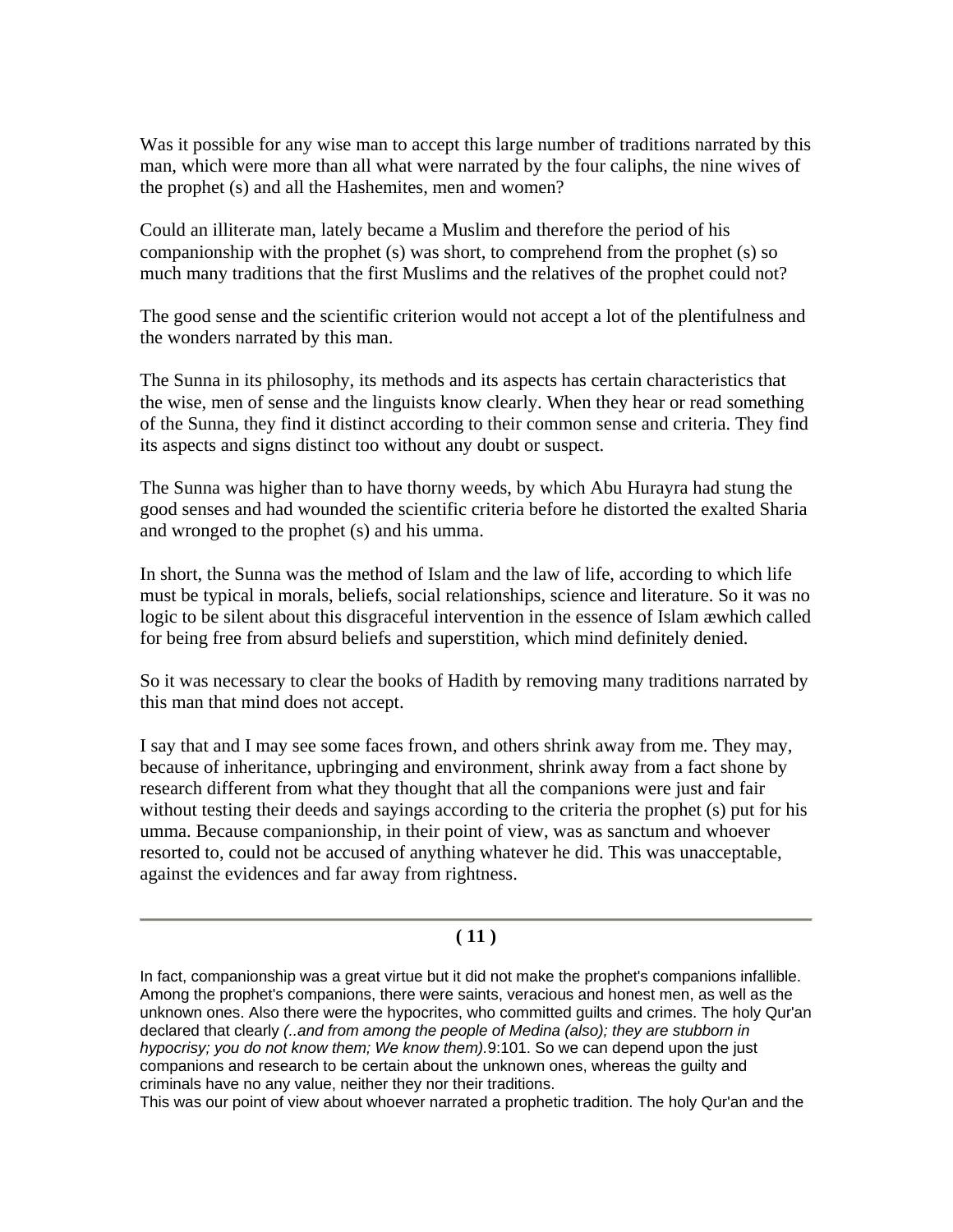Sunna were our guide.  $1$  We never excused the liars even if they were called companions, because it was disloyalty to Allah, His Apostle and people. It was enough for us to depend upon the jurisprudents, veracious, and virtuous of the great companions of the prophet (s) and his family, whom he (s) ordered to be at the same rank with the holy Qur'an and to be the example for the wise.

As a result, we have agreed upon, even we were somehow different at the beginnings, that the Sunni respected Abu Hurayra, Samara bin Jundub, al-Magheera, Mu'awiya, Amr bin al-Aass, Marwan bin al-Hakam and the likes because they (the Sunni) sanctified the prophet (s) and those, who were among the prophet's companions. At the same time we criticized them just to sanctify the prophet and his Sunna just like an open minded, who understood the meaning of holiness and greatness.

Of course, after that, he, who denied whoever ascribed to the prophet (s) something unbelievable, was worthier to honour the prophet and worthier to be in the way, which the prophet wanted for

\_\_\_\_\_\_\_\_\_\_\_\_ 1. But the Sunni went too far by putting a holy nimbus around whoever called a companion until they became immoderate. They trusted in every one, good or bad. They imitated blindly the ffeed captives ( whom the prophet (s) set free when he conquered Mecca) and every one heard or saw the prophet. They denied whoever contradicted them exceeding all the limits. Refer to p.p. 11-15 and p.p. 23 in our book ( the answers of Musa Jarasllah).

#### **( 12 )**

his umma. The prophet (s) had warned that there would be many liars fabricating lies when narrating untrue traditions and he had threatened them to be in Hell.

Here I publish this study in the book (Abu Hurayra) just for showing the truth and to purify the Sunna and its ascription to the great sacred prophet (s), who (*..never speaks out of desire)* 53:3, to be sincere for the truth in good thinking and honest in consideration and to be impartial for the sake of the truth according to the scientific and mental bases, which deny to respect a liar fabricating lies and ascribing them to the prophet (s) and to be exempted from criticism just because he was one of the prophet's companions. We deny submitting blindly to the traditions narrated by this man concerning the prophetic Sunna, which was worthier to be honoured because it is the prophet's mission to the world until the Day of Resurrection.

No one is to frown or to be depressed when we present this book with an impartial study, for we respect free thinking and don't let it be low under the feet of superstitions and then to be surrounded by an illusory wall of holiness *(..with a wall having a door in it; (as for) the inside of it, there shall be mercy in it, and (as for) the outside of it, before it there shall be punishment)* 57:13 (Quran).

We don't want any face to frown or any one to be depressed, but in fact we want every one who goes under the black cloud of bad traditions, reached him age after age, to be free from fanaticism and to read this book thoughtfully *(Those who listen to the word, then follow the best of it; those are they whom Allah has guided, and those it is who are the men of understanding)* 39:18 (Quran).

We do not intend with this book, I swear by Allah, to split the unity between the different sects of Muslims, which is now going to be active at these days of waking, but to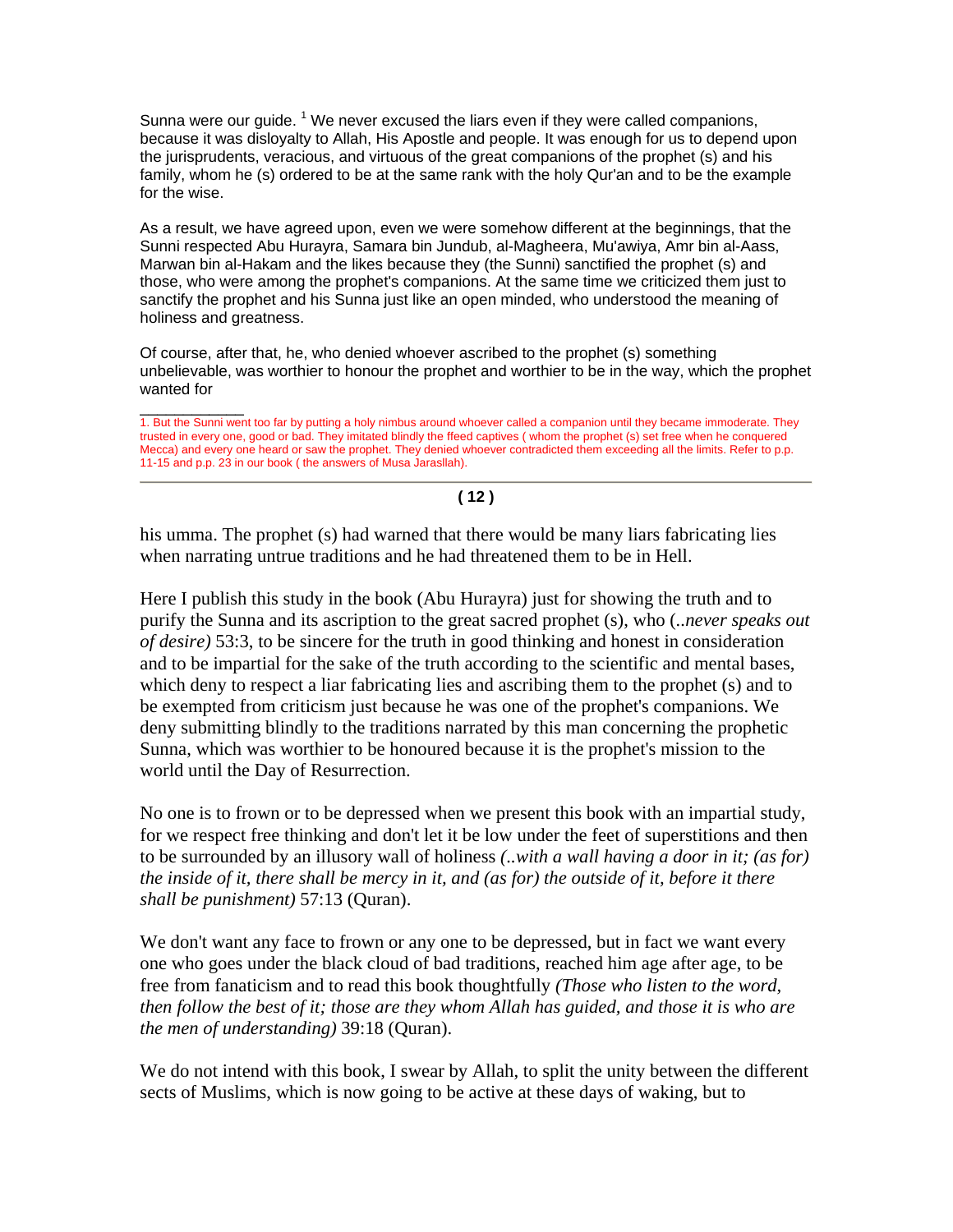strengthen it with freedom in option and belief to put it in the right way.

The mental dignity is the best of dignities that rational people seek out even if it costs them their money or their lives because it is the way to glory and the bridge for unity.

But if some one of our Muslim brothers turns his face away in disdain, I ask him just to listen to these simple notes and then to give his suggestion. He will find us, inshallah, more determined to

#### **( 13 )**

strengthen the unity between the Muslims in spite of those thorns, which prick the intellect and sting the conscience.

We will talk about different thoughts here; some of them dealt with mind and its power and horizon, some touched the belief in its aspects and meanings, some touched the natures, others were contradictory refuting each other, some were away from the scientific bases derived from the essence of the religion and many of them were adulation to the Umayyads or to the public opinion at those days, and some were of imagination and insanity. But all of them were away from rightness at all.

One of Abu Hurayra's wonders is that the angel of death used to come to people visibly, but when he came to Prophet Moses (s) to take his life, Moses slapped him, gouged his eye, and sent him back on his sumpter to his God one-eyed. After this accident, the angel of death went to people invisibly!

One other wonder of Abu Hurayra's was the competition between Moses and the rock. Moses (s) put his cloths on the rock to swim in the sea away from people. The rock ran away with Moses' cloths in order to force him to follow it nakedly as he was born in front of the Israelites in order to refute the rumor saying that Moses had a hernia. Moses ran after the rock shouting: "O, rock, my cloths. O rock, my cloths." The rock stopped after ending its task. Moses began beating the rock with his stick severely until he made some scars in the rock. There were six or seven scars in the rock.

The funniest thing in this tradition was the hesitation of Abu Hurayra about the number of the scars in the rock, because his piety imposed upon him not to narrate a tradition unless he was so certain as if he was certain of the sun's light!

And: the gold locusts falling over Prophet Ayyub (Job) when he was bathing and that he began to collect them in his cloths.

And: two newborn babies talking with reason and rationality about the unseen where there was no cause to break the natural rules.

And: a cow and a wolf speaking eloquent Arabic showing that they had reason, wisdom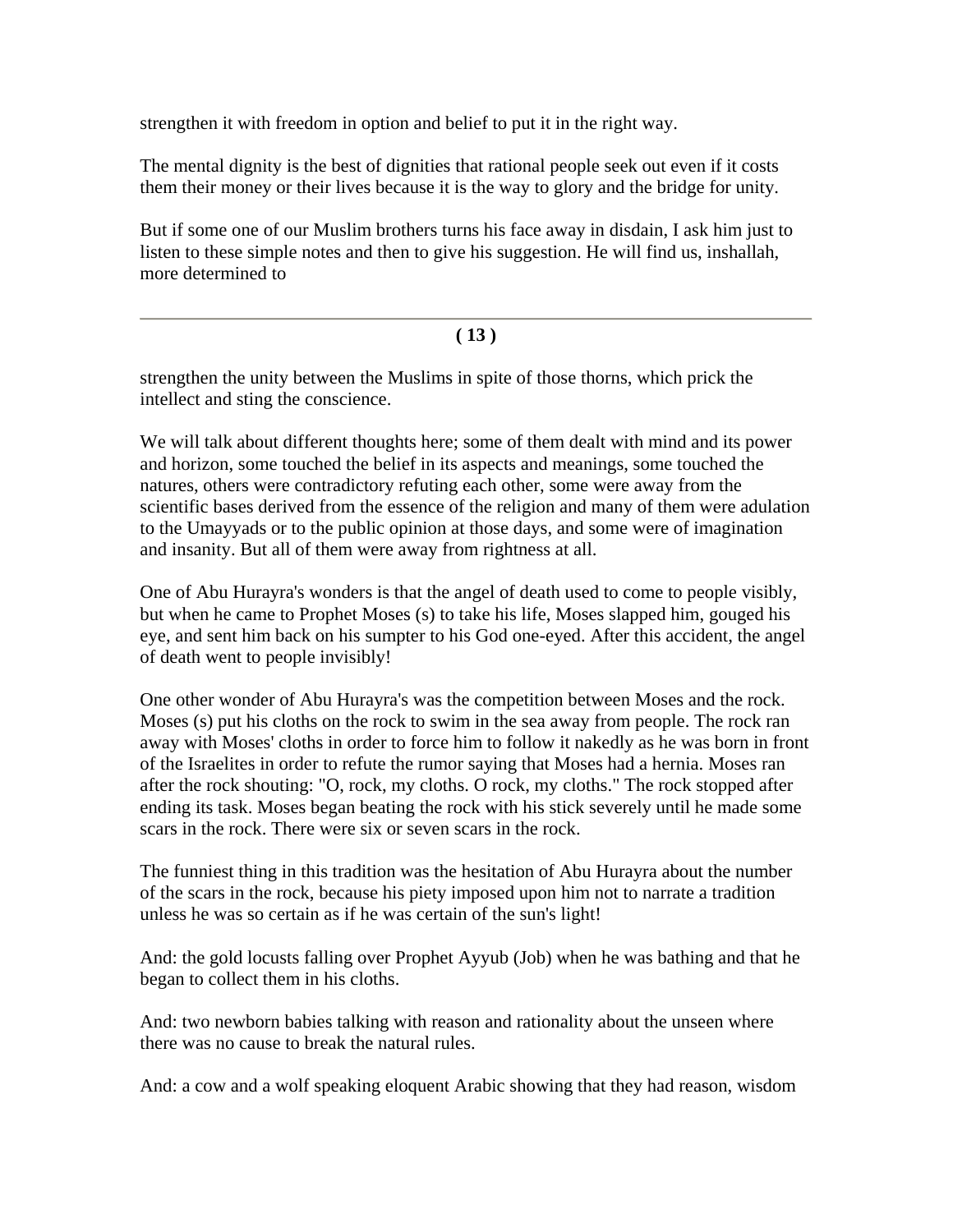and knowledge about the unseen where there is no any cause for challenge and miracles. Abu Hurayra

#### **( 14 )**

narrated this tradition to show the virtues of the first and the second caliphs.

And another wonderful superstition: that the Satan came to Abu Hurayra's house in three successive nights to steal some food for his hungry children.

And: that an Israelite nation was lost and after looking for them they found that they had been turned into mice. The evidence was that when they were given camel's milk they did not drink and when they were given ewe's milk they drank.

And: that he (Abu Hurayra) was with al-Ala' with an army of four thousand soldiers. They came to a bay, which had not been crossed before them and would never be crossed after them. Al-Ala' grasped the rein of his horse and walked above the water! The army followed him without a foot, a slipper or a hoof became wet!

And: his tradition about his haversack, which had a few dates, that he fed all the army while the dates still as they were. He had been living by this haversack along the period of the prophet (s), Abu Bakr, Omar and Othman until it was stolen during the revolution against Othman.

And: his tradition about Dawood (Prophet David), who finished reading the holy Qur'an in a very short time. He ordered to saddle his horse and before it was saddled, he had finished reading all the Qur'an. Is that not like someone's saying: He put the entire world inside an egg?

In some of his traditions, he dealt with Allah, glory be to Him. His imagination made some images for Allah. Far it be from Him!

He said that Allah had created Adam like His own shape. He was sixty cubits height and seven cubits breadth. Abu Hurayra diversified in this tradition. Sometimes he said: If one of you quarreled with another, let avoid the face because Allah had created Adam according to His image. Another time he said: if someone beat another, let avoid the face and never say: what an ugly face you have, because Allah had created Adam according to His image. Sometime he said: Adam had been created according to the image of the Beneficent.

#### **( 15 )**

This man was fascinated by his imagination to draw such images for Allah and Adam with skilled literature and instructions, which if we ascribe to Islam, we will find many strange things that make us laugh and cry at the same time.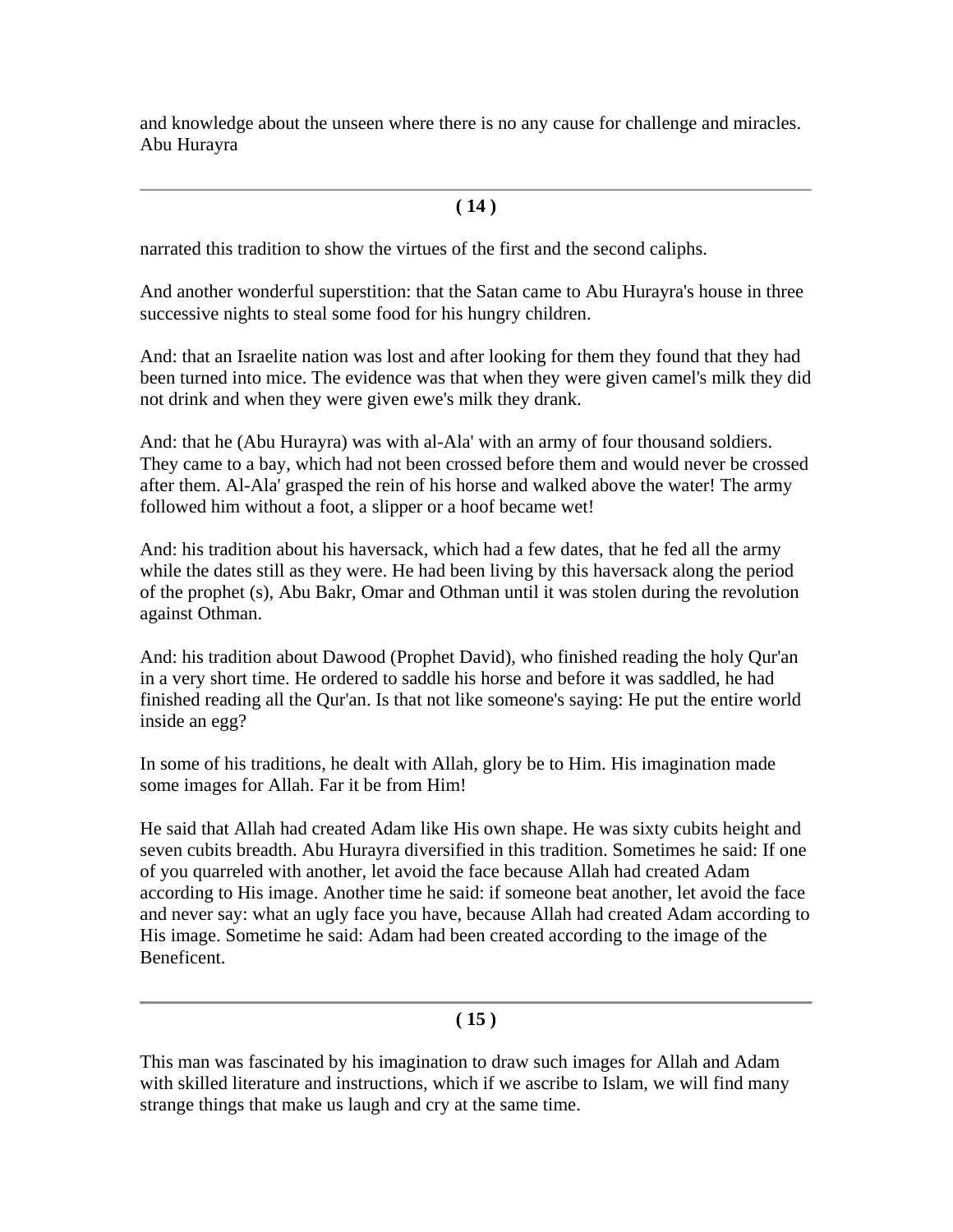He narrated another tradition saying that Allah comes to this nation in the Day of Resurrection in a shape different from what they know and says: I am your god. They say: God forbid! We will not move from here until our god comes to us. If He comes we will know Him. Then Allah comes in the shape that they know and says: I am your god. They say: You are our god. Then they follow Him. He narrated that in a long dark story full of imagination, showing Allah in different shapes, disguising, coming and going in dramatic actions with jokes, dialogues and deception. The tradition made fun of Allah in a way that not only contradicted the Islamic beliefs and the simplest bases of rationality but also the royal etiquette if we accept-God forbid-the thought of embodiment, far be it from Allah, the Almighty.

And his tradition that Hell will not be full until Allah puts His leg in it! In one of his wonders showing that Hell will be proud on having the tyrants and disdainful people, while Paradise will be humble to have poor and miserable people.

And his tradition that Allah comes down to the lower sky every night and says: "Who prays to me, so that I grant him?" And many others like that which were the cause for the thought of embodiment to arise at the age of complexity of thoughts, and because of which many kinds of heresies and errors came out.

\* \* \*

Abu Hurayra narrated many traditions about the prophets (s). He described them however he liked. In one of those traditions, he described the terrors of the Day of Resurrection. People resort to Adam then to Noah then to Abraham then to Moses then to Jesus (s) in useless clamor, for these prophets (as Abu Hurayra pretended) are prevented to be intercessors by Allah, Who became very angry with them (before) to a degree that He didn't become so angry before that nor would be after that because they (the prophets) had committed sins (invented by Abu Hurayra's imagination). Abu

#### **( 16 )**

Hurayra did not find any way to prefer Prophet Muhammad (s) except to defame the other prophets (peace be upon them). Also his tradition when he ascribed doubt to Prophet Abraham (s) when he says (according to the Qur'an): *(And Ibrahim when he said: My Lord! Show me how Thou givest life to the dead…)* 2:260, in which Abu Hurayra made Prophet Muhammad worthier to be doubtful than Abraham and made Prophet Joseph better than Prophet Muhammad for he was patient. He criticized Prophet Lot when he says: *(Ah! that I had power to suppress you, rather I shall have recourse to a strong support).* 11:80 (Quran).

And his tradition which showed that Prophet Solomon broke his father's verdict about a baby that two women pretended to be theirs, and Prophet David judged that the baby was the old woman's. Solomon said: "Bring me a knife to cut the baby into two halves, one half for each of them." The young woman cried: "Don't do that." So he judged that the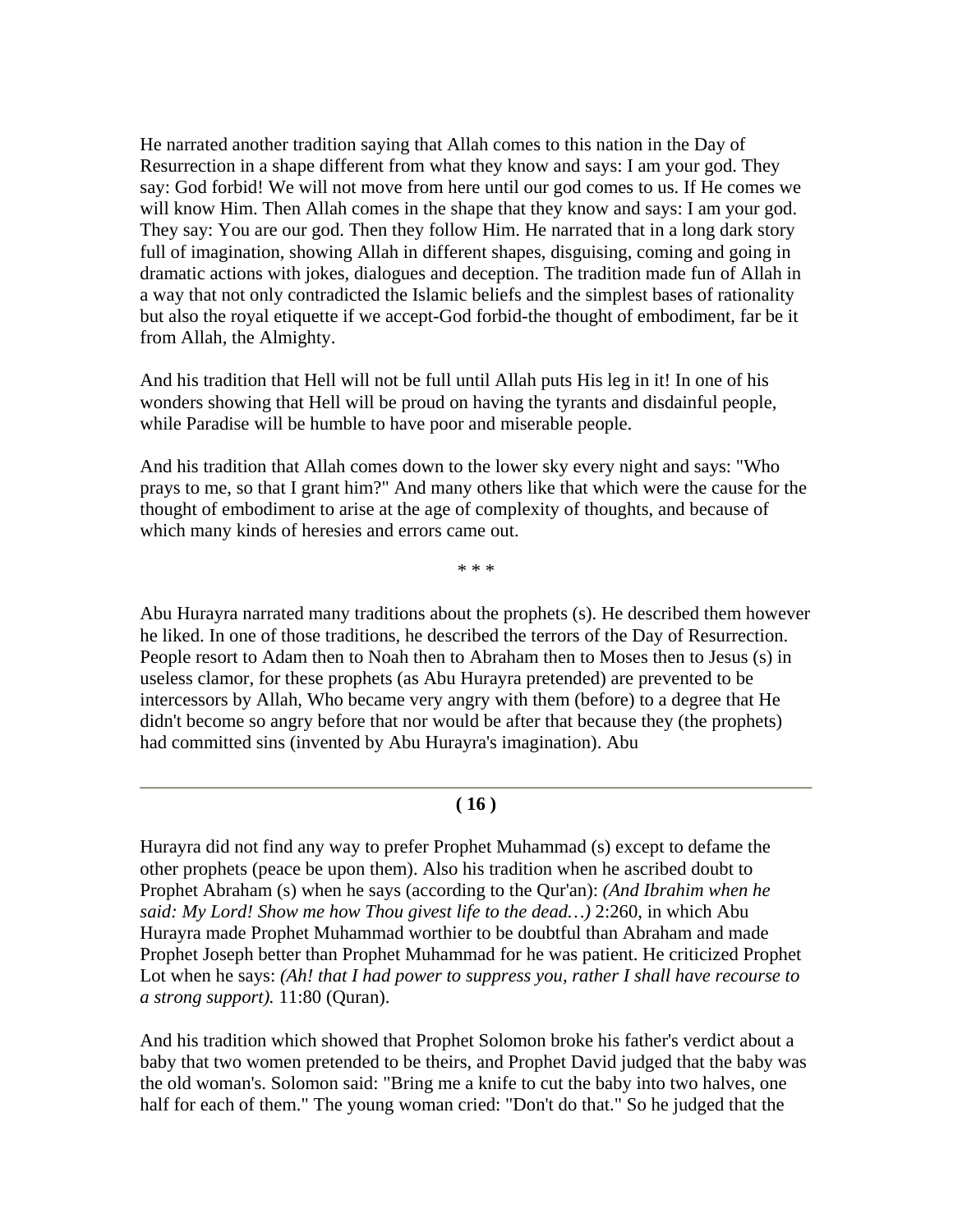baby was hers. The contradiction between two prophets about one of Allah's verdict was unacceptable according to the Islamic Sharia. The funniest part in this superstition was that Abu Hurayra said that he had never heard of *sikkeen* (knife) in his life where they used to call it *midya*.

And his tradition that prophet Solomon said: "I will go to bed with a hundred women tonight that every one of them will give birth to a boy, who will fight for the sake of Allah." The angel asked him to say *inshallah*. He did not say. So no one of his wives gave birth to a baby save one, who gave birth to half a human being!

And another one about an ant that pinched Prophet Moses (s). Moses ordered his followers to burn the village of the ants. Then Allah inspired to him: "Because of an ant that pinched you, you burnt a nation, which praised Allah!"

And his tradition about Prophet Muhammad (s) that he harmed, abused, cursed and whipped innocent ones just because of anger, therefore his harming, abusing, cursing and whipping them would be a penance for their sins.

If that was ascribed to Pharaoh, it would be shameful for him. How about our infallible prophet! Some people were cursed by the prophet and they did not deserve forgiveness, could Abu Hurayra

#### **( 17 )**

force us to love and respect them as virtuous people? What are the right criteria after this funny criterion of Abu Hurayra?

In another tradition he said that the Satan came to the prophet (s) to disturb his prayers. Prophet Muhammad strangled the Satan and wanted to tie him to a column to let people look at him tied up, but he remembered Solomon's saying: *(He said: My Lord! do Thou forgive me and grant me a kingdom which is not fit for (being inherited by) anyone after me)* 38:35, and set him free. And his tradition saying that Prophet Muhammad (s) was sleeping and missed the Fajr (dawn) prayer.

And many others, which opened the door to say that the prophets were not infallible and they might make mistakes. This is unacceptable for it cancels the real sense and essence of prophecy.

\* \* \*

There was another kind of his traditions showing you the contradiction clearly. Notice the two traditions of Abu Salama, which he heard from Abu Hurayra about infection. He denied it in the first one and proved it in the second. Abu Salama asked him: "Didn't you say that there is no infection?" Abu Hurayra denied his first tradition and began to murmur in Abyssinian.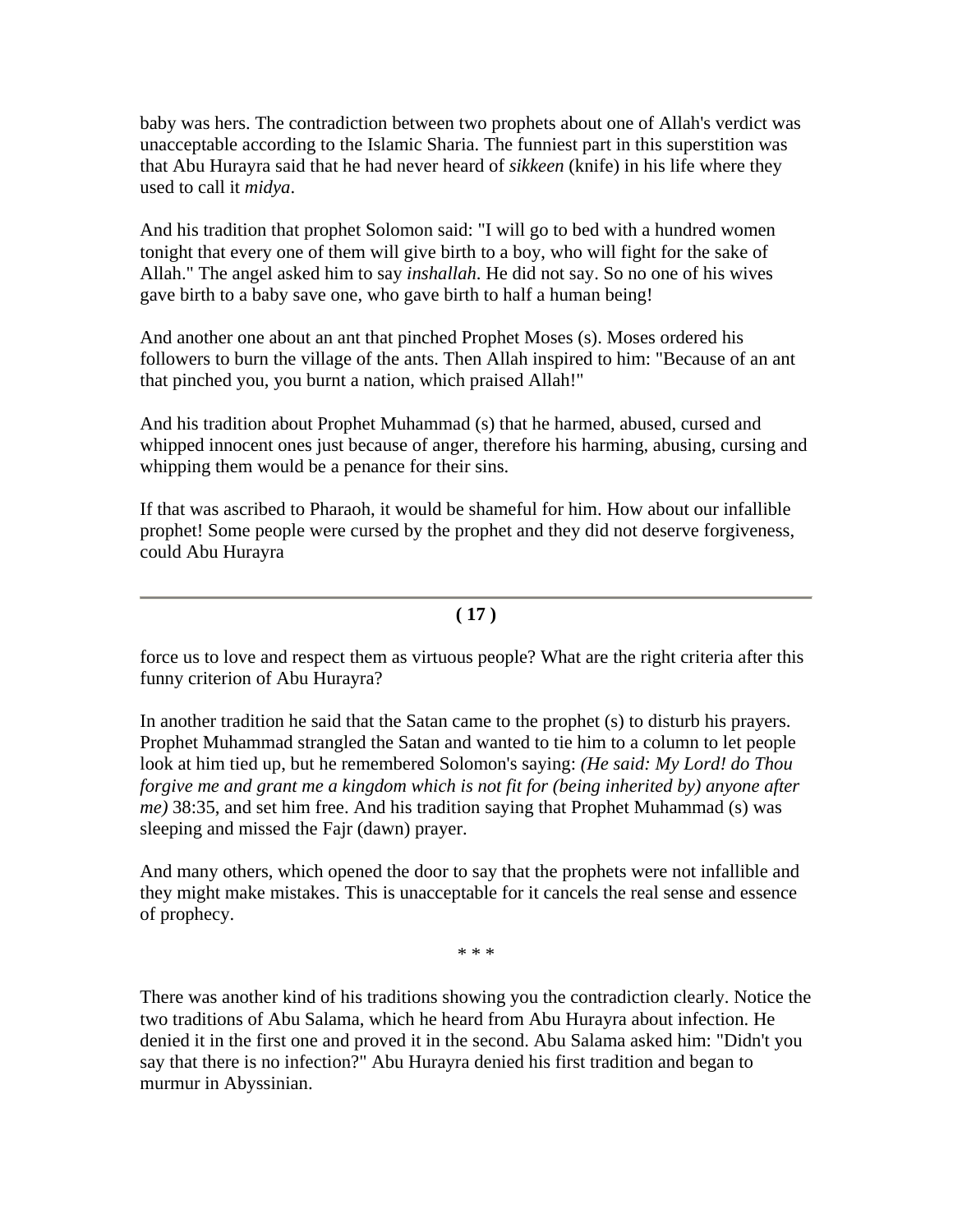See his tradition about Solomon and his wives. Sometime he said that they were one hundred. Sometime he said they were ninety, seventy and sixty. All of that were mentioned in the books of Hadith.

If you see his tradition about his migration, you will find clearly that he was a poor hungry bare-footed servant. He served this and that for a meal. How did he have a servant, about whom he talked in Sham  $<sup>1</sup>$  (Damascus)? He said (during the reign of</sup> Mu'awiya): "When I came to meet the prophet (s), my servant escaped in the way. While I had been with the prophet to pay homage, my servant came in. the prophet said to me: "Is this your servant?" I said: "I set him free for the sake of Allah."

1. Now Syria, Jordan, Palestine and Lebanon.

\_\_\_\_\_\_\_\_\_\_\_\_

\_\_\_\_\_\_\_\_\_\_\_\_

**( 18 )**

Look at his traditions talking about himself during his living in the  $(suffa)^{1}$  shelter. You will find that he was one of its destitute inhabitants. He lived in it along the life of the Prophet (s). It was his abode day and night, for he neither had a clan nor a house in Medina. He clothed himself with a woolen piece, which lice crept on. He tied it around his neck to reach his legs. He gathered it with his hands in order that his private parts not to be seen. Hunger threw him down unconsciously between the minbar and the room of the mosque. So wherefrom did he get a house that he pretended in the last days of his life? It was a part of a tradition he told in Damascus about himself and his mother who became Muslim by the prophet's praying for her and her son-as he said.

Look at his protest against those, who denied his traditions. You will find it contradictory and invalid that hearings turn away from for its silliness and minds deny for its uselessness. Abu Hurayra's evidence against those, who condemned his traditions was a tradition narrated by him saying that once he spread his garment in front of the prophet (s). The prophet began to ladle knowledge with his hands and put it into the garment saying to Abu Hurayra: "Join it to your chest." Abu Hurayra joined it to his chest and became infallible from forgetting; therefore he was the best of companions in keeping Sunna in mind and the most aware of it.

What ridiculous evidence that served his opponents more than to serve him! It confirmed that what they had ascribed to him was right that he narrated traditions according to his temper without knowing what he was saying. But we do not have save Allah to judge between us.

It was enough for us that he narrated traditions without seeing or hearing and then he pretended that he saw and heard. Here is an example:

Abu Hurayra said that one day he entered the house of Ruqayya, the daughter of the prophet and the wife of Othman. She had a comb in her hand. She said: "The prophet (s) was here and left a moment ago. I combed his hair."

<sup>1.</sup> A shelter made at a side of the mosque for the destitude and the poor to live in.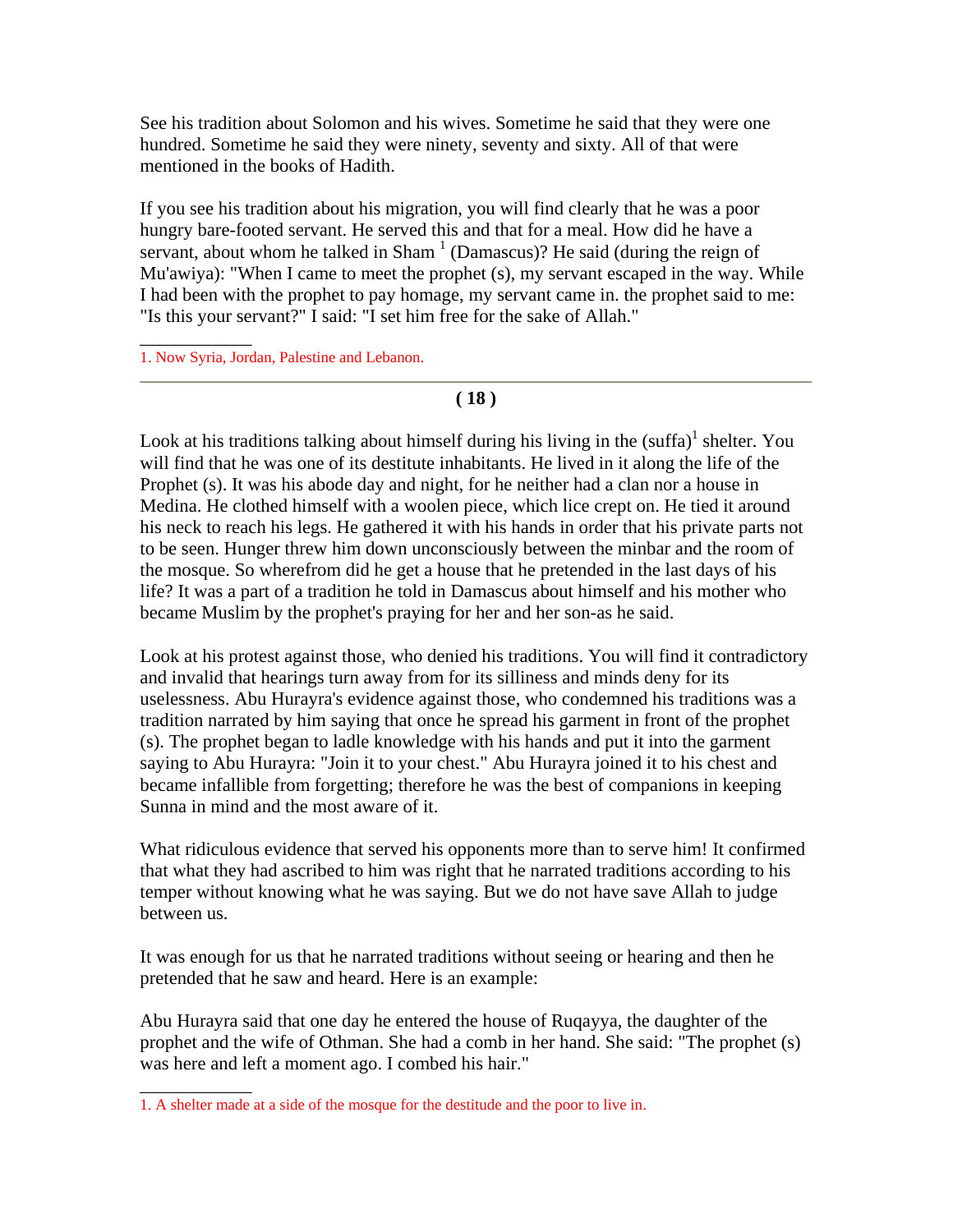It was certain that Ruqayya died in the third year of hijra after the battle of Badr and Abu Hurayra came to Medina and became a Muslim in the seventh year of hijra after the battle of Khaybar. So where could he meet Ruqayya and her comb?

\* \* \*

Here is an example of his traditions, which were far away from the scientific bases of Islam. He said: "Prophet Muhammad (s) sent us in a mission and said: "If you find that man and that man (he called them by names) burn them both in fire." When we wanted to set out he said: "I had ordered you to burn those two men in fire, but it is only Allah that may torture people with fire, so if you find them kill them." It was an abrogation of a matter before its time to be achieved. It was impossible for Allah and his Apostle. He had many incredible and imaginative traditions. We mentioned six of them at the end of his forty traditions in this book to be examples for the others.

\* \* \*

He flattered the Umayyads and their assistants servilely. He also flattered the public opinion at those days very much. We mentioned some of his traditions in this concern in the later chapters. You may inspect them impartially to find that he was hungry and wanted to fill his stomach via inventing traditions for the sake of this and that. He wanted to satisfy his imagination, an imagination of someone who was deprived of the pleasures of an ordinary life. He, after that, confessed that he was a foothold in an age that scorned and starved him and then he was thrown to an age that satisfied his hunger just to invent traditions. After that, do we trust in him and depend on him as evidence? Do we throw our minds and beliefs under his feet unthoughtfully?

If that was right according to mentality and the Sharia, then let Abu Hurayra and his followers go to their sanctum, which politics erected and put between traditions and inheritances.

And if that traditions and inheritances were a cause of separation or an object of disagreement, let them be until the sun

#### **( 20 )**

rises. *(I desire nothing but reform so far as I am able, and with none but Allah is the direction of my affair to a right issue; on Him do I rely and to Him do I turn)* (Quran).

# **ABU HURAYRA**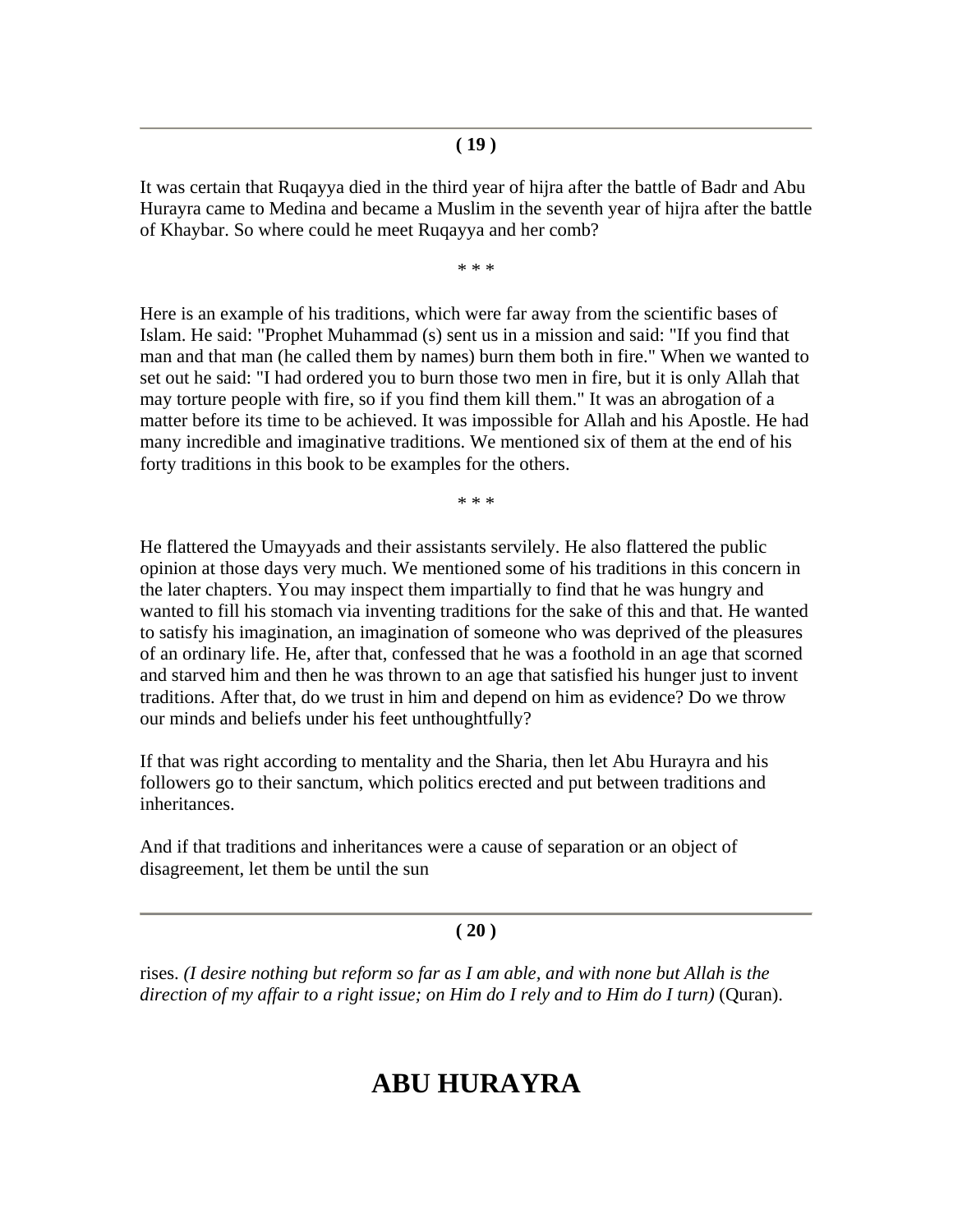He narrated from the prophet Muhammad (s) extra traditions. The six Sunni books of Hadith and the rest of their books quoted from him much many traditions. In front of this large number of traditions, we had no way but to research on their sources, because they concerned our religious and mental life directly. Otherwise we would turn away from them and their narrator to take care of something more important.

But these numerous traditions spread into the branches and fundamentals of the religion that made all the Sunnis of the four sects and the Ash'arites and their lecturers trust in and depend upon when dealing with the Sharia. So there was no way save to research on the narrator himself and his traditions to be certain about the laws of Allah and His Sharia.

#### **HIS NAME AND GENEALOGY**

\_\_\_\_\_\_\_\_\_\_\_\_

\_\_\_\_\_\_\_\_\_\_\_\_

Abu Hurayra was obscure in ancestry and family. People were very different about his name and his father's. His name was unknown in the pre-Islamic and Islamic era. <sup>1</sup> He was known by his

#### **( 22 )**

surname. He was from Douss. It was a Yemeni tribe descended from Douss bin Adnan bin Abdullah bin Zahran bin Ka'b bin al-Harith bin Ka'b bin Malik bin an-Nazhr bin al-Azd bin al-Ghouth.

It was said  $1$  that his father's name was Omayr and he was the son of Aamir bin Abd Thi ash-Shara bin Tareef bin Ghiyath bin Abu Sa'b bin Hunayya bin Sa'd bin Tha'laba bin Sulaym bin Fahm bin Ghanam bin Douss.

His mother was Omayma bint (daughter of) Sufayh bin al-Harith bin Shabi bin Abu Sa'b bin Hunayya bin Sa'd bin Tha'laba bin Sulaym bin Fahm bin Ghanam bin Douss.

He was surnamed with Abu Hurayra because of a small cat he was fond of. Perhaps it was because of his fondness of his cat that he narrated a tradition that Prophet Muhammad (s) had said: "A woman would be in Hell because of a cat. She tied it. She neither fed it nor let it feed on ground's insects." Aa'isha (the Prophet's wife) denied this tradition as you will read it at its place of this book, inshallah.

<sup>·</sup> In the name of Allah, the Beneficent, the Merciful, and peace be upon His chosen slaves, Abdul-Hussein bun Sharafuddin al-Musawi al-Aamily, who hopes Allah's forgiveness, say: This is an annotation includeed the references of this book. We did not leave a bit unless we had referred to its source. We hope reseasrchers to refer to. I present this work for the sake of Allah and may Allah make it useful for the others.

<sup>1.</sup> This was mentioned exactly by Abu Omar bin Abdul-Birr in the biography of Abu Hurayra in his book *Al-Issti'ab*. If you read about his

biography in other books like *Al-Issaba, Usudul Ghaba,* Ibn Sa'd's *Tabaqat* and others you will find that his ancestry and lineage were obscure.

<sup>1.</sup>by Muhammad bin Hisham bin as-Sa'ib al-Kalbi mentioned in Ibn Sa'd's *Tabaqat* in Abu Hurayra's biography and certicertified by Abu Ahmed ad-Dimyati as in Ibn Hajr's *Issaba* in Abu Hurayra's biography. 2. As it was mentioned by Ibn Sa'd in his *Tabaqat* p.p. 52, part 2, vol. 4.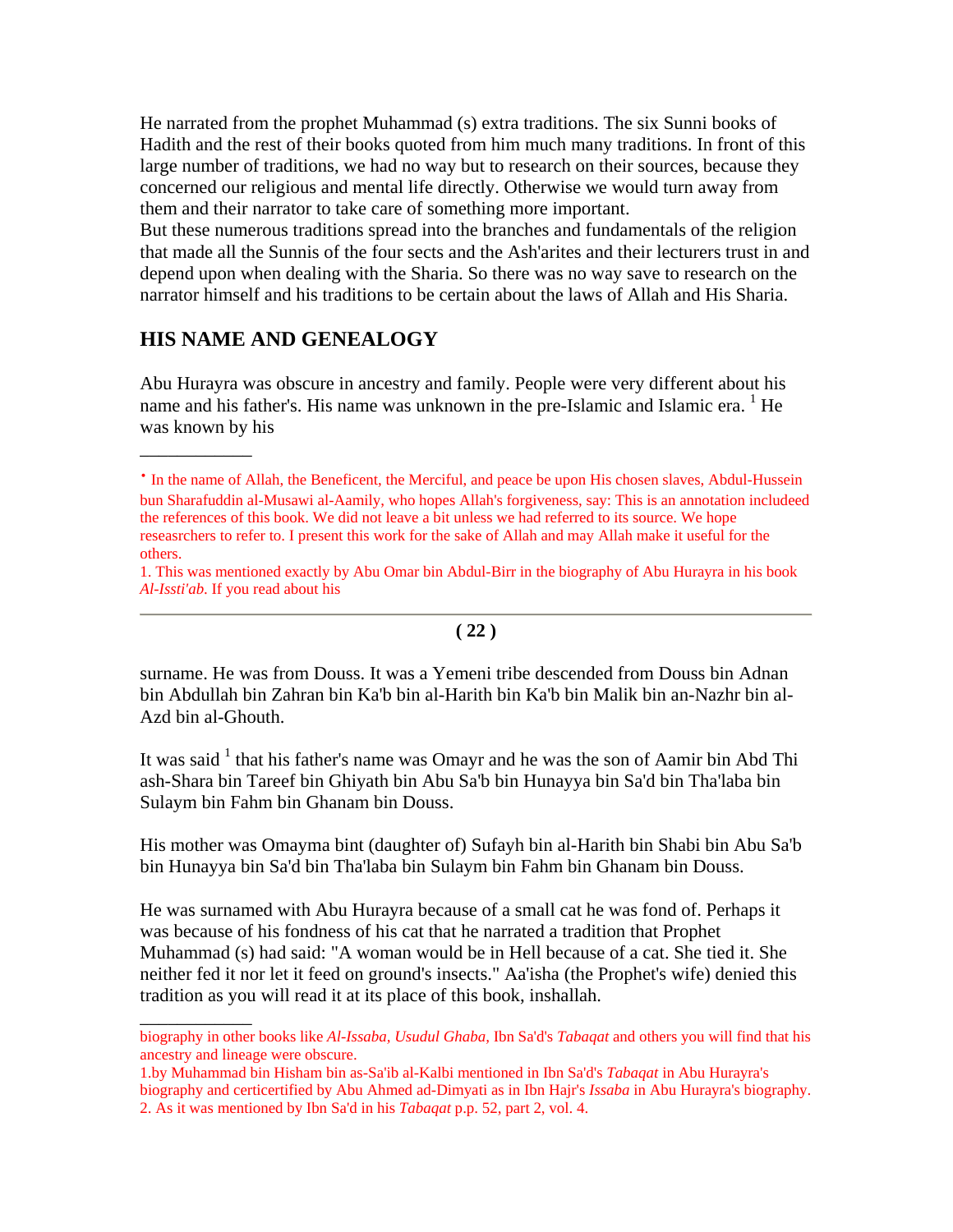3. Ibn Qutayba ad-Daynouri mentioned in his book *Al-Ma'arif* p.p. 93 that Abu Hurayra said: " I was surnamed with Abu Hurayra because of a small cat ( in Arabic, hirra means cat and hurayra means a small cat (kitten)) I used to play with." Ibn Sa'd in his Tabaqat, in Abu Hurayra's biography mentioned that Abu Hurayra said: " I grazed sheep and I had a small cat.When night came I put it on a tree and in the morning I took it to play with, so they called me Abu Hurayra) Whoever wrote about Abu Hurayra's biography mentioned that or somethiong like that. He kept on fondness of his cat and playing with at the days of Islam until prophet Muhammad (s) saw him putting his cat inside his sleev. This was mentioned by al-Fayrooz Abadi in his book *Al-Qamoos Al-Muheet,* article of (hirra).

4. Mentioned by al-Bukhari in his Sahih, vol. 2, p.p. 149 and by Ahmed bin Hanbal in his Musnad, vol. 2, p.p. 261.

#### **( 23 )**

# **HIS EARLY LIFE, BEING MUSLIM AND HIS COMPANIONSHIP WITH THE PROPHET**

He was born in Yemen and grew up there until he passed the thirty years old.  $<sup>1</sup>$  He was so</sup> ignorant that he had not a bit of insight, nor a little perception. He was a pauper forgotten by the age, an orphan hit by poverty, serving this and that, man or woman just to fill his stomach,  $2$  barefooted, naked, contented with this disgrace, comforted with his condition.

But when Allah had confirmed His apostle's mission in Medina after the battles of Badr, Uhud and al-Ahzab and so and so, there was no way for this miserable pauper to go in but that of Islam. He migrated to pay homage to the prophet Muhammad (s) after the battle of Khaybar in the seventh year of hijra according to all of the historians.

As for his companionship with the prophet, it was three years as he declared in one of his traditions mentioned by al-Bukhari. 3

# **AT THE TIME OF THE PROPHET (S)**

\_\_\_\_\_\_\_\_\_\_\_\_

When Abu Hurayra became a Muslim, he joined the destitute of Suffa who, as Abul-Fida' said in his book at-Tareekh al-Mukhtassar (brief history), were poor people with no houses or relatives. They slept in the mosque and they stayed in it at the time of the prophet (s). Suffa was their shelter, so they were called by that name (ahlus-suffa). When the prophet had his dinner, he invited some of them to dine with him and sent some others to dine

#### **(24 )**

with his companions. One of the famous inhabitants of suffa was Abu Hurayra.<sup>1</sup>

<sup>1.</sup> I came from (Yemen) while the prophet was in Khaybar. I was, then, more than thirty years old. 2. Abu Hurayra told about himself and said as mentioned in his biography in Issaba, Hilyatul Awliya, and other books: " I was servant fot ibn (son of ) Affan and bint (daughter of) Ghazwan. I led their sumpters when they rode and servant them when they got down just for food to stay alive."

<sup>3.</sup> In his Sahih, p.p. 182, vol. vol. 182. Also mentioned in Abu Hurayra's biography in Issaba and Tabaqat.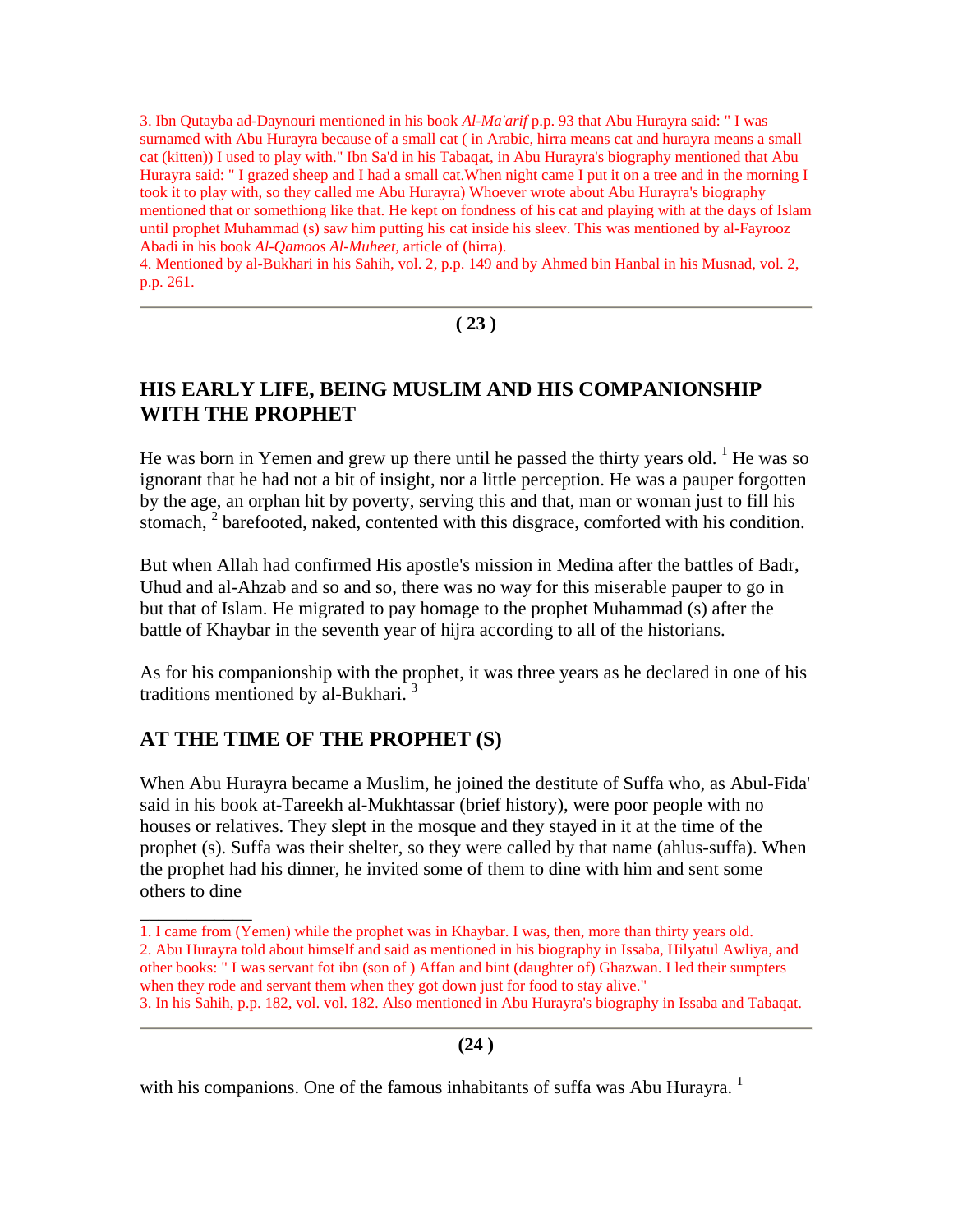Abu Na'eem al-Isfahani said in his book Hilyatul-Awliya' <sup>2</sup> that Abu Hurayra was the most famous inhabitant of suffa. He lived in it along the life of the prophet (s) and he did not move out. He was the introducer of the suffa

He told about himself that he was one of the destitute inhabitants of the suffa, in a long tradition mentioned by al-Bukhari.<sup>3</sup>

Abu Hurayra said as in al-Bukhari's Sahih<sup>4</sup>: "I saw seventy of the inhabitants of suffa<sup>5</sup>, no one of them had a dress on him. They either had loincloth or a piece of cloth tied to their necks, some reached half of their legs and some reached their heels, which they gathered in order that their private parts not to bee seen.

Al- Bukhari mentioned another long tradition <sup>6</sup> that Abu Hurayra said he had kept to the prophet just for feed.

And another narrated by Ibnul-Musayyab and Abu Slama that Abu Hurayra said<sup>7</sup>: "I kept to the prophet just for feed."

In another tradition, he talked about himself  ${}^{8}$ : I was one of the suffa inhabitants. Once I remained fasting. I suffered a stomachache. I went to relieve myself and when I came back I found that the food was eaten. The rich people of Quraysh used to send food to the suffa inhabitants. I said: to whom should I go? I

1. Refer to chap ( The last days of the prophet's life) on mentioned the prophet's companions.

\_\_\_\_\_\_\_\_\_\_\_\_

4. Vol. 1, p. p. 60.

6. Sahih, Vol, 1, p.p. 24. It was also mentioned by others like Abu Na'eem in his book Hilyatu Awliya'. 7. Al-Bukhari's Sahih, vol. 2, p.p. 1.

8. Abu Na'eem's Hilyatu-Awliya', vol. 1, p.p.378.

# **( 25 )**

was told to go to Omar bin al-Khattab. I went to him. I found him busy praising Allah after the prayer. I waited until he finished. I said to him: Recite me some of Qur'an and give me some food. He recited some verses of sura (Aal Imran). He went in and left me at the door. He was late. I thought he might change his cloths and then bring me some food. There was nothing of that. I left to meet Prophet Muhammad (s). I went with him until we reached his house. He called a black maid  $1$  of his and said to her: "Bring us that bowl." She brought us a bowl with a little of eaten food remained at its sides. I thought it was barley. I ate until I became satiate."

He often described himself by saying  $2$ : "I swear by Allah, who there is no god but Him, that I slept on the ground and put a rock on my abdomen because of hunger. Once I sat in their way, by which they (prophet's companions) got out from the mosque. Abu Bakr

<sup>2.</sup> Vol. 1, p.p. 376.

<sup>3.</sup> Sahih, vol. 1, p. p. 1.

<sup>5.</sup> These seventy of suffa were martyred in the day of ( Ma'ouna well) before Abu Hurayra came to be a Muslim. It was like his tradition when he said ( I entered the house of Ruqayya and she had a comb in her hand..) whereas she was dead before his coming to Medina.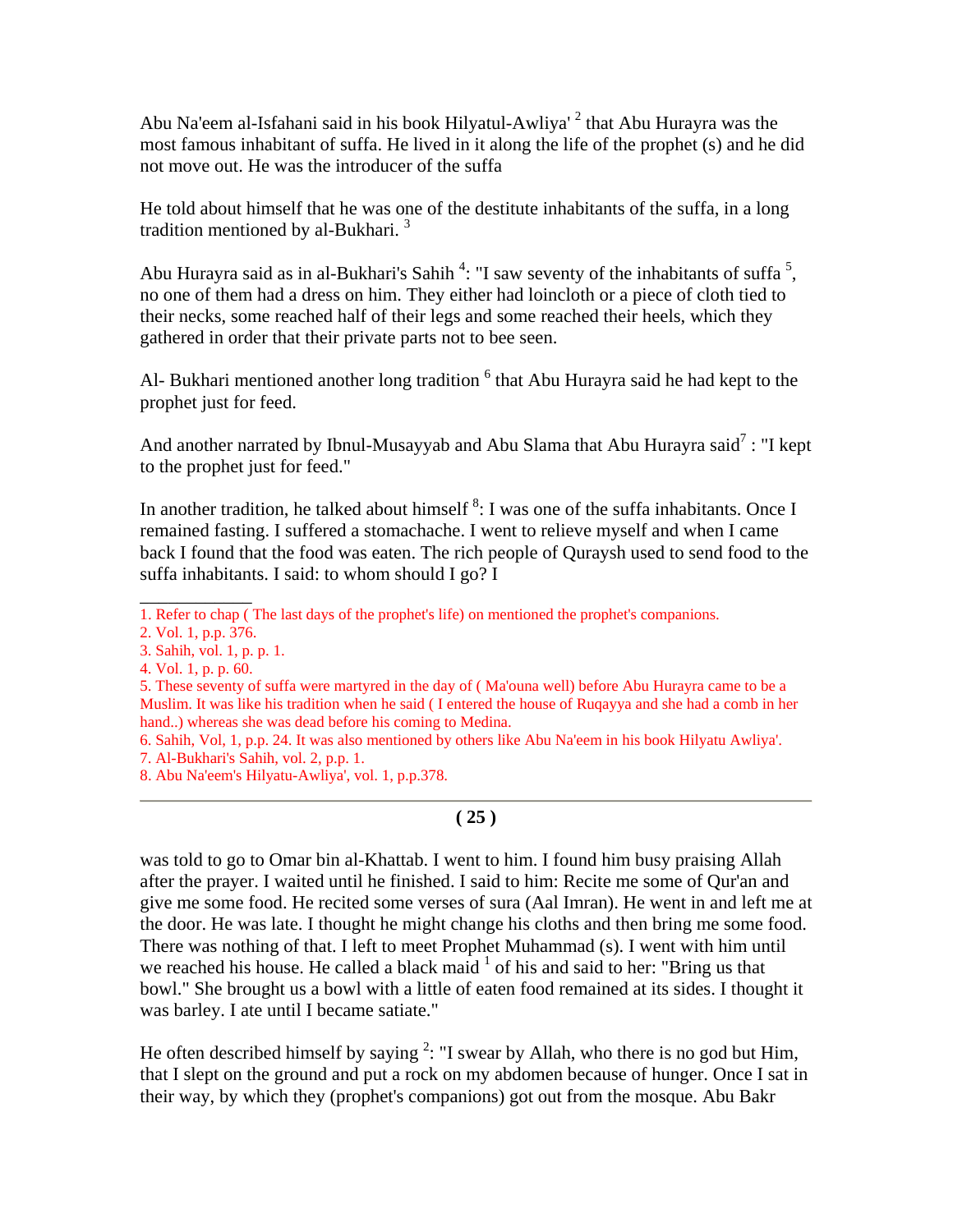passed by me. I asked him about a Qur'anic verse just to give me some food. He went away without giving me anything. Then Omar passed by me and I asked him the same. He went away without giving me any food. Then the prophet Muhammad (s) passed by me. He smiled when he saw me and knew what was in my mind. He said: "Abu Hirr<sup>3</sup>. I said: "Here I am." He said: "Follow me." He went and I followed him. He went in his house and allowed me to go in. We found a cup of milk. He asked: "Where is this milk from? They (household) said: "It is a gift from someone." He said: "Abu Hirr, go and invite the inhabitants of suffa to come". They were the guests of Islam. They did not have relatives to live with. When the prophet got some charities, he sent all charities for them and when he got a gift he shared it with them. I became disturbed. I thought that I was worthier than those of suffa to have a drink from this milk. I thought that if they came the prophet (s) would order me to give them from the milk. So what could I get from this milk? I had to obey the prophet. I went and invited them. They came and asked permission. They were allowed to go in and take their seats. The

1. We never knew or heard that there was a black maid in the propphet's house.

 $\overline{\phantom{a}}$ 

\_\_\_\_\_\_\_\_\_\_\_\_

2. Al-Bukhari's Sahih, vol. 4, p.p. 81, and Abu Na'eem in his book Hilyatu Awliya' ( abu Hurayra's biography). 3. Abu Hurayra.

**( 26 )**

prophet said: "Abu Hirr, take the cup of milk and give them to drink." I took the cup of milk and began to give one after the other and they all became satiate until I came to the prophet. He took the cup, smiled and said: "Abu Hirr, no one remained except me and you." I said: "That's right." He said: "Sit and drink." I sat and drank. He asked me to drink, too. I drank. He still asked me to drink until I said: "I swear by Allah, who has sent you with the rightness, that I can't drink more." He said: "Show me it." I gave him the cup. He praised Allah and said, in the name of Allah, and drank the leftover."  $\frac{1}{1}$ 

Also it was mentioned in al-Bukhari's sahih <sup>2</sup>that Abu Hurayra said: "I often fainted between the minbar of the prophet (s) and the room of Aa'isha. The comers put their feet on my neck thinking I was mad. But I was not mad. It was just because of hunger."

Thujjanahayn (two-winged) Ja'far bin Abu Talib was very charitable, sympathetic and almsgiver to the poor. He often fed Abu Hurayra when hungry. So Abu Hurayra supported him and considered him the best of people after the prophet (s), as it was mentioned in al-Issaba (Ja'far's biography).

Al- Bukari mentioned <sup>3</sup> that Abu Hurayra said: "People say that Abu Hurayra narrated much many traditions that the prophet might have not said. I kept to the prophet just to satisfy my hunger. I neither ate good food nor wore new cloths. I was not served by anyone. I stuck my abdomen to the ground because of hunger. I

<sup>1.</sup> This tradition is mentioned in Al-Bukhari's Sahih in many places of the book, which he considered to be one of the miracles of the prophecy-if it was true-. We dont know why it was not narrated by any other than Abu Hurayra, at least by one of those who participated Abu Hurara in drinking the milk. Was there any necessary for that chanllenge and inimitability ? Was it necessary to break the natural rules ? Miracles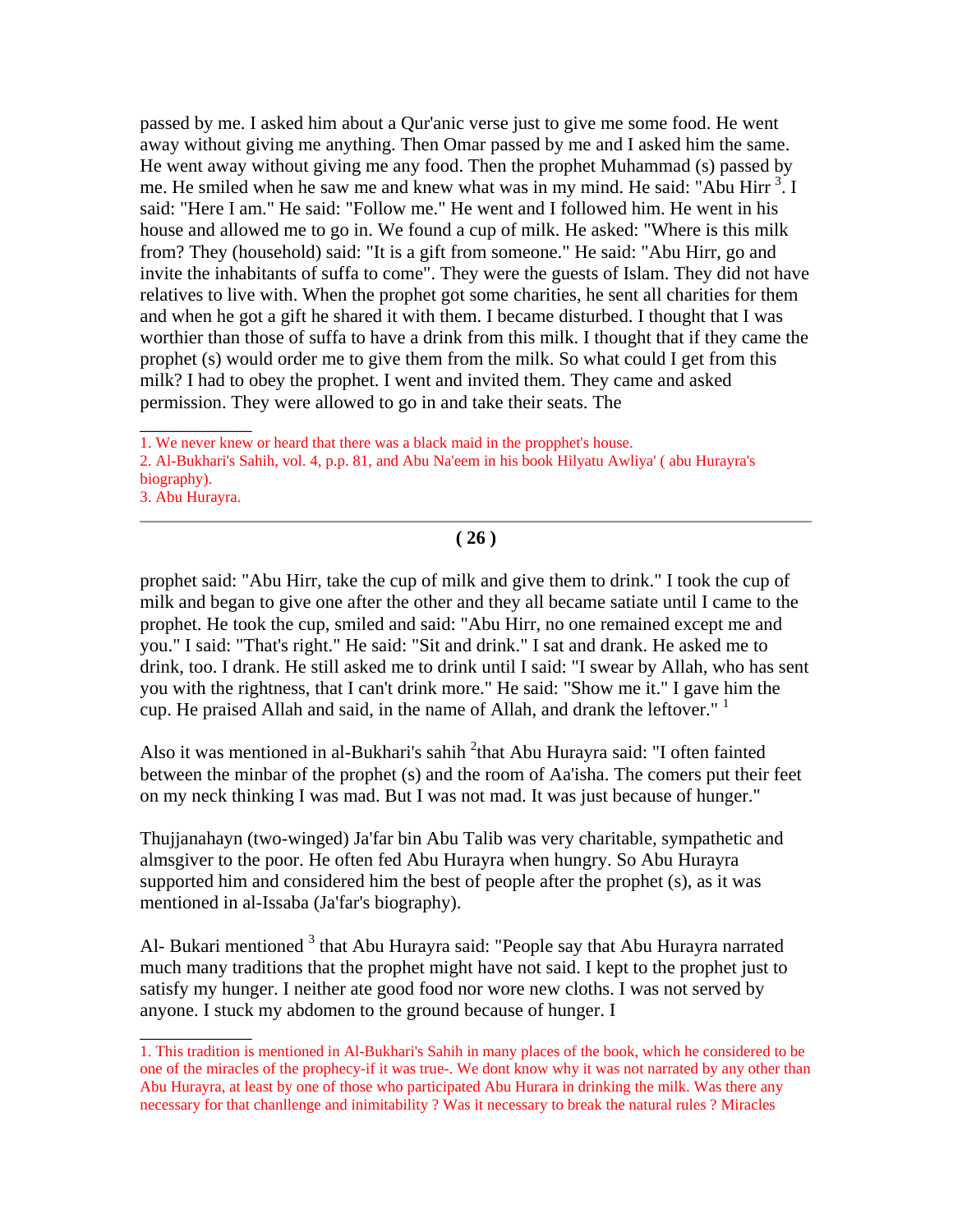didn't happen unless there was a necessity for them , though we believe in inimitability of Allah and His Apostles. It is apparent that this tradition was invented by Abu Hurayra to fawn on ordinary people especially after the death of the great companion and those whom Abu Hurayra was feared. 2. Vol. 4, p.p. 175. 3. Hilyatul-Awliya', vol.1, p.p. 117.

#### **( 27 )**

asked some people to recite me a Qur'anic verse, which I already knew, that they might invite me for some food. The best one for the poor was Ja'far bin Abu Talib. He took us with him to give us whatever food was there in his house.  $1$ 

Al- Baghawi mentioned a tradition narrated by al-Maqbari<sup>2</sup> that Abu Hurayra had said: "Ja'far bin Abu Talib liked the poor and sat with them. He served them and they served him. He talked to them and they talked to him. Therefore the prophet Muhammad (s) called him father of the poor."<sup>3</sup>

At-Tarmithi and an-Nassa'ei mentioned that Abu Hurayra had said: "No one, who put on shoes, rode sumpters and trod on the ground, was better than Ja'far bin Abu Talib after the prophet Muhammad  $(s)$ ."<sup>4</sup>

Suffa was Abu Hurayra's home, day and night. He did not leave it to any other place until the prophet (s) left this worldly evanescent life and joined the Beneficent Companion. Before that Abu Hurayra did not achieve anything that made him be able to fill his stomach save to sit in the way of the passersby complaining his hunger. No great matter attracted his attention. He was mentioned neither in war nor in peace. Yes! It was mentioned that he fled from the army in the battle of Mu'ta.<sup>5</sup>

He pretended that he was one of the delegation sent to Mecca by the prophet (s) with Imam Ali carrying the sura of Bara'a, and

 $\overline{\phantom{a}}$ 

#### **( 28 )**

that he was announcing in the day of great hajj until his voice became hoarse. He had two contradictory traditions about that. You will see them in their certain chapter of this book, inshallah.

<sup>1.</sup> Ibn Abd Rabbih al-Andalussi mentioned in his book al-Aqd al-Fareed, vol. 1, that Abu Hurayra said: "One day i followed Ja'far bin Abu Talib and I was hungry. When he reached his house, he turned and saw me. He asked me to come in. I came in. He thought for a while but he didn't find anything to eat except a sack having some butter. He brought it from on a shelf and opened it between us. We began to lick what it had while he was citing some poetry: Allah has not asked one more than his ability and a hand doesn't give generously except what is has.

<sup>2.</sup> Refer to al-Issaba by ibn Hajr (Ja'far's biography).

<sup>3.</sup> It was also mentioned by Abu Na'eeem in his book Hilyatu-Awliya', vol. 1, p.p. 117, narrated by al-Maqbari from Abu Hurayra.

<sup>4.</sup> It was also mentioned by Ibn Abdul-Birr in his book al-Isstee'ab.

<sup>5.</sup> Refer to al-Mustadrak, vol. 3, p.p. 42, you will find that Abu Hurayre was blamed for that and he didn't know what to say.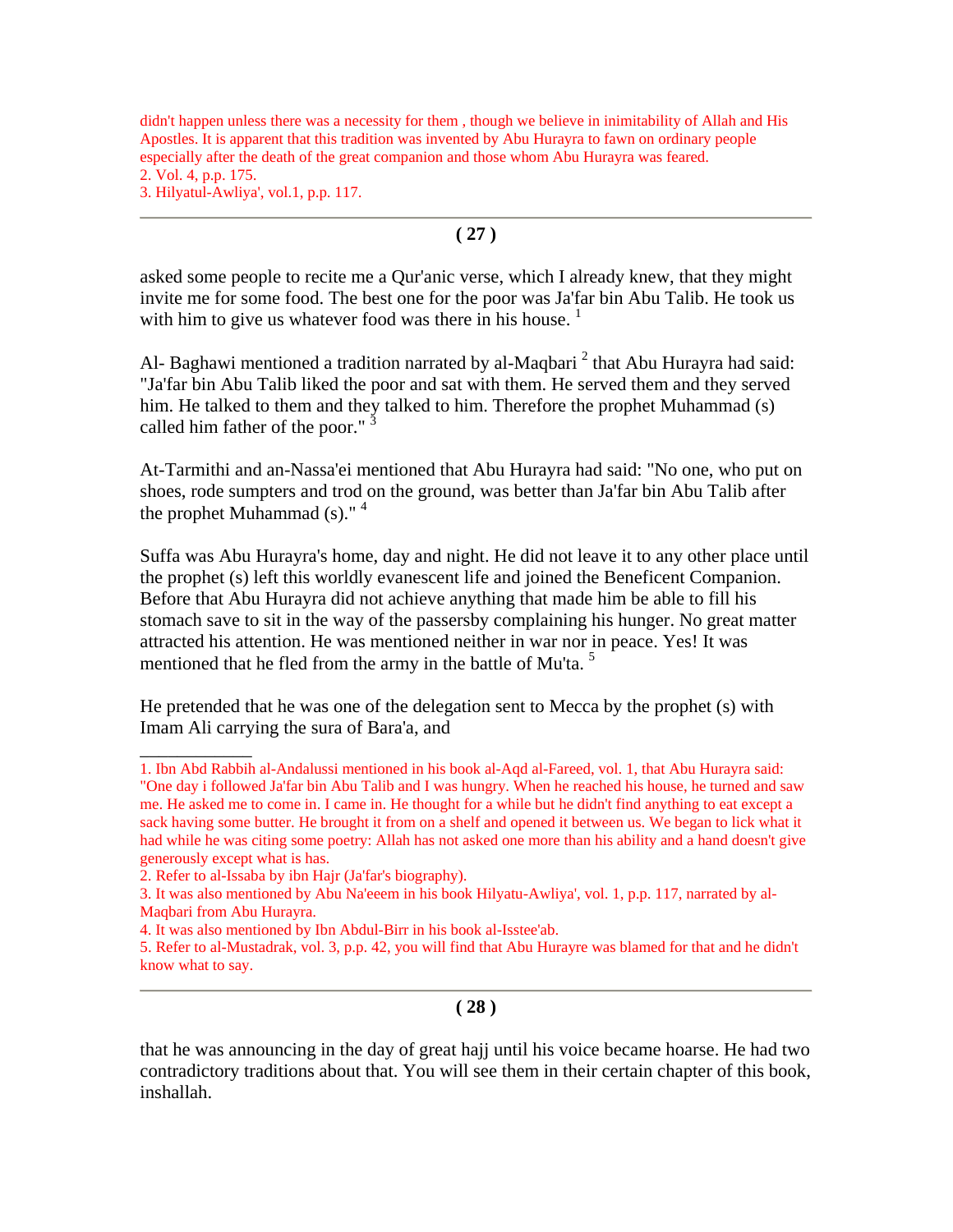He pretended that the prophet (s) made him almoner to keep zakat of Ramadan in a long tradition.<sup>1</sup>

# **THE AGE OF THE FIRST TWO CALIPHS**

We surveyed the age of the two caliphs, Abu Bakr and Omar bin al Khattab, and investigated what had happened at their days but we didn't find any thing worth mentioning about Abu Hurayra except that Omar had sent him to be the wali of Bahrain in the year twenty-one of hijra.  $2 \text{ In the year twenty-three the caliph Omar$  deposed him and appointed Othman bin Abul-Aass ath-Thaqafi . The caliph not only deposed him but also he saved from him ten thousand dinars for the treasury, alleging that he had stolen them, which they were of the Muslims. It was a famous case. Ibn Abd Rabbih al-Maliki mentioned (in his book al-Aqd al-Fareed, in the first pages of vol. 1) that the caliph Omar called for Abu Hurayra and said to him: "You know well that I had appointed you as wali of Bahrain and you were barefooted and now came to my ears that you have bought horses for one thousand and six hundred dinars. Abu Hurayra said: "We had some horses that bore and gifts that cumulated". The caliph said: "I counted your livelihood and income and I found that it is over than yours and you have to return it". Abu Hurayra said: "You can't do that". Omar said: "Yes, I can and I will beat you on the back." Then Omar got up and beat him with his stick until he wounded him and said to him: "Pay the money back." Abu Hurayra said: "Exempt me for the sake of Allah." Omar said: "That would be if it was halal and that you paid it back obediently. Have you come from the farthest lap of Bahrain with

\_\_\_\_\_\_\_\_\_\_\_\_

4. A dry bunch of dates he used to hold in his hand.

#### **( 29 )**

people's taxes to be in your pocket, neither for Allah nor for the Muslims? Omayma begot you just to graze donkeys."  $\frac{1}{1}$ 

Ibn Abd Rabbih mentioned that Abu Hurayra had said: "When Omar deposed me in Bahrain, he said to me: "O enemy of Allah and enemy of His Qur'an, did you steal the wealth of the Muslims?" Abu Hurayra said: "I am not an enemy of Allah or His book, but I am an enemy of your enemies. I did not steal the wealth of the Muslims. Omar said: "Then how did you get ten thousand dinars?" He said: "We had some horses that bore, gifts that cumulated and shares that multiplied." Omar took the money from me but when I offered the Fajr (dawn) prayer, I asked Allah to forgive him." This tradition was also mentioned by Ibn Abul-Hadeed in his book Sharh Nahjul-Balagha, vol.  $3^2$ , and was mentioned by Ibn Sa'd in his book at-Tabaqat al-Kubra (Abu Huraya's biography)<sup>3</sup> narrated by Muhammad bin Seereen that Abu Hurayra had said: "Omar said to me: "O enemy of Allah and enemy of his Qur'an, did you steal the wealth of the Muslims…etc."

<sup>1.</sup> Al-Bukhari's Sahih, vol. 2, p.p. 29.

<sup>2.</sup> When the wali, al-Ala' bin al-Hadhrami, who was appointed by the prophet, Abu BAkr and Omar, died. 3. It was mentioned in Ibnul Atheer's History and by others when talking about the incidents of this year (23AH).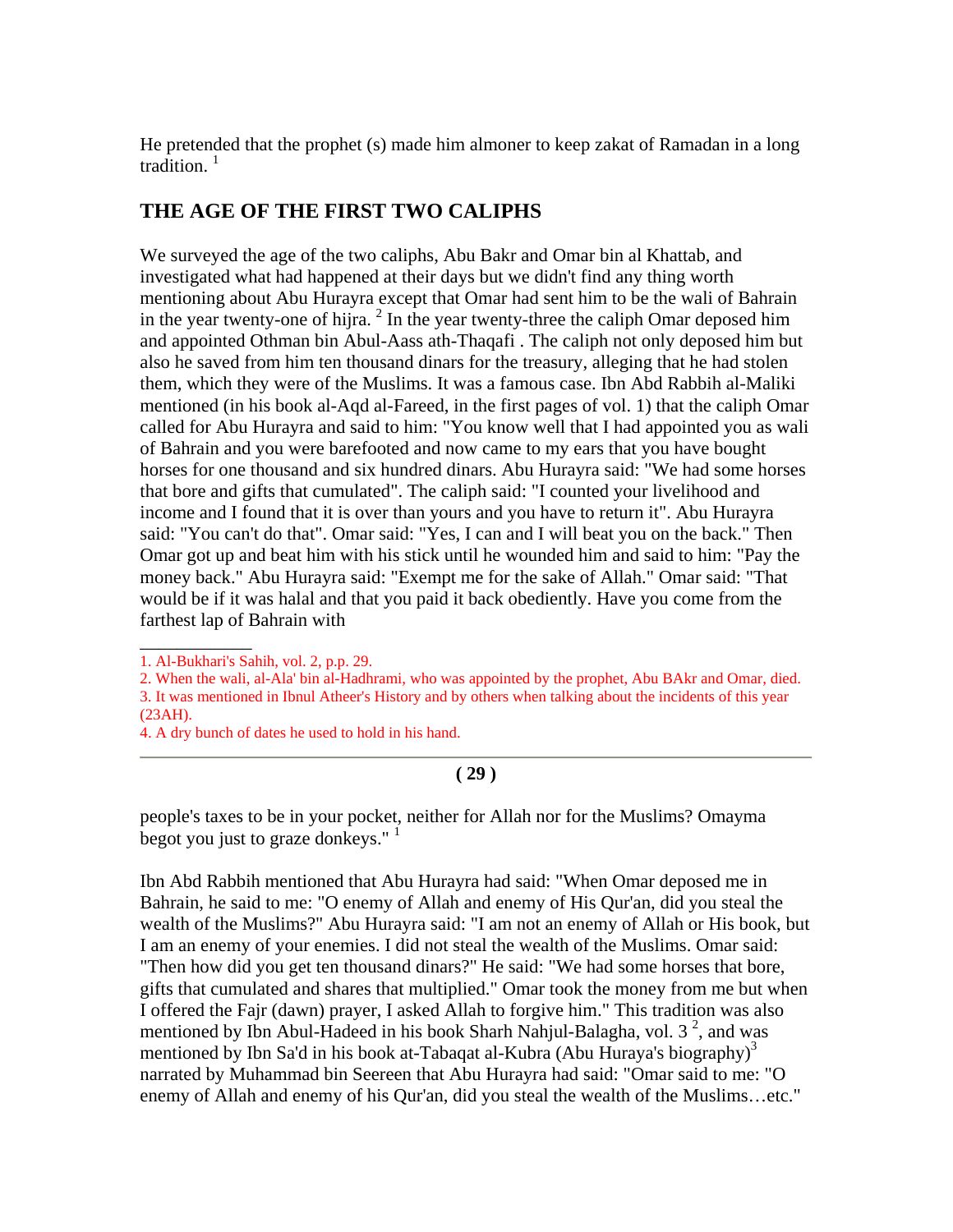Ibn Hajar mentioned this tradition in his book al-Issaba but he modified it and changed the truth in a way dissented from all the others in order to purify the fame of Abu Hurayra. But he forgot that he defamed the man, who beat Abu Hurayra on the back and took his money and deposed him.

# **AT THE AGE OF OTHMAN**

Abu Hurayra became very sincere for the family of Abul-Aass and all the Umayyads when Othman became the caliph. He adjoined Marwan bin al-Hakam and flattered the family of Abu Ma'eet, therefore he became an important person especially after the blockade of Othman's house during the revolution against him because that Abu Hurayra was with him in the house. Hence he obtained bloom after fading and fame after obscurity.

 $\overline{\phantom{a}}$ 

#### **( 30 )**

He got an opportunity during that sedition to slip into Othman's house and did the family of Abul-Aass and the other Umayyads a favor that had a great impression upon them and their assistants and it strengthened their state later on. So they wiped the dust of obscurity from him and praised him to be well-known. Although they knew that he did not slip into the house of the caliph to be among the blockaded ones until the caliph ordered his companions to be quiet and to stop fighting.

The caliph did that just to spare his and his companions' blood. Abu Hurayra knew well that the rebellious people did not want but Othman and Marwan. That encouraged him to be among the blockaded ones.

Anyhow the man seized the opportunity, his deal gained much, and his goods (traditions) sold well. Henceforth the Umayyads and their supporters listened to his traditions carefully and tried their best to spread them. At the same time, he told of traditions according to their wishes.

For example, he narrated that the prophet Muhammad (s) had said: "Every prophet had a bosom friend and mine is Othman."

He also said  $2$ : "I heard the prophet (s) saying: "Othman is modest so the angels become modest in front of him."

He also said that Prophet Muhammad (s) had said: "Every prophet has a mate in Paradise. My mate in Paradise is Othman."<sup>3</sup>

Abu Hurayra also narrated that the prophet had said: "Gabriel came and said to me: Allah orders you to marry Othman with Um

\_\_\_\_\_\_\_\_\_\_\_\_ 1. A proverb. Omayma was his mother's name. This speech of the caliph was the worst of abuse.

<sup>2.</sup> P.p. 104, Egypt edition.

<sup>3.</sup> Vol. 4, p.p. 90.

<sup>1.</sup> All the intelligent people agreed that this tradition was untrue, but Abu Hurayra's friend acquitted him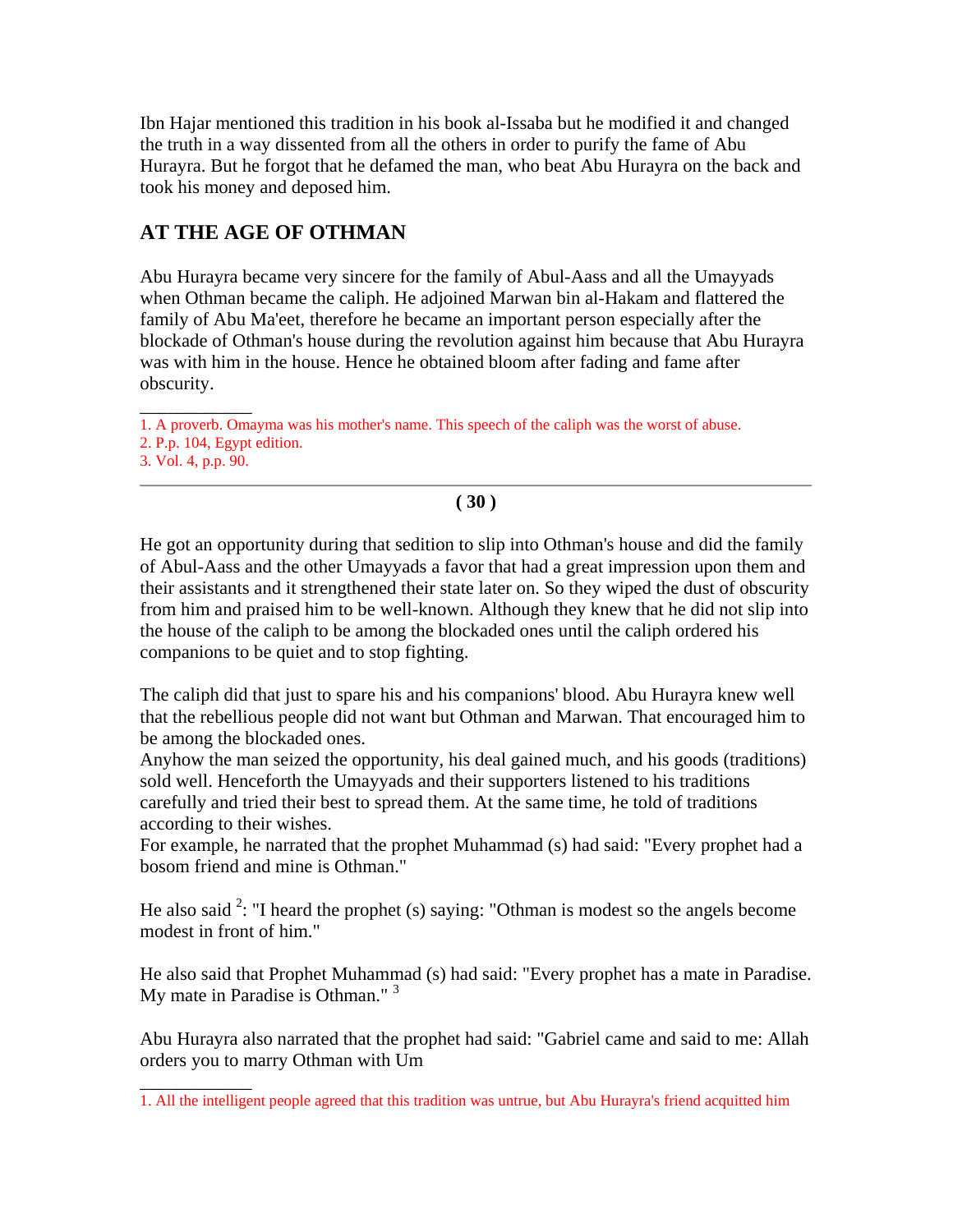from falseness by blaming Iss-haq bun Najee' al-Balti, who was one of the series of the narrators of this tradition. Ath-Thahabi mentioned the tradition in his book Mizan al-I'tidal confirming that it was untrue. 2. Ibn Katheer in his book al-Bidaya wn-Nihaya, vol. 7, p.p. 203.

3. This tradition was false inanimously. But Abu Hurayra's friend turned the blame to Othman bin Khalid bin Abdullah bin al-Waleed bin Othman bin Affan who was one of the series of the narrators of this tradition. Ath-Thahabi denied this tradition in his book Mizan al-I'tidal.

#### **( 31 )**

Kulthoom (the prophet's step-daughter) with a dowry same as to that of Ruqayya (the prophet's other step-daughter)." <sup>1</sup>

Abu Hurayra said: "Once I entered the house of Ruqayya, the daughter of the prophet (s) and wife of Othman. She had a comb in her hand. She said: "The prophet was here and just left a moment ago. I combed his hair. He said to me: "How do you think of Abu Abdullah (Othman)?" I said: "He is good." He said: "Grace him, because he is the most similar to me in morals among my companions."

He might change the tradition as he did with the prophet's saying: "There will be a sedition and disagreement after me." They said: "What do you order us to do then?" He (s) said, pointing to Imam Ali: "Keep to the emir and his companions."

But Abu Hurayra preferred to flatter the family of Abul-Aass, Abu Ma'eet and Abu Sufyan, therefore he turned this tradition to Othman<sup>2</sup> and in return for that they rewarded him for his favor.

**( 32 )**

# **AT THE AGE OF ALI**

 $\overline{\phantom{a}}$ 

<sup>1.</sup> Ibn Munda mentioned this tradition and said that it was odd and it was narrated by Othman bin Khalid al-Othmani only. Ibn Hajar al-Assqalani in his book al-Issaba, vol. 4, (Um Kulthum's biography) said that it was odd and was not narrated except by Othman bin Khalid al-Othmani.

<sup>2.</sup> For this reason, al-Hakim in his book al-Mustadrak , vol. 3, p.p. 99 mentioned this tradition under the subject of (Othman's virtues).

But the truth was that it must be mentioned in Ali's virtues , like the prophet's saying: (There will be a separation and disagreement among people, so this and his companions will be on the side of rightness. He pointed to Ali). It was mentioned by at-Tabarani in his book Kanzul-Ommal, narrated by Ka'b bin Ajra, tradition no. 2635, vol. 6. And the prophet's saying: (There will be a sedition after me ( after my death), so keep to Ali bin Abu Talib, because he was the first who believed in me (in Islam) and he will be the first to shake hands with me in the Day of Resurrection. He is the great varacions and he is the distinguisher of this nation). It was mention bu Abu Ahmed, Ibn Munda and others, narrated by Abu Layla al-Ghifari. It was also mentioned by Ibn Abdul-Birr in his Isstee'ab, ibn Hajar in his Issaba and by others in (Abu Layla's biography). And the prophet's saying to Ammar bin Yasir : (O Ammar, if you see Ali going through a valley and the rest of people going through another valley, follow Ali and leave people because he neither leads you to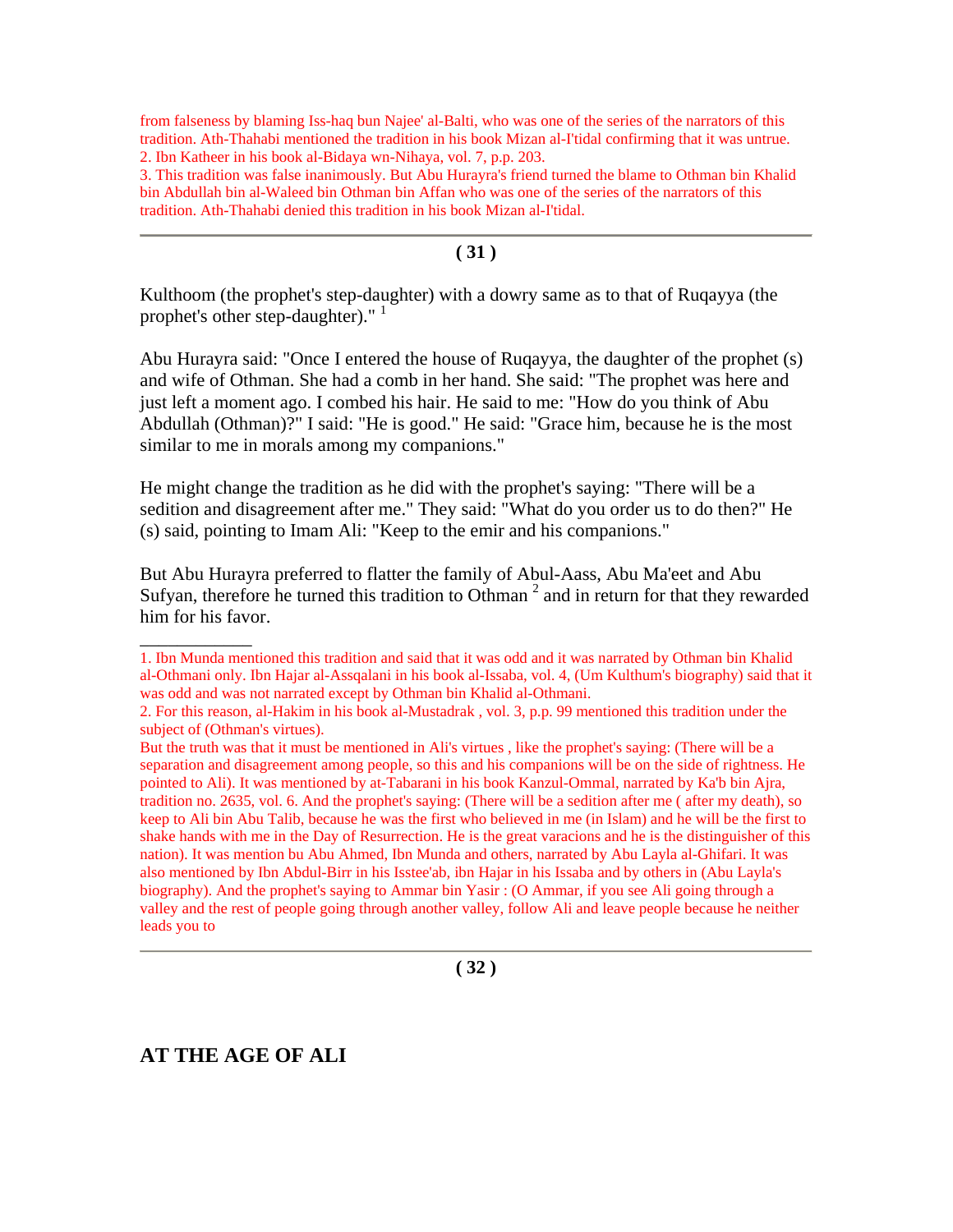Abu Hurayra's voice died down during the reign of Imam Ali (s). He was wrapped in obscurity again and was about to return to his first condition. He turned away from Imam Ali and did not try

\_\_\_\_\_\_\_\_\_\_\_\_

a bad fate nor takes you away from right guidance). It was mentioned by ad-Daylami in his book Kanzul-Ommal, vol. 6, p.p. 155, tradition no. 259, narrated by Ammar and Abu Ayyub. And also the prophet's saying: (O Abu Rafi', there will be after my death a group of people fighting Ali. The duty will be to fight them). It was mentioned by at-Tabarani in Kanzul-Ommal, vol. 6, tradition no. 2589, narrated by Muhammed bin Obaydillah bin Abu Rafi', from his father, from his grandfather. There are many traditions like that but we cannot mention them all here. It is enough fo us the prophet's saying: ( There is someone of you will fight for the interpretation of Qur'an as I fought for its revelation. People looked up to that, among them were Abu Bakr and Omar. Abu Bakr said: is it me? The prophet said: No. Omar said is it me ? The prophet said: No. But he is the mender of the shoes). It was mentioned by al-Hakim in his Mustadrak, vol. 3, p.p. 122 saying that it was true tradition according to al-Bukhari and Muslim. It was also mentioned by al-Thahabi in his Talkheess and by Na'eem in his book Hilyatu-Awliya', vol. 1, p.p. 33, narrated by Abu Sa'eed and by Abu in his book Hilyatul-Awliya vol. 1, p.p. 67, in (Ali's biography), and Abu Ya'la in his Sunan, and Sa'eed bin bin Mansour in his Kanz vol. 6, p.p. 155, tradition no. 2585. The tradition talking about the necessity of fighting the perfidious people (battle of the Camel) and the outlaws (battle of Siffen) and the apostates ( the Khawarijites) were certified and each confirming the other. The prophetic tradition talking about the sedition after his death were current and they were of the signs of the prophecy of Muhammed (s. They were clear in urging to follow Imam Ali. The tradition mentioned by al-Hakim and narrated by Abu Hurayra was one of them. What confirmed that was that prophet (s) hadn't called anyone with Amir except Ali at all. And here is the Prophet (s) saying to Anass (The first who enters from this door is amirulmu'mineen (commander of the believers) and the master of guardians....) It was mentioned by al-Isfahani in his book Hilyatul-Awliya', vol. 1, (Ali's biography). The prophet (s) ordered his companions to call Ali with amirul-mu'mineeb when saluting him. This was certified by many traditions narrated by the Prophet's progeny (s).

#### **( 33 )**

to assist him. In fact his destination was the laps of Imam Ali's enemies.

Once Mu'awiya sent Abu Hurayra and an-Nu'man bin Basheer-they were in Damascus-to Imam Ali asking him to send the killers of Othman to Mu'awiya in order to punish them for killing Othman. Mu'awiya wanted by doing so that when they come back to Damascus, they would excuse him and blame Imam Ali, although he knew that imam Ali would not send the killers of Othman to him. So he wanted to make Abu Hurayra and an-Nu'man as evidence in front of people of Damascus to show them that Mu'awiya had an excuse to fight Imam Ali.

Mu'awiya said to Abu Hurayra and an-Nu'man: "Go to Ali and ask him to send us the killers of Othman for he has sheltered them. If he did, there would be no war between him and us. If he refused, you would be witnesses against him. Then you come in front of people and tell them of that". They went to Imam Ali. Abu Hurayra said to him: "O Abu  $\text{Hassan}^1$ , Allah has given you a virtue and honor in Islam, for you are Prophet Muhammad's cousin. Your cousin (Mu'awiya) has sent us to you asking you for something to calm down this war and to end the enmity between you that is to send him the killers of his cousin Othman to kill them and may Allah reconcile you. Hence the nation will be safe from sedition and disagreement". Then an-Nu'man said something like that. Imam Ali said to them: "Let not talk about that. O Nu'man, tell me about you. Are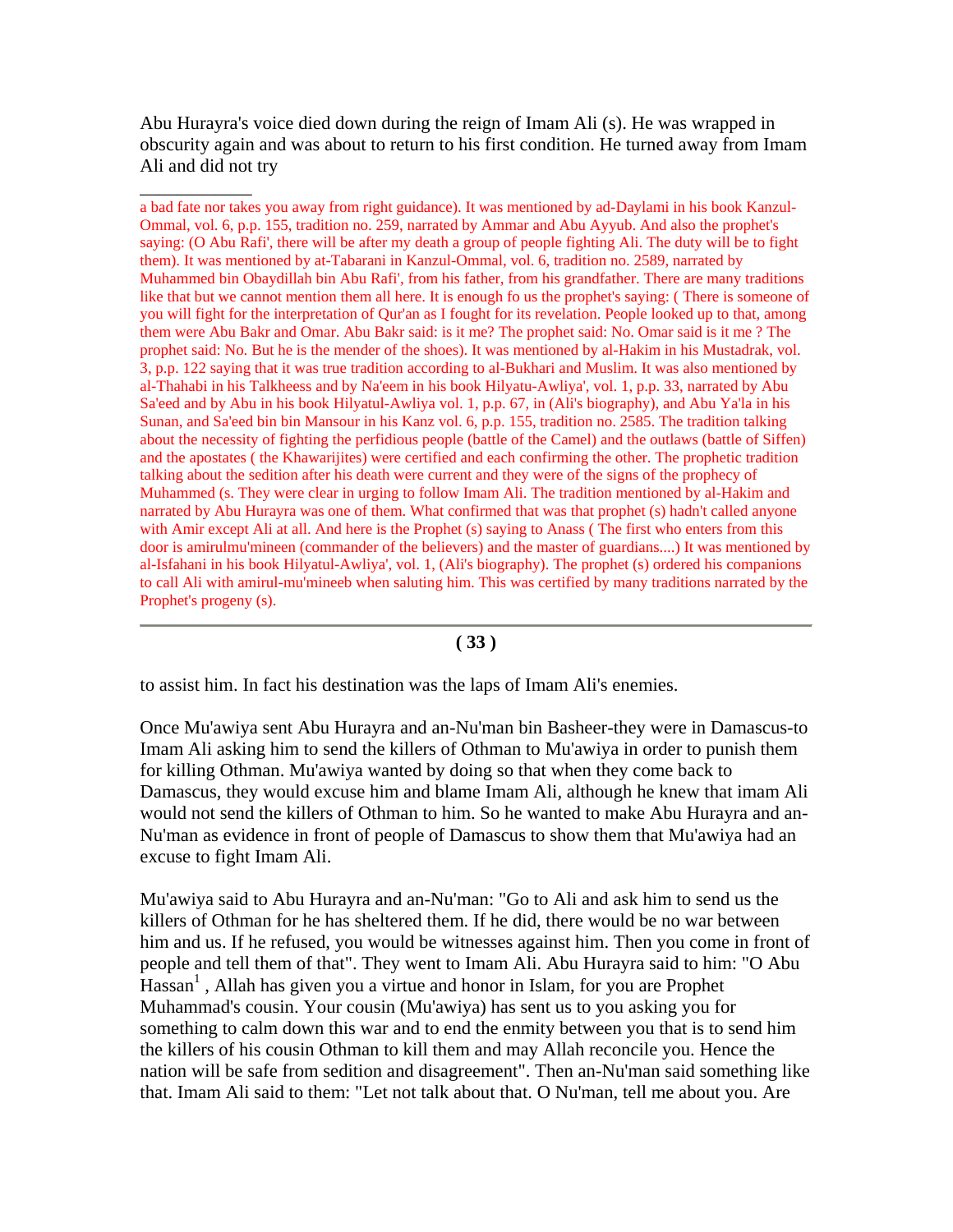you the best of your people (Ansar)<sup>2</sup> in guidance?" He said: "No." Imam Ali said: "All of your people have followed me except three or four deviants of them. Are you one of the deviants?" An-Nu'man said: "Verily I came to be with you and to keep to you, but Mu'awiya asked me to tell you that. I hoped that it would be a cause for me to meet you and I hoped that Allah may reconcile you. If you see other than that, I will be with you and won't leave you".

1. One of Imam Ali's surname.

\_\_\_\_\_\_\_\_\_\_\_\_

 $\overline{\phantom{a}}$ 

2. (helpers). The people of Medina who believe and assissted the prophet ans his companions when they migrated from Mecca to Medina.

#### **( 34 )**

Historians said that Imam Ali did not talk with Abu Hurayra a word. He left to Damascus and told Mu'awiya about what happened. Mu'awiya ordered him to tell people about that. He did and did many things else that satisfied Mu'awiya.

An-Nu'man lived with Imam Ali and then fled to Damascus and told its people about what happened...to the end of this incident.  $1$ 

When it became serious and the war began, the terror entered Abu Hurayra's heart to make his legs tremble. At the beginning of that sedition he didn't think that Ali would win the war, so he cowered to the ground and began to wet-blanket the others in order not to help Imam Ali by telling untrue prophetic traditions secretly. One of his traditions then was that he said: "I heard the Prophet (s) saying: "There will be a sedition; the sitting is better than the standing and the standing is better than the walking and the walking is better than the running. Any one finds a shelter, let him resort to it".  $2$ 

Abu Hurayra still as he was until the Kharijites rebelled against Imam Ali and Mu'awiya became stronger. He occupied Egypt and killed its wali, who was appointed by Imam Ali. He began to ravage and make raids against the state of Imam Ali. He

sent Bissr bin Arta'a with an army of three thousand soldiers to Hijaz and Yemen ravaging and spoiling there. They killed, burnt and tore people savagely. They profaned the laws of Allah. They disgraced the honor of women and captured boys and girls of the Muslims there to blacken the face of history.

<sup>1.</sup> This incident was mentioned by Ibrahim bin Hilal ath-Thaqafi in his book al-Gharat and by Ibn Abu-Hadeed in his book Sharh Nahj al-Balagha, vol. 1, p.p. 213. Let him who want to know the details refer to, to see Mu'awiya's intentions and an-Nu'man's malfunction in this incident. Imam Ali turned away from Abu Hurayra and didn't talk to him because he saw that Abu Hurayra was very mean that he flattered Mu'awaiya and sold hid faith to Mu'awiya for a short worldly life. Imam Ali knew what Mu'awiya aim was by sending these two men, so he didn't answer them, neither positively ot negatively. In fact he turned away from their demand and talked with an-Nu'man about something else. It showed his compact policy. 2. It was mentioned by Ahmed bin Hanbal in his Musnad, vol. 2, p.p. 282. It was untrue, because Allah says: ( And if two parties of the believers quarrel, make peace between them; but if one of them act wrongfully towards tht other, fight that which acts wrongfully until it returns to Allah's command..) 49:9.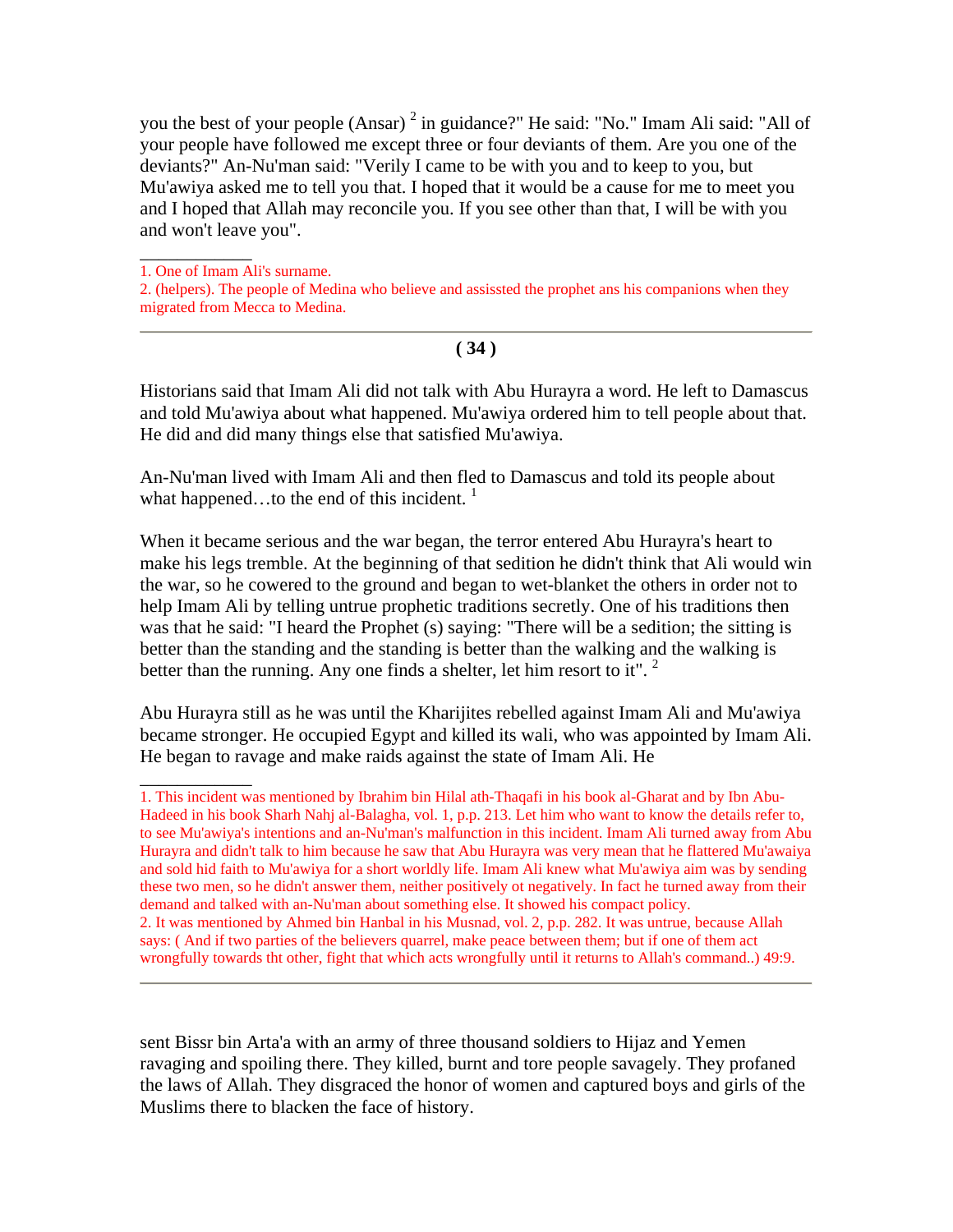After all those atrocities, Bissr extorted homage to Mu'awiya from all people of Hijaz and Yemen.<sup>1</sup> Then Abu Hurayra spread what was hidden in his heart to Bissr bin Arta'a. Bissr found that he was sincere to Mu'awiya and loyal in taking homage to Mu'awiya from people. Bissr appointed Abu Hurayra as wali of Medina when he left after ordering people to obey him. He led people in prayers and thought he was the real wali until Jariya bin Qudama as-Sa'di came to Medina with two thousand knights sent by Imam Ali. Abu Hurayra was leading people in offering prayer. He fled. Jariya said:  $2$  "If I found Abu Sannour<sup>3</sup>, I would kill him."

While Jariya was in Hijaz, he knew that Imam Ali was martyred. He took homage to Imam Hassan bin Ali bin Abu Talib (s) and went back to Kufa. Abu Hurayra came back to Medina leading prayers  $<sup>4</sup>$  and became stronger until Mu'awiya dominated.</sup>

# **AT THE AGE OF MU'AWIYA**

Abu Hurayra lived the best days of his life during the reign of Mu'awiya. Mu'awiya realized many of this man's hopes, so he told traditions as Mu'awiya liked. He told people incredible traditions about the virtues of Mu'awiya and some others.

Fabricated traditions exceeded the limits in the state of Mu'awiya according to what his media wanted and his policies

 $\overline{\phantom{a}}$ 1. Refer to Sharh an-Nahj al-Hammedi, vol. 1, p.p. 116-121 for details. All the historians, who wrote about the incidents of the year forty of hijra, mentioned this event committed by Mu'awiya. It is famous like battle of Harra and at-Taff of his son Yazeed.

2. Mentionedby Ibrahim bin Hilal ath-Thaqafi in his book al-Gharat and Ibn Abul-Hadeed in his book Sharh Nahjul-Balagha, vol. 1, p.p. 128.

3. In Arabic (sannour) means cat. Jariya meant Abu Hurayra.

4. Mentioned by Ibnul-Atheer in his book at-Tareekh al-Kamil, vol. 3, p.p. 153.

# **( 36 )**

needed to spite the Hashimites. The state of Mu'awiya had many liars fabricating prophetic traditions as the Prophet (s) had warned of. They were advanced in inventing traditions according to what they were inspired with by the rulers. The first of them was Abu Hurayra. He told people of abominable traditions talking about the virtues of Mu'awiya. One of those traditions was mentioned by Ibn Assakir in two ways, Ibn Adiy in two ways, Muhammad bin Aa'ith in a fifth way, Muhammad bin Abd as-Samarqandi in a sixth way, Muhammad bin Mubarak as-Souri in a seventh way and al-Khateeb al-Baghdadi in an eighth way that Abu Hurayra had said: "I heard the Prophet (s) saying: "Allah has entrusted three men with His inspiration; me, Gabriel and Mu'awiya!"

And another mentioned by al-Khateeb al-Baghdadi that Abu Hurayra said: "The prophet (s) gave Mu'awiya an arrow and said to him: "Take this arrow until you meet me in Paradise!"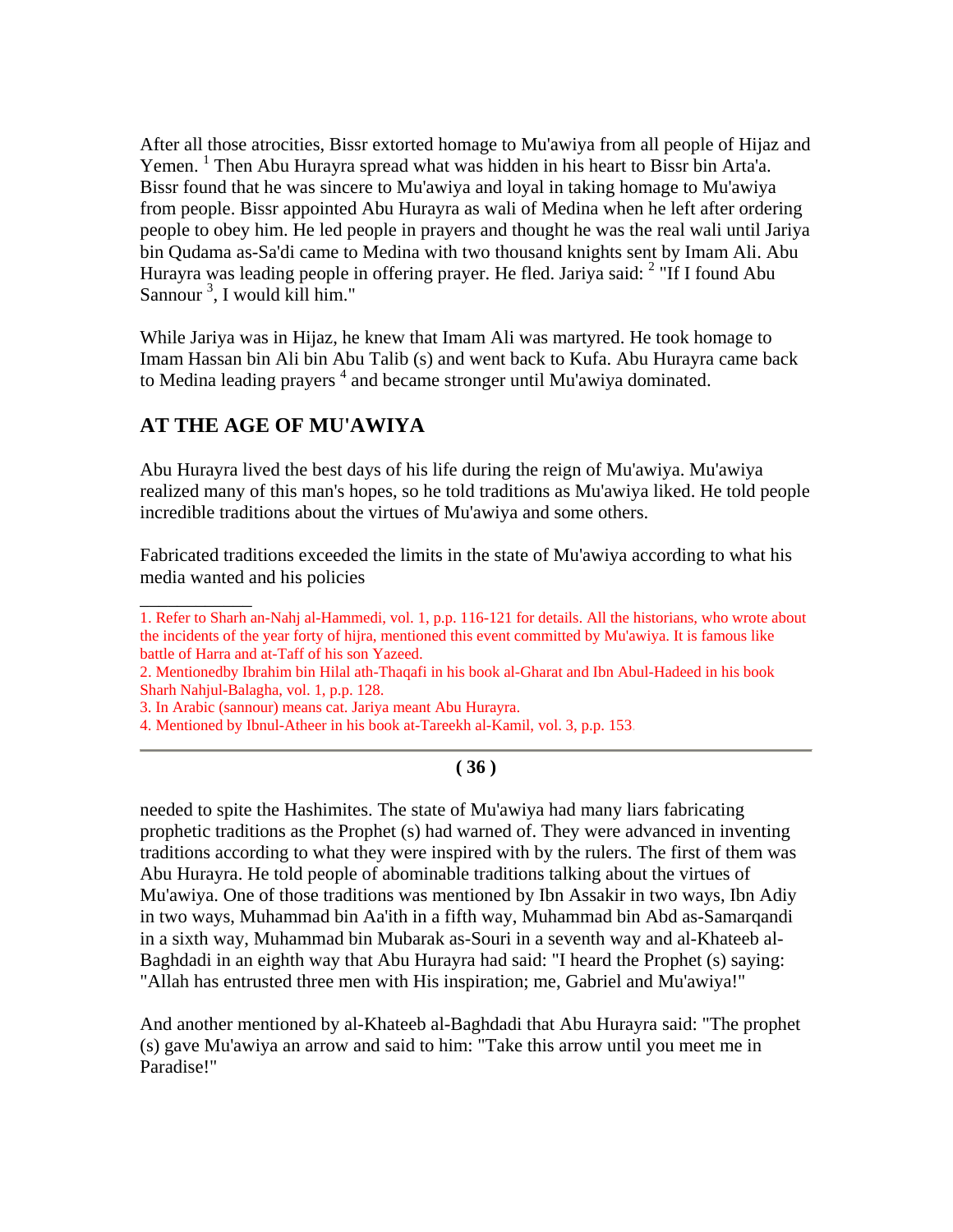Another mentioned by Abul-Abbas al-Waleed bin Ahmad az-Zouzani in his book Shajaratul-Aql, in two ways that Abu Hurayra had said: "I heard the Prophet (s) saying: "There will be a dome of white pearl with four doors for Abu Bakr. The wind of mercy flows through it. Its outside is Allah's pardon and its inside is Allah's contentment. Whenever he longs for Allah, a shutter opens to look at Allah through it." Another mentioned by Ibn Habban that Abu Hurayra had said: "When the Prophet (s) came out from the cave towards Medina, Abu Bakr held his stirrup. He said: O Abu Bakr, may I tell you good news? In the Day of Resurrection, Allah appears to the creatures in general and appears to you privately!"

And what was mentioned by Ibn Habban that Abu Hurayra said: "While Gabriel was with the Prophet, Abu Bakr passed by them. Gabriel said: It is Abu Bakr. The Prophet said: O Gabriel, do you know him? Gabriel said: He is in the heaven more famous than him on the earth. The angels call him the discerner of Quraysh. He is your minister in your life and the caliph after your death."

Another tradition mentioned by al-Khateeb al-Baghdadi that Abu Hurayra said: "Prophet Muhammad (s) said: The angels rejoiced at the birth of Abu Bakr. Allah looked at the Garden of

**( 37 )**

Eden and said: I swear by My glory and loftiness that I will not enter anyone into it except who loved this newborn baby."

And another one mentioned by Ibn Adiy that Abu Hurayra said: "I heard the Prophet saying: When I ascended the heaven, in each sky I passed by I found that it was written; Muhammad is the Apostle of Allah, Abu Bakr is... $^{\text{1}}$ <sup>1</sup>

Abul-Faraj ibn aj-Jawzi mentioned a tradition that Abu Hurayra had said: "The prophet told me that Paradise and Hell once prided. The Hell said to the Paradise: I am better than you for I have the Pharaohs, the tyrants, the kings and their progenies. Allah inspired to Paradise to say: I am better than you because Allah had adorned me for Abu Bakr."

And another mentioned by al-Khateeb that Abu Hurayra had said: "One day the Prophet got out leaning on Ali bin Abu Talib. They met Abu Bakr and Omar. The Prophet said to Ali: Do you love these two men? Ali said: yes, I do. The Prophet said to Ali: Love them in order to enter Paradise!"

Another one mentioned by al-Khateeb in his book History of Baghdad and by Ibn Shahin in his Sunan in two ways that Abu Hurayra said: "I heard the prophet (s) saying: "There are in the lower heaven eighty thousand angels asking Allah to forgive whoever loves Abu Bakr and Omar and in the second heaven there are eighty thousand angels cursing whoever hates Abu Bakr and Omar."

Another one mentioned by al-Khateeb that Abu Hurayra said: "I heard the prophet (s)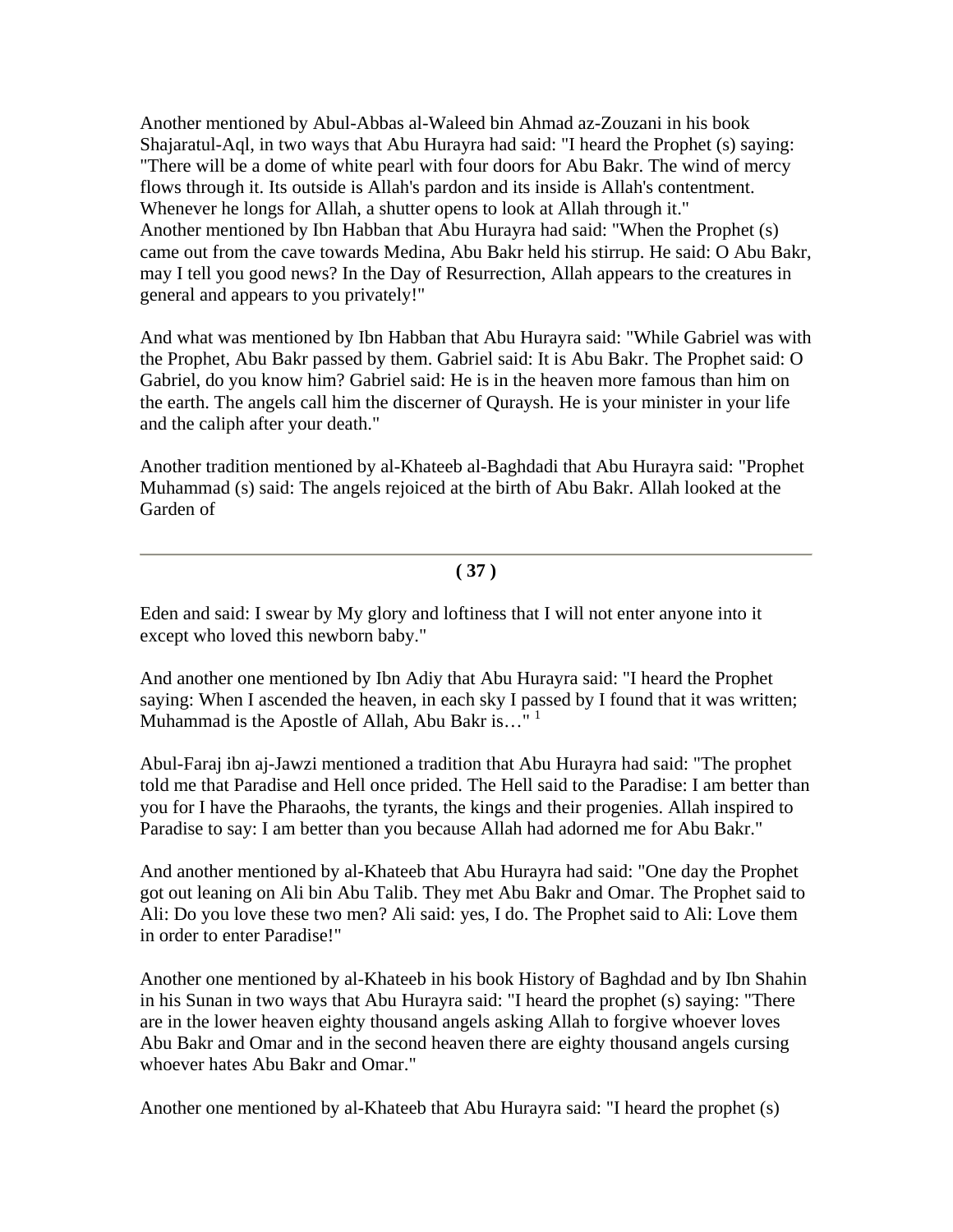saying: Allah has seventy thousand angels in the heaven cursing whoever abuses Abu Bakr and Omar."

All these traditions are untrue. All of those who mentioned them declared unanimously that they were null.

As-Sayouti arranged all the fabricated traditions according to their series of narrators and texts in his book al-La'ali al-Massnou'a. But they always defended Abu Hurayra by blaming the others who narrated from Abu Hurayra according to their point of

 $\overline{\phantom{a}}$ 1. Also mentioned by al-Khateeb in his book History of Baghdad, vol. 5, p.p. 445.

#### **( 38 )**

view that every Muslim saw the Prophet or narrated from him was infallible!

They did the same with all what Abu Hurayra's imagination had invented, like his saying: "I heard the Prophet (s) saying: This is Gabriel telling me, from Allah, that whoever loves Abu Bakr and Omar is a pious believer and whoever hates them is a rogue hypocrite."<sup>1</sup>

Abu Hurayra said: "The Prophet (s) said: Allah had created me of His light and created Abu Bakr of my light and created Omar of the light of Abu Bakr and created my nation of Omar's light. Omar is the lamp of people in Paradise." 2

He also said: "I heard the prophet saying: Abu Bakr and Omar are the best of the first and the last Muslims."<sup>3</sup>

And his saying: "The prophet said: My companions are like the stars. Whoever imitates some of them will be guided."<sup>4</sup>

And his saying: "The prophet (s) said: There was a chapter in the Bible describing me and my companions; Abu Bakr, Omar, Othman and Ali… as seed?produce that puts forth its sprout…" 5

 $\overline{\phantom{a}}$ 

<sup>1.</sup> This tradition was considered to be untrue unanimously. Ath-Thahabi mentioned this tradition in his book Mizan al-I'tidal ( in Ibrahim bin Malik al-Ansari's biography) and said that it was untrue. Every one used nullity to fight the rightness, he, no doubt, would lose.

<sup>2.</sup> This tradition was considered to be untrue unanimously. Ath-Thahabi mentioned it in his book Mizan al-I'tidal (biography of Ahmed as-Samarqandi), Refer to it to see that it was untrue and that it contradicted the holy Qur'an. And they lost, who wanted to hide the clear rightness by shameful nullity.

<sup>3.</sup> This like the two previous in nullity. Ath-Thahabi mentioned it in his book Mizan al-I'tidal ( Jeiroun bin Waqid's biography and said it was nully.

<sup>4.</sup> Ath-Thahab mentioned this tradition in his Mizan (biography of judge, Ja'far bin Abdul-Wahid) and said it was one of Abu Hurayra's affliction.

<sup>5.</sup> It was mentiioned in ath-Thahabi's Mizan (biography of Muhammad bin Musa bin Atta' ad-Dimyatti) but they always blame the others who narrated from Abu Hurayra! The tradition included a Qur'an verse, 48:29.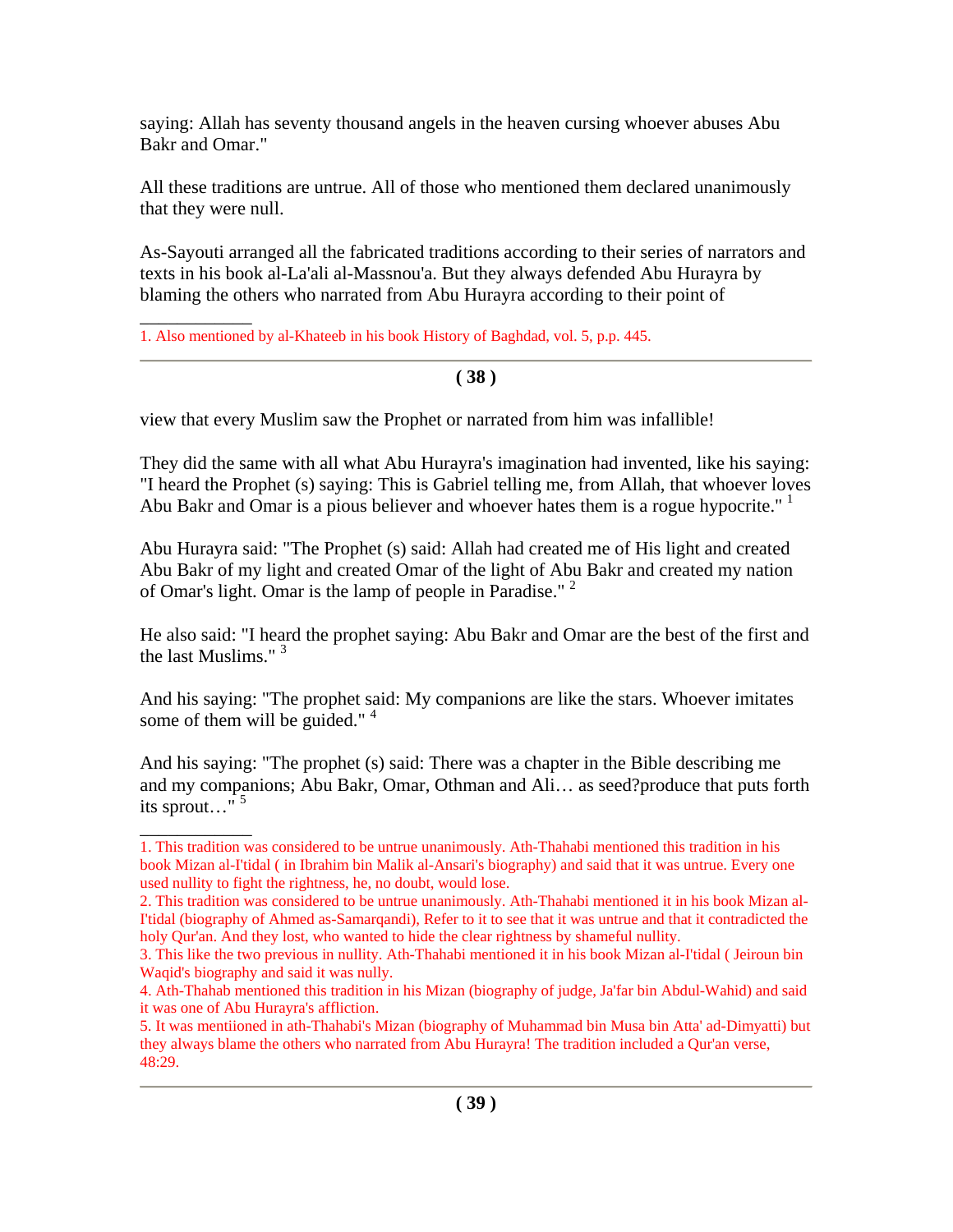And many others that he let his imagination go here and there to invent. Al-Bukhari and Muslim's  $1$  books of Hadith had many many of the likes.

# **THE UMAYYADS' FAVORS**

 $\overline{\phantom{a}}$ 

You will recognise easily the Umayyads' gifts for this man if you think of his two conditions; one before their state where he was mean and subservient, looking at the lice creeping on his garment<sup>2</sup> and his condition during their reign where they pulled him out of the mud of misery and clothed him with silk.  $3$  They made him button his cloths with silk and they clothed him with slender flax  $4$ . They built him a palace in al-Aqeeq  $5$ . They surrounded him with their charity and covered him with their gifts. They spread his mention and announced his name. They made him wali on Medina, the town of the prophet (s) <sup>6</sup> and married him, during his rule, to Bissra bint Ghazwan bin Jabir bin Wahab al-Maziniya, the sister of the emir Otba bin Ghazwan<sup>7</sup> and he wouldn't dream of that or his imagination

6. Mentioned by Imam Ahmed in his Musnad, vol. 2, p.p. 430, narrated by Muhammed bin Ziyad, Ibn Qutayba in his Ma'arif, narrated by Abu Rafi' and imam Abu Ja'far al-Iskafi in his book Sharh an-Nahj al-Hameedi, vol, 1, p.p. 395, edition of Egypt.

7. He was an ally of the trible of Abd Sham. The caliph Omar (may Allah be please with him) made him leader during the Islamic conquests. He

#### **( 40 )**

would ever think of that, because he strove to serve her barefooted just for feed.

Mudharib bin Jiz' said: <sup>1</sup>"I was walking at night and there was a man exclaiming (Allahu Akbar-Allah is great). I followed him. I found that he was Abu Hurayra. I said: "What is this?" He said: "I am thanking Allah. I was employed by Bissra bint Ghazwan just for my feed. I led their sumpters when they rode and served them when they got down and now I became her husband. Now I ride and when I get down, she serves me. Before that, when she reached a plain, she got down and said: "I won't leave unless you make me porridge." Now when I reach the same place I say to her: "I won't leave unless you make me porridge."<sup>2</sup>

He often said, during his emirate of Medina: "I grew up as an orphan. When I emigrated I

<sup>1.</sup> Muslim, here, is a name if someone who collected the Hadith book called Sahih.

<sup>2.</sup> This was taken from Abu Jurayra's saying: I took a garment off my back and spread it between the Prophet and me while I was looking at the lice creeping on it.... It was mentioned by ABu Na'eemin his Hilyatul Awliya', vol. 1, p.p. 381.

<sup>3.</sup> Ibn Sa'd mentioned in his Tabaqat (Abu Hurayra's biography) from Wahab bin Kaysan, Qatada and al-Mugheera that Abu Hurayra put on silk cloths.

<sup>4.</sup> Al-Bukhari in his Sahih, vol, 4, p.p. 175, mentioned that Muhammad bin Sireen said: We wereat Abu Hurayra's and he was wearing two slender flax dresses.

<sup>5.</sup> He died in this place as mentioned by Ibn Hajr in his Issaba, Ibn Qutayba's Ma'arif and Ibn Sa'ad's Tabaqat.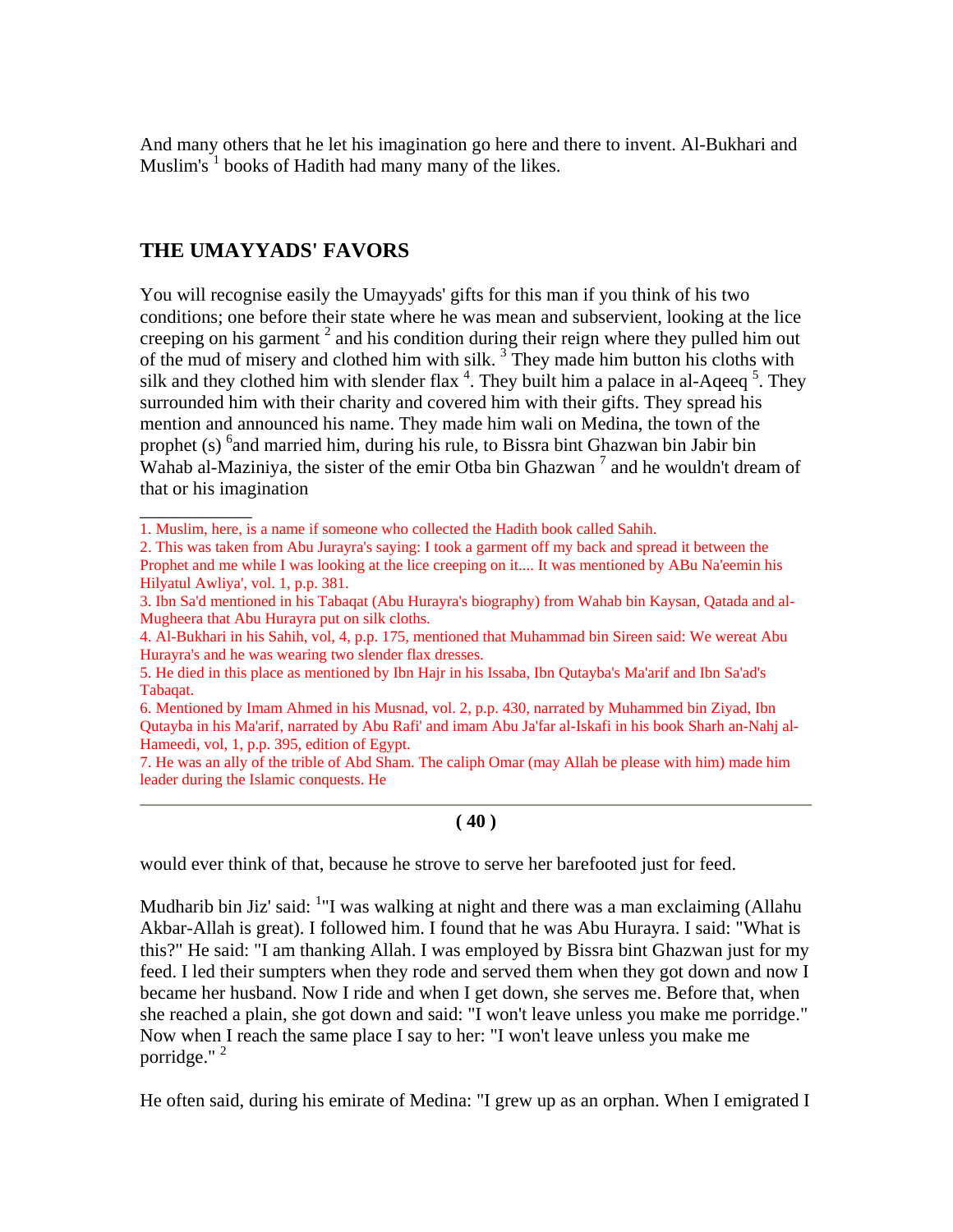was poor. I was employed by Bissra bint Ghazwan jus for feed. I led their sumpters when they rode and served them when they got down and now Allah has married me to her. Thanks to Allah, Who made the religion as basis and made Abu Hurayra imam." $3$ 

Once he said: "I was employed by Bissra bint Ghazwan for my feed. She ordered me to ride erectly and to go barefooted. After that Allah made her my wife. I ordered her to ride erectly and to go barefooted."<sup>4</sup>

One day he led people in prayer and when he finished he said loudly: "Praise be to Allah, Who made religion as basis and made

1. Mentioned by Abul-Abbas as-Sarraj in his history and Ibn Hajr in his Issaba (biography of Abu Hurayra).

2. Mentioned by Abu Khuzayma and IbnHajr in his book al-Issaba.

3. Ibn Sa'd's Tabaqat, second part of vol. 4, p.p. 53.

 $\overline{\phantom{a}}$ 

4. Refer to Ibn Sa'd's Tabaqat, second part of vol. 4, p.p. 53.

**( 41 )**

Abu Hurayra imam after he was an employee for Bissra bint Ghazwan for his feed and a sumpter to ride." $1$ 

One day he ascended the minbar of the Prophet (s) and said: "Praise be to Allah, Who made me eat good food, wear silk cloths and marry me to Bissra bint Ghazwan after I was her employee for my feed. She made me carry her baggage and then I made her carry my baggage."<sup>2</sup>

# **THANKING THE FAVORS OF THE UMAYYADS**

The Umayyads enslaved Abu Hurayra by their favours. They appropriated his hearing, sight and heart and made him tractable. So he was the media of their policies. He changed according to their tendencies. Sometimes he invented traditions to show their virtues and sometimes he fabricated traditions showing the virtues of the two caliphs; Abu Bakr and Omar according to the wish of Mu'awiya and his oppressive group. For they had political purposes against imam Ali and the Prophet's progeny (s), which would not be realised-as they thought-except by preferring the two caliphs. Hence he advanced in fabricating traditions, which we mentioned some of.

There were many traditions we didn't mention, for example, the tradition about making Abu Bakr emir of hajj in the ninth year of hijra, the year when sura of Bara'a was revealed to the Prophet (s), and the tradition saying that the angels talked with Omar.

The Umayyad policy of subduing the Hashimites required certifying and spreading these two traditions as possible as Mu'awiya and his assistants could. They did by any means

established the town of Basra and became its emir. He conquered many countries and was one of the famous Prophet's companions and one of the heroes. He died during the reign of Omar. But Abu Hurayra got married to his sister after a long time of his death. Ibn Hajar al-Asqalani in his book al-Issaba mentioned Bissra and Abu Hurayra's story with her. He said that she had employed him at the time of the Prophet, then he got married to her when Marwan entrusted him with the emirate of Medina during the reign of Mu'awiya.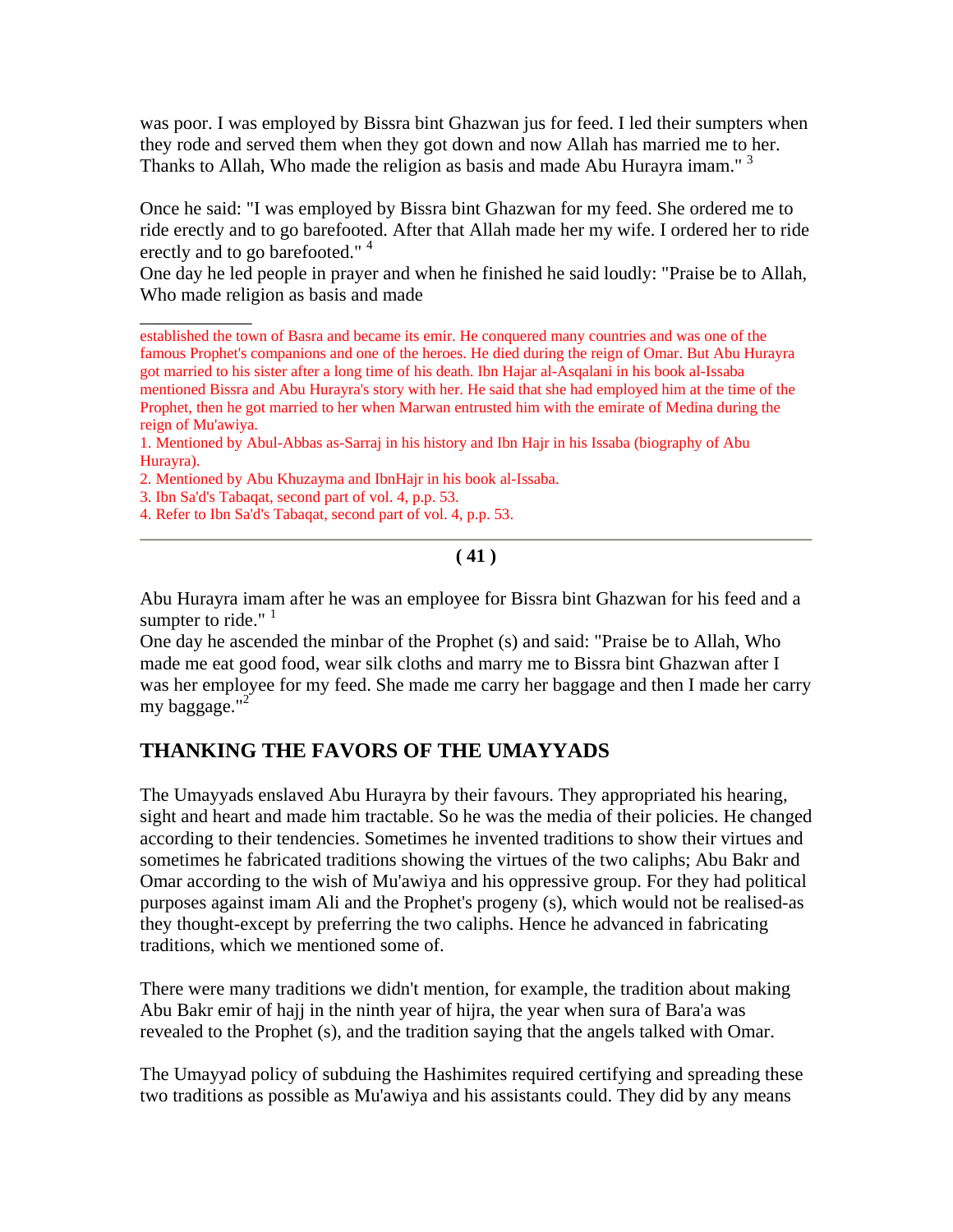they could until all Sunni books of Hadith (Sahih) mentioned them as true traditions.

Abu Hurayra, sometimes, cut off the traditions concerning Imam Ali to distort their meaning, like his saying: "I heard the Prophet saying: The sun hadn't been withheld or returned for

\_\_\_\_\_\_\_\_\_\_\_\_ 1. Refer to Abu Na'eem's Hilyatul-Awliya', vol. 1, p.p. 379.

#### **( 42 )**

anyone except for Prophet Usha' bin Noon (Joshua) when he walked towards Jerusalem at night." $1$ 

And his saying: "When the Qur'anic verse *(And warn your nearest relations)* 26:214, was revealed the prophet stood up and said: O people of Quraysh,…" Abu Hurayra cut off the tradition and didn't mention all the text to distort it according to what the Umayyad policy required. We don't have but to say that there is no power save in Allah!

And his saying: "The Prophet said: My heirs are not to inherit what I have left."

And: "Prophet Muhammad (s) said to his uncle Abu Talib: Say there is no god but Allah…until Allah revealed to the Prophet *(Surely you cannot guide whom you love..)* 28:56" and many other fabricated traditions. They used to subdue Imam Ali and the family of the Prophet (s).

Imam Abu Ja'far al-Iskafi said: "Mu'awiya had forced some of the Prophet's companions and some of the companions' successors to narrate bad traditions about Ali to defame and disavow him. He gave them bribes for that. So they fabricated what satisfied him. Among them were Abu Hurayra, Amr bin al-Aass, and al-Mugheera bin Shu'ba. Among the successors was Urwa bin az-Zubayr.."

Abu Ja'far al-Iskafi also said<sup>2</sup> : "When Abu Hurayra came to Iraq with Mu'awiya in the year of (Jama'a), he came to the mosque of Kufa. When he saw that many people had come to receive him, he knelt on his knees and hit his head with his hand many times and said: "O people of Iraq, you say that I fabricate Allah and His apostle's sayings to be in Hell. I swear by Allah that I heard the Prophet saying: "Every apostle had a sanctum. My sanctum is Medina. Whoever spoils in Medina, will be cursed by Allah, the angels and all the people." I swear by Allah that Ali has spoiled in

 $\overline{\phantom{a}}$ 

it! When Mu'awiya heard him saying that, he endorsed him, rewarded him and made him wali of Medina."<sup>1</sup>

<sup>2.</sup> Refer to Abu Na'eem, Hilyatul-Awliya', vol. 1, p.p. 384.

<sup>1.</sup> Al-Khateeb in his book History of Baghdad, vol. 7, p.p. 35, and vol. 9, p.p. 99.

<sup>2.</sup> Sharh Nahj al-Balagha al-Hameedi, vol. 1, p.p. 358.

<sup>3.</sup> Ibid, vol. 1, p.p. 359.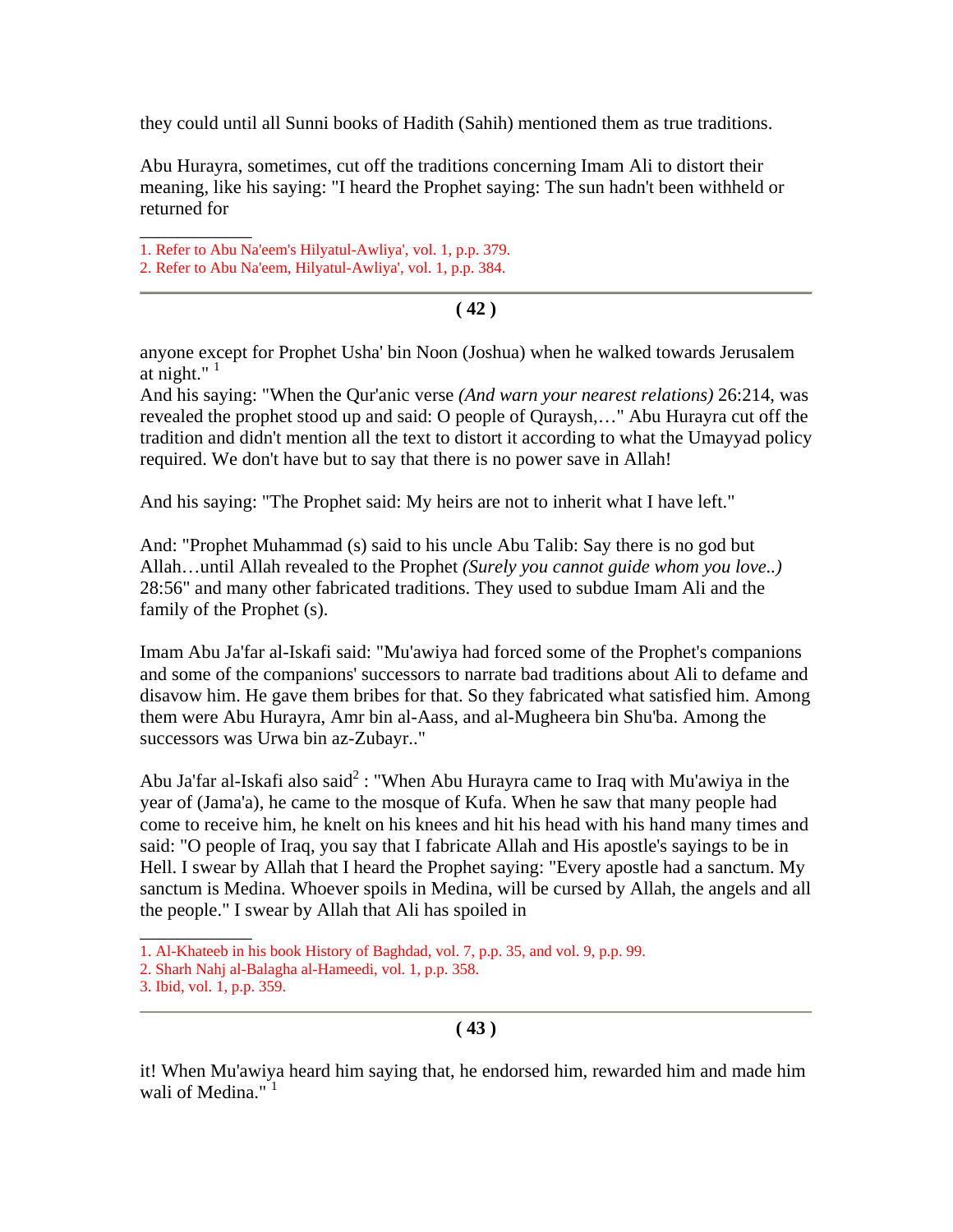Sometimes he invented traditions defending the Umayyad hypocrites, whom Allah and His apostle had cursed to protect the religion and umma from their hypocrisy and ravage. But Abu Hurayra flattered Marwan and Mu'awiya and their assistants by saying: "I heard the Prophet (s) saying: "O Allah, Muhammad is but a human being. He becomes angry like all the human beings. Every believer I have hurt, abused or whipped, You may make that as a cause to forgive him and to bring him closer to You in the Day of Resurrection."

Marwan and his sons tried their best to spread this tradition in many ways until the books of Hadith (Sahih, Sunan and Musnad) mentioned it as true tradition.

The role of Marwan and his sons in raising Abu Hurayra to a high level and preferring him to all the others in memorising, accuracy and piety, had had its effect until nowadays.

They had done many things to satisfy people that Abu Hurayra was trustee and pious.

One of them was that Marwan pretended that he had seated his clerk in a secret place that he wouldn't be seen by any one at all and called for Abu Hurayra to come in. He began to ask him about many things. He asked him too many questions. Abu Hurayra answered with the Prophet's traditions and the clerk, whose name was Zu'ayza'a, was writing down without letting any one feel of him. He wrote down too many traditions. Marwan waited for a year and then called for Abu Hurayra and asked him the same questions.

\_\_\_\_\_\_\_\_\_\_\_\_

#### **( 44 )**

He answered with the same answers, no word more no word less. Marwan and his clerk spread this lie among the people of Damascus to reach everywhere until al-Hakim mentioned it in his book al-Mustadrak, vol. 3, p.p. 510.

And that when Marwan wanted to bring his knights and soldiers in order not to let the Hashimites bury Imam Hassan beside his grandfather, Prophet Muhammad's tomb, he preconcerted with Abu Hurayra that the latter would oppose Marwan and blame him hardly in front of people to deceive them and to make them perceive that Abu Hurayra was a veracious man. He didn't fear anyone save Allah and His apostle and that no one could stand against him when he became angry for the sake of Allah and His apostle.

When Abu Hurayra did his opposition, Marwan showed his anger. There was a false argument and untrue rage between them. Abu Hurayra protested strongly against Marwan justifying that he (Abu Hurayra) had a special position to the Prophet  $\frac{1}{1}$  which no one of the Prophet's companions or relatives had and that he had an ability of perceiving and memorising from the Prophet by which he surpassed the first Muslims like Omar,

<sup>1.</sup> Sufyan ath-Thawri narrated from Abdu-Rahman bin Qassim from Omar bin Abdul-Ghaffar that when Abu Hurayra came to Kufa with Mu'awiya, he sat at the gate of Kinda in the night and people sat around him. One day a young man from Kufa - he might be al-Asbagh bin Nabata - came and said to him: "O Abu Hurayra, I ask you, by Allah, if you had heared the Prophet saying to Ali bin Abu Talib: "O Allah, support whoever supports him and be an enemy of whoever opposes him." Abu Hurayra said: : yes, I had." The young man said " I swear by Allah that you have supported his enemies and opposed his assistants." Then he left.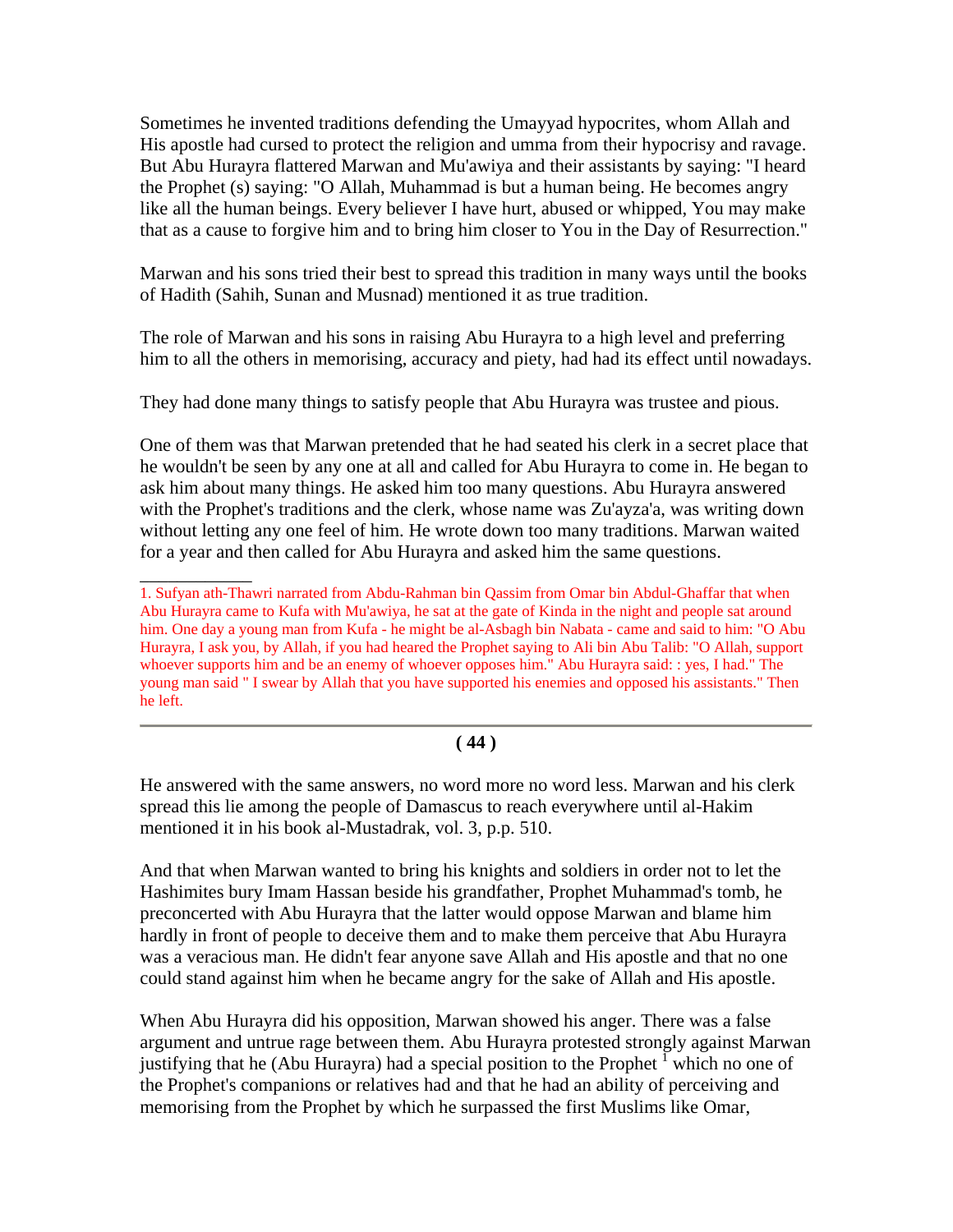Othman, Ali, Talha, az-Zubayr and the others. He let himself go farther in describing his aspects, which imposed for him the highest ranks of the close companions. So the disagreement between them ended and Marwan submitted to the great position of Abu Hurayra in Islam and his high rank of knowledge in Sunna. All that happened in front of people. The plan succeeded and Marwan would use Abu Hurayra as a means to fight Imam Hassan, Imam Hussayn, their father and their sons. It was the most successful propaganda for their policies. *(Woe, then, to those who write the book with their hands and then say: This is from Allah, so that they may take for it a small price; therefore woe to them for what their hands have written and woe to them for what they earn).* 2:79.

#### **( 45 )**

## **THE QUANTITY OF HIS TRADITIONS**

All those who collected the Hadith agreed unanimously that Abu Hurayra had narrated traditions more than any one else at all.  $<sup>1</sup>$  They counted his traditions to find that they</sup> were five thousand and three hundred and seventy-four traditions. He had in al-Bukhari's Sahih only four hundred and forty-six traditions. 2

We found that all what was narrated by the four caliphs in comparison with Abu Hurayra's traditions was less than twenty-seven percent. Abu Bakr had narrated one hundred and forty-two traditions.<sup>3</sup> Omar had narrated five hundred and thirty-seven traditions.<sup>4</sup> All what Othman had narrated were one hundred and forty-six traditions.<sup>5</sup> And five hundred and eighty-six traditions

4. As-Sayouti said in his book Tareekh al-Khulafa' that Omar's traditions were five hundered and thirt-nine. Ibn Hazm mentioned in his book al-Milal wen-Nihal, vol. 4, p.p. 4, 138 the same number and said that the true traditions ot Omar were nearly fifty traditions.

5. Jalaluddin as-Sayouti in his book tareekh al-Khulafa'.

 $\overline{\phantom{a}}$ 

\_\_\_\_\_\_\_\_\_\_\_\_

#### **( 46 )**

<sup>1.</sup> In a tradition mentioned by Ibn Sa'd and Ibn Hajr in his Issaba. We shall comment on this tradition in a next chapter of this book.

<sup>1.</sup> Refer to the last line of page 240, vol. 4, of Ibn Hajr's book al-Issaba which included the book al-Issti'ab in the margins.

<sup>2.</sup> Refer to al-Qastalani's book Irshad as-Sari, vol. 1, p.p. 212, the explanation of the first tradition of Abu Hurayra mentioned by al-Bukhari in his Sahih, you will find that Abu Hurayra had narrated from the Prophet (s) 5374 tradition and that he had in al-Bukhari's Sahih 446 traditions. Ibn Hazm in his book al-Milal wen-Nihal vol. 4, p.p. 138, said tha Abu Hurayra had narrated 5374 traditions.

<sup>3.</sup> It was mentioned by as-Sayouti in his book Tareekh al-Khulafa' (the history of the caliphs), an-Nawawi in his book at-Tahtheeb. Ibn Hazm in his book al-Milal wen-Nihal, vol. 4, p.p. 137 and ath-Thahabi in his book Mizan al-I'tidal, who said that the true traditions of Abu Bakr were less than twenty.

were narrated from Imam  $\text{Ali}^1$ . So the total is one thousand and four hundred and eleven traditions, which if you compare to Abu Hurayra's traditions you will find the ratio exactly as we said.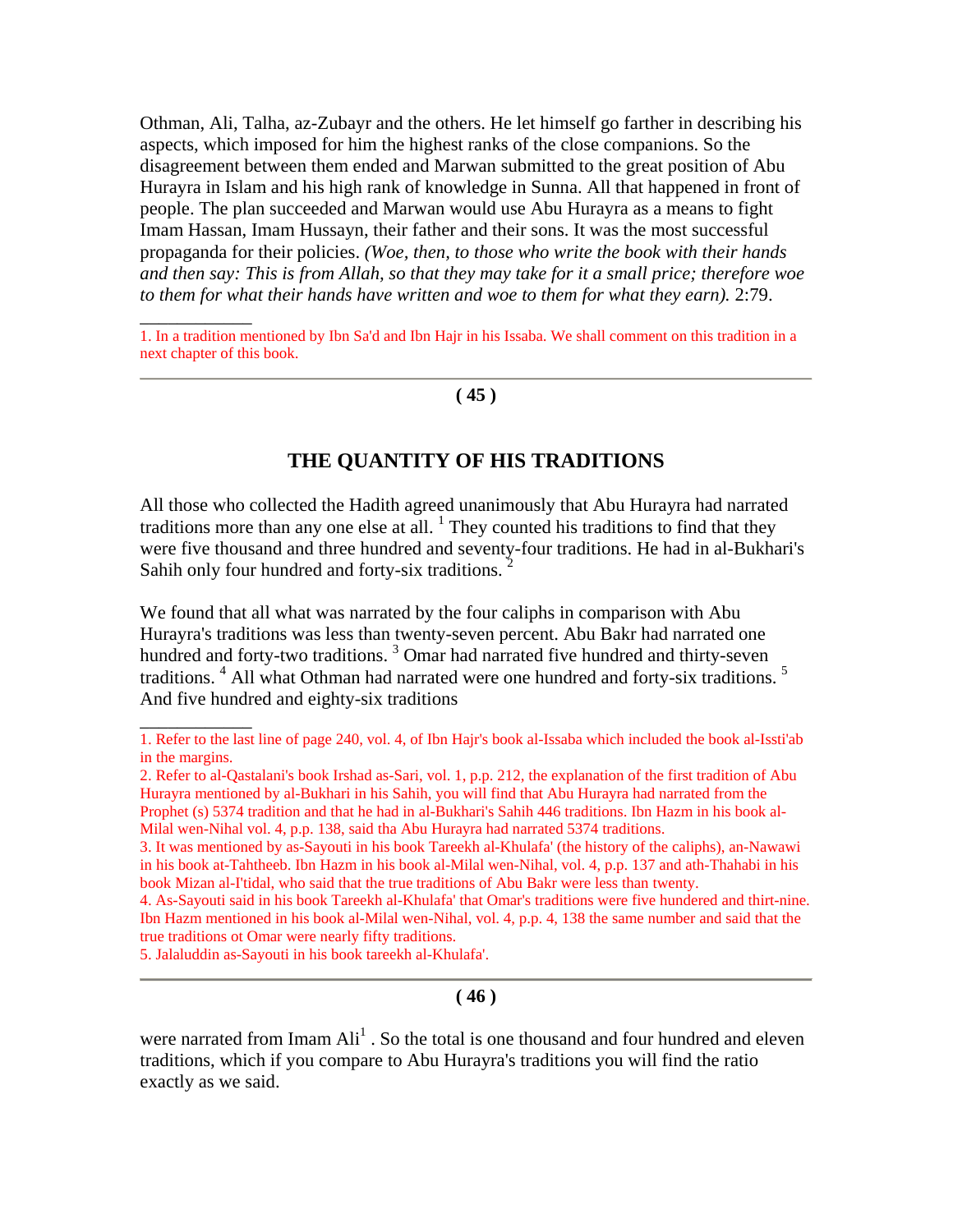Let any prudent one think of Abu Hurayra, the short period of his being a Muslim, his obscurity, his illiteracy and all what would make him be mean, then think of the four caliphs, their priority in Islam, their attendance during the legislation of the laws of Sharia, their braveries throughout fifty-two years; in twenty-three of them they were at the service of the Prophet (s) and in twenty-nine of them, they governed the umma and mastered the other nations. They conquered the countries of Kasra and Caesar.

They built towns and countries, spread Islam, and declared laws of Sharia and Sunna. So how would it be possible for Abu Hurayra, alone, to narrate so many times as much as they had narrated of the Prophet's traditions?

Also Abu Hurayra was not like Aa'isha, although she narrated too much. The Prophet (s) had got married to her ten years before Abu Hurayra became a Muslim.  $2$  She was in the house where Allah's inspiration was revealed to the Prophet (s) and the place of coming and going of Gabriel and Michael for fourteen years. She died a little before Abu Hurayra's death.<sup>3</sup>

What a difference between the two companionships and the two ones' acumen was! As to the companionship it was known. But as to acumen, her acumen competed with her hearing and her heart preceded her ears. She was very acute. Nothing happened to her unless she recited poetry about it. Orwa said that he had not seen

\_\_\_\_\_\_\_\_\_\_\_\_

3. She died i fifty-seven of hijra before Abu Hurayra's death in a short time. Abu Hurayra offered the prayer for her - the prayer for the dead - by order of al-Waleed bin Otba bin Abu Sufyan, who was made wali of Medina by his uncle Mu'awiya. He wanted to honor Abu Hurayra by that. Aa'isha was buried in Baqee.

#### **( 47 )**

anyone having more knowledge in jurisprudence, medicine, or poetry than Aa'isha. Masrouq said that he had seen some of great companions asking her about religious duties.

She was forced to spread her traditions that she sent her callers to the countries and led that great army to Basra. And in spite of all that, her traditions were two thousand and two hundred and ten.  $\frac{1}{1}$  So her traditions were less than a half of Abu Hurayra's traditions.

If you add Aa'isha's traditions to that of Um Salama (the Prophet's wife), who died after the death of Abu Hurayra in a long time, the rest of the Prophet's wives, Imam Hassan, Imam Hussayn, Fatima (the daughter of the Prophet) and the four caliphs, you find that they altogether were less than Abu Hurayra's traditions. This was a terrible thing! Let the prudent think of it.

Besides that, Abu Hurayra pretended that the Prophet (s) had informed him alone of some

<sup>1.</sup> As-Sayouti, Tareekh al-Khulafa' (Ali's biography). Ibn Hazm in his book al-Milal wen-Nahl, vol. 4, p.p.137.

<sup>2.</sup> Ibn Abdil-Birr said in his book al-Isstee'ab that the Prophet (s) had got married to Aa'isha in the tenth year after his Prophecy - three years before hijr - so her marriage was before Abu Hurayra being a Muslim in ten years because he became Muslim inthe seventh year of hijra.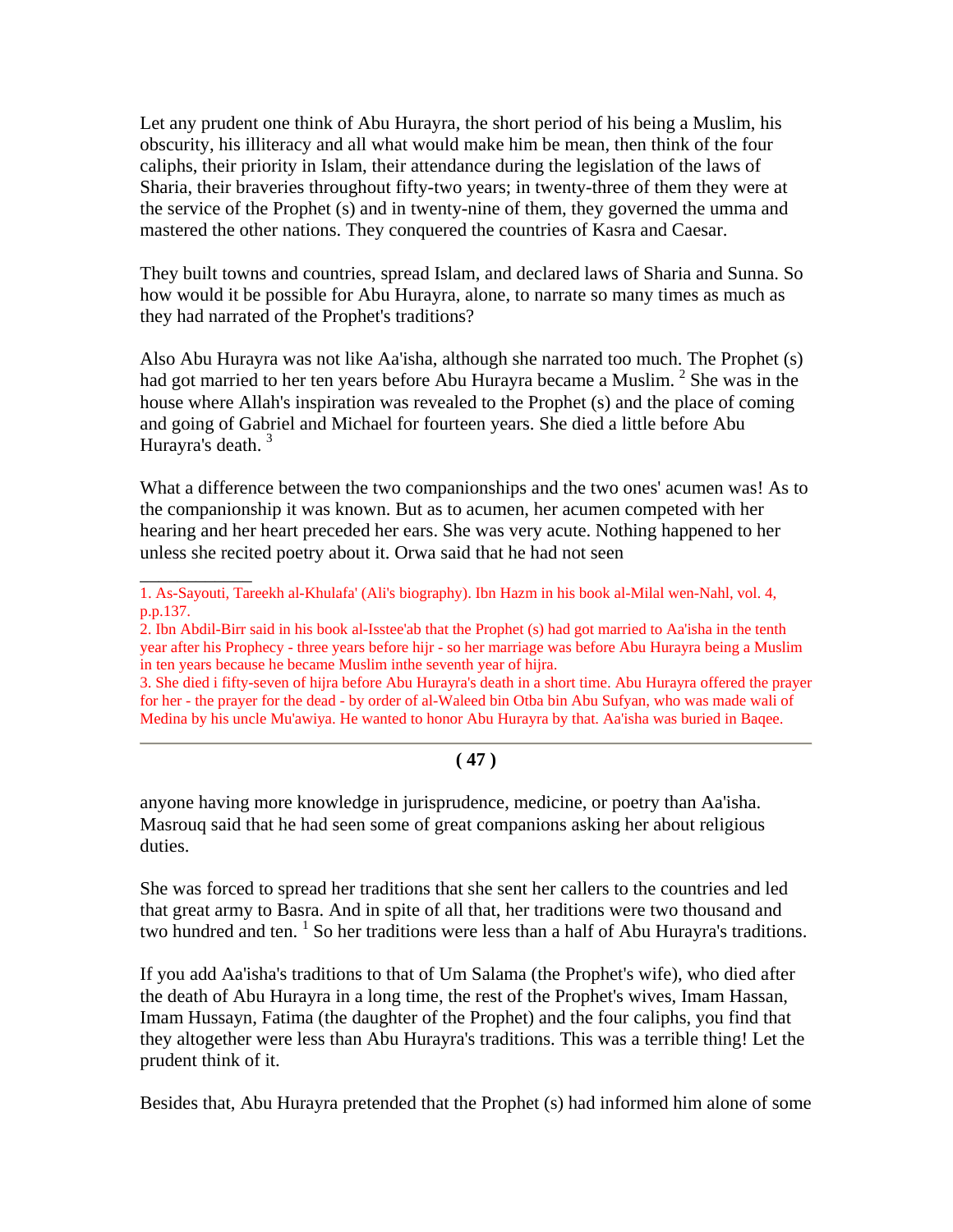traditions that he would never reveal to any one. He kept them inside his conscience and buried them in his chest. And as you know that Abu Hurayra had a well-fortified chest and an inscrutable conscience! So he said: "I had kept from the Prophet two vessels. I spread the first, but if I would spread the other, this throat would be cut."  $2$ 

He said: "If I told you all what I knew, people would throw potteries at me and say: Abu Hurayra is mad."

He said: "If I told you all what I had in my chest, you would throw dung at me."

He said: "They say that Abu Hurayra told too many traditions. I swear by Allah that if I told you all what I had heard, you would throw dunghill at me and you would never debate with me."  $3$ 

He said: "I had memorized from the Prophet (s) some traditions that I didn't tell you of. If I told you of them you would throw stones at me."<sup>1</sup>

3. The three previous tradition were mentioned by Ibn Sa'd in his book, Tabaqat, vol 4, p.p. 57.

**( 48 )**

He said: "I had memorized from the Prophet (s) five bags of traditions. I told of two of them and if I told of the third, you would throw me with stones."<sup>2</sup>

Abu Hurayra was neither the Prophet's heir apparent nor the caliph after him to prefer to the others and tell him secrets and knowledge that he would not tell anyone of his close companions or relatives.

What was the use of telling him those secrets since he was a weak man with meanness that prevented him to say something of those secrets unless he would be thrown with stones, dung and trashes or that his throat would be cut?

Would it not be better for the Prophet to tell those secrets for the caliphs after him, who led people by one will and to whom the nations submitted and the necks of the Arabs and non-Arabs yielded? They were better than Abu Hurayara in doing that. If they had had those secrets, they would spread them throughout the countries like the rays of the sun. Far be it from the Prophet to do something in vain. Would he entrust Abu Hurayra with his secrets to be lost uselessly? And who was Abu Hurayra to be singled out of the first Muslims? *(And the foremost are the foremost. These are they who are drawn nigh (to Allah))* 50:10-11.

Abu Hurayra often said: "Abu Hurayra neither keeps secret nor writes down." How did this saying agree with his saying: "I had memorized from the Prophet two vessels. I spread one of them. If I spread the other, this throat would be cut" and the other sayings having the same meaning that he kept secret?

Let us ask those, who research for the divine secrets that the Prophet (s) entrusted Abu

\_\_\_\_\_\_\_\_\_\_\_\_ 1. Ibn Hazm's book al-Milal wen-Nihal, vol. 4, p.p. 138.

<sup>2.</sup> Al-KBukhari's Sahih, vol. 1, p.p. 24.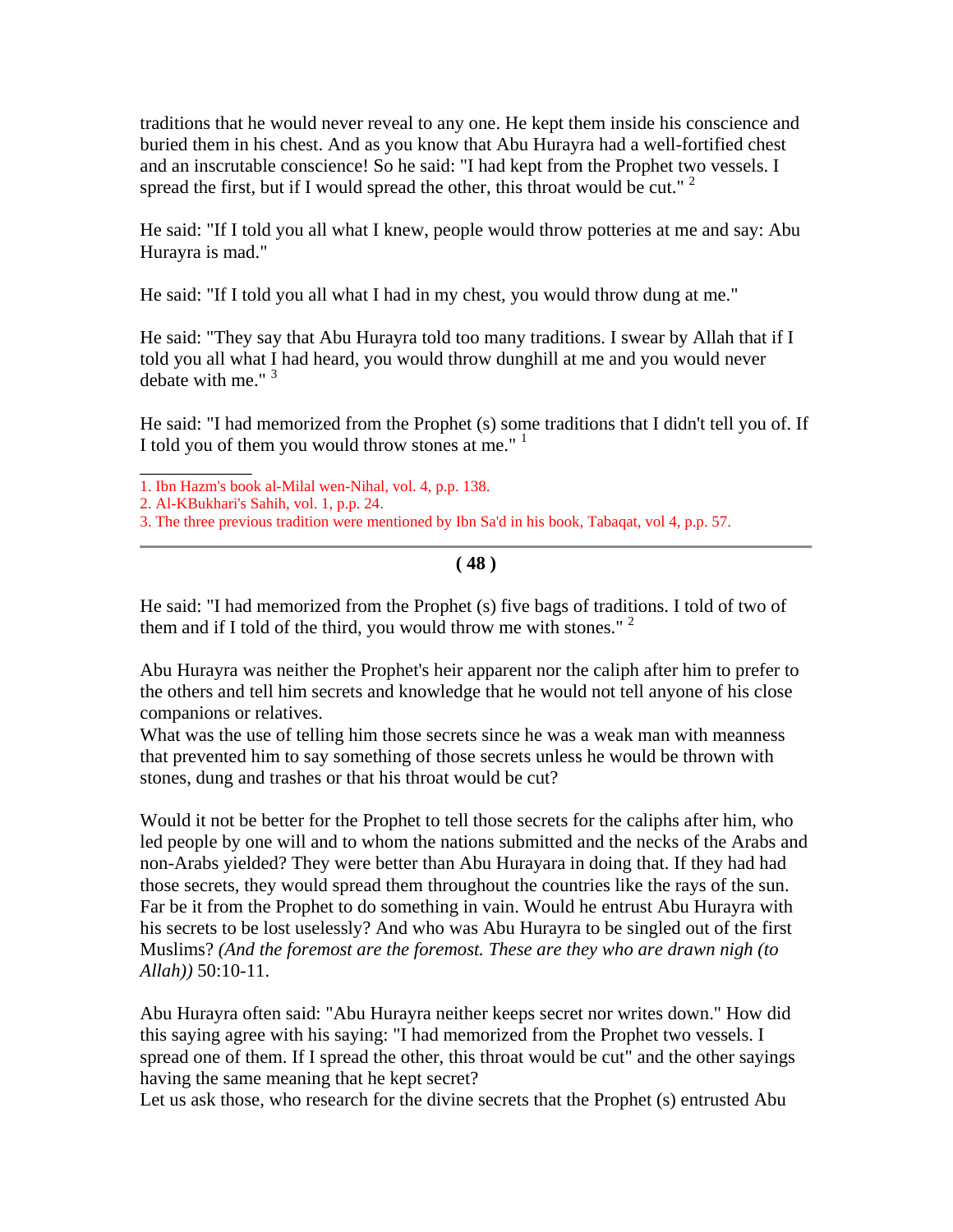Hurayra with and that Abu Hurayra kept secret to preserve himself or to keep his dignity. Were those secrets

1. Al-Hakim in his Mustadrak, vol. 3, p.p. 509, ath-Thahabi in his Talkhees. What a dignity Abu Hurayra had! He said .... you would throw at me stones, potteries, dunghill. And when he said about himself..... the comers put their feet on my neck.. and when he talked about his stomach,lice and his other affairs. 2. Abu Na'eem, Hilyatul-Awliya', p.p. 381 (biography of Abu Hurayra).

3. Ibn Sa'd's Tabaqat, vol. 2, p.p. 119.

\_\_\_\_\_\_\_\_\_\_\_\_

#### **( 49 )**

of the kind of secrets that the Prophet (s) entrusted his guardian Imam Ali with? Did they concern the caliphate and caliphs after him? Were they of another kind? If they were of the first kind, why would Abu Hurayra turn away from them and contradict them completely? His opinion would be like all the other Muslims' opinion for he was just one person among the others. But if those secrets were of another kind, he would not refrain from telling offensive and disgraceful traditions!

Did he not narrate that the Prophet slept and missed the Fajr prayer? And that the Satan came to him to disturb his prayers?

Didn't he narrate that once the Prophet forgot and offered a two section prayer instead of four and when they asked him: Did you forget or restrict the prayer? He answered: I neither forgot nor restricted?

Did he not tell that the Prophet hurt, abused, cursed and whipped innocent people just because he became angry?

Did he not ascribe to the apostles many things that were impossible for them to commit according to the Sharia and reason? He narrated that Prophet Muhammad (s) had said: "We are worthier than Abraham to be in doubt." He also narrated that Prophet Lot's trust in Allah was not certain.

Did he not dare to defame Adam, Noah, Abraham, Moses and Jesus, who must be honored? Did he not ascribe to Moses that he had slipped the angel of death and gouged his eye? And that once Prophet Moses ran nakedly in front of the Israelites, who looked at his private parts?

Did he not narrate that Solomon, the son of David, had broken the verdict of his father? And that he refused to say inshallah, so his deed failed?

Did he not ascribe to Allah what could never be accepted neither by the Sharia nor by reason? He said that Hell will not be full, unless Allah puts His leg in it. In his tradition about the Day of Resurrection, he said that Allah comes to people in an image different from that which they know saying to them: "I am your god." They say: "Allah forbid!" Then He comes to them in the image, which they know! They say: "You are our god." Abu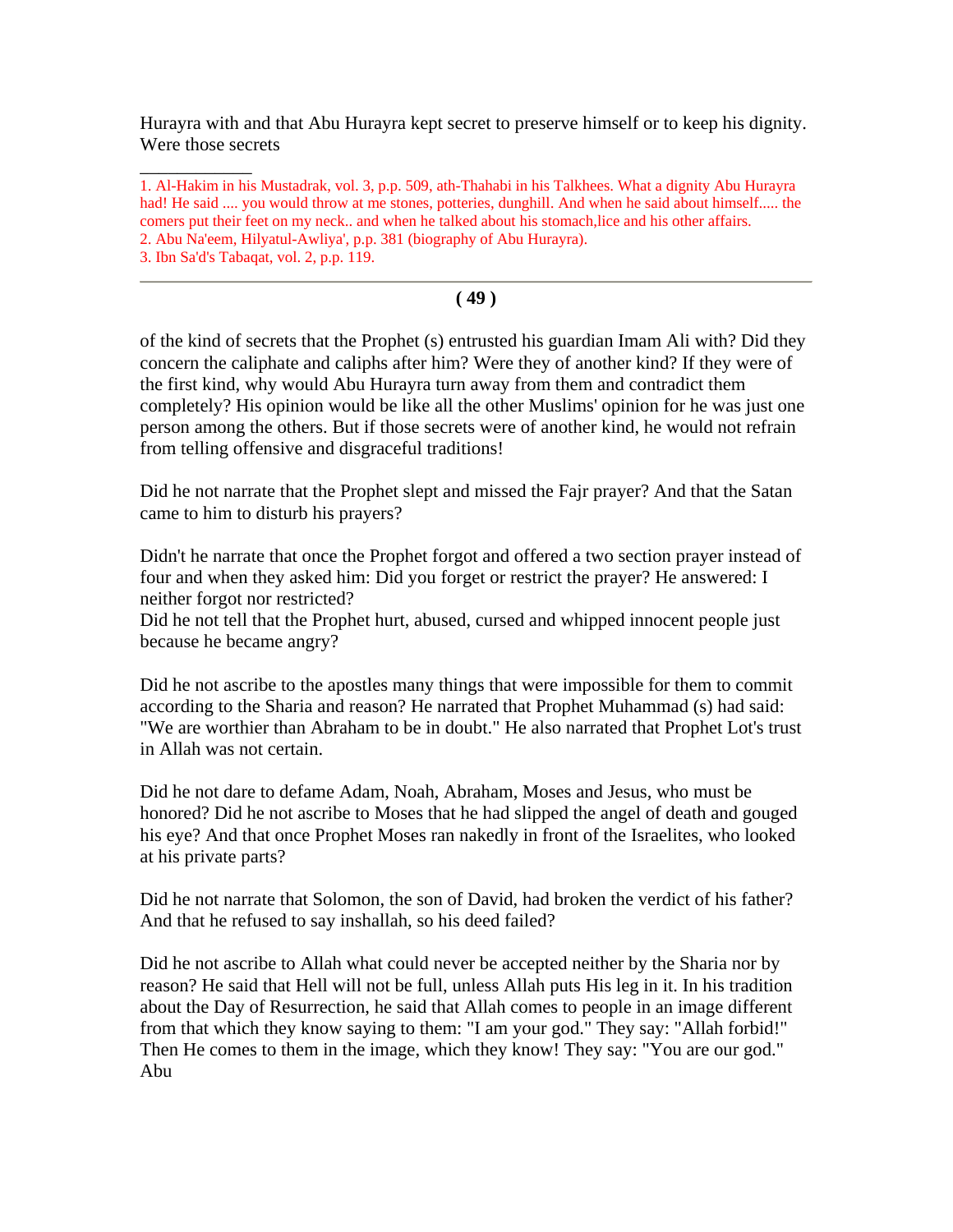Hurayra said that Adam was created in an image like the image of the Beneficent (Allah)! And that Allah had created Adam like His image. He was sixty cubits long and seven cubits wide.

You will find many many of his wonders in the next chapter which cause to cut the throat, so why he told of them easily? In fact he narrated those traditions as if he had done people a favor. He told of superstitions but no one threw at him a stone, dung, or trash as it was clear for any one knew him. But we are afflicted with unjust people and we do not have save Allah to resort to.

We want to draw the prudent researchers' attention that Abu Hurayra said : "No one have narrated traditions from the Prophet (s) more than I have, except Abdullah bin Amr bin al-Aass, because he wrote down but I didn't."

He confessed that Abdullah bin Amr had narrated traditions more than he had. We researched on Abdullah's traditions and we found that they were no more than seven hundred.  $2$  So they were less than one seventh in comparison with Abu Hurayra's traditions.

The researchers were very confused how to excuse Abu Hurayra in this contradiction. But Ibn Hajar al-Qastalani and sheikh Zakariya al-Ansari found an excuse when they explained this tradition in their books<sup>3</sup> that Abdullah bin Amr bin al-Aass lived in Egypt and those, who went to Egypt, were very few, therefore he narrated a little of his traditions, while Abu Hurayra lived in Medina, which was the destination of Muslims from everywhere, so his traditions were so many.

Abu Hurayra's saying was clear to abort this excuse. He acknowledged that no one had narrated traditions from the Prophet (s) more than he had except Abdullah bin Amr. The man, himself,

\_\_\_\_\_\_\_\_\_\_\_\_

confessed that Abdullah's traditions were more than his so there was no way for the excuse of the two authors.

The great position and respect Abdullah bin Amr had in Egypt were a good cause to let him narrate his many traditions. There was no one else than him in Egypt, whom people knew very well, except some very few companions or travelers. So he was the only

<sup>1.</sup> A tradition narrated by Wahab bin Munbbih from his brother Hummam from Abu Hurayra, mentioned in al-Bukhari's Sahih, vol. 1, p.p. 22.

<sup>2.</sup> Al-Qastalani's book Irshad as-Sari fee Sharh Sahih al-Bukhari, vol. 1, p.p. 373.

<sup>3.</sup> Al-Qastalani's Irshad as-Sari and Zakariya`s Tuhfatul-Bari. They were printed together in twelve volumes. You will find this excuse in vol.1, p.p. 373.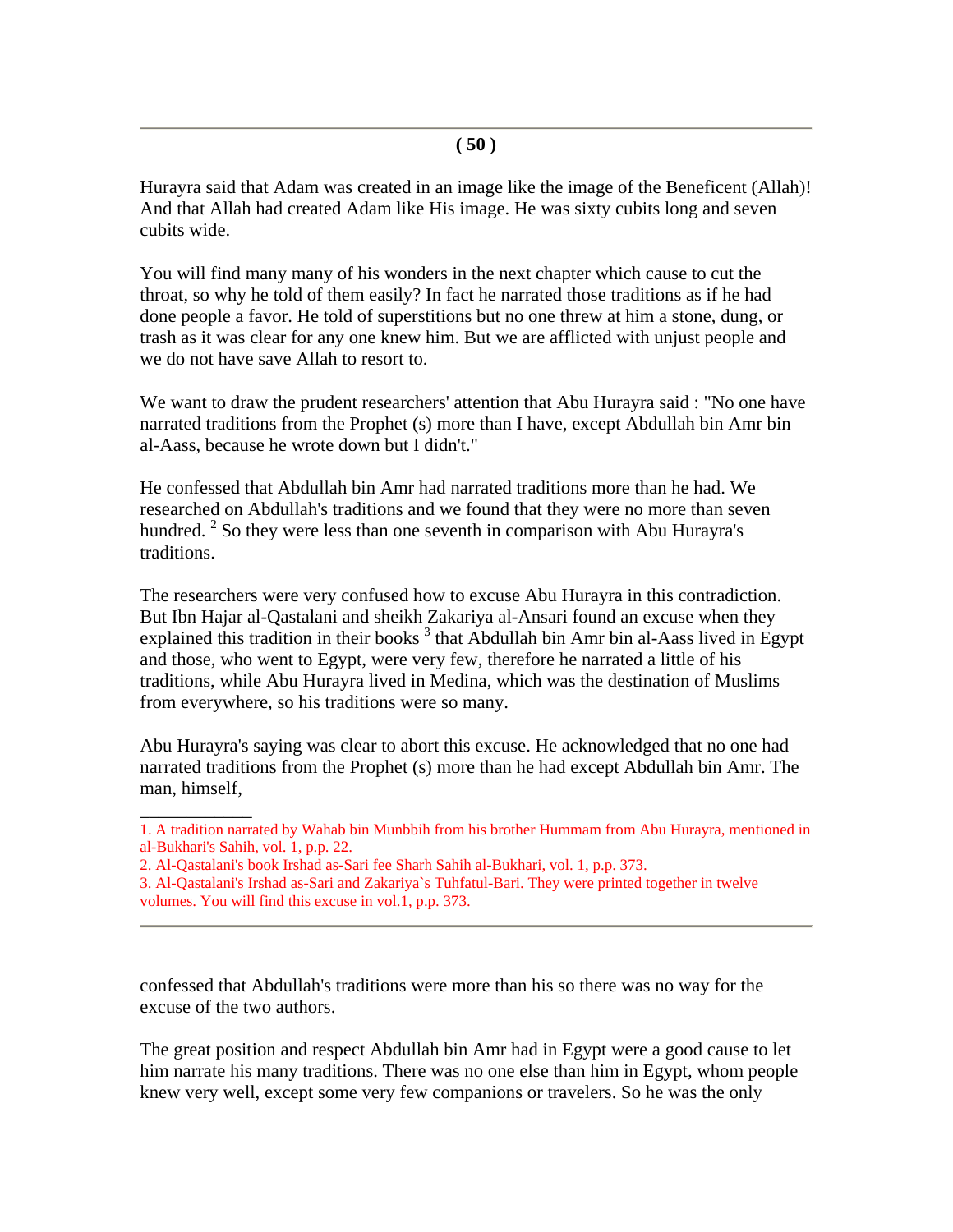expert in the Qur'an, the Sharia and the Sunna that people resorted to. What a difference between his position in Egypt and Abu Hurayra's position in Medina was! For Abdullah had the rank of the veracious jurisprudent and the glory of the conqueror's son in the Egyptians' hearts, where Abu Hurayra, in Medina, was just one of thousands of the Prophet's companions. The delegations visiting Medina went to the famous great companions, whom Abu Hurayra was not one of. Also he was accused of narrating too much many traditions from the Prophet (s). People of Medina often blamed him by saying: "Why didn't the Muhajireen and the Ansar narrate as much as his traditions."

His position in Medina would not let him narrate so many traditions. It was unbelievable that his traditions were more than Abdullah's; especially after his confession that Abdullah's traditions were more than his. In addition that Abdullah bin Amr lived long after Abu Hurayra's death. In fact Abu Hurayra confessed of that at the beginning after the Prophet's death, when he was not so excessive in narrating traditions. He became so excessive during the reign of Mu'awiya where there was neither Abu Bakr, Omar, Ali nor any one of the great companions whom Abu Hurayra feared.

# **QUALITY OF HIS TRADITIONS**

\_\_\_\_\_\_\_\_\_\_\_\_

The good tact does not accept many of Abu Hurayra's styles of traditions and the scientific and mental criteria do not assent to them. Here are forty of his traditions in front of you. Let you ponder on them with our annotations prudently and impartially, and then you can show your point of view.

# **1. Allah created Adam like His own image**

The two sheikhs; al-Bukhari and Muslim  $^1$  mentioned a tradition narrated by Abdur-Razak from Ma'mar from Humam bin Munabbih that Abu Hurayra had said: "The Prophet (s) said: "Allah had created Adam like His own image in sixty cubits long." Ahmad added from another way by Sa'eed bin al-Musayyab that Abu Hurayra had said: "..and seven cubits wide. When Allah had finished creating him, He said to him: Go and greet those sitting angels and listen to what they will greet you with. It will be your and your progeny's greeting. Adam went and said to them: As-salamu alaykum (peace be upon you). They said: As-salamu alayk wa rahmatullah. They added (wa rahmatullah-and the mercy of Allah). Every one entered Paradise was like Adam in sixty cubits long. The human beings began to grow less gradually until nowadays."

This could never be ascribed to Prophet Muhammad (s) or any of the other prophets nor

<sup>1.</sup> Muhajireen(emigrants): the first Muslims of mecca who emigrated to Medina.Ansar(helpers and assistants): the people of medina who beleived in the prophet assisted him and his companions. 2. Abu Hurayra died, as it was mentioned in al-Issaba of Ibn hajar, in fifty-seven or fifty-eight of hijra and it was said fifty-nine. Abdullahi died, according to the same reference, in sixty-five or sixty-eight or sixtynine of hijra. Al-Qaysarani said in his book Rijal-as-sahihayn that he had died in ninety-two. Allah is the most aware.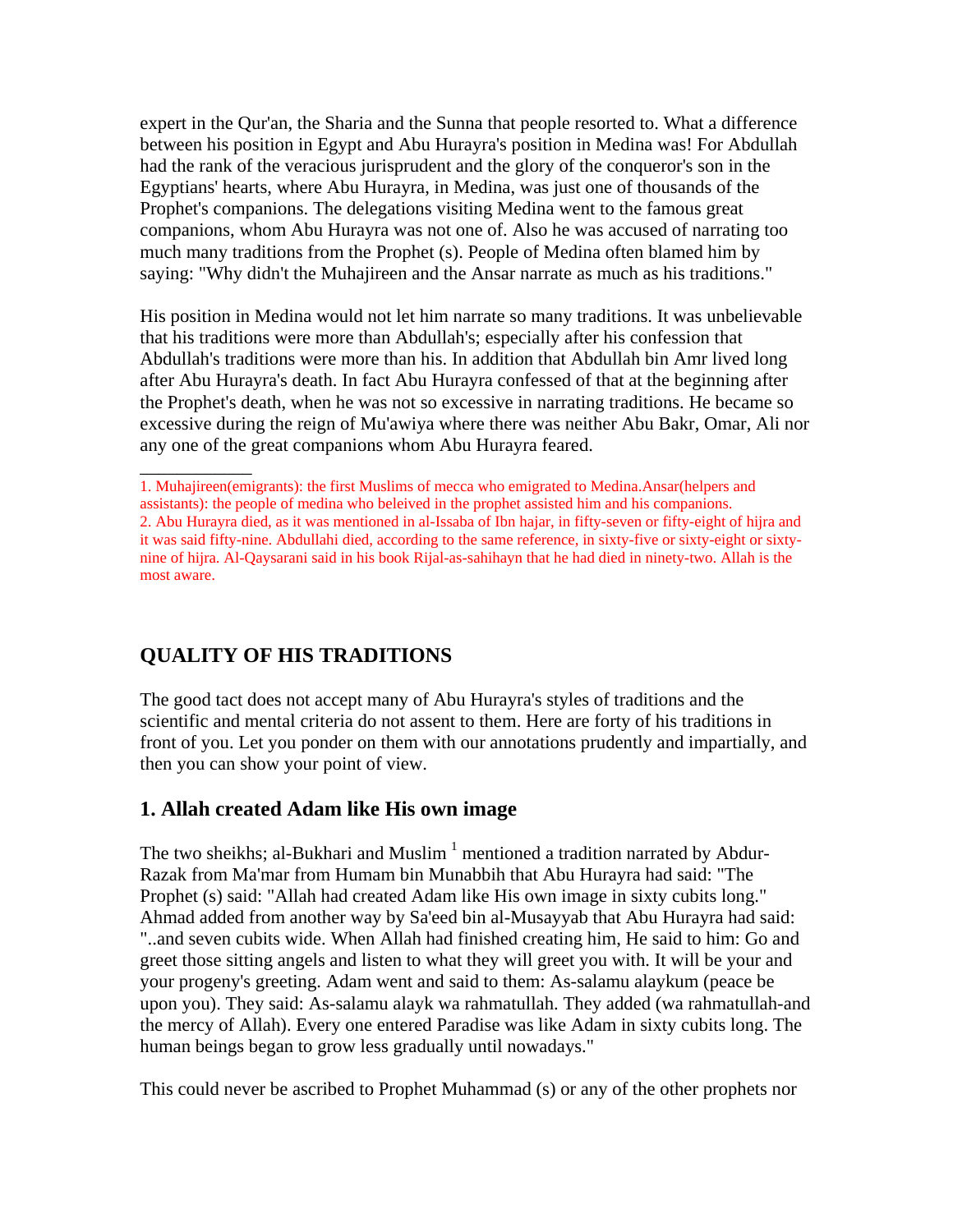to their guardians. Perhaps Abu Hurayra learnt that from the Jews by his friend Ka'bul Ahbar or some one else. The content of this tradition is exactly the same as the twentyseventh paragraph of the first chapter of the Hebrew Scriptures (the Old Testament). Here is the text as it is: (Allah had created man like

1. Refer to al-Bukhari`s sahih, vol.4, p.p.57, Muslim`s sahih, vol.2, p.p.481 and Ahmed`s Musnad, vol. 2, p.p. 315.

2. Irshad as-sari, vol.7,p.p.90.

\_\_\_\_\_\_\_\_\_\_\_\_

\_\_\_\_\_\_\_\_\_\_\_\_

**( 53 )**

His own image. Like the image of Allah He had created him. Male and female He had created them).

Glorified is Allah than to describe Him with imaging, limitation and likeness. Be He exalted and they lost who ascribed that to Him. They might interpret the tradition by ascribing the pronoun (his image) to Adam himself not to Allah. Then the meaning would be that Allah had created Adam in Paradise in an image same to that when he descended to the earth. That Allah had completed him in one time and made him sixty cubits long and seven cubits wide, the same image, which his offspring on the earth saw, and he did not advance from a state to another. Adam was not a seed then became a clot then a lump of flesh then bones clothed with flesh then a fetus then a suckling infant then a weaned child then a teenager then a man with the normal length and width.

This what they, who glorify Allah and deny embodying Him, can say to interpret this tradition. But it was narrated by Abu Hurayra in these words: "Adam had been created corresponding to the image of the Beneficent (Allah)."  $\frac{1}{1}$  Abu Hurayra had another tradition saying: "Prophet Moses (s) beat the rock with his stick for the Israelites and water gushed out. He said to them: "Drink water, donkeys." Then Allah revealed to him: "You intended to compare the human beings, whom I had created according to My image, to donkeys."  $2$ 

This embarrassed those who defended Abu Hurayra and made them give in to this (pronoun) looking for another interpretation.

They interpreted Abu Hurayra's sayings: (Allah had created Adam according to His image) and (Adam had been created according to the image of the Beneficent) and in his tradition about

<sup>3.</sup> He quoted many things from them, like his saying:Sayhan, jayhan, the Euphrates and the Nile of Egypt all are parts of paradise. It was mentioned by al-Khateeb in his book History of Baghdad, vol.2, p.p. 235. It was quoted from from the Old Testament.

<sup>1.</sup> Al-Qastalani mentioned this tradition in his book Irshad as sari, vol. 10, p.p. 491 and said that the pronoun(his) in Abu Hurayra`s tradition (Allah had created Adam according to his image..), referred to Allah and not to Adam.

<sup>2.</sup> Ibn Qutayba mentioned this tradition in his book (Interpretation of different traditions) .p.p.280, and made it as evidence that the pronoun(his)in Abu Hurayra`s saying: (Allah had created Adam according to His image)referred to Allah and not Adam.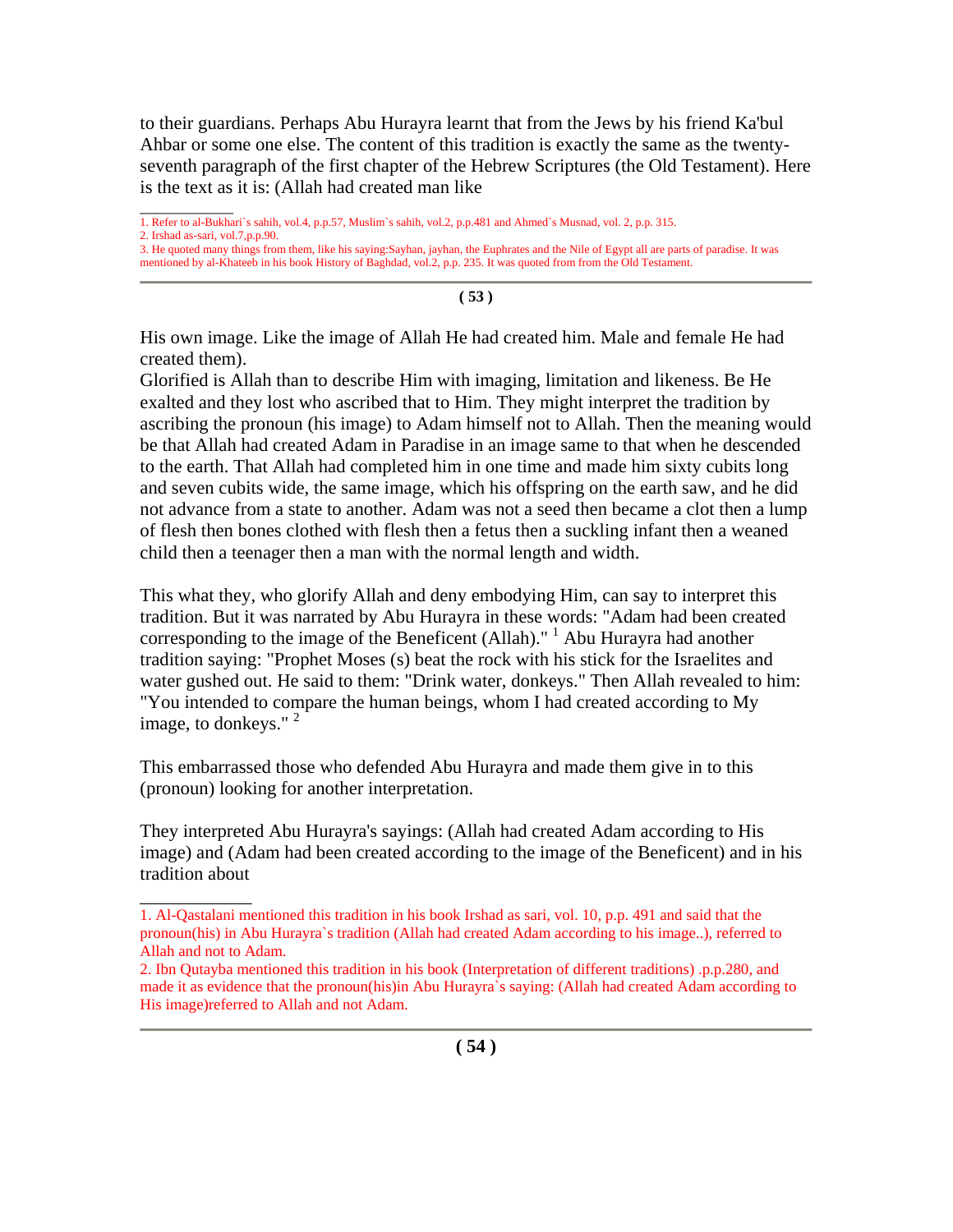Moses (I had created them according to my image) that Allah had created Adam and his progenies according to the attributes of Allah. Allah is alive, hearer, seer, talker, aware, willing and disliker. So He had given these attributes to Adam and his progeny.

They fell into what they fled from, because the attribute of Allah is far above comparison. This is agreed upon unanimously among those who believe in transcendence of Allah. Especially when we say that His attribute is He Himself and that He is the Truth as it is fixed in our principles of jurisprudence.

Abu Hurayra advanced in this tradition. Sometime he narrated it as above and sometime he said: "If someone of you quarrels with another, let him avoid the face because Allah had created Adam according to His image." <sup>1</sup> Sometime he said: "If someone of you hits another, let avoid the face and not say: May Allah uglify your face and the face of whoever looks like you, because Allah had created Adam according to His image."<sup>2</sup>

It was clear that he closed the way before his defenders to recede to any of the two interpretations. The pronoun his in (according to his image) could not refer to Adam in either of the two traditions but it must refer to Allah in order to correct the meaning of the traditions. One might justify forbidding to hit or uglify the face.<sup>3</sup> Creating Adam as a living, hearing, seeing, talking, perceiving, willing and unwilling creature does not make it necessary to preserve the face rather than the other organs. To interpret the two traditions according to either of these interpretations was invalid. In fact these two traditions had no

\_\_\_\_\_\_\_\_\_\_\_\_

#### **( 55 )**

meaning, unless they meant the face of man for it looked like the face of Allah. Glory be to Allah, the Exalted, the Almighty! Hence the Sunni researchers who believed in transcendence of Allah became confused about the meaning of these traditions and resorted to Allah, the most Aware. $<sup>1</sup>$ </sup>

# **NOTES**

First: If Adam was sixty cubits long, so he must be, according to the conformity of his organs, seventeen and one seventh cubits wide. If his width was seven cubits, his length must be twenty-four and a half cubits, because the width of the normal man equals two sevenths of his length. Why did Abu Hurayra say that Adam was sixty cubits long and seven cubits width? Did Adam have an unconformable structure and a disfigured form? Certainly not! Allah said: *(Certainly we created man in the best make)* 95:4 (Quran).

<sup>1.</sup> Muslim`s Sahih, vol.2, p.p. 397.

<sup>2.</sup> Mentioned by al.Bukhari in al-Adab al-Mufrad and by Ahmed in his Musnad,vol,2,p.p.434. 3. Iwish Abu Hurayra would justify forbidding to hit the face for its niceness and beauty and that it has the important organs, ears, eyes, nose, mouth, lips, teeth, eyebrows, front and others, because most of perceiving is by them. Hitting the face may harm them and leave them idle or disfigure the face and that will be ugly because the face is apparent and can't be coverd. But Abu-Hurayrapreferred to distort the facts whether his partisans knew or not. We don't have save Allah to resort to!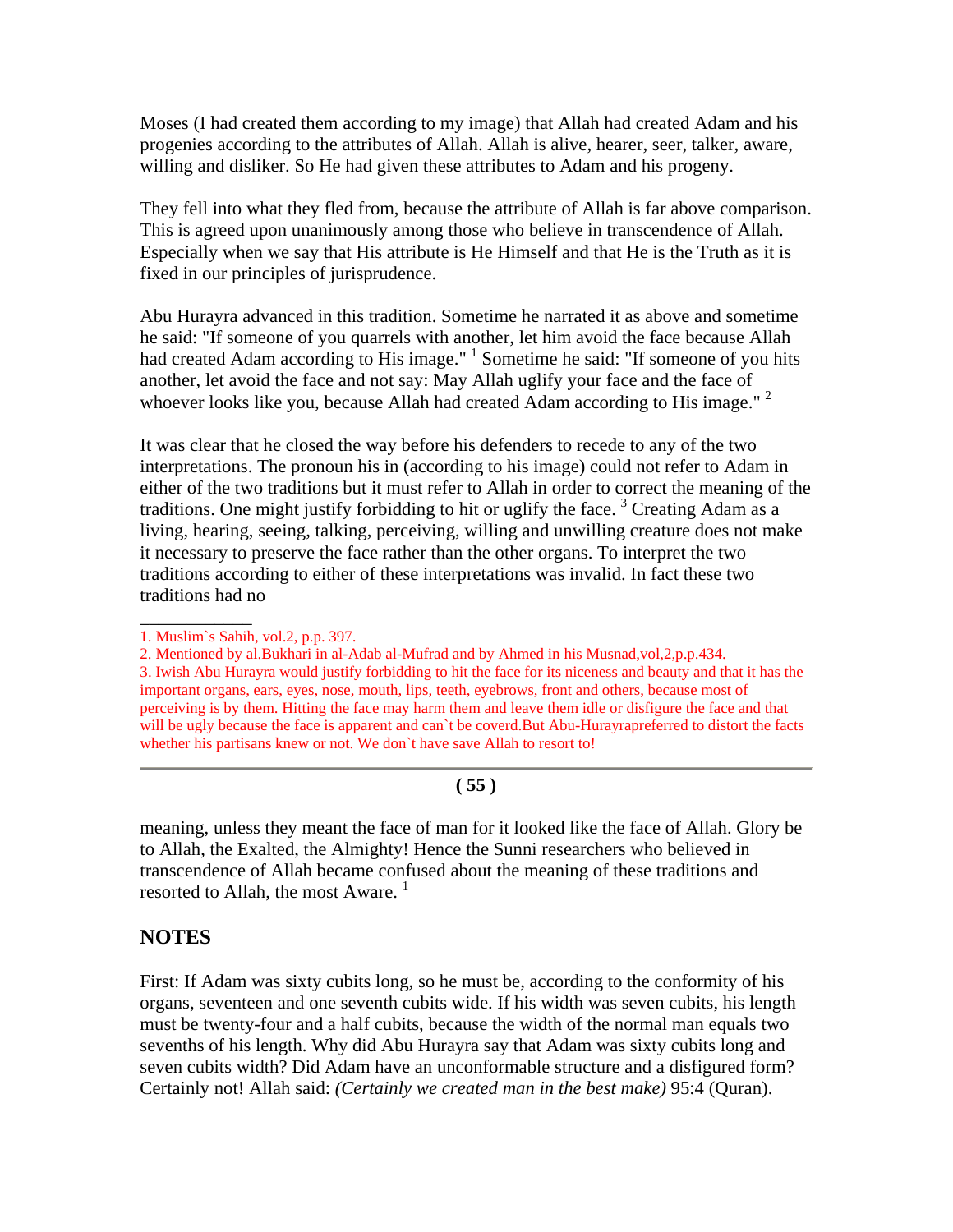Second: The greeting of Islam was legislated when Islam came. Prophet Muhammad said: "The Jews didn't envy you a thing as much as they envied you your greeting (salaam)." <sup>2</sup> If salaam did not concern this umma only, the Jews would not envy it. How did Abu Hurayra say: "When Allah had created Adam, he said to him: Go to greet those angels and listen to what they will greet you with because it is your and your progenies' greeting." What would the prudent researchers say about this tradition? And what would they say about his saying that people began to grow less (in size) since then until now?

\_\_\_\_\_\_\_\_\_\_\_\_

#### **2. Seeing Allah in the Day of Resurrection in different images**

The two sheikhs  $^1$  mentioned that Abu Hurayra had said: "Some people asked: "O messenger of Allah, can we see our god in the Day of Resurrection?" He said: "Would you be unable to see the sun when there were no clouds?" They said: "No, messenger of Allah." He said: "Would you be unable to see the full moon when there were no clouds?" They said: "No, messenger of Allah." He said: "You will see Allah like that in the Day of Resurrection. Allah gathers people and says: "Whoever worshipped a thing, let him follow it." Then whoever worshipped the sun, would follow the sun, whoever worshipped the moon, would follow the moon and whoever worshipped the tyrants would follow the tyrants. This umma will stay with its hypocrites. Allah comes to them in a shape different from what they know and says: "I am your god." They say: "Allah forbid! We will not leave until our god comes to us. If he comes, we will know Him." Then Allah comes to them in the shape that they know and says: "I am your god." They say: "Yes, You are our god." They follow Him. Then He creates the bridge of Hell. I am the first to cross it. The prophets pray: "O Allah, save us, save us!" The bridge has hooks like the thorns of sa'dan.<sup>2</sup> Have you seen the sa'dan?" They said: "Yes, we have." The hooks are like the thorns of sa'dan, but no one knows how great they are save Allah. They snatch people according their deeds. Some will be perished and some will be felled then saved. When Allah finishes off the judgment among His people and wants to save from Hell whomever He wants of those, who witnessed that there was no god but Allah, He orders the angels to get them out of Hell. They will be known by the vestige of prostration (in prayers). Allah forbids Hell (fire) to burn the vestiges of prostration of man. The angels take them out of Hell. They are burnt. Water, called water of life, is poured upon them and they grow like the seed in the fertile ground. There is a man facing the fire and saying: "O my Lord, the wind of fire hurt me and its flame burnt me. Turn my face away from fire." He

<sup>1.</sup> Imam an-Nawawi said:some of the jurisprudents refrained from interpreting all these traditions and said:We beleive thet they were true and their literal meaning was not intended.They might have suitable meanings.He said :This was the thougt of the sunni predecessors,which was more precautionary and safer...Refer to Sharh Sahih Muslim, which was printed in the margins of Sharh Sahih Muslim,which was printed in the margins of Sharh al-Bukhari,vol.12, p.p. 18. Al-Qastalani mentioned something like that in his book Irshad as-sari, vol.10, p.p.491, then he said: and this is safer. This shows that they beleived that these traditions were true.Allah forbid!(..and most surely the frailest of the houses is the spider`s house-did they but know)29:41.

<sup>2.</sup> Refer to al-Qastalani in his book irshad as-sari,vol.10,p.p.492.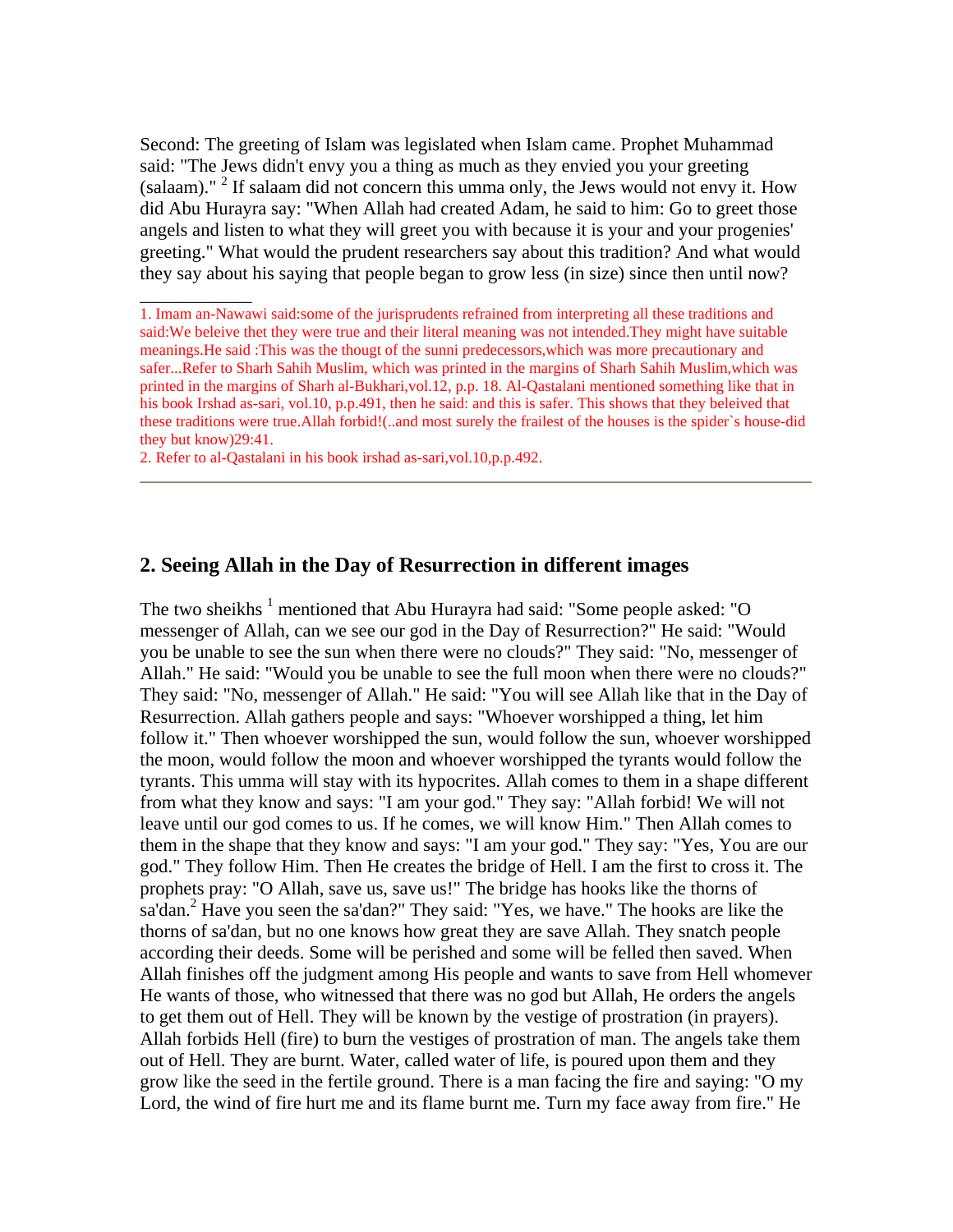#### \_\_\_\_\_\_\_\_\_\_\_\_ 1. Al-Bukhari and Muslim. 2 .Akind of thistle found in the Arabia.

### **( 57 )**

prays Allah until Allah says: "If I do that, you may ask me something else." H said: "I swear by Your glory that I won't ask You anything else." Allah turns the man's face away from fire. Then he says: "O my Lord, approach me to Paradise." Allah says: "Didn't you say not to ask me anything else? Woe to you, man! What perfidious you are!" He still prays Allah, until Allah says: "If I do that, you may ask Me something else." He says: "I swear by Your glory that I won't ask You anything else." He promises Allah with many covenants not to ask Him else than that. Allah approaches him to the gate of Paradise. When he sees what is there in Paradise, he becomes quiet for a period of time then he says: "O my Lord, let me enter into Paradise." Allah says: "Didn't you promise not to ask Me else than that? Woe to you, man! What perfidious you are!" He says: "O my Lord, don't make me the most miserable of Your people." He still prays Allah, until Allah (laughs)!! When Allah laughs at him, He permits him to enter into Paradise. When he enters into Paradise, he is asked to wish what he likes. He wishes. Then he is asked to wish. He wishes until he does not find anything to wish. Allah says to him: "All this is for you and else as much as it."

Muslim mentioned the tradition from another way  $1$  that Abu Hurayra said: "Allah comes to this umma that has pious and lewd people in the Day of Resurrection in a shape different from His shape that they saw before, saying to them: "I am your Lord." They say: "Allah forbid!" He says: "Is there a special sign between you and Him by which you know Him?" They say: "Yes, There is." Then He bares a leg. Whoever prostrated faithfully (in the worldly life) for the sake of Allah, Allah permits him to prostrate and whoever prostrated in hypocrisy and dissimulation, Allah makes his back as one layer that whenever he wants to prostrate, he falls on his back. Then they raise their heads and see that Allah has turned into His shape that they saw at the first time. He says: "I am your Lord." They say: "Yes, You are." Allah creates a bridge on Hell…etc." It was a long tradition but al-Bukhari summarized it

1. Sahih of Muslim, vol. 1, p.p.88.

\_\_\_\_\_\_\_\_\_\_\_\_

#### **( 58 )**

when he interpreted sura of Noon in his Sahih.<sup>1</sup> The text of the tradition is as the following: "I (Abu Hurayra) heard the Prophet (s) saying: "Our Lord bares his leg and every believer, men and women, will prostrate in front of Him, while he, who prostrated in hypocrisy and dissimulation in the worldly life, goes to prostrate but he cant for that his back becomes as one layer."

It is a terrible tradition. I want to ask the learned and educated people if it is acceptable for them that Allah may have different shapes, which people denies some and know the

still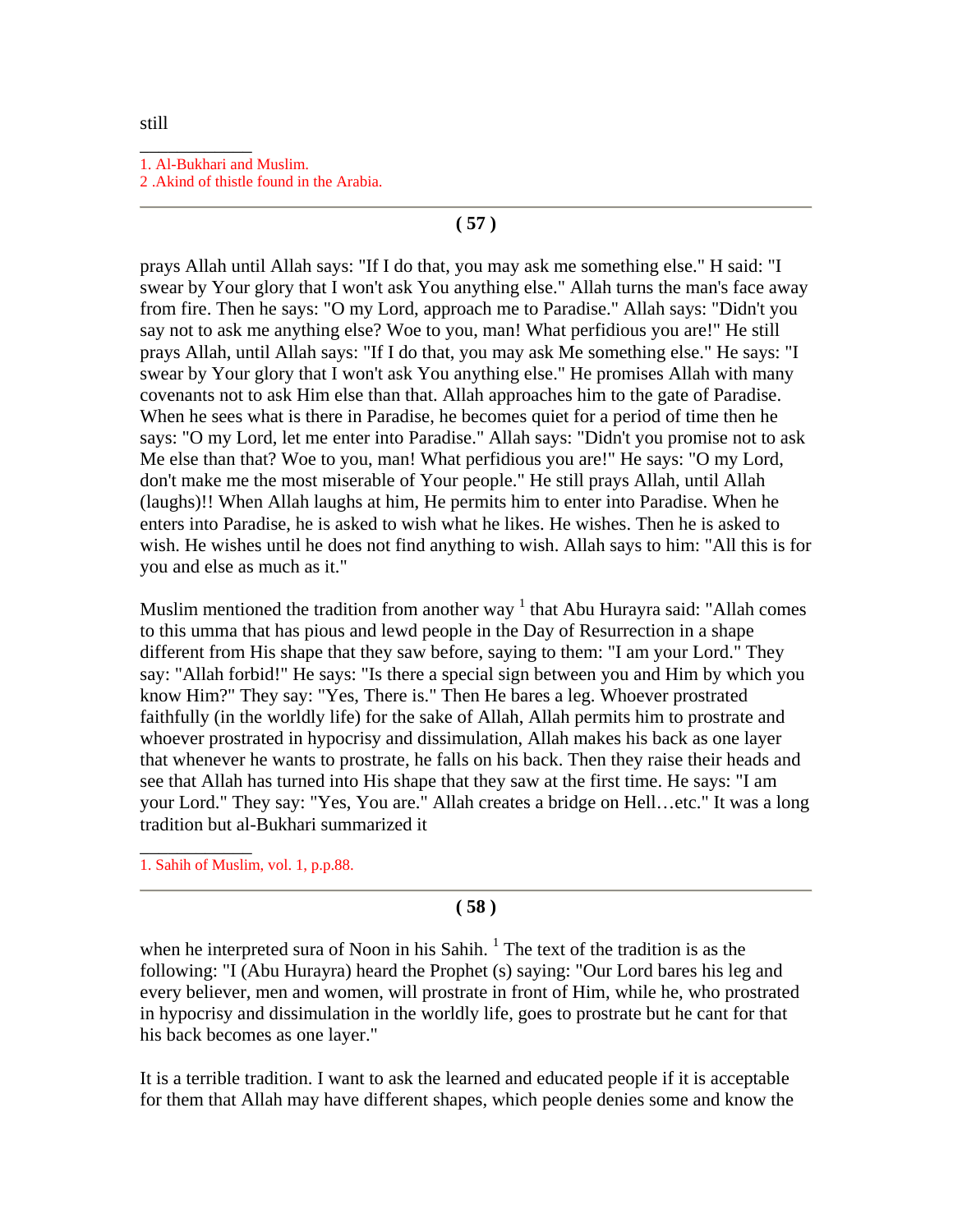others! Does Allah have a leg to be a distinctive mark leading to know Him? Why is it the leg and no any other organ? Is it possible to ascribe to Allah laughing or coming and going in movement? Is this speech rational? Is it like the Prophet's speech? Certainly not! I swear by Who had sent him with the rightness *(..An Apostle from among themselves, reciting to them His communications and purifying them, and teaching them the Book and the wisdom, although before that they were surely in manifest error)* 3:164 (Quran).

# **A WORD ABOUT SEEING ALLAH**

The Sunnis agreed unanimously that seeing Allah with the eyes was possible in the worldly life and in the afterlife and they agreed too that it would happen certainly in the afterlife. The believers would see Allah in the Day of Resurrection with their eyes but the unbelievers would never see Him at all. Most of them thought that seeing Allah would not happen in the worldly life. Some of them might say that it would be. Those, who believed in embodiment (of Allah), said that they would see Allah in the Day of Resurrection by the connection of the rays between their eyes and His (body!) to look at Him as they looked at each other. They would have no doubt about that as they had no doubt about the sun and the full moon when there were no clouds according to the tradition of Abu Hurayra. They, who believed in embodiment, contradicted the mental and traditional principles and broke the unanimity of the umma and they reneged their religion and the Islamic necessities. So we have no word with them.

\_\_\_\_\_\_\_\_\_\_\_\_ 1. Vol.2, p.p. 138.

**( 59 )**

As for the others of the Ash'arites, who believed in transcendence of Allah, they said that seeing Allah was an ability, which Allah would grant to the believers in particular to make them see Him not by the connection of the rays between the seer and Him, nor by facing Him, nor by limiting Him nor.. nor.. It would not be like the normal sight of people. It would be a special sight falling from the believers upon Allah. It would have no limitation, no modification, nor any of the six directions.

This is impossible and cannot be imagined, unless Allah gives the believers in the afterlife another sight with aspects different from these of the sight in this worldly life, in a way that the sight of the eyes will be like the sight of the heart (perception of the mind). This is far away from the cause of the disagreement between us. Perhaps the disagreement between us is because of the usage of the words.

## **3. Hell won't be full until Allah puts His leg in it**

The two sheikhs mentioned a tradition narrated by Abdur Razak from Ma'mar from Humam that Abu Hurayra had said: "The Paradise and the Hell disputed about what each had. The Hell said: "I am favored by having the haughty people and the tyrants. The Paradise said: "What about me that I have but the poor and miserable people." Allah said to Paradise: "You are My mercy, which I grant to whomever I will." He said to Hell: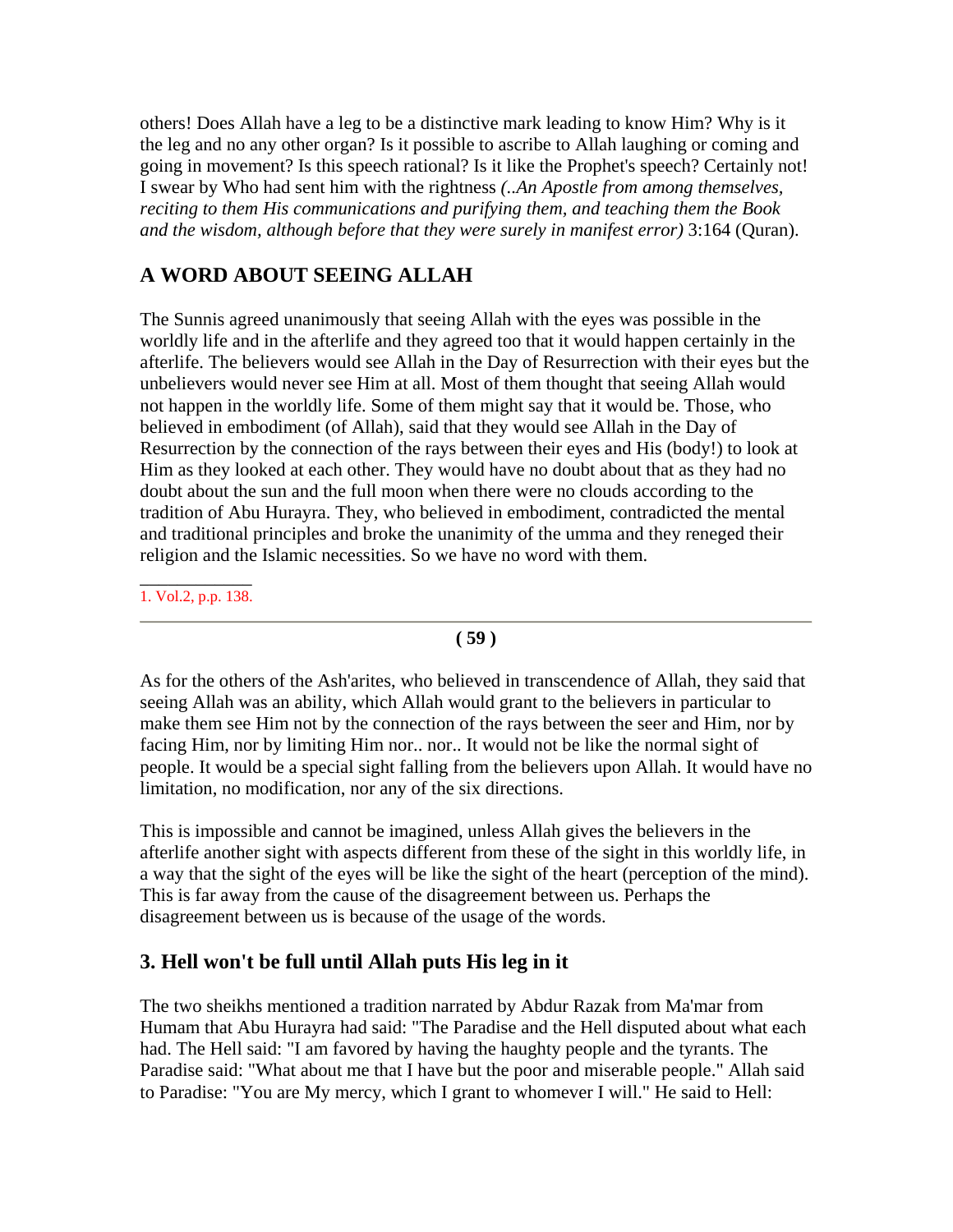"You are My torture, which I punish with whomever I will." Each of them must be filled. But Hell will not be filled until Allah puts His leg into it and it says: "Enough, enough." Then it becomes full and some of its parts join the others."<sup>1</sup>

Whatever Abu Hurayra became wealthier, he became more stupid.  $2^2$  He saw that Hell is larger than to be filled with the disobedient people and Allah said that He would fill it:*(He said: The truth then is and the truth do I speak that I will certainly fill Hell)* 38:84- 85 (Quran). So Abu Hurayra stopped, in front of these two

\_\_\_\_\_\_\_\_\_\_\_\_ 1. Al-Bukhari`s Sahih, vol.3, p.p. 127. muslim`s Sahih, vol. 2. p.p. 482.Ahmed`s Musnad, vol.2, p.p. 314. 2. Proverb.

### **( 60 )**

matters, confused pondering how to reconcile between them, until he found a solution for this problem that Allah would put His leg into Hell, because, according to Abu Hurayra's opinion, the leg of Allah must be greater than Hell whatever Hell was great and wide. And since Abu Hurayra was so clever and brilliant so no wonder to gather between the contradictories. But if he pondered about the saying of Allah: *(He said: The truth then is and the truth do I speak that I will certainly fill Hell with you and with those among them who follow you, all)* 38:84-85 (Quran), his tongue would be tied and he would go away stumbling with his dirty garment, because the verse declared that Hell would be filled with him and his likes, the devils and who followed them of people.

However, this tradition is impossible according to reason and the Sharia. Does any Muslim glorifying Allah believe that Allah has a leg? Does any sane man believe that Allah puts His leg in Hell in order to be filled? What is the maxim of that? Does this speech have any importance? With which language do Paradise and Hell dispute? With what senses do they perceive and know those, who enter into them? What favor do the arrogant and tyrants have that Hell prides of while they are suffering torture? And does Paradise think that those who entered into it are pauper and miserable people while they are those, whom Allah prefers? They are the prophets, the veracious people, the martyrs, and the righteous people. I do not think that Paradise and Hell are so ignorant, stupid and dotard.

## **4. Allah descends to the lower heaven every night**

 $\overline{\phantom{a}}$  , where  $\overline{\phantom{a}}$ 

The two sheikhs mentioned a tradition narrated by Ibn Shihab from Abu Abdullah al-Agharr and Abu Salama bin Abdur-Rahman that Abu Hurayra had said: "Our god descends to the lower heaven at the last third of every night and says: Let any one ask me to grant him what he asks for."  $1$ 

Was He exalted and far above ascending and descending, coming and going, moving about and any other happening. This tradition and the three before were the source of embodiment in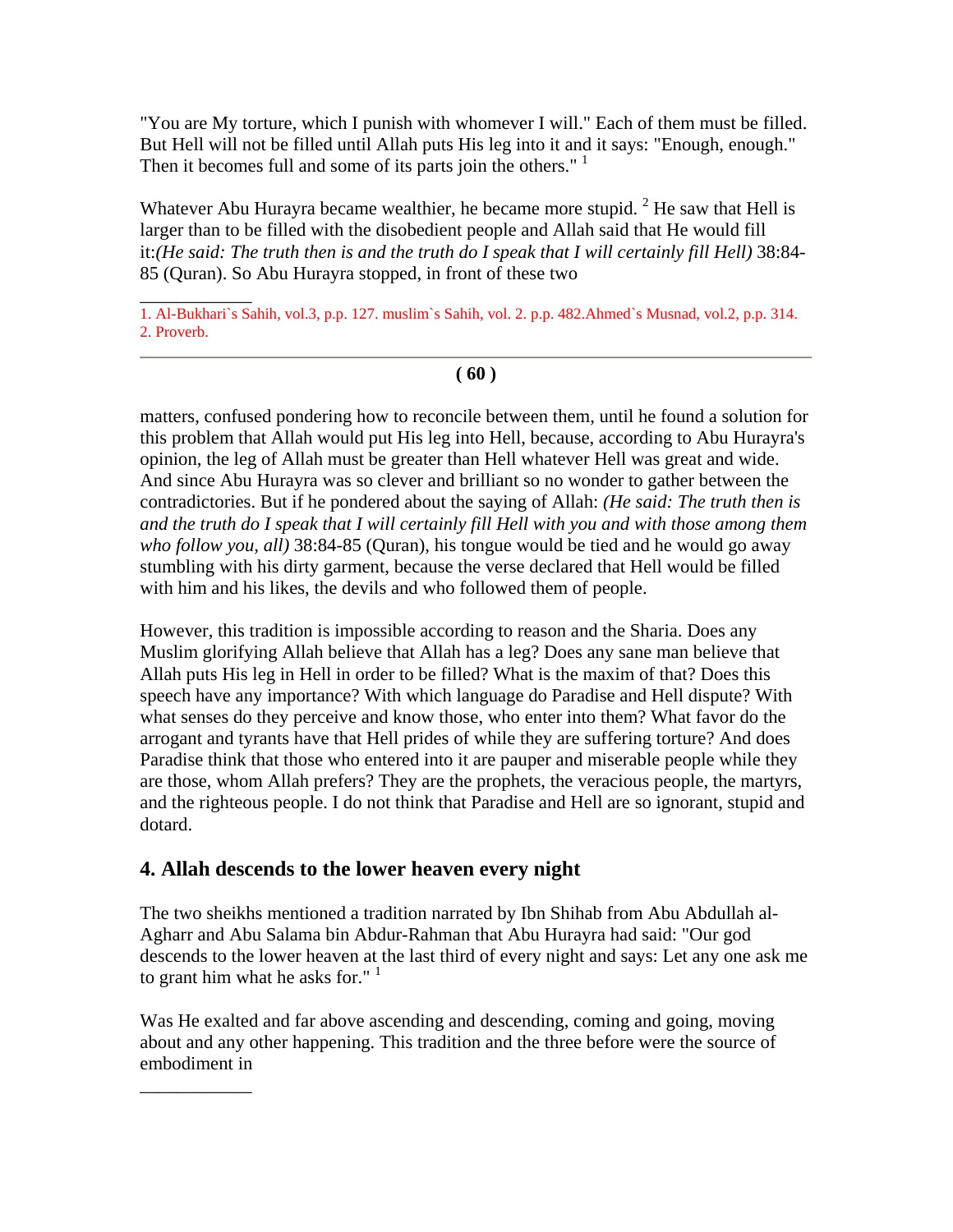1. Sahih of al-Bukhari,vol. 4, p.p.68 and vol. 1, p.p. 136. Sahih of Muslim, vol. 1, p.p. 283.Musnad of Ahmed bin Hanbal, vol.2,p.p.258.

**( 61 )**

Islam as it appeared in the time of the intellectual complication. Many heresies and aberrations came out by the Hanbalis, especially Ibn Taymiya, who ascended the minbar of the Umayyad mosque in Damascus on one Friday preaching. He said through his heresies: "Allah descends to the lower heaven every night like my descending now." He descended one step of the minbar to show them how Allah descends in a real motion from up to down. A Maliki jurisprudent called Ibn az-Zahra' contradicted him and denied what he had said. The people in the mosque rushed to the Maliki jurisprudent and beat him with hands and shoes severely until his turban fell down on the ground. They carried him to the judge of Hanbalis in Damascus, who was called Izzuddeen bin Muslim. He ordered to put him in prison and he punished him after that...etc.  $1$ 

## **5. Solomon breaks his father David's verdict**

The two<sup>2</sup> sheikhs mentioned a tradition narrated by Abu Hurayra that the Prophet had said: " There were two women with their two babies. A wolf came and snatched one of the babies. The women disputed that each pretended the baby was eaten by the wolf was of the other. They went to Prophet David to judge between them. He judged that the remained live baby was the elder woman's baby. They went to Prophet Solomon, the son of Prophet David, and told him their story. He said: "Bring me a knife  $3$  to cut the baby into two halves to give each one a half." The younger woman cried: "Please, don't do that, Allah may have mercy upon you. It is of that woman." Then Prophet Solomon judged that the baby was of the younger woman." Abu Hurayra said: "I swear by Allah that I haven't heard of sikkeen (knife) before that. We called it midya (knife)."

We have some notes about this tradition:

 $\overline{\phantom{a}}$  , where  $\overline{\phantom{a}}$ 1. The explorer Ibn Battouta atternded thi incident and mentioned what he had seen in his book Rihla(travel), vol.1, p.p.57.

2. Sahih of al-Bukhari. vol. 2, p.p.166. Sahih of Muslim, vol. 2, p.p.57.Musnad of Ahmed bin Hanbal, vol.2, p.p. 322.

3. In Arabic it is called sikkeen.

## **( 62 )**

**First:** David (s) was a prophet, whom Allah had delegated to guide His people and entrusted to rule on the earth with justice. Allah said: *(O Dawood! surely We have made you a ruler in the land; so judge between men with justice) 38:26 (Quran). Allah had praised him in the holy Qur'an by saying: (..and remember Our servant Dawood, the possessor of power; surely he was frequent in returning (to Allah). Surely We made the mountains to sing the glory (of Allah) in unison with him at the evening and the sunrise, And the birds gathered together; all joined in singing with him. And We strengthened his kingdom and We gave him wisdom and a clear judgement) 38:17-20 (Quran), and: (And*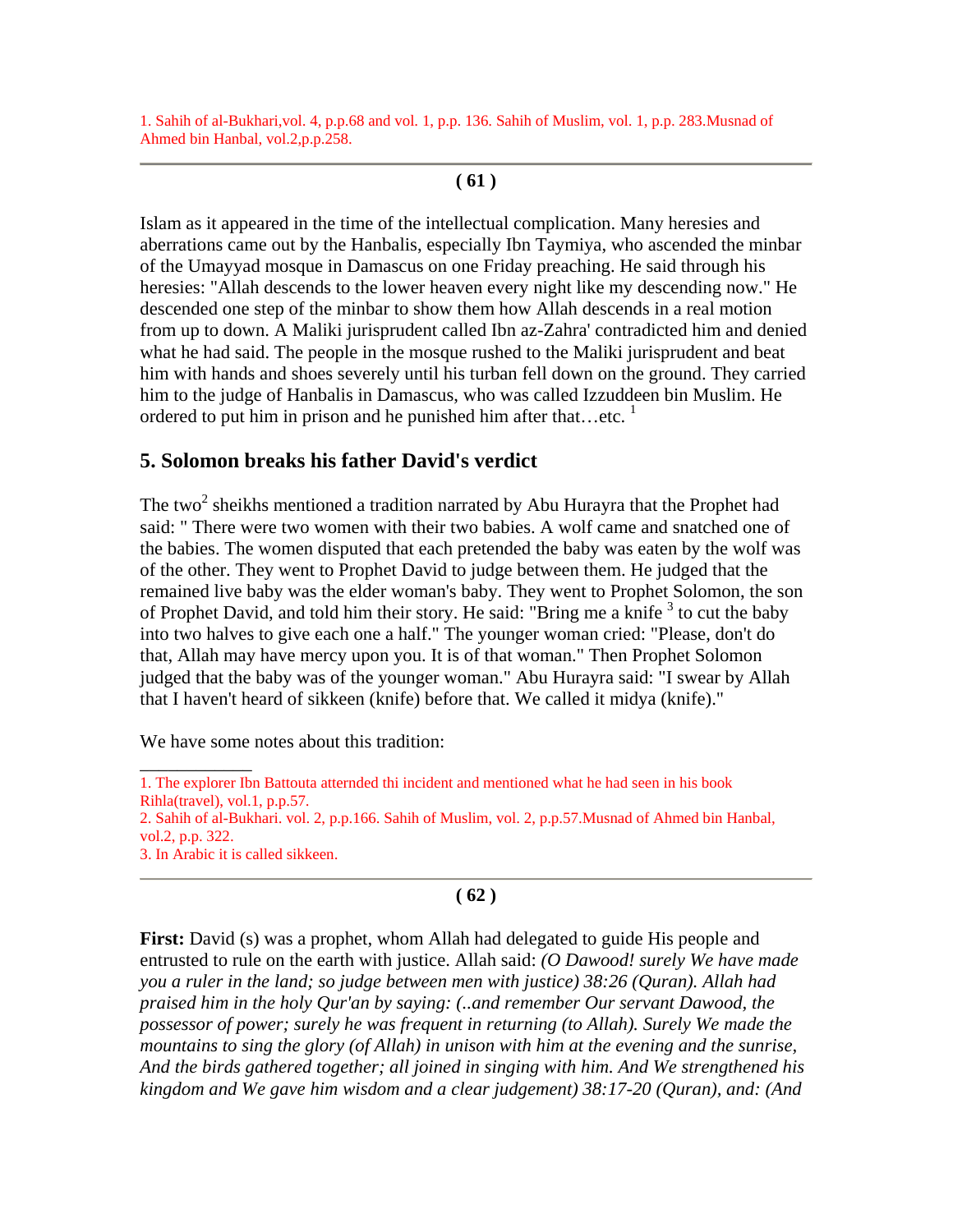*most surely he had a nearness to Us and an excellent resort) 38:40 (Quran), and: (and certainly We have made some of the prophets to excel others, and to Dawood We gave a scripture)* 17:55 (Quran). Allah had favoured Prophet David with the Book of Psalms. He was infallible, especially in judgement and rule according to what Allah had said in the Qur'an: *(and whoever did not judge by what Allah revealed, those are they that are the unjust)* 5:45 (Quran). The son Solomon was the inheritor of his father David's knowledge, wisdom and rule. He also was an infallible prophet. Hence, how could he break his father's judgement though he knew very well that his father was an infallible prophet? If, nowadays, a mufti having all the legal conditions of judgement judges between two persons, then it will be compulsory for all the other muftis to regard the validity of his verdict unless they know certainly that it is wrong. But among the prophets wrong was impossible because they all were infallible. So it was not possible for Solomon, who was a prophet, to break the verdict of his father, whom Allah had made prophet and ruler. His breaking the verdict of his father meant denying the will of Allah and impoliteness and impiety towards his father.

**Second:** The contradiction between the verdicts of these two prophets was clear, according to this tradition. It means that one of them was wrong. This was impossible for the prophets especially when they judged according to the laws of Allah. Allah said: *(..and whoever did not judge by what Allah revealed, those are they that are the transgressors)* 5:47 (Quran).

**Third:** The tradition showed that David (s) had judged that the baby was the elder woman's baby without any evidence just because

### **( 63 )**

she was the elder. Judgements like these didn't come except from an ignorant man, who didn't know anything about the legal criteria and the laws of trials. Glory be to Allah and His prophets.

**Fourth:** Solomon judged that the baby was the younger woman's baby just because she feared for the baby to be cut by the knife. This was not an enough evidence for Solomon to judge according to it, especially after that the younger woman had confessed that it was the other woman's baby and after his father's judgement.

**Fifth:** I wonder, by Allah, at those who believed Abu Hurayra when he said: "I swear by Allah that I haven't heard of *sikkeen* before that. We didn't call it but *midya.*" Sikkeen was more common among the Arabs, and I don't think that there was one who didn't know its meaning. In fact, many of the common people didn't know the midya. Did Abu Hurayra not read or hear Allah saying in sura of Yousuf<sup>1</sup>: *(...and gave each of them a (sikkeen) knife)* 12:31 (Quran).

Didn't he, himself, narrate that the Prophet (s) had said: "He, who was made a judge for people, as if he was slaughtered without a (sikkeen) knife."<sup>2</sup>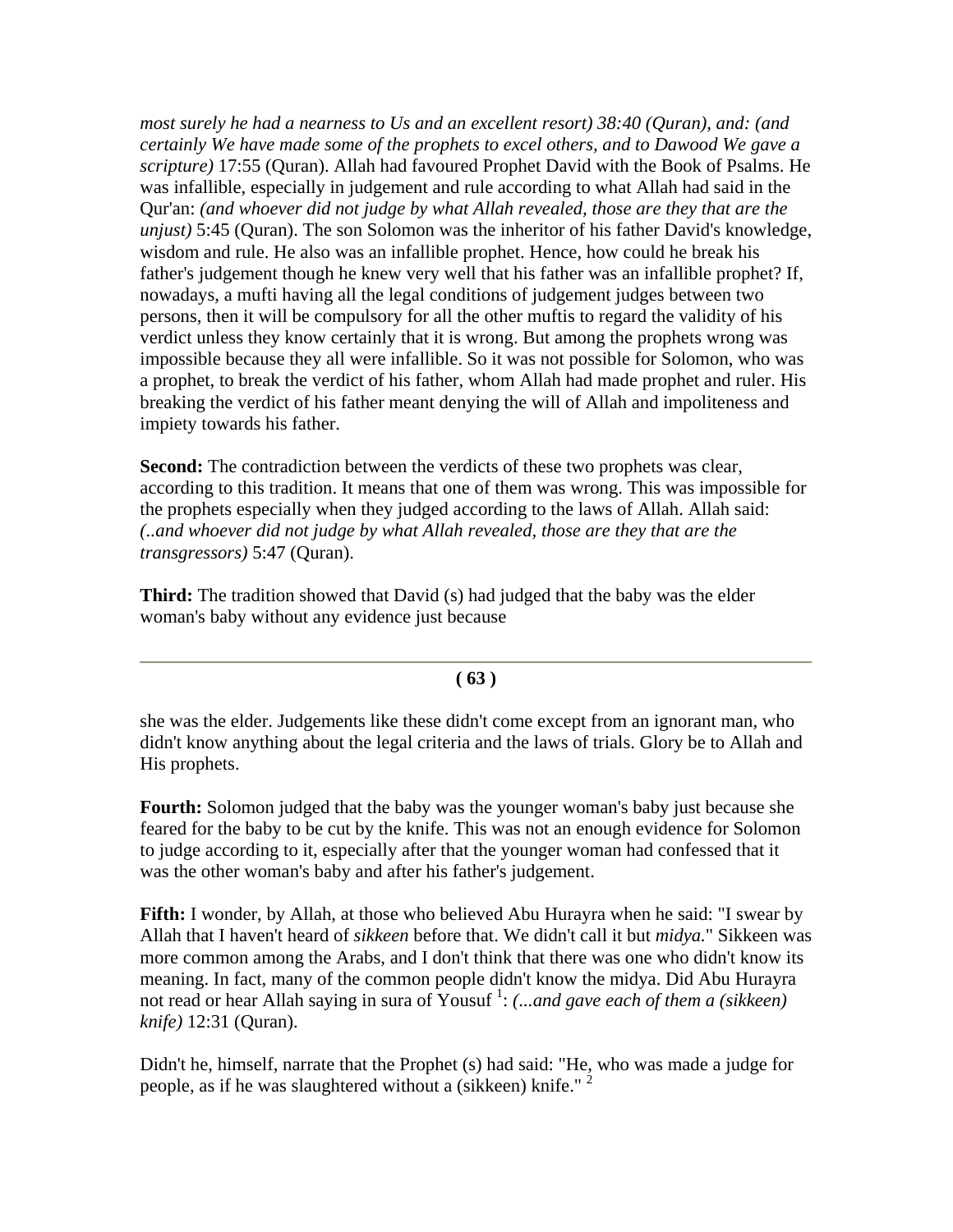# **NOTE**

\_\_\_\_\_\_\_\_\_\_\_\_

\_\_\_\_\_\_\_\_\_\_\_\_

Abu Hurayra thought that David and Solomon *(when they gave judgement concerning the field..*) 21:78 (Ouran), were contradictable in their judgements so it became easy for him to fabricate that imaginary story where he didn't know that they both were right and the judgement and knowledge of each of them were from Allah.

1.Sura of yousuf was reveealed to prophet Muhammad(s)in Mecca except four verses which were revealed in Medina,the first three verses and the fourth:(certainly in Yusuf and his brothers there are sighns for the inquirers)12:7.Abu Hurayra became a Muslim seven years after the revealation of this inquires) 12:7. Abu Hurayra became a Muslim seven years after the revelation of this sure, which it had been recited by the Muslims day and night and he heard them read it in their prayers many times.

2. Mentioned by imam Ahmed bin Hanbal in his book Musnad, vol. 2, p.p. 230, that it was narrated by Muhammed bin Ja'far from Shu'ba from al-Ala' from his father from Abu Hurayra.

#### **( 64 )**

The case was that some sheep had entered into a vineyard, which its grapevines' clusters had come out, and ate it in the night. The vineyard keeper and the sheep keeper went to Prophet David (s) to judge between them. He found, according to the Sharia revealed to him by Allah, that he had to judge that the vineyard keeper would take the sheep because the value of the sheep was equal to the value of the damage in the vineyard. When he wanted to give his judgement, Allah abrogated it by revealing to Solomon, who was a partner with his father in prophecy, that the judgement in this case was to give the sheep to the vineyard keeper to make use of their milk and wool and to give the vineyard to the sheep keeper to restore it as it was before then each of them would take his property.

Allah made by this judgement a use for the vineyard by the sheep in return for his loss without possessing the sheep and made the sheep keeper work in the vineyard to restore it as before.

When Allah instructed Solomon with that, he offered it to his father. His father asked him insistently to do what Allah had revealed to him.

This is the summery of what happened between them. There was no contradiction or disagreement like any two divine laws, which one abrogated the other.

Here is the saying of Allah, the most exalted, which explains this fact: *(And Dawood and Sulaiman when they gave judgement concerning the field when the people's sheep pastured therein by night, and We were bearers of witness to their judgement. So We made Sulaiman to understand it ; and to each one We gave wisdom and knowledge; and We made the mountains, and the birds to celebrate Our praise with Dawood; and We were the doers)* 21:78-79 (Quran). Look at the saying of Allah (and to each one We gave wisdom and knowledge), you will find that both of them were right, because the knowledge and judgement of each of them were from Allah.

<sup>1.</sup> As it was narrated from Imam Abu Ja'far al-Baqir and Imam Abu Abdullah as-Sadiq (s)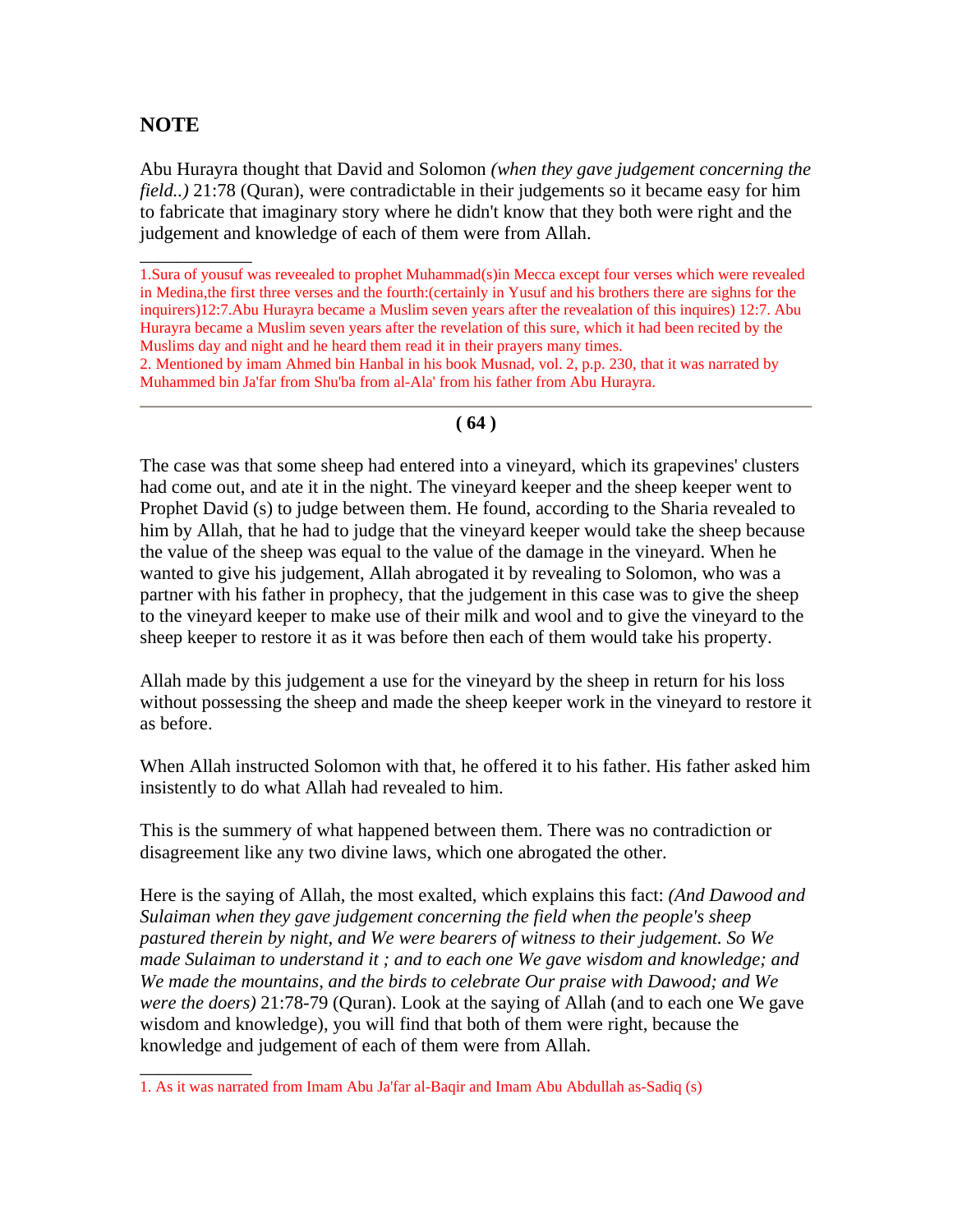2. i.e We instructed Solomon this judgement and it was to abrogate the judgement, which We had instructed David before.

### **( 65 )**

But Abu Hurayra thought it easy to condemn the prophets that they might misjudge like the other muftis.

*(And they do not assign to Allah the attributes due to Him)* 6:91 (Quran), when they permitted themselves to give fatwas according to their own thinking against the prophets, who were the means between Allah and His people. They thought that the prophets might misjudge even in the legal judgements and laws, which were, no doubt, revealed to them from Allah *(and whoever did not judge by what Allah revealed, those are they that are the unbelievers)* 5:44 (Quran).

If discernment returned to their minds, they would know that the prophets didn't give decisions and judgements according to their thought because they would know that by revelation. This was possible for the mujtahids of umma because it was the best of what they can do. But it was impossible for the prophets because it often led to one's own thought.

If the prophets judged according to their thought, it would be possible for the other mujtahids to contradict them. Then the dignity of prophecy and the prophets would be lost. Could any faithful mujtahid dare to contradict Prophet Muhammad (s) and break his verdict? Certainly not! It is blasphemy unanimously!

The holy Qur'an declares clearly that Prophet Muhammad (s) acted according to the revelation (..nor does he speak out of desire. It is naught but revelation that is revealed) 53:3-4 (Quran). So did all the prophets and apostles (peace be upon them all).

## **6. Solomon goes to bed with a hundred women in one night**

The two sheikhs mentioned a tradition that Abu Hurayra had said: "Prophet Muhammad said: Sulayman ibn Dawood (Solomon, the son of David) said: I will go to bed with a hundred of women tonight. Each woman will give birth to a boy, who will fight for the sake of Allah. The angel said to him: Say inshallah. He did not say and went to bed with them. No one of them did bear except one, who gave birth to half a human being. If he said inshallah, he wouldn't break his oath and his desire would be realized." We also have some notes about this tradition:

## **( 66 )**

**First:** The human power is unable to go to bed with one hundred women in one night, however strong the man is. This is against the rules of nature and cannot be happened at all.

**Second:** It was not possible for the prophet Solomon (s) to turn his back on the will of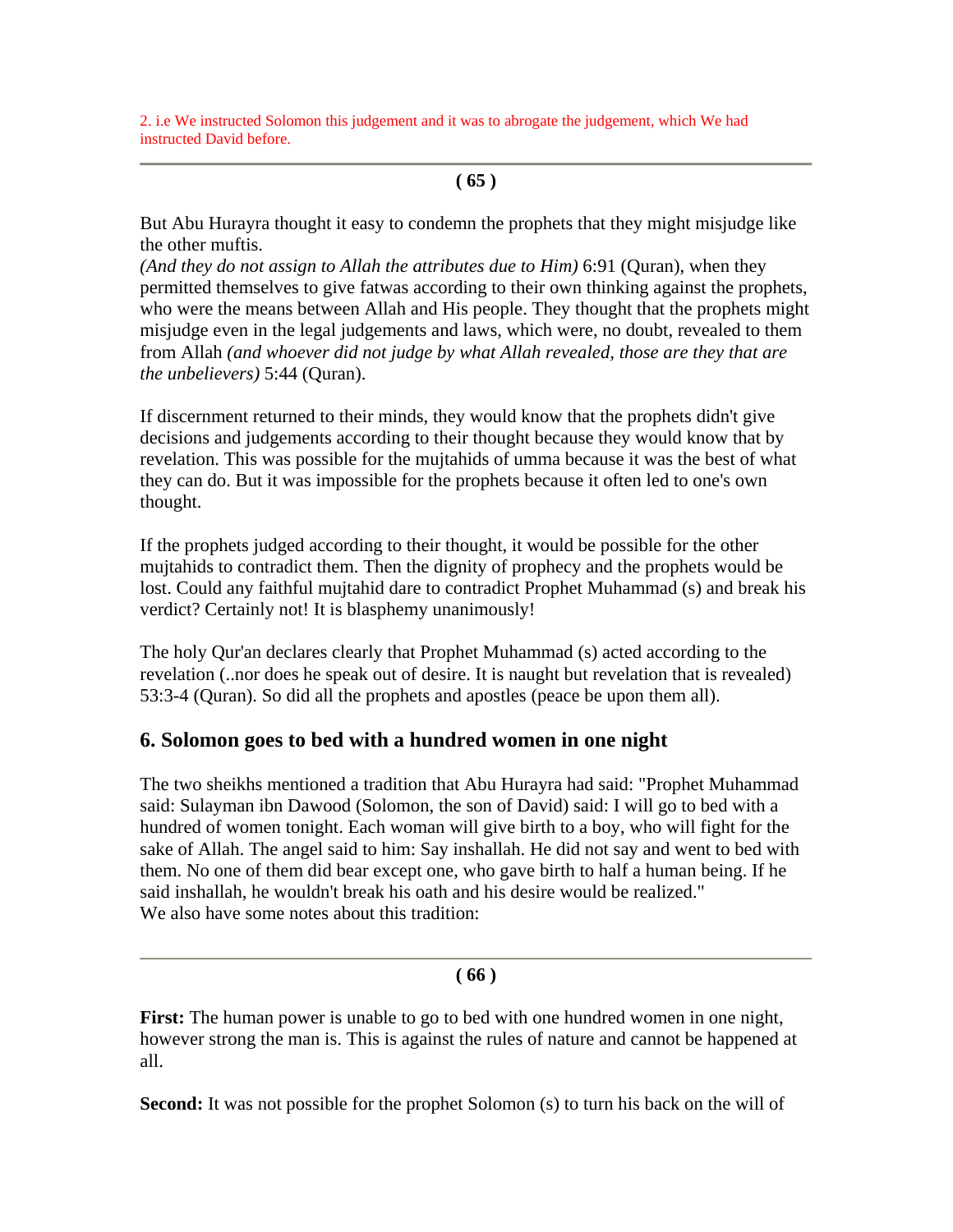Allah, especially after the precaution of the angel to him. What prevented him to say inshallah? Was he not the prophet, whom Allah had delegated to guide people in the way of Allah? It was the ignorant that turned their backs on the will of Allah and ignored that all their affairs were in His hand! The prophets were far above the inattention of the ignorant. They were far above what the dotards thought.

**Third:** Abu Hurayra was confused about the number of Solomon's wives. Sometimes he said they were one hundred,  $\frac{1}{2}$  and sometimes he said they were ninety,  $\frac{2}{3}$  seventy<sup>3</sup>, and sixty<sup>4</sup>. All these traditions were mentioned in al-Bukhari, Muslim, and Ahmed's books. I do not know what they would say, those who defended this man! Would they say that Solomon had done this thing several times with his wives? So they were a hundred at the first time and ninety at the second time and seventy or sixty at the other times. And every time the angel precautioned him but he did not say inshallah. I do not think they would say that. It would be better for them to say: The tear became wider for the patcher to repair.<sup>5</sup> A liar has no good memory.<sup>6</sup>

## **7. Moses slaps the angel of death**

The two sheikhs mentioned a tradition that Abu Hurayra had said: "The prophet Muhammad (s) said: The angel of death came to

\_\_\_\_\_\_\_\_\_\_\_\_

5. A proverb. 6. A proverb.

### **( 67 )**

Moses and said to him: Respond to the order of your god! Moses slapped the angel of death on his eye and gouged it. The angel of death returned to Allah and said to Him: You sent me to one of Your slaves, who did not want to die. He gouged my eye. Allah restored to him his eye and said to him: Go back to My slave and say to him: If you want to live, you are to put your hand on a bull's back and see how many hairs stick in your hand. You will live for every hair a year." $1$ 

Ahmed bin Hanbal mentioned this tradition in his Musnad  $2$  that Abu Hurayra had said: "The Prophet (s) said: The angel of death used to come to people visibly. He came to Moses. Moses slapped him and gouged his eye…" Ibn Jareer at-Tabari in his book Tareekh al-Umam wel- Mulook (the history of the nations and the kings) vol. 1, mentioned that Abu Hurayra had said: "The angel of death used to come to people visibly until he came to Moses. Moses slapped him and gouged his eye…" and at the last of the tradition that "the angel of death began to come to people invisibly after the death of Moses."<sup>3</sup>

<sup>1.</sup> Sahih of al-Bukhari, vol. 3, p.p. 176. Musnad of Ahmed, vol. 2, p.p. 229 and p.p. 270.

<sup>2.</sup> ibid, vol. 4, p.p. 107.

<sup>3.</sup> ibid, vol. 2, p.p. 165.

<sup>4.</sup> Sahih of Muslim, vol. 2, p.p. 23. In the same chapter Muslim mentioned a tradition narrated by Abu Hurayra from another way that they were seventy and another narrated by him from a third way that they were ninety.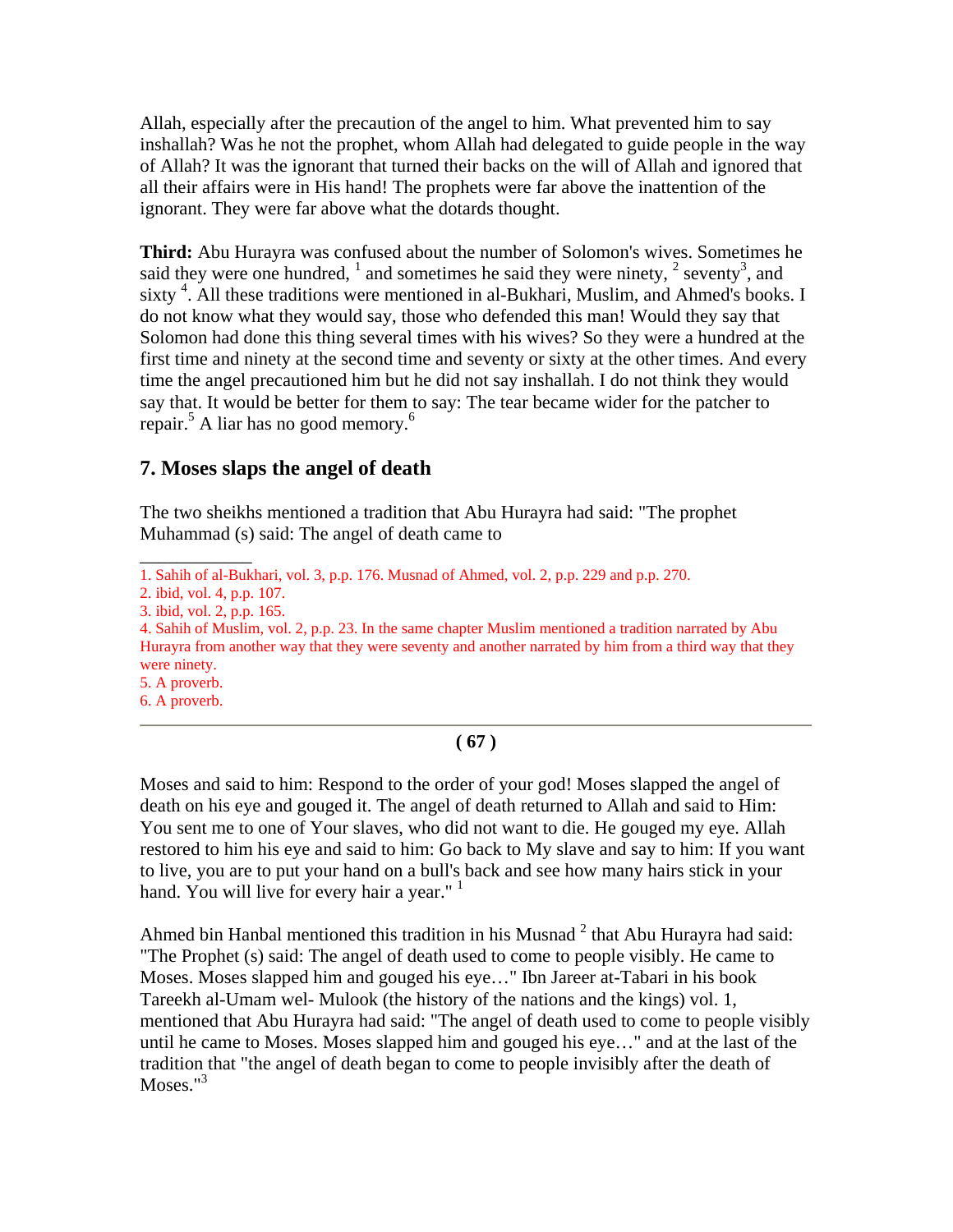You note clearly that this tradition has many things, which can never be ascribed to Allah, His prophets, and His angels. Is it suitable for Allah to choose among His people one, who assaults like the tyrants even upon the angels of Allah just because of anger and acts like the mutinous arrogant or to hate death so much like the ignorant? Was that possible for Moses, whom Allah had chosen for His mission and entrusted with His revelation? Was that possible for Moses, whom Allah had favored with His talking to and made one of the best prophets? How did he hate death while he desired to meet Allah and to be near Him? What was the guilt of the angel of death, who was but a messenger from Allah to him to be slapped

\_\_\_\_\_\_\_\_\_\_\_\_

 $\overline{\phantom{a}}$  , where  $\overline{\phantom{a}}$ 

**( 68 )**

and his eye be gouged? Was it suitable for the arch-prophets to insult and beat the angels, who were sent by Allah to inform them of the missions and orders of Allah? Allah and His prophets and angels be far above that! Why did we disavow the dwellers of ar-Rass, the Pharaoh, Abu Jahl and the likes and curse them day and night? Was that not because they offended the prophets when they came to them with the missions and orders of Allah? How do we, then, ascribe the same to the prophets? Allah forbid! What a great slander it is!

It is well-known that the power of the human beings altogether, or in fact, the power of all the creatures since the beginning of creation until the Day of Resurrection, cannot stand against the power of the angel of death. How was it easy for Moses to beat him? Did the angel not defend himself although he was able to put Moses to death especially that he was ordered by Allah to do that? And when did the angel have an eye to be gouged? And do not forget that the angel lost his right for the slap and the gouged eye. He wasn't ordered by Allah to avenge himself upon Moses, in whose Torah Allah had said: *(that life is for life, and eye for eye, and nose for nose, and ear for ear, and tooth for*  tooth, and (that there is) reprisal in wounds),<sup>1</sup> nor Allah blamed Moses, but He revered him by giving him the option to choose between dying or living for many other years as much as the hairs of the bull stuck in his hand.

I swear by the dignity of rightness and the honour of truthfulness and by their being above nullness and falsehood, that this man had burdened his defenders with what they couldn't bear and overtaxed them with his traditions, which their minds couldn't put up with, especially his saying: (the angel of death used to come to people visibly before the death of Moses but he came to them invisibly after the death of Moses). May Allah save us from torpor of

<sup>1.</sup> Sahih of Musli, vol. 2, p.p. 309. Sahih of al-Bukhari, vol. 2, p.p. 163 and vol. 1, p.p. 158.

<sup>2.</sup> vol. 2, p.p. 315.

<sup>3.</sup> If the angle of death came to people visible, that would be widespread among the all, like the rays of the sun in the midday. Why did the narrators and the historians of the other nations miss this news if it had had any reality? Why didn't the imagination of the fictionists and fablers hover about this excitements? Did they leave the honor of that for Abu Hurayra ?

<sup>1.</sup> Sura of al-Ma'ida, Verse: 45. We found that the twenty-third paragraph of the twenty-first chapter of the Exodus of the Torah, which is among the Jews and Christians nowadays have the following meaning: (If a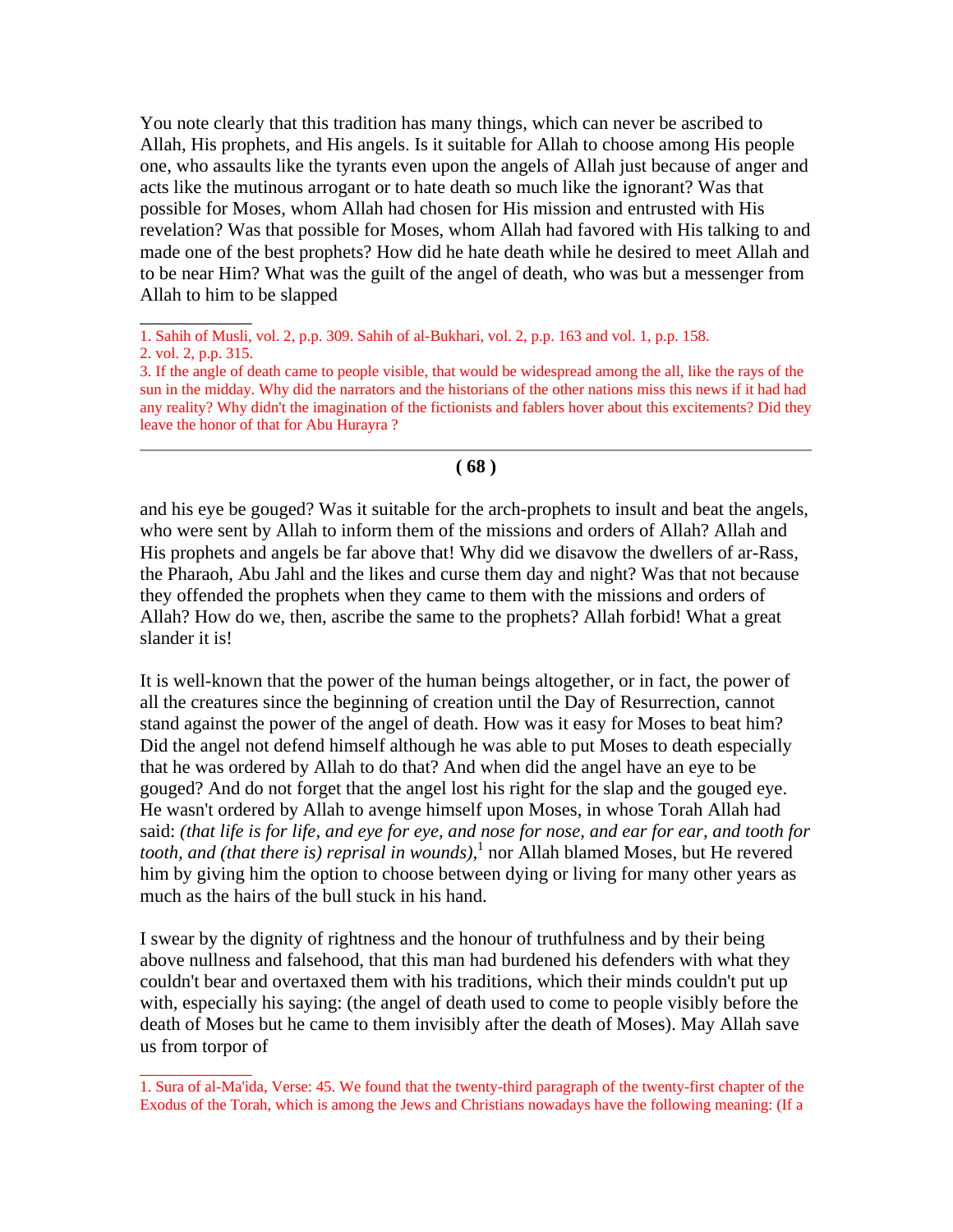harm happened, a soul would be given for a soul, an eye for an eye, a tooth for a tooth, a hand for a hand, a leg for a leg, a burn for a burn, a wound for a wound and a bruise for a bruise).

### **( 69 )**

mind and nonsense of saying and doing. There is no power save in Allah, the most Exalted, the Almighty.

### **8. A rock runs away with Moses' cloths**

\_\_\_\_\_\_\_\_\_\_\_\_

The two sheikhs mentioned that Abu Hurayra had said: "The prophet Muhammad (s) said: "The Israelites bathed nakedly. They looked at each other's private parts. Moses bathed alone. They said: "By Allah, nothing prevented Moses to bathe with us, unless he had a hernia." Once Moses went to bathe, He put his cloths on a rock. The rock ran away with Moses' cloths. Moses followed the rock crying: "O rock, my cloths! O rock, my cloths!" The Israelites looked at Moses private parts and said that Moses was all right. After that the rock stopped. Moses took his cloths and began to beat the rock. I swear by Allah that the rock had six or seven scars."  $1$ 

Al-Bukhari and Muslim mentioned in their Sahihs that Abu Hurayra had said that it was this event, which Allah had referred to in His saying: *(O you who believe! be not like those who spoke evil things of Musa, but Allah cleared him of what they said, and he was worthy of regard with Allah)* 33:69 (Quran).

You see what impossibility there was in this tradition. It was not possible to defame the prophet Moses, who had the honour of talking with Allah, by unveiling his private parts in front of his people, because that would disgrace him and diminish his dignity, especially when they saw him running after a rock, which didn't see or hear, and crying: "O rock, my cloths! O rock, my cloths!" Then to stop at the rock in front of people nakedly and beat it while the people were looking at his private parts as if he was mad! If that thing were true, Allah would have done it. Then why would Moses be angry to punish the rock, which was obliged to do so because it had no mind or option? What was the use of beating a rock, which had no any feeling?

1. We mentioned the tradition according to Muslim in his book Sahih, vol. 2, p.p. 308. Al-Bukhari mentioned it in his Sahih, vol. 1, p.p. 42, and vol. 2, p.p. 162. It was mentioned by Ahmed in his Musnad in many ways from Abu Hurayra, vol. 2, p.p. 315.

### **( 70 )**

The running away of the rock with Moses cloths wouldn't give him any excuse to disgrace himself by unveiling his private parts in front of people. He could stay in his place until someone brought him his cloths or any thing else to veil himself like any sane man would do if something like that happened to him.

The running away of the rock was a miracle and an extraordinary thing. It would not happen unless there was a cause for challenge or to prove a very great thing like the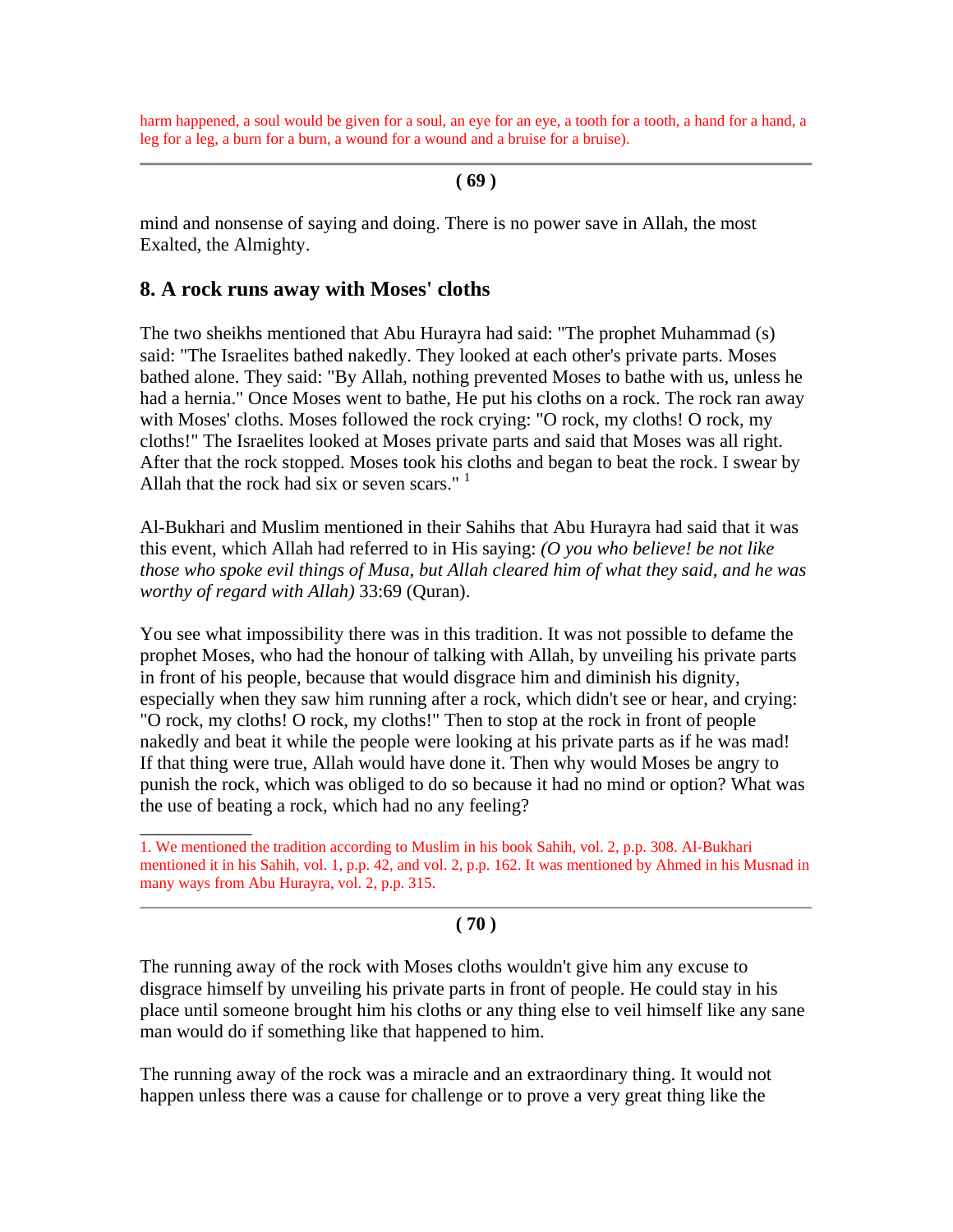moving of the tree for the prophet Muhammad (s) in Mecca, when the polytheists suggested to the Prophet (s) to make it move. Allah made the tree move from its place to another to prove Muhammad's prophecy and to certify his mission. It was clear that the case of Moses bathing in the sea didn't required miracles or any challenge, especially when it would cause a scandal for the prophet in front of his people in a way that any one saw or heard about it would scorn him and make fun of him. As to prove that he had no hernia was not so important that it required disgracing the prophet or diminishing his dignity nor it was one of the necessities, which required miracles. It could be known easily by his wives, who might, then, tell the truth.

Let suppose that he had a hernia, what was the wrong of that? The prophet Shu'ayb (Jethro) became blind and the prophet Ayyoub (Job) was sick for forty years. All of the prophets became sick and died. It was not a defect that they had some sicknesses, especially when they were unknown by people like hernia. It was not possible for them to have something affecting their minds or their generosity or something that would lead people to keep away from them or make fun of them. Certainly the hernia was not of that kind.

It was not narrated by anyone that the Israelites thought Moses had a hernia except by Abu Hurayra!

But the event that Allah referred to in the holy Qur'an by saying: *(O you who believe! be not like those who spoke evil things of Musa, but Allah cleared him of what they said)* 33:69 (Quran), was, as narrated by Imam Ali and Ibn Abbas, about the case that the Israelites accused him of killing Aaron. It was also said that it was about the case of the prostitute, whom Qaroun (Croesus) had seduced to accuse Moses of having a corrupted relationship with her but Allah acquitted him from this accusation where she, herself, said the truth.

## **( 71 )**

And it was said that they hurt him by ascribing to him magic, lying and madness after they saw the miracles.

I wonder at al-Bukhari and Muslim that they added these traditions to the virtues of Moses! Was beating the angel and gouging his eye a virtue? Was running in front of people nakedly honour? What was the meaning of this nonsense? The prophet Moses was far above that. It was enough for him what the holy Qur'an had declared about his virtues and honourable position.

## **9. People resort to the prophets hoping their intercession**

The two sheikhs mentioned a long tradition of Abu Hurayra's saying that: "The Prophet (s) said: In the Day of Resurrection Allah gathers all peoples, the first and the last of them, in one place. The caller can see them all and they all can hear him. The sun comes nearer. People cannot tolerate the grief and worry. They say to each other: "Don't you see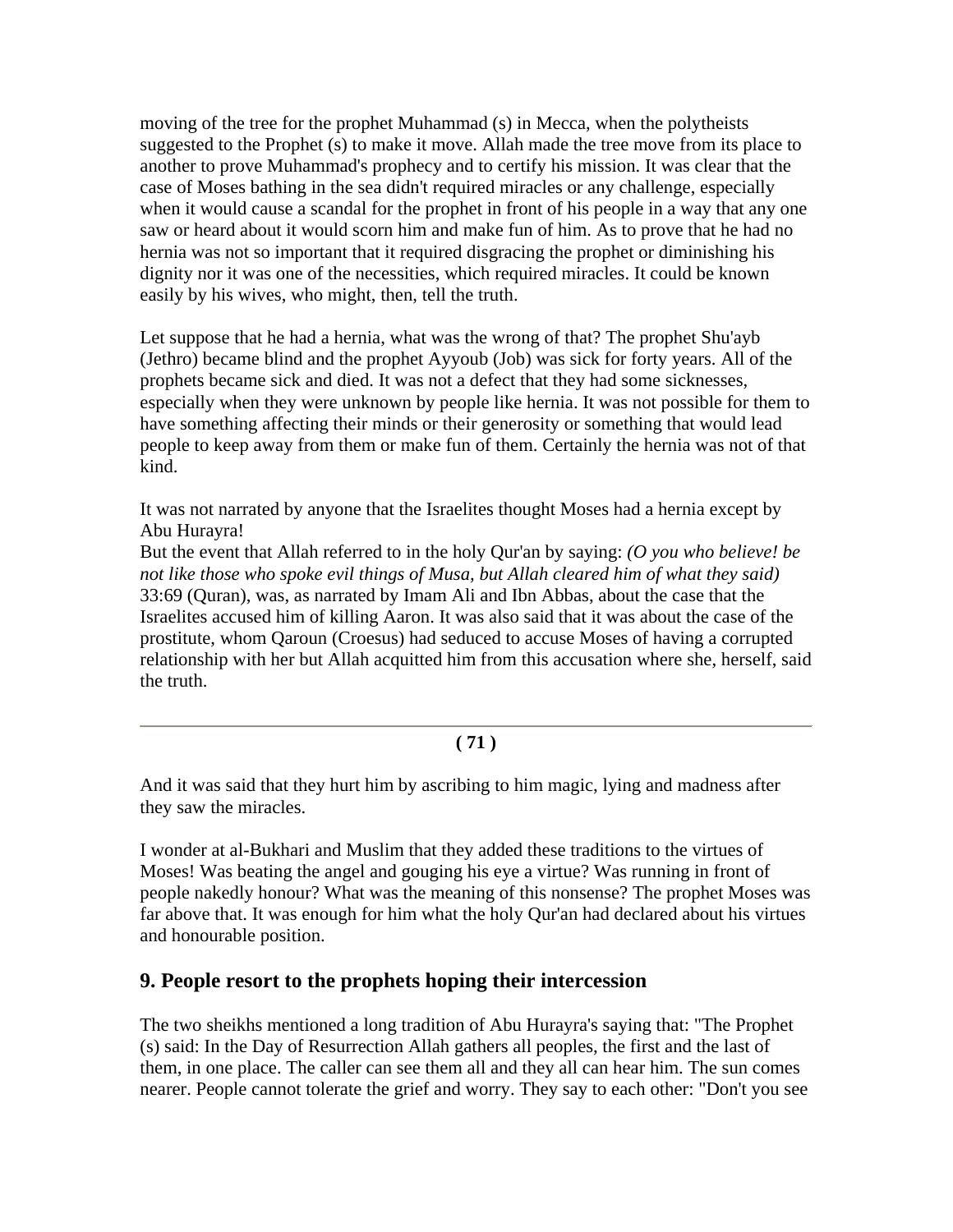what grief you are in? Don't you find someone to intercede for you with your god?" They go to Adam (s) and say to him: "You are the father of the human beings. Allah created you with His hands and blew in you some of His mercy. He ordered the angels to prostrate in front of you and they did. Please intercede for us with your god. Don't you see what we are in?" Adam says: "My god became so angry today to a degree that He hadn't become so angry before nor He will be so angry after that. He forbade me to eat from the tree but I disobeyed Him. Myself, myself, myself! Go to another than me. Go to Noah." They go to Noah and say to him: "O Noah, you were the first prophet to the people of the earth. Allah called you a grateful slave. Please intercede for us with your god. Don't you see what we are in?" Noah says: "My god became so angry today that He hadn't become so angry like that before, nor He will be so angry like that after today because I had, once, cursed my people. I shall keep to myself, myself, myself! Go to another than me. Go to Abraham." They go to Abraham (s) and say to him: "O Abraham, you are the prophet of Allah and His true friend among all the people of the earth, please intercede for us with your god. Don't you say what we are in?" He says: "My god became so angry today that He hadn't become so angry like that before, nor he will be so angry like that after today. I

#### **( 72 )**

had told lies three times. I will keep to myself, myself, myself! Go to another than me. Go to Moses." They go to Moses and say to him: "O Moses, you are the prophet of Allah. He preferred you with His mission and talked with you alone among all the people; please intercede for us with your god. Don't you see what we are in?" He says: "My god became so angry today that He hadn't become so angry like that before nor He will be so angry like that after today. I had killed someone, whom I was not ordered to kill. I will keep to myself, myself! Myself! Go to another than me. Go to Jesus." They go to Jesus (s) and say to him: "O Jesus, you are the prophet of Allah and His word, which He communicated to Miriam (the Virgin Mary) and a spirit from Him. You spoke to people when you were in the cradle; please intercede to us with your god. Don't you see what we are in?" Jesus (s) says: "My god became so angry today that He hadn't become so angry like that before, nor He will be so angry like that after today. (Abu Hurayra did not mention guilt) I will keep to myself, myself! Myself! Go to Muhammad." They go to Muhammad (s) and say to him: "O Muhammad, you are the prophet of Allah and the last of the prophets. Allah forgave you all your guilts. Please intercede for us with your god. Don't you see what we are in?" Then I (Muhammad) go to be under the Empyrean and prostrate in front of my god. Allah grants me to praise and thank Him in a way that no one was granted with before me. Then it is said: "O Muhammad, raise your head and ask whatever you like, you will be granted that and intercede, your intercession will be accepted." I say: "O my god, my umma! O my god, my umma!" It is said: "O Muhammad, enter among your umma those, who won't be punished, from the right gate and they will participate the other gates with people."<sup>1</sup>

Abu Hurayra, in this tradition, did dare audaciously to defame and disgrace the prophets, whom Allah had chosen to spread His missions among His people, in a way that the divine Sharia and Sunna denied it completely. The Sunna had a way of glorifying the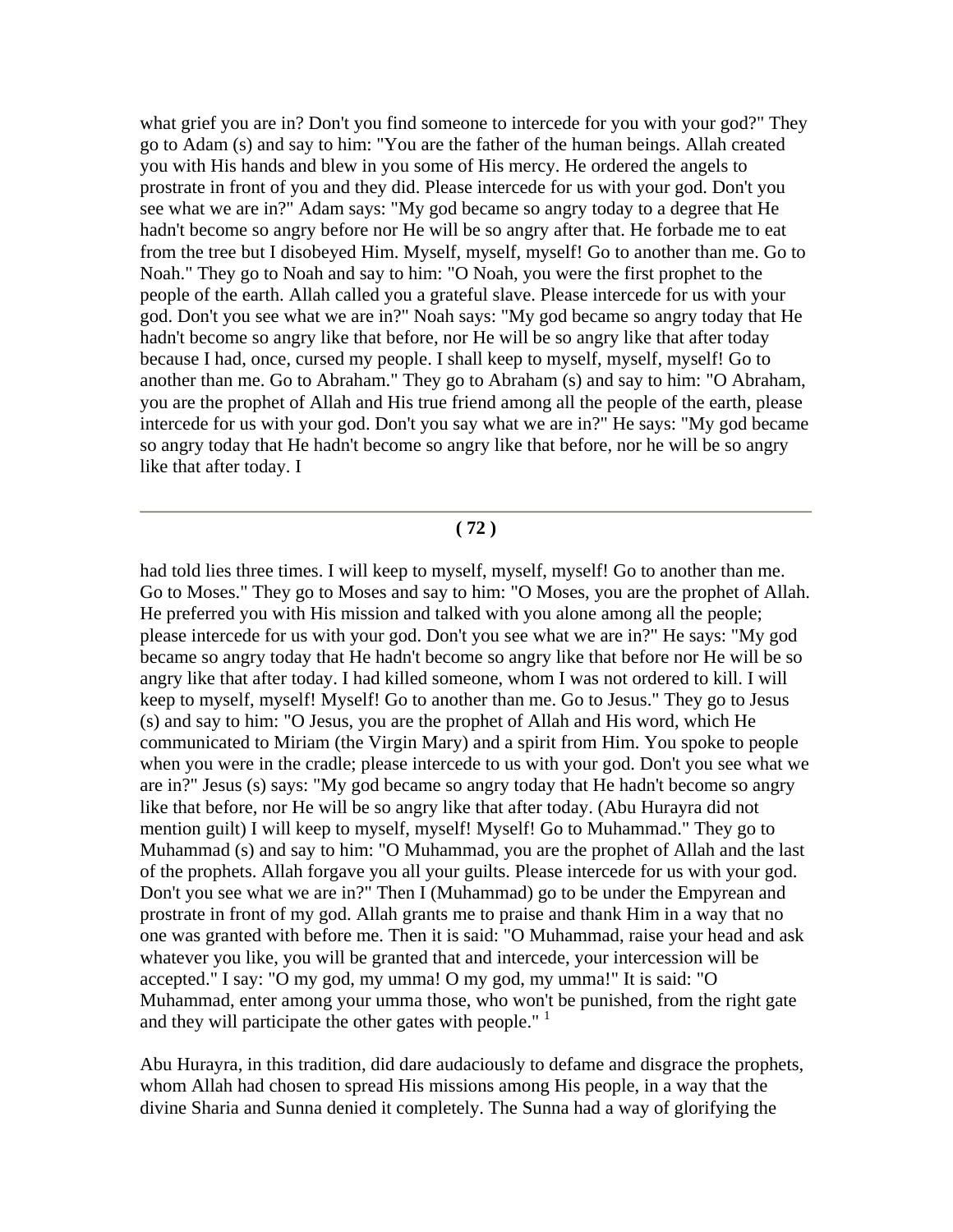\_\_\_\_\_\_\_\_\_\_\_\_

#### **( 73 )**

prophets that made the hearts full of sacred regard and respect and the fronts submit to them. It was the Sunna of the prophet Muhammad (s) and his holy Qur'an that spread the glories of these prophets (s) allover the universe, on the land, in the sea and filled the ears of the age with praising them. All what the nations knew about these prophets of glory, which made the eyes submit in front of, and greatness, which made the ambitions cringe and lower their wings meanly before, was by virtue of the Qur'an and Muhammad's Sunna. Without the infallible Sunna of the prophet Muhammad (s) and the holy Qur'an, no one of the later generations would know any thing about these prophets (s) where there was no certain evidence or a true news or a reasonable narration about them. So the prophet Muhammad (s) preserved the history of the prophets and the nations and completed, by the Sunna and the Qur'an, the noble characters and the best of morals and manners. He spread the divine laws and the wise systems that were revealed to him from Allah, which would insure the happiness of the worldly life and the afterlife. They both, the Qur'an and the Sunna, included science, wisdom, politics, the dignity of the life and the hereafter and preserved the Arabic language until the Day of Resurrection.

This tradition of Abu Hurayra, with its prattle and nonsense, was strange and different from the speech of the prophet Muhammad (s) and too far contrary to the Sunna. It was too far from our Prophet to ascribe what this tasteless trivial tradition included. Adam was far above disobedience by committing a fault made Allah be so angry with him. Allah forbade him to go near the tree to exalt and guide him. Glory be to Noah. He would not curse any people except the enemies of Allah in order to be nearer to his god. Abraham was too much honest than to lie! He never did a thing made Allah be so angry with him. Moses did not kill anyone, whom Allah would be so angry for, but he killed someone that had no sanctity or value. Allah, the most exalted, would not treat His prophets but with benevolence as He said: *(Is the reward of goodness but goodness)*  55:60. The prophets were greater than to think of their god that He became so angry with them that He would never be angry like that neither before nor after. Also the prophet Muhammad would never tell about them but praise and glorification.

#### **( 74 )**

How can people deliberate and intercommunicate in the Day of Resurrection? They are as Allah says: *(every woman giving suck shall quit in confusion what she suckled, and every pregnant woman shall lay down her burden, and you shall see men intoxicated, and they shall not be intoxicated but the chastisement of Allah will be severe)* 22:2 (Quran), and *(The day on which a man shall fly from his brother, And his mother and his father and his spouse and his son. Every man of them shall on that day have an affair, which will occupy him)* 80:34-37 (Quran).

<sup>1.</sup> This text is according to al-Bukhari in his Sahih, vol. 3, p.p. 100. It was mentioned by Muslim in his Sahih, vol.1, p.p. 97 and Ahmed in his Musnad, vol. 2.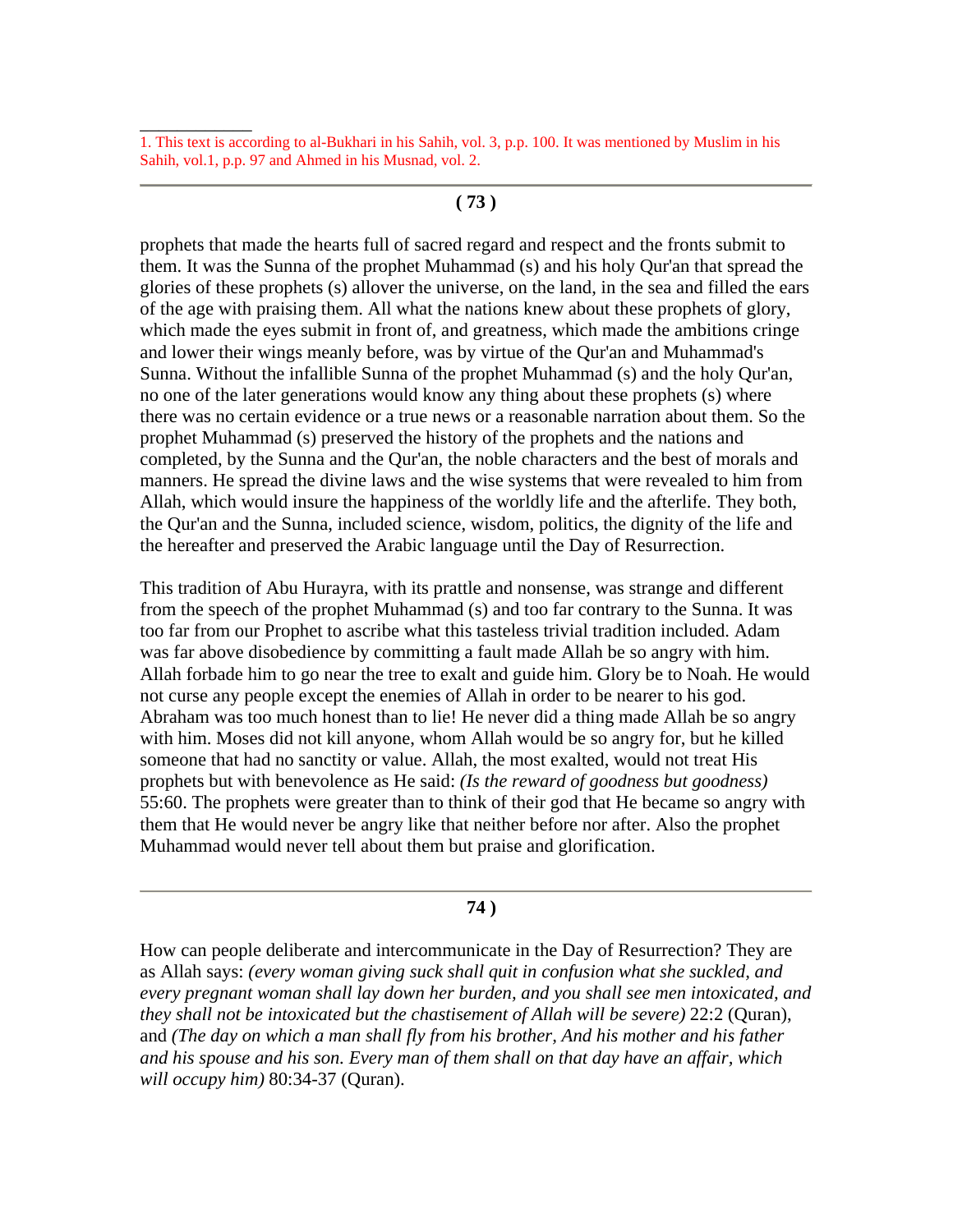How can they, in that difficult situation, go to the prophets, who are, then, on the A'araf (the partition between Paradise and Hell)? What prevents them to go to the prophet Muhammad from the first time? Is he not of the glorious status, the high rank and the acceptable intercession? No one, then, ignore him. Why doesn't Adam or Noah or Abraham or Moses advise them to go to Muhammad directly? Can't any one of the prophets comfort those poor people at the first they ask for intercession? Do the prophets not know the glorious status of the prophet Muhammad at that day or do they prefer to increase the suffering of those poor believers asking for help?

We may ask Abu Hurayra about those poor people: are they from the nation of Muhammad or from another nation? If they are from the nation of Muhammad, what will prevent them to go to him from the first time they ask for intercession? And if they are from another nation, of course he won't abort their efforts and disappoint them with all his mercy that Allah has granted him and has made him the means to intercede between Him and His people. Certainly he will not disappoint them since he is the hope for the desirous and the peace for the scared. He answers the needy with his liberality and sates the thirsty asker before his echo comes back.

## **10. Doubt of prophets, criticising Lot, preferring Yousuf to Muhammad in patience**

The two sheikhs mentioned that Abu Hurayra had said: "The prophet Muhammad (s) said: We are worthier of doubt than Abraham when he said (as in the holy Qur'an): *(And when Ibrahim said: My Lord! Show me how Thou givest life to the dead, He said: What! And do you not believe? He said: Yes, but that my heart may*

#### **( 75 )**

*be at ease)* 2:260 (Quran). May Allah have mercy upon Lot; he recoursed to a strong support. If I stayed in prison as long as Yousuf (Joseph) had stayed, I would respond to the inviter."<sup>1</sup>

This tradition was impossible for some reasons:

**First:** This tradition proved that Abraham was in doubt but Allah said: (And certainly We gave to Ibrahim his rectitude before) 21:51(Quran), and: *(And thus did We show Ibrahim the kingdom of the heavens and the earth and that he might be of those who are sure)* 6:75 (Quran). Sureness is the best degree of knowledge. He, who is sure of a thing, cannot be in doubt about it. Reason, itself, denies that the prophets, all of them, were in doubt about things. It is too obvious.

As to the saying of Allah: *(And when Ibrahim said: My Lord! show me how Thou givest life to the dead)* 2:260 (Quran), it might mean that Abraham asked his god about how to give life to the dead and not about giving life, itself. This wouldn't be, unless the giving of life to the dead was certain for him.

That is to say: using how in a question means to ask about the state of something existed and known for the asker and the asked one. For example: How is Zeid? means that is he all right or sick? And how did Zeid do? means that did he do well or bad? And so his saying *(My Lord! show me how Thou givest life to the dead)* was but a request to be shown how what he was certain of-giving life to the dead-would be done.

But because that someone, who didn't know the high status of Abraham, might think that this request of Abraham came out from his doubt in the power of Allah to give life to the dead, Allah wanted to remove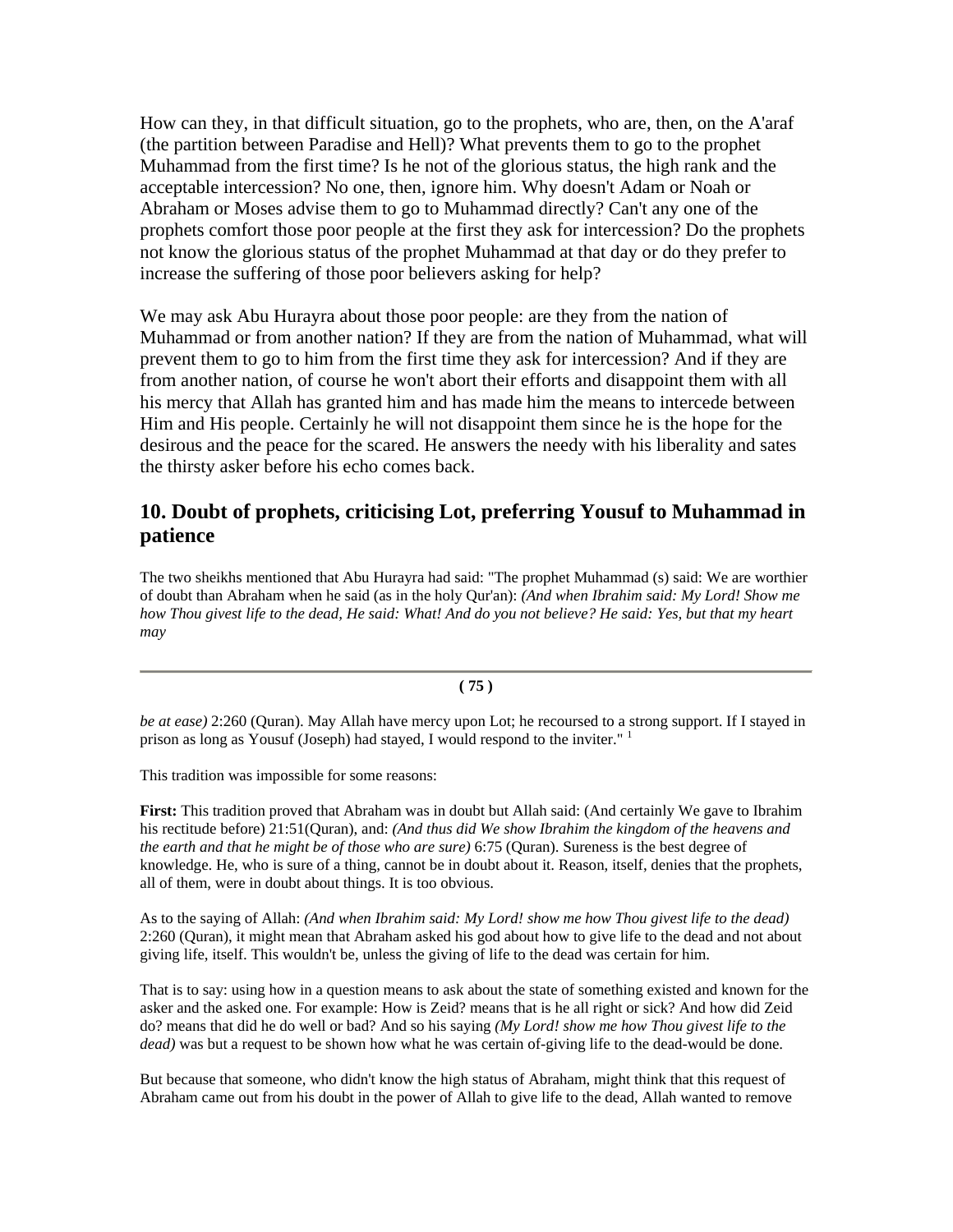this illusion so He said to him: *(What! and do you not believe? He said: Yes).* Abraham said: "yes" to mean: "I believe in the power of giving life, but I requested that in order to ease my heart when I would see how the dead could be alive again after the separation of its parts in the graves, in the caves, inside the stomachs of the beasts and in the sites of dying in the deserts or in the seas." As

1. Refer to al-Bukhari's Sahih, vol. 2, p.p. Muslim's Sahih, vol. 1, p.p. 71 and Ahmed's Musnad, vol. 2.

**( 76 )**

if he was eager to see how that would happen so he said (to ease my heart), which meant to cool his burning thirst by seeing such.

This was the meaning of the verse. Whoever ascribed doubt in the power of Allah to Abraham, would definitely go astray.

**Second:** It was clear from his saying: "We are worthier than Abraham in doubt." that the prophet Muhammad and all of the other prophets were in doubt and worthier than Abraham in that.

Suppose that he didn't mean all the prophets, but definitely he meant himself. The text was so clear to show that the prophet Muhammad was worthier than Abraham in doubt. Glory to Allah! This was a great slander! The consensus and the mental and traditional criteria certified the nullity of this tradition.

We don't know, I swear by Allah, why the prophet Muhammad was worthier than Abraham in doubt, in spite of that Allah had granted him what He hadn't granted Abraham and all the other prophets or the angels!

The Prophet Muhammad's guardian, Imam Ali, who was the gate of the Prophet's town of knowledge and was to him as was Aaron to Moses, but there was no prophet after him, said: "If the blind between Allah and me was removed, I wouldn't be more sure (than I am sure of Allah)."<sup>1</sup> That was to say that his faith in Allah was at the highest degree and it would not increase because he, really, knew Allah very well and he was so sure about Him and his power. Thus was Imam Ali, so how about the master of the prophets and the last of them all (peace be upon them)!

**Third:** in his saying: " May Allah have mercy upon Lot, he resorted to a strong support" he criticised Lot and accused him of being not so confident in Allah, where, in fact, Lot wanted to provoke his tribe and relatives and to overcome by his assistants for the sake of Allah to order the people to do good deeds and forbid

1. This saying of Imam Ali was famous. Al-Bouseiry, the poet, referred to it in his poem: The vizier of his cousin in great deeds,

Would be happy if the vizier was a relative,

Removing of the blind added to his sureness nothing,

\_\_\_\_\_\_\_\_\_\_\_\_

### **( 77 )**

them to do bad deeds. The prophet Muhammad (s) would never blame Lot or disprove his saying. The prophet Muhammad (s) would never think of Lot else than what he deserved

It was the sun without a cover.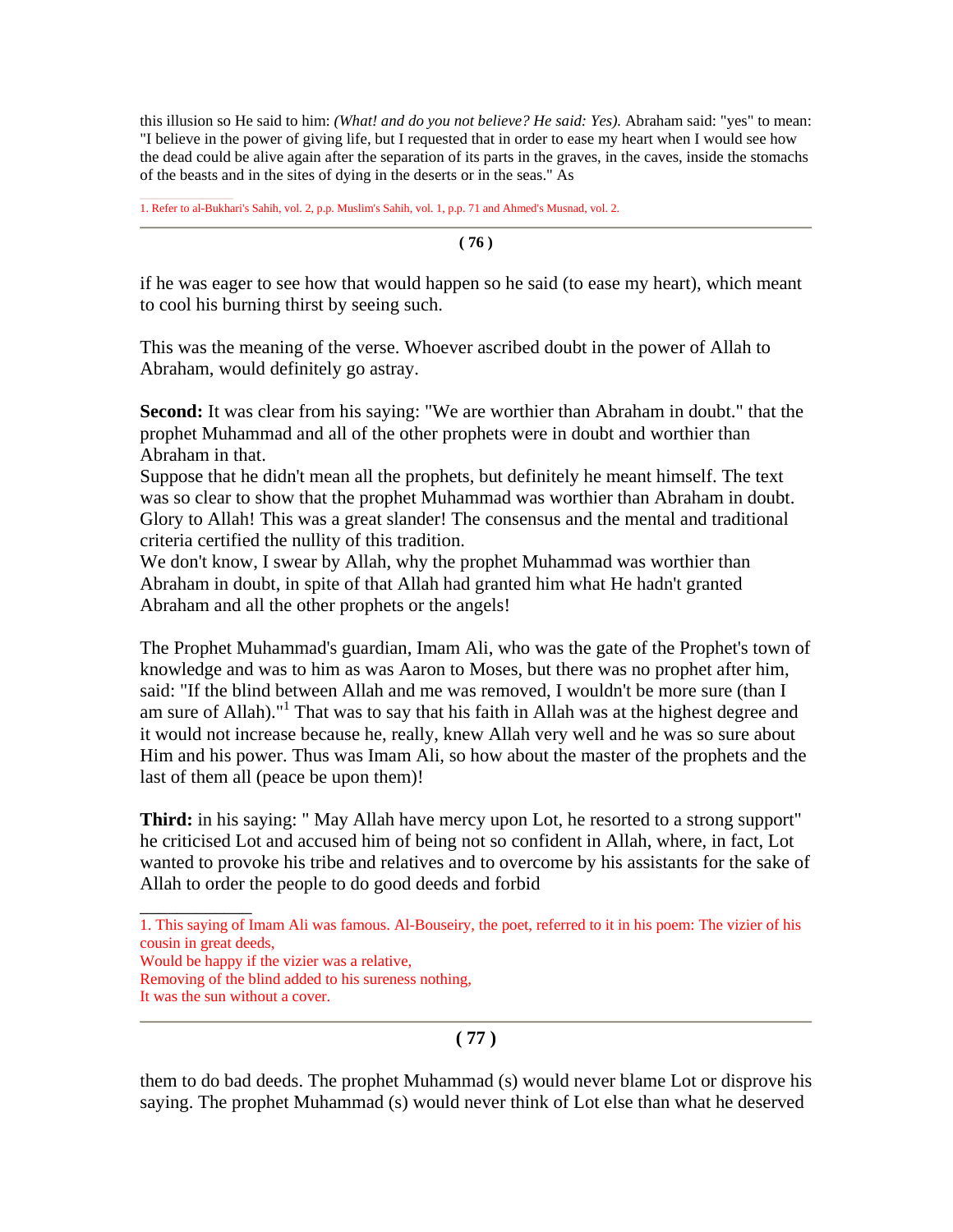as great glorious prophet, but he had warned that there would be many liars fabricating traditions!

**Fourth:** in his saying: "If I stayed in prison as long as Yousuf (Joseph) stayed, I would respond to the inviter" he preferred, clearly, Yousuf to the prophet Muhammad. This contradicted the consensus, the books of Hadith and what was proved to be a necessity among the Muslims.

If you said that the prophet Muhammad was humble to admire Yousuf's prudence, patience and wisdom in proving his innocence until the truth appeared and he was set free from prison, we would say that it was not possible for the Prophet to say such even in humility, because if he was tried by the same problem of Yousuf, he would be more prudent and patient to clear the truth. How impossible it was for the Prophet to respond to the inviter by just inviting him to get out of prison and lose the wisdom, which Yousuf preferred when he said to the messenger of the king when set him free from prison as Allah says: *(Go back to your lord and ask him, what is the case of the women who cut their hands; surely my Lord knows their guile. He said: How was your affair when you sought Yusuf to yield himself (to you)? They said: Remote is Allah (from imperfection), we knew of no evil on his part. The chief's wife said: Now has the truth become established: I sought him to yield himself (to me), and he is most surely of the truthful ones)* 12:50-51 (Quran).

He didn't get out of prison until his innocence shone like the sun without clouds.

So Yousuf was prudent and patient that he didn't try to get out of prison so soon until he got what he wanted. More than that the prophet Muhammad (s) was prudent, patient, lenient, firm, determined, wise and infallible in all doings and sayings. It was he, who if they put the sun in his right hand and the moon in his left hand in order to give up his mission, would never do.

It would be better for Abu Hurayra to say: if the prophet Muhammad stayed in prison many times as long as Yousuf stayed, he would never beseech anybody to get him out of prison as Yousuf

## **( 78 )**

did when *(he said to him whom he knew would be delivered of the two: Remember me with your lord)* 12:42 (Quran). That was to say: describe my morals and manners to the king and tell him about my story that he may have mercy on me and rid me of this trouble *(but the Shaitan caused him to forget mentioning (it) to his lord)* 12:42 (Quran), that the Satan made the man forget to mention Yousuf to the king (so he remained in the prison a few years) 12:42 (Quran). The forgetfulness of the man and the stay of Yousuf in prison for some years were a warning for him because he did the unworthier thing. He didn't have to beseech but the mercy of Allah. It was mentioned by the prophet Muhammad as such.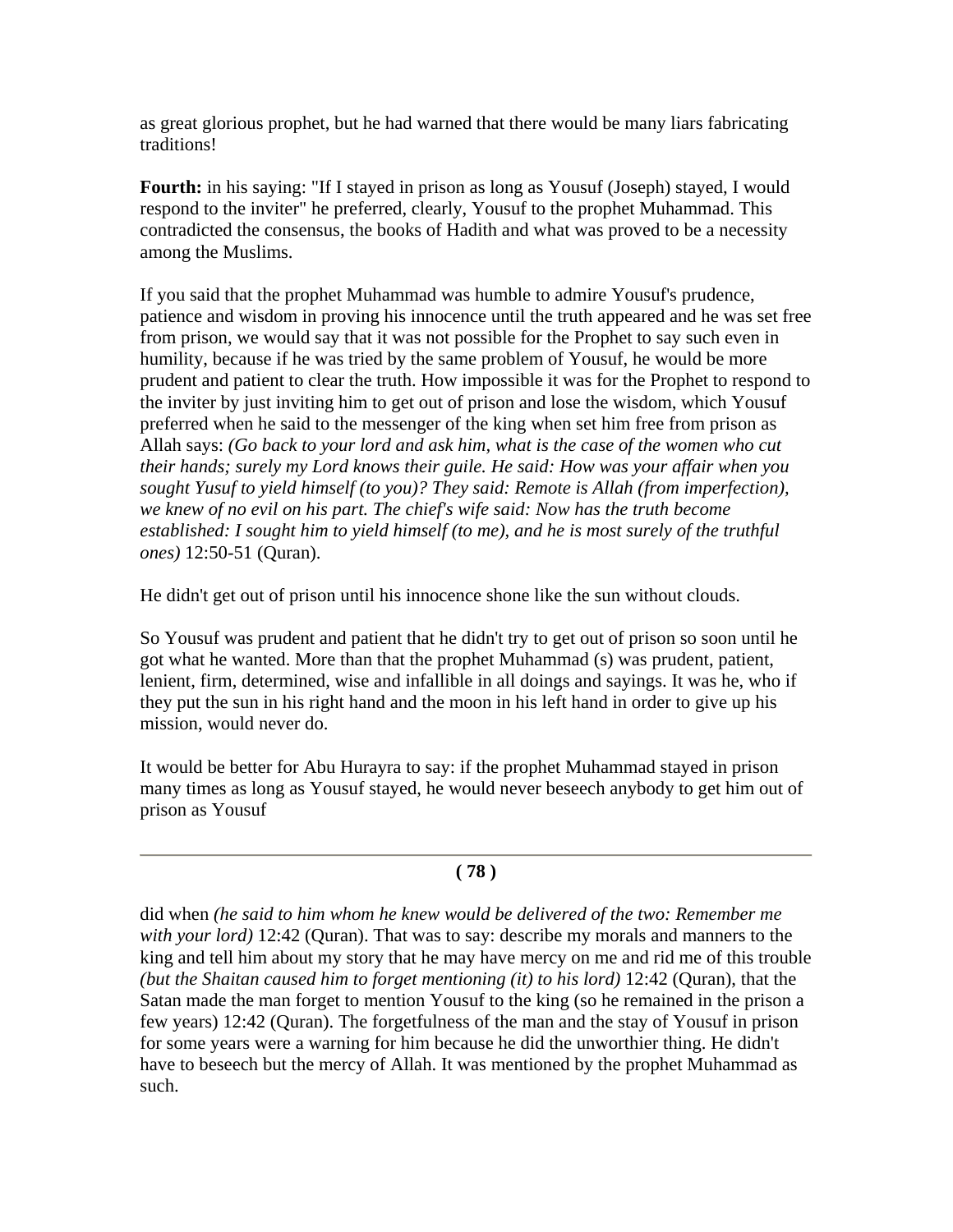Prophet Muhammad (s) suffered from what was greater than the trouble of Yousuf's prison and much worse than all what the family of the prophet Jacob (s) suffered. He never became weak or gave in. He didn't beseech but Allah. He and all his tribe (the Hashimites) were blockaded in the defile for years. They were in an absolute distress. He, his tribe and the believers all were offended too much that no any prophet before him suffered like him. They (the polytheists) clamoured him and his tribe as possible as they could. Here are some of the sayings of Allah: *(And when those who disbelieved devised plans against you that they might confine you or slay you or drive you away) 8:30 (Quran), and (If you will not aid him, Allah certainly aided him when those who disbelieved expelled him, he being the second of the two, when they were both in the cave, when he said to his companion: Grieve not, surely Allah is with us. So Allah sent down His tranquillity upon him and strengthened him with hosts which you did not see) 9:40 (Quran), and (And Allah did certainly assist you at Badr when you were few) 3:123 and (When you ran off precipitately and did not wait for any one, and the Apostle was calling you from your rear, so He gave you another sorrow instead of (your) sorrow) 3:153 (Quran) and (When they came upon you from above you and from below you, and when the eyes turned dull, and the hearts rose up to the throats, and you began to think diverse thoughts of Allah. There the believers were tried and they were shaken with severe shaking) 33:10-11 (Quran) and (and on the day of Hunain, when your great numbers made you vain, but they availed you nothing and the earth became strait to you notwithstanding its spaciousness, then you turned back retreating. Then Allah sent down His tranquillity upon* 

#### **( 79 )**

*His Apostle and upon the believers)* 9:25-26, in addition to his other generous situations, in which he met many gravities, but in all of them he was firmer than the mountains. He met the difficulties with a great heart and a steady soul, so they faded in front of his wide mind and gentle character. He didn't beseech save Allah to get him out from distress into easiness. He carried out his affairs by patience and depending upon Allah. So where were his determination, patience, prudence and wisdom relative to those of Joseph, Jacob, Isaac, Abraham and the rest of the prophets (peace be upon them, all)?

### **11. Gold locusts falling down over Ayyoub**

The two sheikhs mentioned in many ways a tradition  $1$  that Abu Hurayra had said: "The Prophet said: while Ayyoub (Job) was bathing (in the sea) nakedly, gold locusts fell down over him. He began to collect them in his cloths. His god said to him: "Couldn't I make you have no need for this?" He said: "Yes, by Your glory, but I needed Your blessing."

No one believed this saying except those of no insight or sense. Creating gold locusts was a miracle and an extraordinary thing. Allah did not do like that except where there was a necessity. For example, if proving the prophecy depended on a miracle, Allah would do to be an evidence for the prophecy and the mission. Allah would not create gold locusts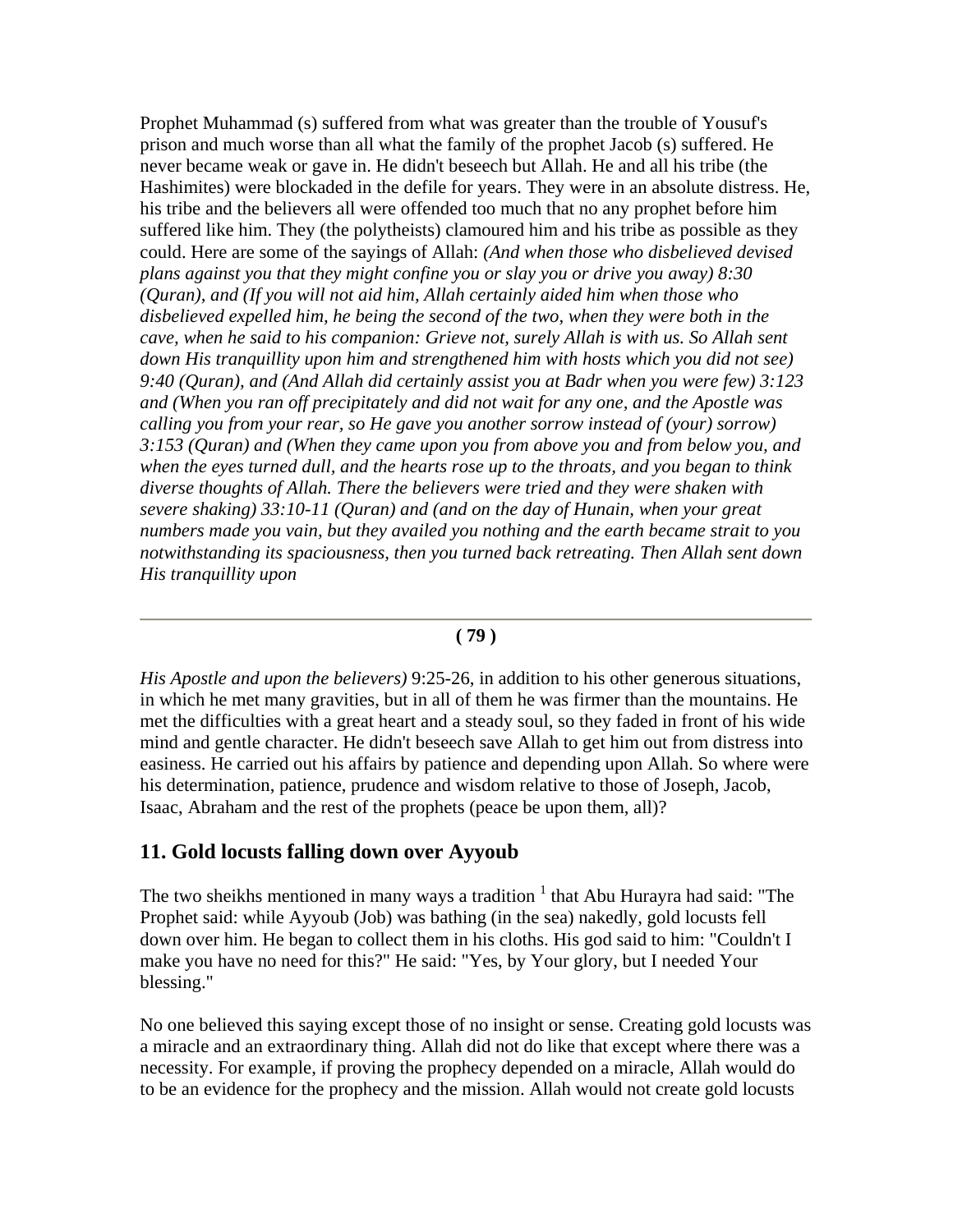in vain to fall down over Ayyoub while he was bathing nakedly alone.

If they fell down over him and he began to collect them in his cloths, it would be a reasonable doing. It would be a gift from Allah, who favored him with, and it must be thanked by accepting it respectably and not by giving it one's back depreciatingly, because turning away from it would be ingratitude, which the prophets were far above.

If the prophets gathered wealth, they would spend it for the sake of Allah to gain His contentment. They would make use of it to carry out their reformative plans. Allah was aware of their intents so He would never blame them for gathering wealth.

1. Refer to al-Bukhari's Sahih, vol. 1, p.p. 42 and vol. 2, p.p. 160.

\_\_\_\_\_\_\_\_\_\_\_\_

\_\_\_\_\_\_\_\_\_\_\_\_

**( 80 )**

## **12. Criticizing Moses for burning the village of ants**

The two sheikhs mentioned that Abu Hurayra had said: "Prophet Muhammad said: An ant pinched one of the prophets (Moses, as said by at-Tarmithi)<sup>1</sup>. He ordered to burn the village of ants and it was burned. Allah revealed to him: "Why did you burn one of the nations that praised Allah, because an ant had pinched you?"  $2^2$ 

Abu Hurayra was fond of the prophets. He wandered about every odd disaster, which sored the eyes and blocked the ears. The prophets had longer patience, greater hearts, and higher statuses than what this dotard told about.

The Prophet Muhammad's guardian, Imam Ali bin Abu Talib (s) said in one of his speeches: "I swear by Allah, if I had been given the seven states with all what was there under their skies to disobey Allah by snatching a crust of a barely seed from an ant, I would never do. This worldly life, for me, is cheaper than a leaf in the mouth of a locust crunching it. What had Ali to do with a passing ease and a transient pleasure?"

Although Imam Ali was not a prophet, but a veracious guardian, his case represented the infallibility of the prophets against what the ignorant ascribed to them. Allah did never choose, for His missions, anyone, who would not be far away from those accusations. Glory be to Allah and exalted was He above what the idiots say!

I don't know, by Allah, what the defenders of this tradition would say about this prophet, who tortured the ants with fire, in spite of the prophet Muhammad's saying: "No one is to torture with fire but Allah." <sup>3</sup>They agreed unanimously that burning with fire was forbidden for all the animate beings, except that when a man

<sup>1.</sup> Refer to al-Qastalani's book Irshad as-Sari, vol. 6,m p.p. 288.

<sup>2.</sup> Refer to al-Bukhari's book Sahih, vol. 2, p.p. 114, Muslim's Sahih, vol. 2, p.p. 267, Abu Dawood's al-Adab, Ibn Maja, an-Nassa'ei and Ahmed's Musnad.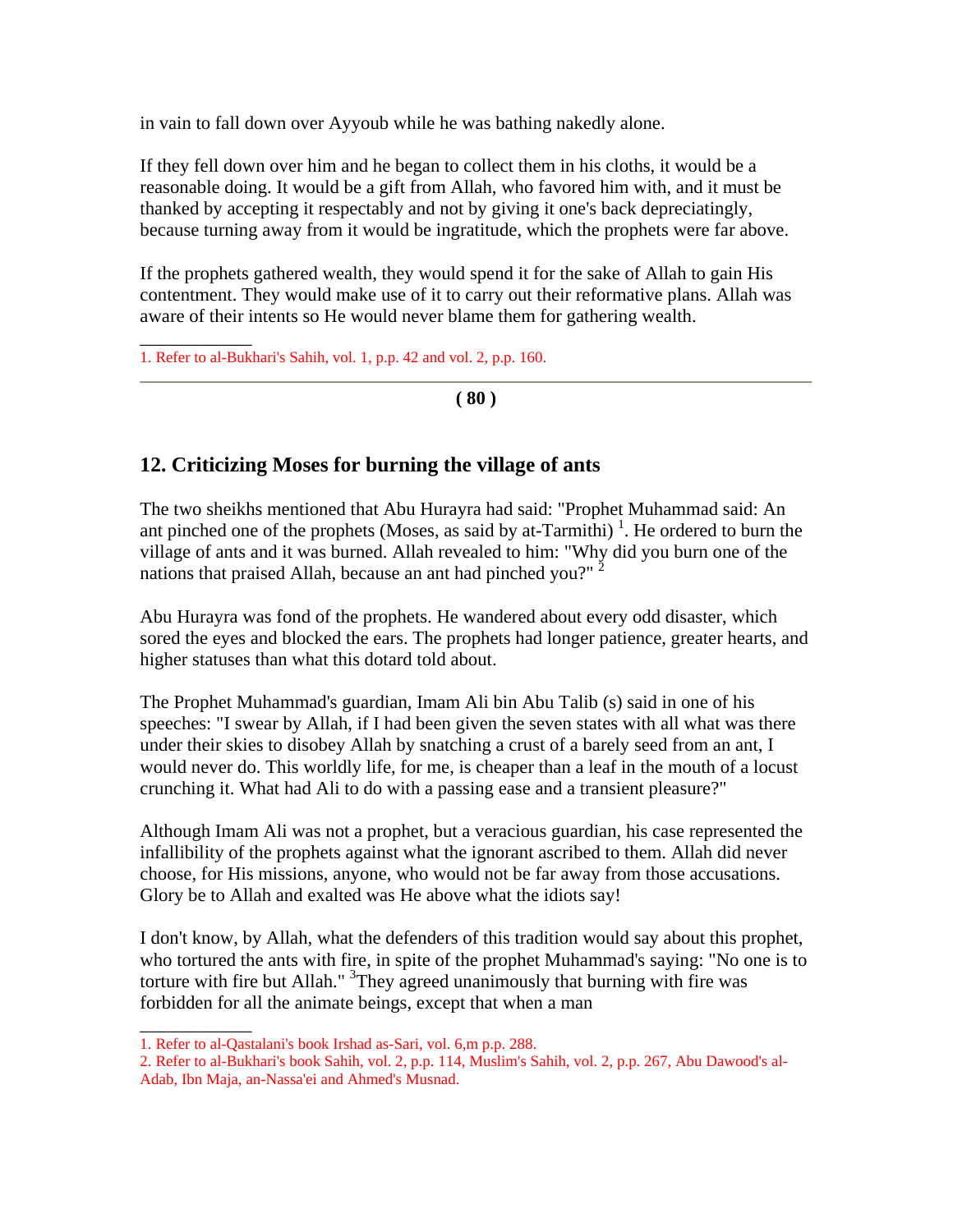3. Refer to an-Nawawi's book Sharh Sahih Muslim, vol. 11, p.p. 6, printed in the margins of the book Sharh Sahih al-Bukhari.

### **( 81 )**

made another man die by burning him with fire, then the dead man's guardian had the right to burn the doer with fire.

Abu Dawood mentioned a true tradition that Ibn Abbas said that the Prophet (s) had forbidden killing the ant, the bee, the hoopoe, and the shrike.

## **13. The Prophet forgets two sections of the prayer**

The two sheikhs mentioned a tradition that Abu Hurayra had said: "Prophet Muhammad offered one of the day prayers, I think it was the Asr prayer<sup>1</sup>, in two sections (rak'ah) instead of four and he finished it. Then he stood up to a piece of wood was in the front of the mosque and put his hand on it.<sup>2</sup> Among the people in the mosque were Abu Bakr and Omar, but they feared to ask the Prophet about that. The hurried people left the mosque and asked if the prayer had been lessened. Someone, whom the Prophet called Thul-Yadayn, asked the Prophet: "Did you forget or lessen the prayer?" The Prophet said: "I didn't forget and the prayer wasn't lessened." Thul-Yadayn said: "Yes, you forgot." The Prophet offered two additional rak'ahs, made tassleem (the ending of a prayer), said Allahuakbar (Allah is great) and prostrated for the forgetness."<sup>3</sup>

This tradition was untrue for many reasons:

\_\_\_\_\_\_\_\_\_\_\_\_

**First:** It was not possible that this forgetness came from someone, who went to prayer with heart and soul. It came from that, who was inattentive in his prayers. The prophets were too far above inattentiveness and too glorious than to be defamed by the

## **( 82 )**

swindlers. We have not found that such forgetness happened to any of the prophets especially the master and the last of them (peace be upon them).

I swear by the master of the prophets (s) that if such forgetness came from me, shame and shyness would occupy me and the prayers, behind me, would make fun of me and of my worship, so how about the prophets, whom Allah had chosen to be the excellent models for people!

<sup>1.</sup> What prudent and cautious Abu Hurayra was! Don't you see that he didn't decide certainly it was the Asr prayer and didn't certify his guess!

<sup>2.</sup> The piety of Abu Hurayra led him to mention even that piece of wood and that the Prophet put his hand on it, which had nothing to do with the subject of the tradition, but because he was so cautious in mentioning the details!!.

<sup>3.</sup> Exactly as it was mentioned in al-Bukhari's Sahih, vol. 1, p.p. 145 and in other places of the book. Refer to Muslim's Sahih, vol. 1, p.p. 215 and Ahmed's Musnad, vol. 2, p.p. 234.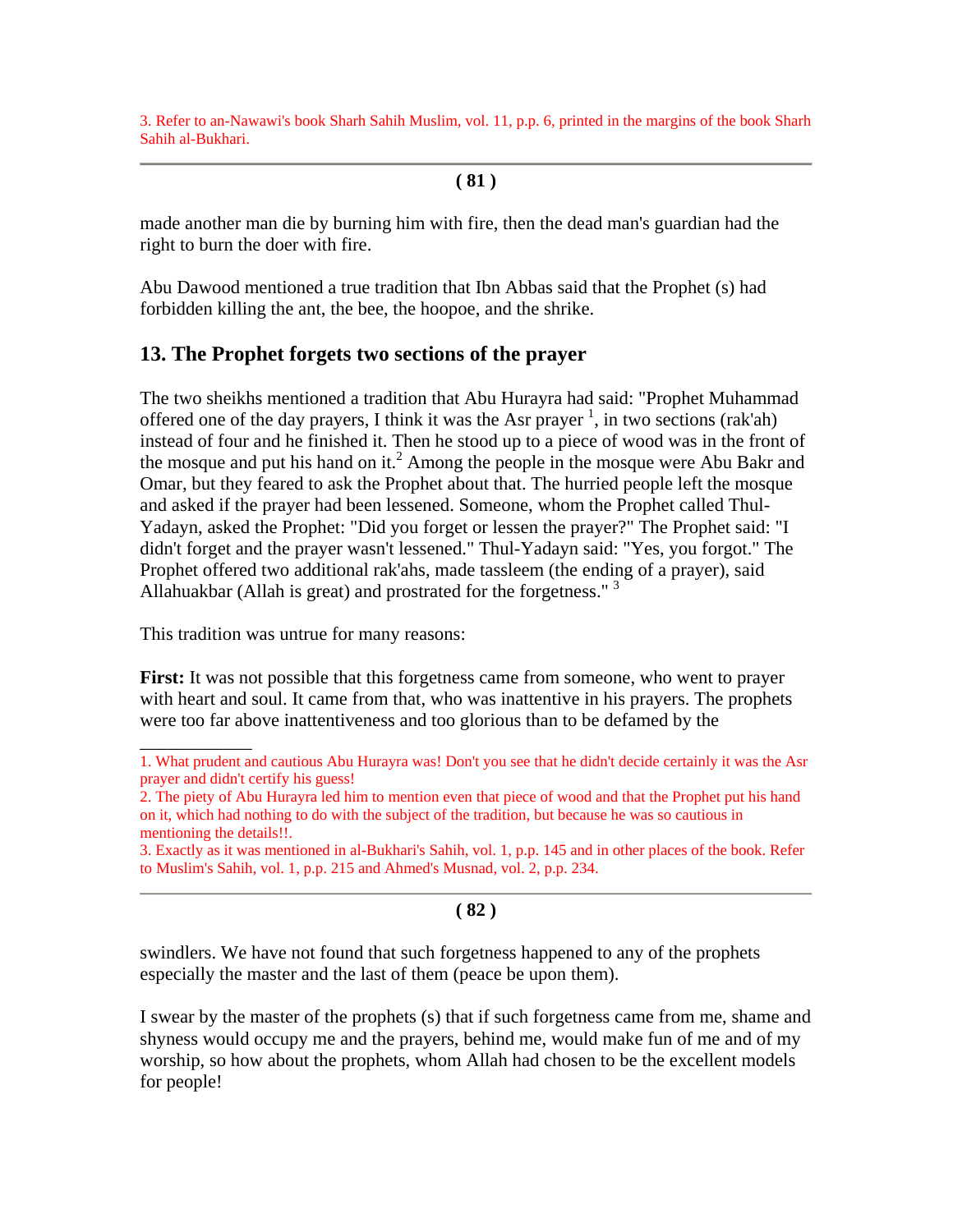**Second:** Prophet Muhammad said: "I didn't forget and the prayer wasn't lessened." So how would it be for him, after that, to declare that he forgot? Suppose that he was not infallible in forgetting, but he was infallible not to be obstinate and imprudent in his sayings if they were in contradictory to the reality. This was certain among all the Muslims.

**Third:** Abu Hurayra was confused in this tradition and his sayings were different. Sometimes he said: "The prophet Muhammad led us in one of the day prayers; either the Zuhr (noon) prayer or the Asr (afternoon) prayer." He was doubt between them. Another time he said: "The Prophet led us in the Asr prayer", as if he was certain. In the third he said: "While I was offering the Zuhr prayer with the Prophet…" These traditions were in al-Bukhari and Muslim's Sahihs. Those, who explained the Sahihs, were confused to a degree led them into affectedness and they took upon themselves what they couldn't bear in order to defend these traditions as they did when they refuted the opinion of az-Zuhri when he confirmed that Thul-Yadayn and Thush-shamalayn was the same man.

**Fourth:** The tradition showed that the Prophet left his place of praying, stood up and put his hand on a piece of wood in the front the mosque. The hurried people left the mosque and said: "Was the prayer lessened?" Thul-Yadayn said to the Prophet: "Did you forget or lessen the prayer." The Prophet said: "I didn't forget nor lessen the prayer." He said to the Prophet: "Yes, you forgot." Then the Prophet said to his companions: "Was he right?" They said: "Yes, he was." Another one mentioned by Abu Hurayra that the Prophet entered the room (of the mosque) and came out then the people returned. All that invalidated the prayer, because according to the

#### **( 83 )**

Islamic Sharia, the prayer is a continuous unit, which can not be interrupted. So how could the Prophet depend on his first two rak'ahs to complete them by other two rak'ahs to be four, the right number of rak'as for the Zuhr or Asr prayer?

**Fifth:** Thul-Yadayn, who was mentioned in the tradition, was the same as Thush-Shamalayn,  $1$  Ibn Abd Amr, the ally of the tribe of Zuhra. The two names referred to one person. He was martyred during the battle of Badr. That was confirmed by the imam of the tribe of Zura and the best of those, who knew about their allies, Muhammad bin Muslim az-Zuhri, as it was mentioned by Ibn Abdul-Birr in his book al-Isstee'ab, ibn Hajar in his book al-Issaba, Sharh Sahih Muslim and Sharh Sahih al-Bukhari. Also the same was confirmed by Sufyan ath-Thawri and Abu Haneefa when they considered the tradition as untrue one and gave fatwas contradicting it.<sup>2</sup> An-Nassa'ei declared in his tradition that Thul-Yadayn and Thush-Shamalayn referred to the same person. He said: <sup>3</sup>...Thush-Shamalayn ibn Amr said to him (to the Prophet): "Did you lessen the prayer or did you forget?" The Prophet said: "What did Thul-Yadayn say?" So he confirmed that Thush-Shamalayn was the same as Thul-Yadayn. Clearer than that was a tradition mentioned by Ahmed bin Hanbal<sup>4</sup> narrated by Abu Salama bin Abdur Rahman and Abu Bakr bin Abu Khaythama that Abu Hurayra had said: "Prophet Muhammad offered the prayer of Zuhr or Asr in two rak'ahs and finished it by tasleem (saying assalamu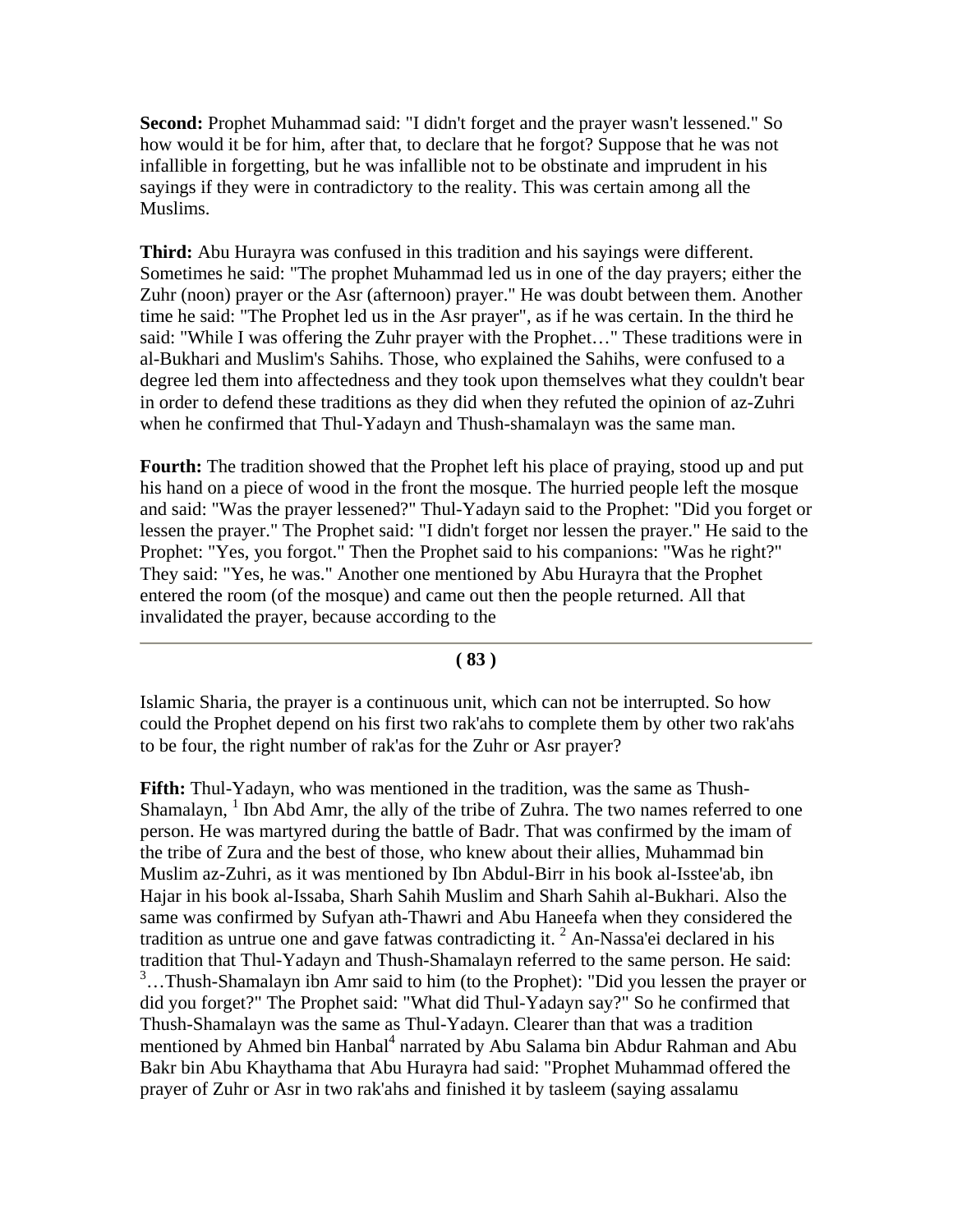alaykum). Thush-Shamalayn bin Abd Amr, the ally of the tribe of Zuhra, said to him: "Did you lessen the prayer or did you forget?" The Prophet (s) said: "What did Thul-Yadayn say?" They said: "He was right."

\_\_\_\_\_\_\_\_\_\_\_\_

### **( 84 )**

Abu Musa mentioned a tradition narrated by Ja'far al-Mustaghfiri  $^1$  from Muhammad bin Katheer from al-Awza'ee from az-Zuhri from Sa'eed bin al-Mussayab, Abu Salama and Obaydullah bin Abdullah that Abu Hurayra had said: "The Prophet ended the prayer after two rak'ahs instead of four. Abd Amr<sup>2</sup> bin Nadhla, who was from the tribe of Khuza'a and an ally of the tribe of Zuhra, stood up and said to the Prophet: "Did you lessen the prayer or did you forget?"…including the saying of the Prophet (was Thush-Shamalayn true?)

All these traditions showed clearly that Thul-Yadayn, mentioned in Abu Hurayra's tradition was Thush-Shamalayn ibn Abd Amr, the ally of the tribe of Zuhra. No doubt that Thush-Shamalayn, mentioned above, was killed in the battle of Badr more than five years before Abu Hurayra became a Muslim. His killer was Ossama aj-Jasmi. Ibn Abdul Birr and all of the historians said that. So how could it be possible for Abu Hurayra to meet him in one prayer behind the prophet Muhammad (s)?!

Some, who defended Abu Hurayra, justified that the companion might narrate about something that he didn't attend either by hearing about it from the Prophet or from another companion. Hence the death of Thul-Yadayn five years before Abu Hurayra became a Muslim would not prevent Abu Hurayra to narrate the tradition.

This excuse was definitely wrong. Abu Hurayra pretended that he had attended the prayer, and that was confirmed by all those, who mentioned this tradition. Al-Bukhari mentioned the tradition in his Sahih<sup>3</sup> narrated by Adam bin Shu'ba from Sa'd bin Ibrahim that Abu Hurayra had said: "The Prophet (s) led *us* in the Zuhr prayer or Asr prayer... etc."

Muslim mentioned in his Sahih<sup>4</sup> that Muhammad bin Seereen had said: "I heard Abu Hurayra saying: The prophet Muhammad (s)

 $\overline{\phantom{a}}$ 

<sup>1.</sup> His name was Omayr or Amr as mentioned in Ibn Hajr's book al-Issaba.

<sup>2.</sup> Refer to an-Nawawi's book Sharh Sahih Muslim, vol. 4, p.p. 235, printed in the margins of al-Qastalani's book Irshad as-Sari and Zakariyya al-Ansari's book Tuhfa.

<sup>3.</sup> Refer to al-Qastalani's Irshad as-Sari, vol. 3, p.p. 267.

<sup>4.</sup> In his book Musnad, vol. 20, p.p. 271 and p.p. 284.

<sup>1.</sup> Refer to Ibn Hajr's book al-Issaba, vol. 20, p.p. 271 and p.p. 284.

<sup>2.</sup> As it was mentioned in al-Issaba. Notice he said that the name of Thush-Shamalayn was Abd Amr.

<sup>3.</sup> Vol. 1, p.p. 145.

<sup>4.</sup> Vol. 1, p.p. 215.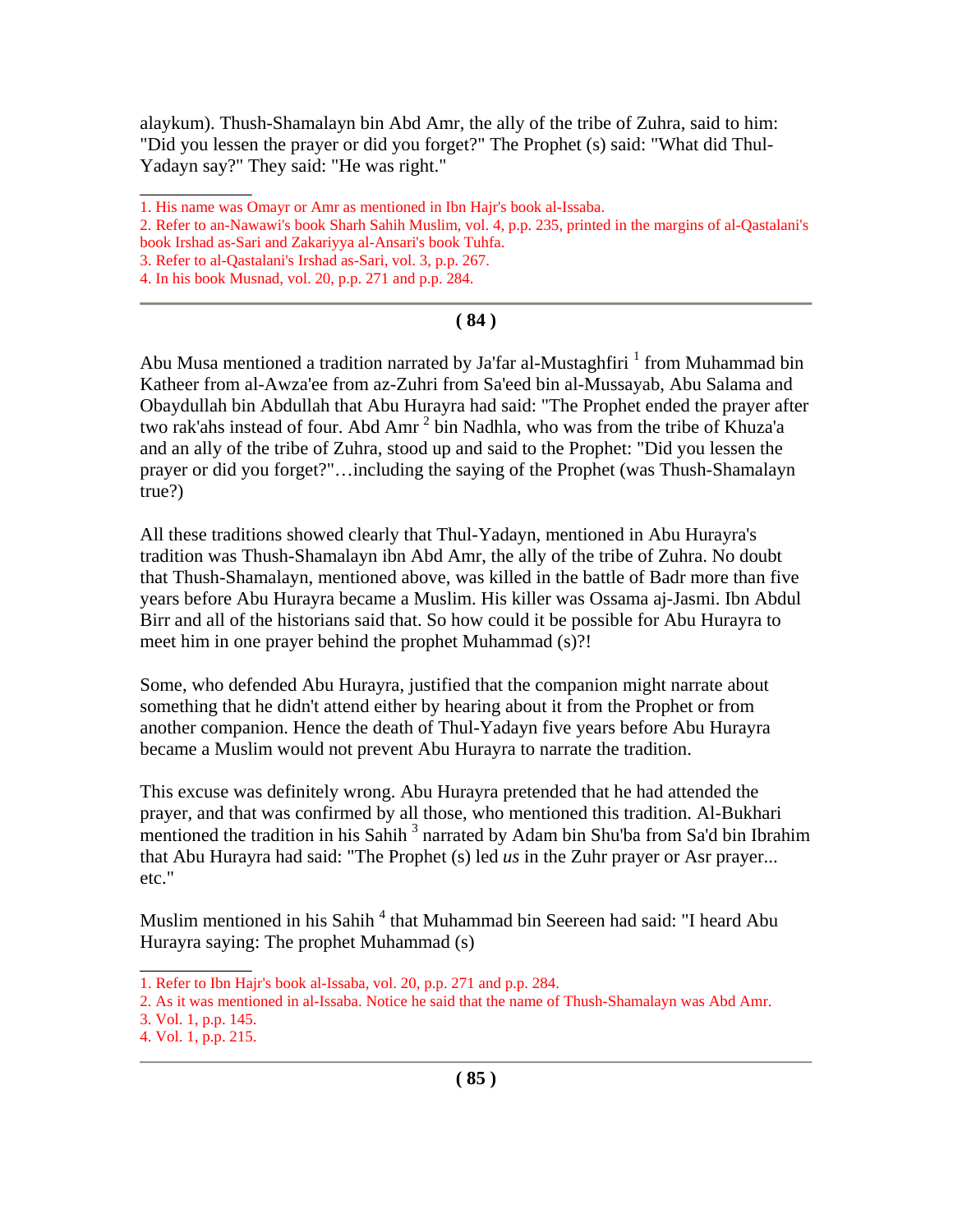led *us* in one of the day prayers, either the Zuhr prayer or the Asr prayer…etc."

Imam at-Tahawi was confused about this tradition. He said that it was a true tradition, although he was certain that Thul-Yadayn was Thush-Shamalayn himself, the ally of the tribe of Zuhra, who was martyred in the battle of Badr, five years before Abu Hurayra became a Muslim, so it was impossible for them to be together at one prayer. Hence he was obliged to interpret Abu Hurayra's saying  $<sup>1</sup>$  as the following: "The Prophet led us in</sup> prayer (metaphorically) that he meant: he led the Muslims in prayer."

The answer for their excuse was that Abu Hurayra confirmed his definite attendance in a way, which could not be interpreted here and there. Muslim mentioned a tradition in his Sahih<sup>2</sup> that Abu Hurayra had said: "While I was offering the Zuhr prayer with the prophet Muhammad (s), he ended the prayer after two rak'as…etc." What about this saying? Was it possible to look for excuses to defend it? Certainly not! But we were afflicted with those, who never ponder! We do not have but Allah to resort to!

# **14. Prophet Muhammad hurt, whipped, abused and cursed innocent people**

The two sheikhs mentioned that Abu Hurayra had said: "The prophet Muhammad (s) said: O Allah, Muhammad is not but a human being. He becomes angry like the other human beings. I had a promise with You that You would not break it. Every believer I hurt, abused, cursed or whipped, let it be expiation for his guilt and a cause for making him closer to You."<sup>3</sup>

It was not probable for Prophet Muhammad and all the prophets to hurt, whip, abuse or curse anyone, who did not deserve that whether they were comfortable or angry. In fact they never became angry in vain save for the sake of Allah. Glory be to Allah. He is far above than to send prophets, who would be moved by

\_\_\_\_\_\_\_\_\_\_\_\_

### **( 86 )**

anger to whip, curse, abuse or hurt innocent people. The prophets were far above every saying or doing would conflict with their infallibility or with all what would not be fit for the prudent and the wise.

The pious and the obscene, the believer and the unbeliever knew well that hurting, whipping, abusing or cursing an innocent one was ugly injustice and frank transgression, which the believers denied. Then how would it be probable for the master of the prophets to do such? The Prophet said:  $1$  "Abusing a Muslim is transgression." Abu Hurayra said:  $2$ "It was said to the Prophet: "O messenger of Allah, you may curse the hypocrites." He

<sup>1.</sup> Refer to al-Qastalani's book Irshad as-Sari, vol. 3, p.p. 266.

<sup>2.</sup> vol. 1, p.p. 216.

<sup>3.</sup> Mentioned by Muslim in his book Sahih, vol. 2, p.p. 392, al-Bukhari in his Sahih, vol. 4, p.p. 71 and Ahmed in his Musnad, vol.2, p.p. 243.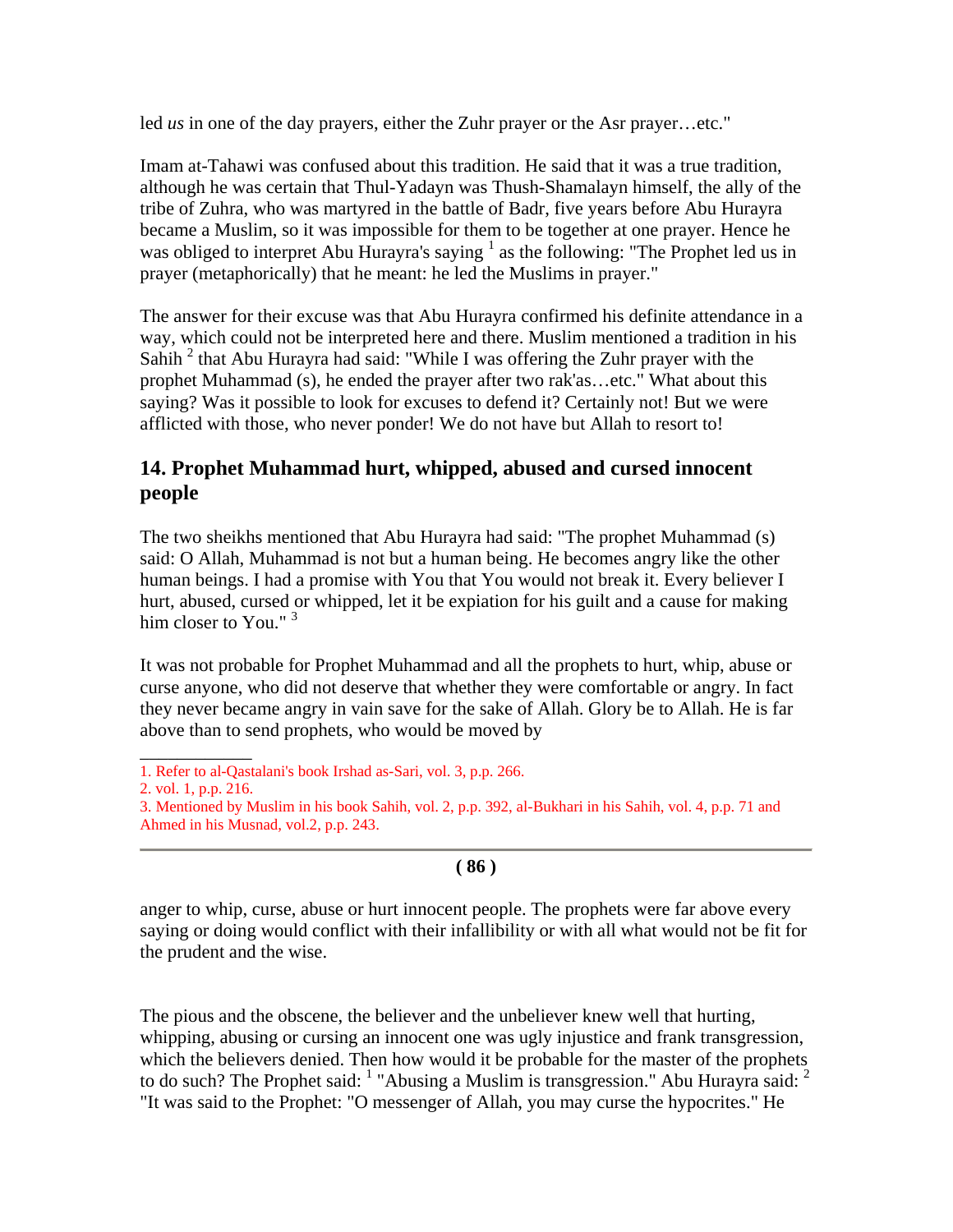said: "I had not been sent (by Allah) to be a curser but as mercy for people." Thus he was with the hypocrites, how would he be with the innocent believers? He  $(s)$  said:  $3$  "The cursers will never be intercessors or witnesses in the Day of Resurrection." Abdullah bin Amr said: <sup>4</sup> "The Prophet (s) wasn't impolite or dishonest. He (the Prophet) said: "The best of you are those, who are high-minded." Anass bin Malik said: <sup>5</sup> "The Prophet wasn't impolite, a curser or an abuser." Abu Zarr <sup>6</sup>said to his brother when he had heard about the Prophet (s): "Ride to that valley and try to hear from him." When his brother came back, he said to him: "I found him ordering with the noble characters." Abdullah bin Amr said: "I wrote down everything I heard from the Prophet (s) in order to memorize it. Some people of Quraysh forbade me to do that and said: "Do you write everything you hear from the Prophet whereas he talks whether he is comfortable or angry?" I told the Prophet about that. He pointed to his mouth with his finger and said: "Write down! I swear by Him, in Whose hand my soul is, that nothing comes out of it (his mouth) but rightness." Amr bin Shu'ayb said that his father had said that his grand father had said: "Do I write down whatever I hear from you?" He said: "Yes, you do." I said: "Comfortable or

- 4. Al-Bukhari's Sahih, vol. 4, p.p. 38.
- 5. Sahih of al-Bukhari, vol. 4, p.p. 39.

\_\_\_\_\_\_\_\_\_\_\_\_

#### **( 87 )**

angry you are?" He said: "Yes, because I don't say at all save rightness."<sup>1</sup>

Someone asked Aa'isha (the Prophet's wife) about the morals of the prophet Muhammad (s). She said to him: "Did you read the Qur'an?" He said: "Yes, I did." She said: "The Qur'an was his morals." What a word it was that indicated her eloquence and knowledge of the very morals of the Prophet (s). No wonder! She saw him, with the Qur'an in front of his eyes, imitating its guidance, seeking light in its sciences, worshipping according to its orders and forbids, being well-mannered with its ethics, being disposed for its wisdom, following its influences and tracking its suras. You can see his morals in these sayings of Allah: (And those who speak evil things of the believing men and the believing women without their having earned (it), they are guilty indeed of a false accusation and a manifest sin) 33:58 (Quran), (And those who, shun the great sins and indecencies, and whenever they are angry they forgive) 42:37 (Quran), *(and those who restrain (their) anger and pardon men; and Allah loves the doers of good (to others)) 3:134* (Quran)*, (and when the ignorant address them, they say: Peace) 25:63* (Quran)*, (Take to forgiveness and enjoin good and turn aside from the ignorant) 7:199* (Quran)*, (Repel (evil) with what is best, when lo! he between whom and you was enmity would be as if he were a warm friend) 41:34* (Quran)*, (and you shall speak to men good words) 2:83*  (Quran)*, (and avoid false words) 22:30* (Quran)*, (and do not exceed the limits; surely Allah does not love those who exceed the limits) 5:87* (Quran)*, (And what reason have we that we should not rely on Allah? And He has indeed guided us in our ways; and* 

<sup>1.</sup> Mentioned in al-Bukhari's Sahih, vol. 4, p.p. 39.

<sup>2.</sup> Refer to Muslim's Sahih, vol. 2, p.p. 393.

<sup>3.</sup> In Muslim's Sahih, vol. 2, p.p. 393.

<sup>6.</sup> Ibid, vol. 4, p.p. 38.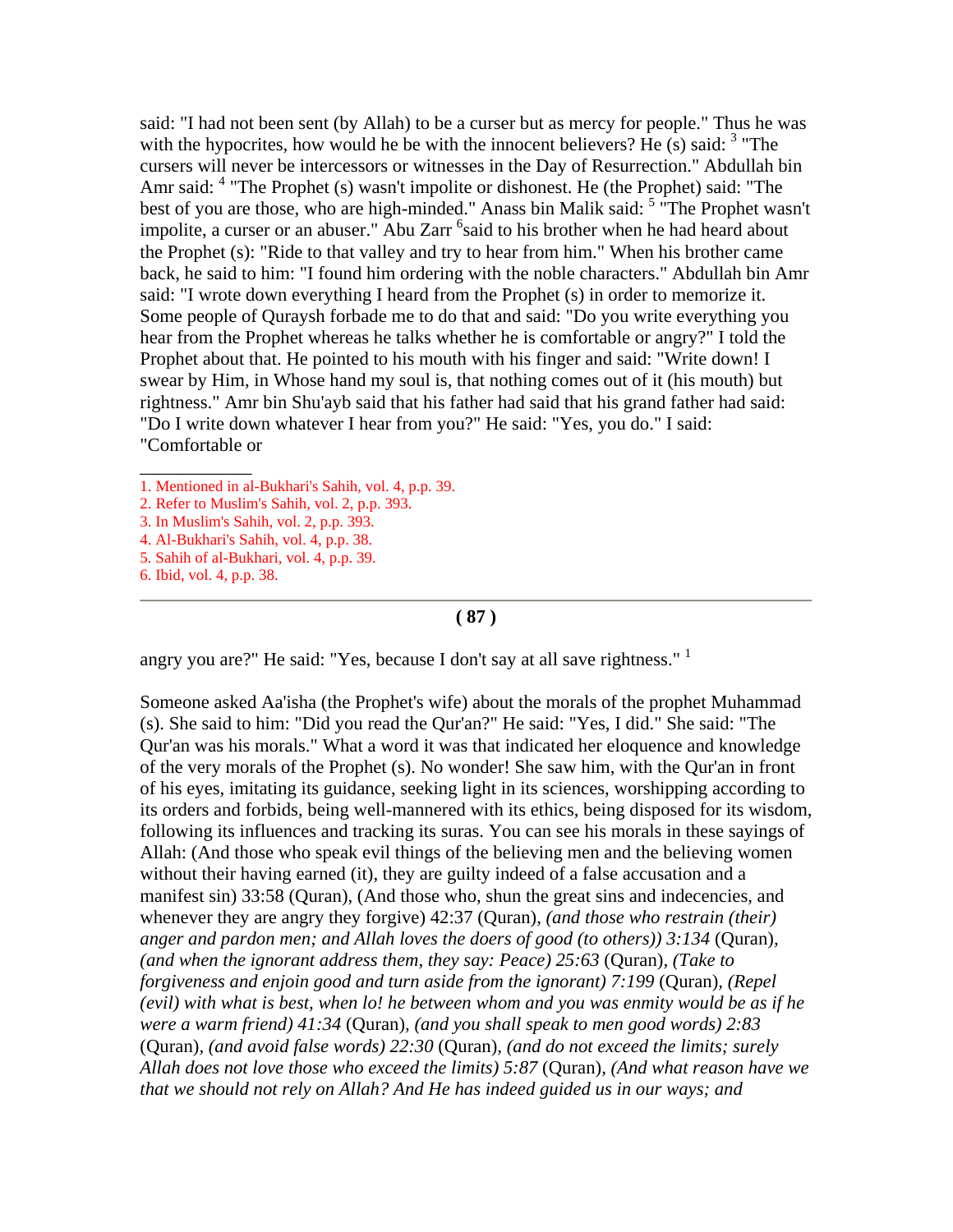*certainly we would bear with patience your persecution of us; and on Allah should the reliant rely) 14:12* (Quran)*, (and you shall certainly hear from those who have been given the Book before you and from those who are polytheists much annoying talk; and if you are patient and guard (against evil), surely this is one of the affairs (which should be) determined upon) 3:186* (Quran)*, (And be kind to him who follows you of the believers)* 26:215 (Quran) and *(Thus it is due to mercy from Allah that you deal with them gently, and had you been rough, hard hearted, they* 

Refer to Ibn Abdul-Birr's book Jami'Bayan al-Ilm, p.p. 36.

\_\_\_\_\_\_\_\_\_\_\_\_

#### **( 88 )**

*would certainly have dispersed from around you; pardon them therefore and ask pardon for them, and take counsel with them in the affair; so when you have decided, then place your trust in Allah)*3:159 (Quran).

These were the morals of the prophet Muhammad (s) and his relationship with the believers and other than the believers. He said: "The real man is he, who can control himself when becomes angry." <sup>1</sup> "He, who has no kindness, will be deprived of welfare." <sup>2</sup> "If kindness is added to a thing, it will become beautiful and if it is deprived of a thing, it will become ugly."<sup>3</sup> "Allah is kind. He loves kindness and gifts people for their kindness what He doesn't gift for violence or anything else."<sup>4</sup> "The real Muslim is he, from whose tongue and hand people are in safe."  $5$  It is enough for us the saying of Allah addressing the prophet Muhammad (s): *(And most surely you conform (yourself) to sublime morality)* 68:4 (Quran). After that, how would it be probable for prophet Muhammad (s) to curse, abuse, whip and hurt just because he became angry? Allah forbid! *(They have not estimated Allah with the estimation that is due to Him)* 22:74 (Quran), *(but patience is good and Allah is He Whose help is sought for against what you describe)* 12:18 (Quran).

In fact this tradition was fabricated during the reign of Mu'awiya. Abu Hurayra flattered Mu'awiya and the family of Abul-Aass and the rest of the Umayyads by this tradition and to suspend other traditions, in which it was proved that the Prophet had cursed a number of the Umayyad hypocrites and oppressors, who *(hindered (people) from Allah's way and seek to make it crooked)*, to mark them with eternal disgrace and to make people know that they were far away from Allah and His prophet. Thus, Islam and the umma would be in safe from their hypocrisy and ravage. It was an admonition by the Prophet for the sake of Allah, His book, the leaders and the common Muslims.

 $\overline{\phantom{a}}$ 

<sup>1.</sup> Refer to Muslim's Sahih, vol. 2, p.p. 396.

<sup>2.</sup> Ibid. vol. 2, p.p. 390.

<sup>3.</sup> Ibid. vol. 2, p.p. 390.

<sup>4.</sup> Ibid. vol. 2, p.p. 390.

<sup>5.</sup> Refer to al-Bukhari's Sahih, vol. 1, p.p. 6.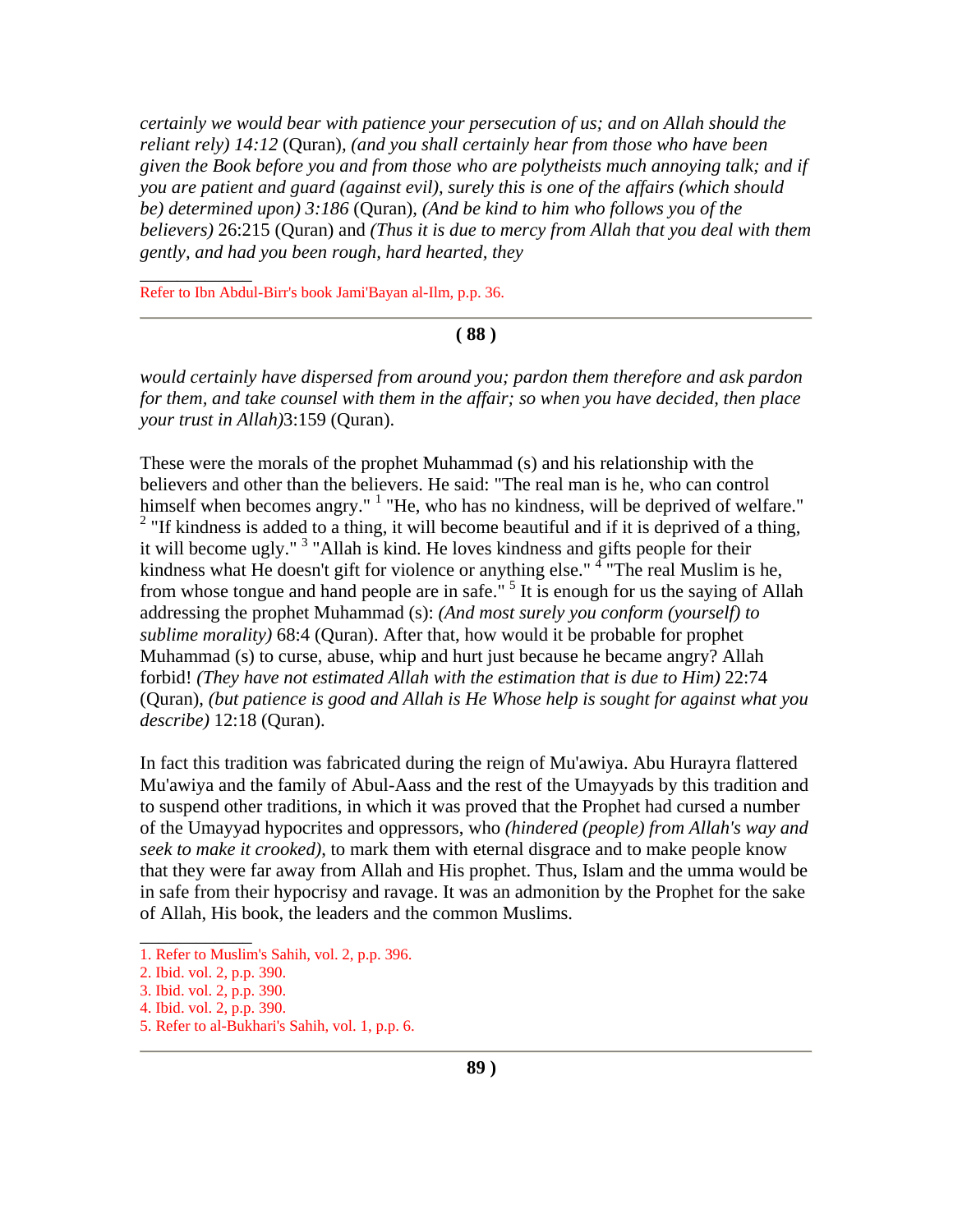Once the Prophet (s) had seen in the dream that the family of al-Hakam bin Abul-Aass were leaping on his minbar like the monkeys and hindering people backward. After that he was never seen smiling until he died.<sup>1</sup> Allah revealed to the Prophet a verse of the Qur'an, which was recited by the Muslims day and night, talking about that: *(and We did not make the vision which We showed you but a trial for men and the cursed tree in the Qur'an as well; and We cause them to fear, but it only adds to their great inordinacy)* 17:60 (Quran). The cursed tree, mentioned in the Qur'an, was the Umayyad family. Allah revealed to the Prophet that they would occupy his situation, kill his progeny and ravage the umma.

Because of that he wasn't seen smiling until he joined the Most High Mate. It was one of the signs of his prophecy and Islam. There were many true traditions, especially by the infallible imams, talking about this event.

The Prophet (s) declared the matter of these hypocrites that *(he who would perish might perish by clear proof, and he who would live might live by clear proof), (and nothing is incumbent on the apostle but a plain delivering (of the message)* (Quran)*).*

Once al-Hakam bin Abul-Aass asked permission to meet the Prophet (s). The Prophet knew him by his voice. He said: <sup>2</sup> "Permit him to come in! Curse be upon him and upon every one of his offspring except the believers  $3$  of them and what a few they will be! They will be honourable in the worldly life and mean in the afterlife. They are full of cunning and deceit. They are given every thing in this life but they will have no share of good in the hereafter."

The Prophet (s) said:  $4$  "If the family of Abul-Aass becomes thirty men, they will divide the wealth of the Muslims among them,

\_\_\_\_\_\_\_\_\_\_\_\_

make people slaves for them and distort the religion of Allah according to their interests."

He also said: "If the Umayyads become forty men, they will make people as slaves, take the wealth of the Muslims as their properties and distort the Qur'an to serve their interests." $1$ 

If every one had a newborn baby, he would bring him to the Prophet to pray for him. When Marwan bin al-Hakam was born, they brought him to the Prophet. The Prophet said: "Take out this gecko and the son of a gecko, the cursed and the son of the cursed."<sup>2</sup>

Aa'isha (the Prophet's wife) said: "The Prophet cursed the father of Marwan and Marwan

<sup>1.</sup> Refer to al-Hakim's Mustadrak, vol. 4, p.p. 480.

<sup>2.</sup> Ibid. Vol. 4, p.p. 481.

<sup>3.</sup> This poor believe had no chance, according to Abu Hurayra's tradition, to be near to Allah or to get a share of mercy,where the prophet excluded him from this curse,whereas the defenders of Abu Hurayra preferred that he wouldn`t be excluded and hoped if the prophet had cursed them and their fathers to be as a penance for their guilts and a cause to make them near to Allah! 4. Refer to al-Hakim's Mustadrak, vol. 4, p.p. 480.

**<sup>( 90 )</sup>**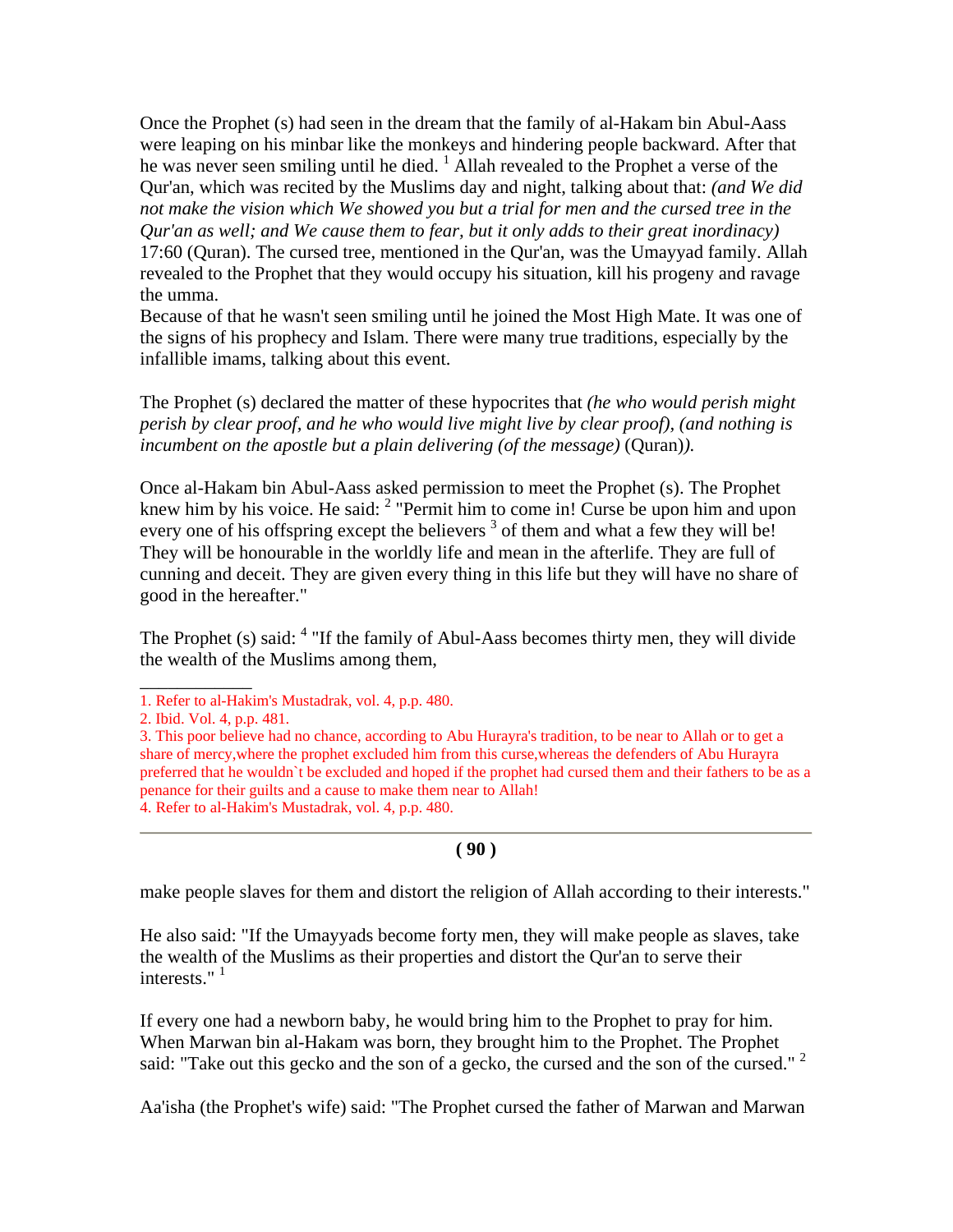was not yet born. So Marwan was included in the curse of Allah."<sup>3</sup>

Ash-Shi'bi said that Abdullah bin az-Zubayr had said: "The Prophet cursed al-Hakam (Marwan's father) and his sons."<sup>4</sup>

The books of Hadith mentioned these recurrent traditions and others like them. They confirmed that the Umayyads were cursed by the Prophet. Al-Hakim mentioned in his Mustadrak, in the chapter of al-Fitten wel-Malahim (seditions and braveries) enough traditions of this kind, which were a good message for the prudent to ponder about. He concluded the chapter by saying: "Let the researcher for the truth know that I didn't mention in this chapter one third of what were narrated in this concern. The first sedition in this umma was their (Umayyads) sedition. I couldn't end the book without mentioning them." $5$ 

This was enough to prove what we had said that they fabricated this tradition and others like it to suspend those curses delivered by the Prophet upon them. But unfortunately the public preferred those

5. Vol.4, p.p. 481. It was clear from his speech that he was afraid of the common people (the sunni public) to deny the traditions he mentioned, but apologized to them that he couldn't end his book without mentioning them. Then i knew what the poet meant by his saying: The Muslims were not Muhammad's umma, but they were his enemy's umma.

## **( 91 )**

cursed hypocrites to their Prophet unconsciously, when they defended this superstition to preserve the fame of those cursed ones. They didn't pay any attention that they did wrong to the Prophet (s).

The umma didn't have to conserve the dignity of those, whom the Prophet had cursed and exiled for their corruption. The umma lost, by doing that, the benefit, which the Prophet wanted to them by cursing and exiling those hypocrites, who trundled the rocks in the night of (al-Aqaba) to startle the Prophet and to throw him down when he was coming back from the battle of Tabouk. It was a true long tradition, in which it was mentioned that the Prophet cursed them at that time.  $1$ 

It was too odd of the Muslims to defend those people, who caused many agonies to the Prophet and tried their best to revenge! They hurt him and hurt his family after his death.  $2^2$  The Prophet cursed them to dismiss them from the mercy of Allah and to make the believers avoid them because of what they committed and what

\_\_\_\_\_\_\_\_\_\_\_\_

\_\_\_\_\_\_\_\_\_\_\_\_ 1. ibid. vol. 4, p.p. 479.

<sup>2.</sup> ibid. vol. 4, p.p. 479.

<sup>3.</sup> ibid. vol.4, p.p. 481

<sup>4.</sup> Refer to al-Hakim`s Mustadrak, vol. 4, p.p. 481.

<sup>1.</sup> Refer to Ahmed's Musnad, vol.2.

<sup>2.</sup> Az-Zubayr bin Bukar mentioned a case happened in Damascus between Imam Hassan (s)and his opponents; Mu'awiya, his brother Otba, Ibnul-Aass, ibn Oqba and ibn Shu'ba.The argument between them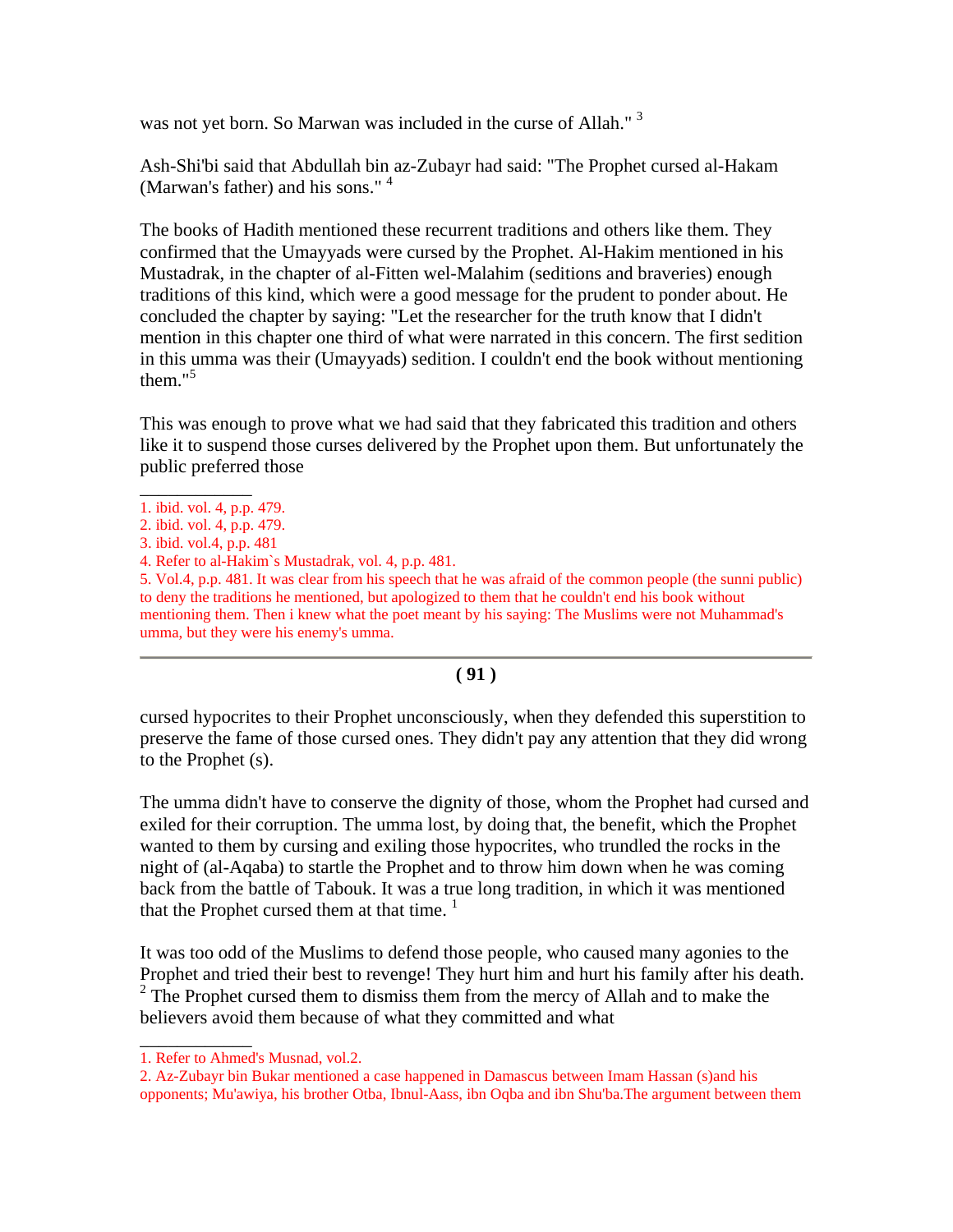was so strong. Something of what Imam Hassan had said then was: "You know well that the Prophet cursed Abu Sufyan (Mu'awiya's father) in seven situations that you cannot deny."He mentioned them all one after the other and then said to Amr bin al-Aass: "You and all these people know well that you satirized the Prophet with seventy verses of poetry and the Prophet said:O Allah,You know that i don`t say poetry and I won`t do.O Allah, curse him for every letter of his poem a thousand curses, so there are countless curses from Allah upon you."Refer to Sharh an-Nahj al-Hameedi, vol. 2, p.p. 104, at-Tabarsi in his book al-Ihtijaj, al-Majlisi in his Bihar, and others, Sunni and Shia. Muslim mentioned in his Sahih, vol. 2, p.p. 392 that ibn Abbas said: "The prophet asked me to call Mu'awiya to come.I came back and said to the prophet: He is eating. He said: Go and call him!I came back and said: The prophet said: Let Allah not satiate his stomach! "In our book (Shia books) concerning this tradition it was mentioned that Ibn Abbas said that the Prophet had cursed Mu'awiya then. What proved it that Muslim mentioned this tradition in the chapter of (those, who were cursed by Prophet)in his bookSahih, but they distorted the traditions to preserve the dignity of those hypocrites.

### **( 92 )**

they would commit, and not to make them be near to Allah as the distorters said!

## **15. Satan comes to disturb the Prophet's prayers**

\_\_\_\_\_\_\_\_\_\_\_\_

The two sheikhs mentioned that Abu Hurayra had said: "The Prophet (s) offered one of his prayers and said: "The Satan came upon trying his best to interrupt my prayer. Allah helped me that I could throttle him. I wanted to tie him to a pole that you would see him in the morning, but I remembered Solomon's Saying: *(My Lord! do Thou forgive me and grant me a kingdom which is not fit for (being inherited by) anyone after me)* 38:35  $\mathrm{Quran}$ ."<sup>1</sup>

The Prophets were far above that and away from it because it contradicted their infallibility and defamed their dignity and high status. Allah forbid! Could the Satan struggle with the prophets or disturb them or even think of that? Allah said addressing the Satan: *(Surely. as regards My servants, you have no authority over them except those who follow you of the deviators)* 15:42 (Quran).

All the Muslims knew that the Satan was distracted by the birth of the prophet Muhammad (s), astonished by delegating him as prophet, stunned by his hegira, became inapt by his rise with the mission, melted like the salt in the water by his guidance, laws and systems, fled like a ray from his prayer, in which Allah had put maxims and secrets that made it (the prayer) prevent from committing atrocities and abominable deeds.

When the Prophet (s) stood up for the prayer, he gave up everything and divested his soul of every thing save Allah. He offered his prayer with a calm heart in slavery to the oneness of Him, the One and Only. If he began his prayer by saying (Allahuakbar), he would seek protection of Allah from the Satan before reciting Qur'anic verses in obedience to the saying of Allah: *(So when you recite the Qur'an, seek refuge with Allah from the accursed Shaitan)* 16:98 (Quran).

<sup>1.</sup> Refer to al-Bukhari's Sahih, vol. 1, p.p. 143,Muslim's Sahih, vol. 1, p.p. 204 and Ahmed's Musnad, vol. 2, p.p. 298.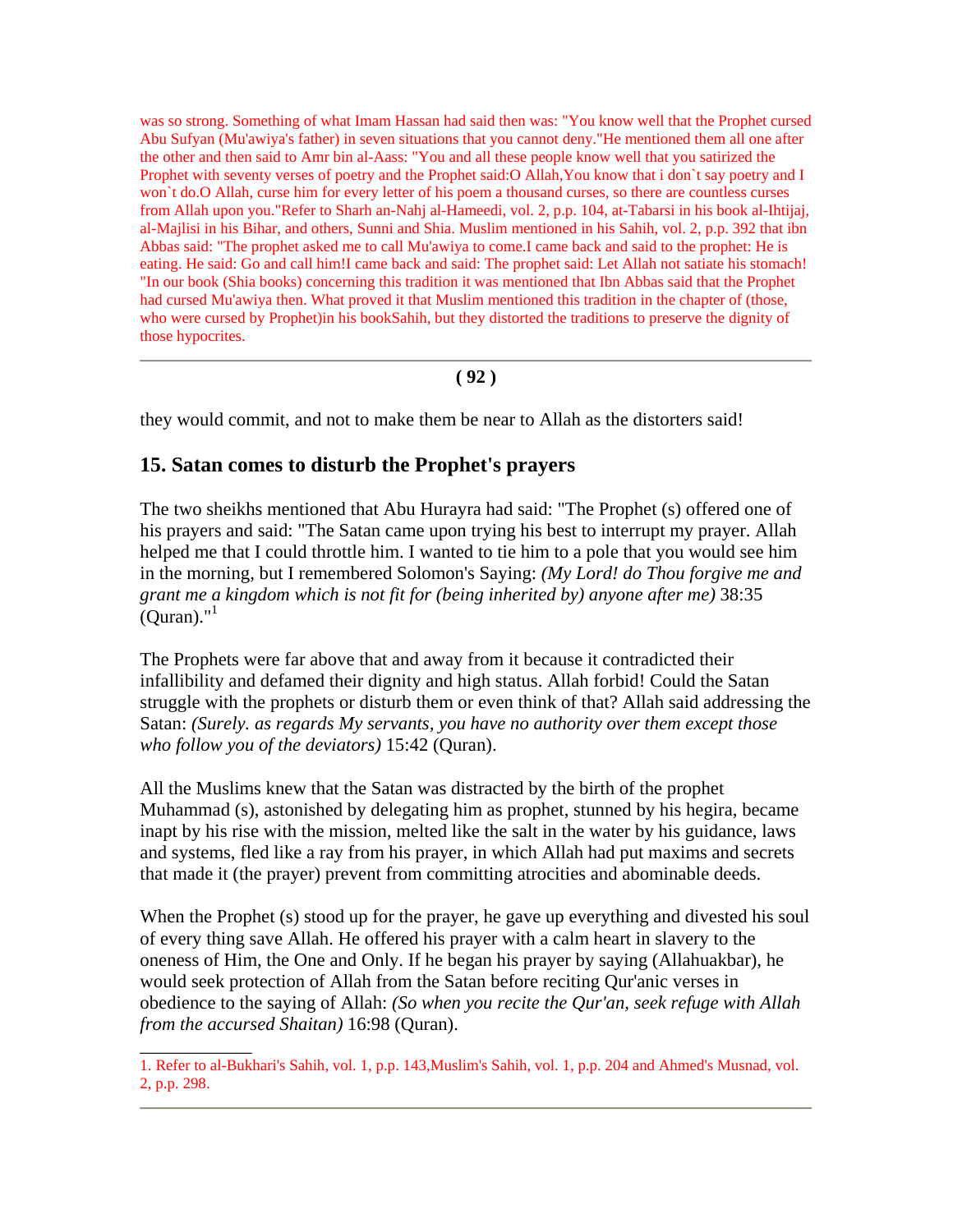Of course, when he asked protection of Allah from the Satan, Allah would grant him that. The Satan knew well this fact even if the dotards ignored it!

Abu Hurayra narrated a tradition  $1$ saying that if the Satan heard the azan (the call for prayers) from any Muslim, he would flee scaredly and would (fart) because of terror. So how would the Satan dare to come to the Prophet, who devoted to Allah, stood in front of Him in a loyal praying and asked His protection? How did the Satan interrupt the Prophet's prayer? Why didn't he flee scaredly with his farting? How impossible it was! Allah said: *(Surely he (the Shaitan) has no authority over those who believe and rely on their Lord. His authority is only over those who befriend him and those who associate others with Him)* 16:99-100 (Quran).

If you say: "What do you say about this Qur'anic verse: *(And if an interference of the Shaitan should cause you mischief, seek refuge in Allah; surely He is the Hearing, the Knowing)* 41:36 (Quran)."

We say: "Allah, the Almighty, had educated His beloved Muhammad with morals, by which He preferred him to the entire universe that every prophet, angel, devil and human being submitted to his politeness and surrendered to his morals. There was no order in the Qur'an, unless he obeyed and no forbid, unless he complied with or a maxim, unless he put it in his mind. The Qur'an was before his eyes. He tracked its purposes and followed its suras. The verse above concerned his politeness and morals, as well as the verses before it in the same sura: *(Repel (evil) with what is best, when lo! he between whom and you was enmity would be as if he were a warm friend. And none are made to receive it but those who are patient and none are made to receive it but those who have a mighty good fortune)* 41:34-35 (Quran).

This was the best of morals, with which Allah had educated his slave and prophet (s). He, really, was so since the beginning of his mission when he said while blood was flowing on his face and beard: "O Allah, guide my people for they don't now (the truth)", until his caller cried in the day of Fat-h (victory) when he conquered Mecca

 $\overline{\phantom{a}}$ 1. Refer to al-Bukhari`s Sahih, vol. 1, p.p.78 and Muslim's Sahih, vol.1, p.p. 153.

### **( 94 )**

and he was at the last days of his life that whoever entered the house of Abu Sufyan, would be safe.

Allah had evened all the ways to make his prophet bear these morals, which made the necks bow to the glory of his characters and the honour of his manners. Allah not only made him bear these morals, but also let him long to them until he reached the highest status and being lucky with these morals. So Allah said: *(And none are made to receive it but those who are patient and none are made to receive it but those who have a mighty good fortune)* 41:35 (Quran). Then Allah warned him from an incitement of anger, which He had molded the human beings with, and wrath of heart when one was hurt by his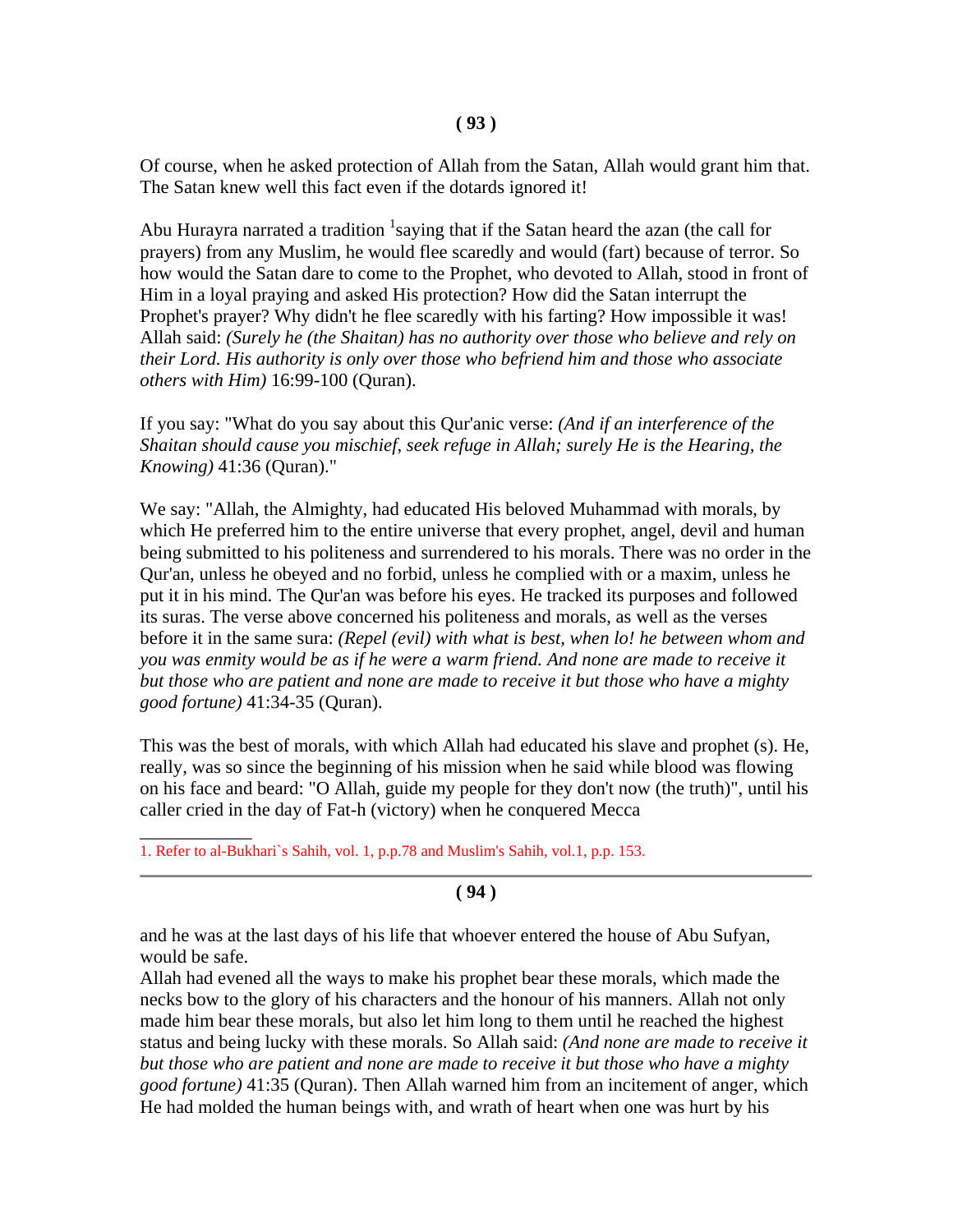enemy. Allah called that as incitement or interference of the Satan, metaphorically, to make the Prophet avoid it and be far above it. So Allah said: *(And if an interference of the Shaitan should cause you mischief, seek refuge in Allah; surely He is the Hearing, the Knowing)* 41:36 (Quran). It meant that if an incitement to anger, which might be like the satanic temptations, would make you uncomfortable or impatient then you *(seek refuge in Allah)*. In the same concern was this saying of Allah: *(Take to forgiveness and enjoin good and turn aside from the ignorant.. And if a false imputation from the Shaitan afflict you, seek refuge in Allah; surely He is Hearing, Knowing)* 7:199-200 (Quran). Allah wanted to keep his beloved away from to encounter the ignorant, who saw the evidences but they denied them and went too far in their unbelief, so He ordered him to avoid them. And for more carefulness in educating and preferring the Prophet to all the human beings, Allah warned him not to bear any grudge or spite in his heart when the ignorant attacked him with their foolishness and abusiveness. Allah called this natural emotion as incitement or interference of the Satan, in metaphor, to make His prophet avoid it and to shun it, because the prophet Muhammad (s) didn't shun anything more than his shunning the Satan and the deeds that were like the Satan's. Allah wanted, by saying this verse, to tell the Prophet to be patient before the foolishness of the ignorant and not to be angry with them.

So where was this meaning from what Abu Hurayra said that the Satan attacked the Prophet to interrupt his prayer, which was unacceptable according to the mental and traditional regards?

#### **( 95 )**

If you said: What about these Qur'anic verses: *(And We did not send before you any apostle or prophet, but when he desired, the Shaitan made a suggestion respecting his desire; but Allah annuls that which the Shaitan casts, then does Allah establish His communications, and Allah is Knowing, Wise. So that He may make what the Shaitan casts a trial for those in whose hearts is disease and those whose hearts are hard; and most surely the unjust are in a great opposition. And that those who have been given the knowledge may know that it is the truth from your Lord)* 22:52-54 (Quran).

It was well-known, as necessity of Islam, that the prophet Muhammad (s) and all the other prophets (s) would not hope anything that Allah disagreed with. The prophets were far away from hoping anything that didn't please Allah and didn't benefit people.

The prophet Muhammad hoped that every one, anywhere on the earth, to believe and be faithful to Allah. The Satan, by his tricks and temptation, distorted this hope and tempted people like Abu Lahab (the Prophet's uncle) and Abu Jahl, who were obsessed by him, and led them away from what the Prophet hoped for them to gain the good of this life and the afterlife. But the Satan tempted them until they fought the Prophet to get rid of him.

The Prophet hoped for every one, who became a Muslim, to be sincere to Allah, His Qur'an, His prophet and to the all of people in a way that his interior would be like his exterior and his openness like his mystery. The Satan seduced some people and confused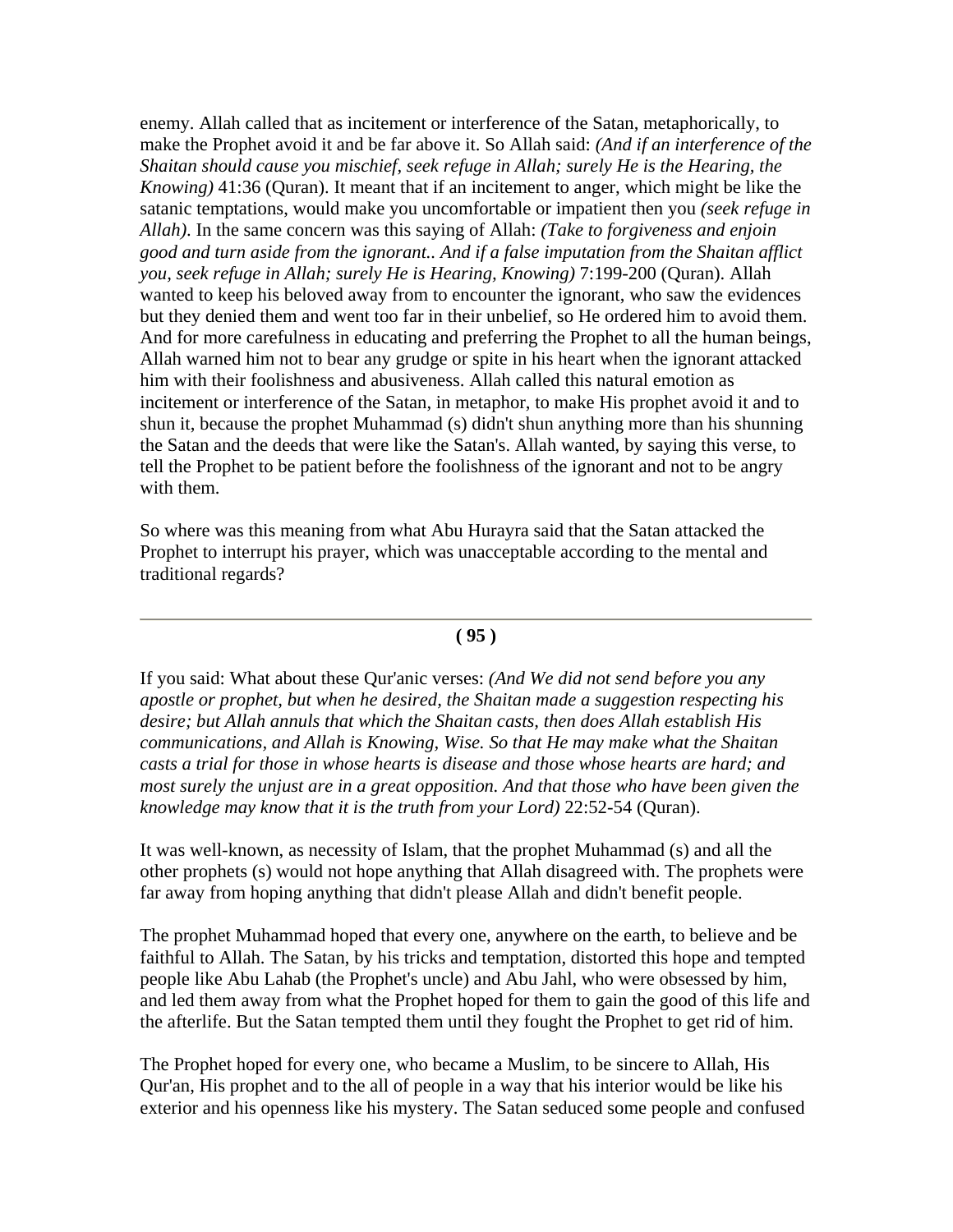their minds by distorting this blessed hope, hence they became hypocrites.

The Prophet (s) hoped every one of his umma to imitate his own straight method, not to deviate from his holy Sunna. All what he hoped that the whole umma would agree to guidance and to be conducted according to his orders and forbids and no two of them would be in disagreement. But the Satan whispered evil to them and deceived them to be away from the Sunna. Thus the one umma divided into many sects. The accursed deceptive Satan tried his best to distort all what the prophet hoped for people and made those, who were tempted by him, turn away from the Prophet and his hopes.

Those, who were deluded by the false of the Satan, were many. He prepared his snares and traps for them and stood ready to show them the rightness, by his temptation, as false and the false as

#### **( 96 )**

rightness. He used every trick to distort the Prophet's hopes and to lead people away from him.

All that harmed the Prophet and made him uncomfortable and always be in fear of people from the deceptive Satan. He was afraid that the heresies and delusions might defeat the rightness. Because of that Allah comforted and eased him by revealing to him: *(And We did not send before you any apostle or prophet, but when he desired, the Shaitan made a suggestion respecting his desire)* 22:52 (Quran). It meant that when every prophet hoped a desire for the private or general benefit, the Satan would distort his desire by tempting and deceiving people to drive them away from the prophets and their missions. All of the prophets hoped that all people anywhere on the earth to be faithful to Allah. They hoped that the believers were to have real sincerity to Allah. The best desire of theirs was to see their nations in agreement on their guidance and no any two of them to be in disagreement. But the Satan fought their desires by deceiving people and reversing the facts. Hence the nation of Moses divided into seventy-one sects, the nation of Jesus divided into seventy-two sects and so on for the nations of the rest of the prophets. O Muhammad, don't worry so much about the defeat of your holy hopes in many times by the Satan because the previous prophets' hopes had faced the same fate. So you and they are the same in this matter. *((This is Our) course with regard to those of Our apostles whom We sent before you, and you shall not find a change in Our course)* 17:77 (Quran).

Since the prophet Muhammad was afraid that the heresies of the Satan might prevail over the rightness, Allah assured him when He said: *(but Allah annuls that which the Shaitan casts)* at your hopes and the hopes of the previous prophets. But Allah presaged him that the rightness, he and the previous prophets brought from their god, would dominate. Allah said: *(then does Allah establish His communications) and (And Allah will show the truth to be the truth by His words, though the guilty may be averse (to it)) 10:82*  (Quran)*and (as for the scum, it passes away as a worthless thing; and as for that which profits the people, it tarries in the earth; thus does Allah set forth parables)* 13:17 (Quran)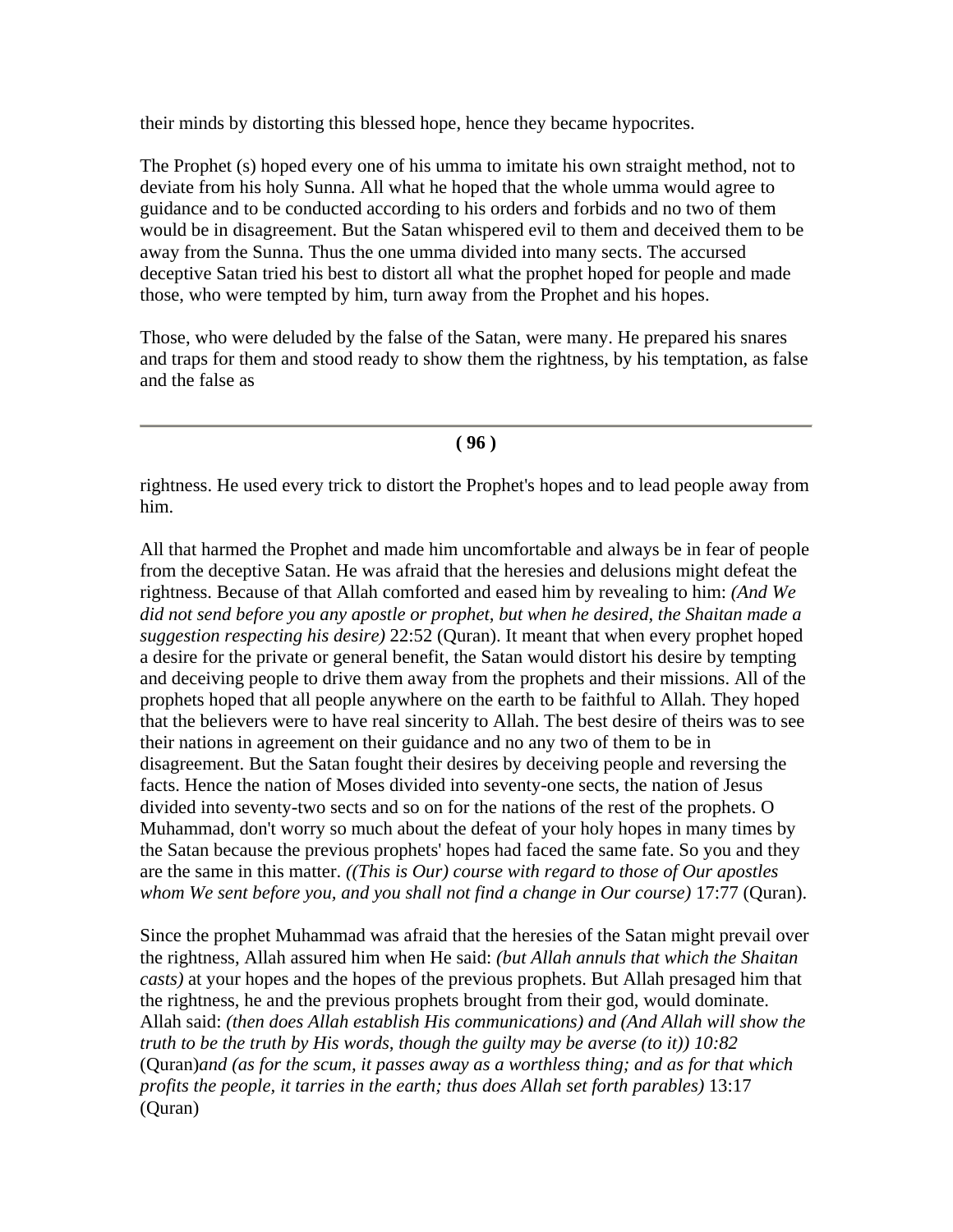Allah wanted to make the Prophet be quite sure that the prophets would win and the Satan would be defeated. He said: *(and*

.

#### **( 97 )**

*Allah is Knowing, Wise)*. He knew the loyalty of the prophets in their desires, therefore He assisted them with Holy Spirit and put them in their honoured status and He knew the enmity of the Satan towards Allah and His apostles. Surely Allah would disgrace the Satan for his evil deeds according to wisdom that to honour those, who deserved honour and to disgrace those, who deserved disgrace for wisdom was to put things in their suitable places.

Allah wanted to distinguish the wicked and the good among His people so that He tried them by the Satan *(He may make what the Shaitan casts a trial for those in whose hearts is disease)* because of hypocrisy *(and those whose hearts are hard)* which didn't become tender by mentioning Allah an what He had revealed because their hearts were seized by unbelief that the Satan seduced them with and took them away from belief and guidance *(and most surely the unjust)* of hypocrites and unbelievers (are in a great opposition) to Allah and His prophet. Their eyes didn't see the truth, their ears became deaf and their hearts were overcome by the Satan. They cawed whenever there was an evil cawer. (And that those who have been given the knowledge may know) of the oneness of Allah, His wisdom and His sending apostles *(that it is the truth from your Lord so they may believe in it)* without paying any attention to the Satan or to his frightening and misleading.

When Allah tried people to distinguish between the wicked and the good, the hearts of the (hard hearted) wicked became harder and the believers became stronger in their faith and certainty. Allah said: *(Do men think that they will be left alone on saying, We believe, and not be tried? And certainly We tried those before them, so Allah will certainly know those who are true and He will certainly know the liars) 29:1-2* (Quran) *and (On no account will Allah leave the believers in the condition which you are in until He separates the evil from the good) 3:179* (Quran) *and (And that He may purge those who believe and deprive the unbelievers of blessings)* 3:141 (Quran).

No wonder that Allah would try people by different kinds of afflictions and distresses to have the excuse to reward or punish them. Allah said: *(Then Allah's is the conclusive argument; so if He please, He would certainly guide you all)* 6:149 (Quran) and (*that he who*

#### **( 98 )**

*would perish might perish by clear proof, and he who would live might live by clear proof)* 8:42 (Quran).

Lets go back to the same verse *(And We did not send before you any apostle or prophet,*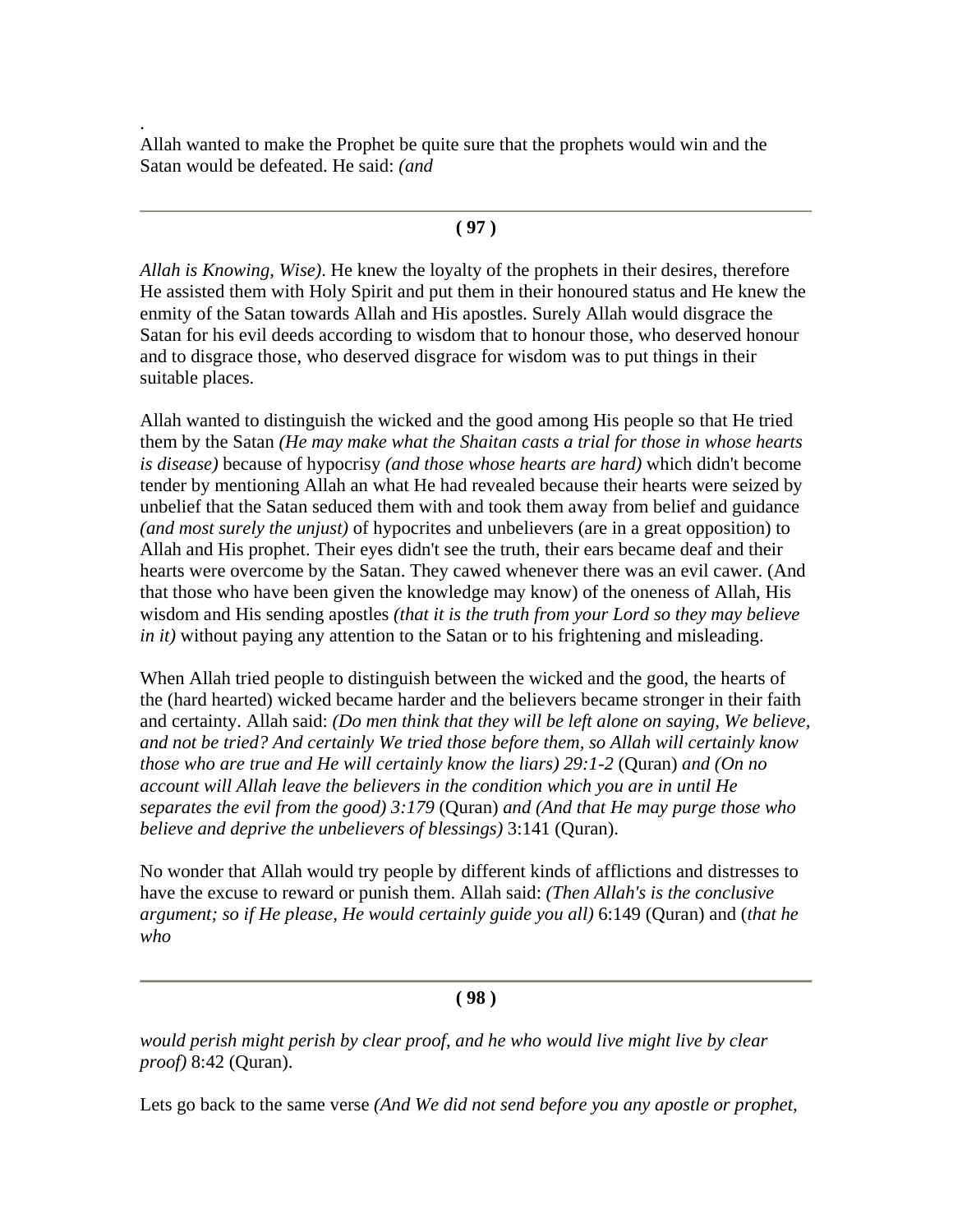*but when he desired, the Shaitan made a suggestion respecting his desire).* It didn't mean that the Satan cast his evil into the Prophet's heart (Allah forbid!) but it did mean that the Satan cast his evil into the desire of the Prophet by distorting it to make his followers (the Satan's followers), who cawed with him, turn their backs to what the Prophet hoped in order that the hope not to be realised.

This was, definitely, the meaning of the verse, which stroke the mind, although no one of the interpreters or any other-as I know-mentioned it. I wonder how they missed it whereas it was the most suitable to the holy Qur'an, to the prophet Muhammad and to the all other prophets (peace be upon them). It couldn't be interpreted in any way other than that at all.  $1$ 

Let us return to the tradition of Abu Hurayra: (The Prophet (s) offered one of his prayers and said: The Satan came upon trying his best to interrupt my prayer. Allah helped me that I could throttle him. I wanted to tie him to a pole that you would see him in the morning, but I remembered Solomon's Saying: *(My Lord! do Thou forgive me and grant me a kingdom which is not fit for (being inherited by) anyone after me)* 38:35 (Quran)).

I would like to ask the two sheikhs, who respected and defended Abu Hurayra's traditions: did the Satan have a physical frame that could be tied to a pole as bound captive to be seen by people in the morning? I don't think any one would say that.

What encouraged Abu Hurayra to say that was the failure of his mind to perceive the meanings of the holy Qur'an. He thought that some of the Qur'anic verses sensed something like that when he heard the saying of Allah talking about Solomon: *(Then We made the wind subservient to him; it made his command to run gently* 

\_\_\_\_\_\_\_\_\_\_\_\_ 1. I mentioned this interpretation in al-Irfan magazine, vol. 31, p.p. 113 and the pages after.

## **( 99 )**

*wherever he desired and the shaitans, every builder and diver and others fettered in chains)* 38-36-38 (Quran).

He thought that they were fettered in chains like the human beings. He didn't perceive that they were fettered according to their satanic world with chains corresponding with their satanic nature to prevent them from ravaging whereas no one of the human beings could see them.

Abu Hurayra said in his tradition that the prophet Muhammad (s) had set the Satan free, because he had hated to have a kingdom like that of Solomon.

But Abu Hurayra forgot that Allah had given Solomon a kingdom, in which He subjected for him the wind, which made a month's journey in the morning and a month's journey in the evening. Allah made a fountain of molten copper to flow out for Solomon and *(of the jinn there were those who worked before him by the command of his Lord; and whoever turned aside from Our command from among them, We made him taste of the punishment*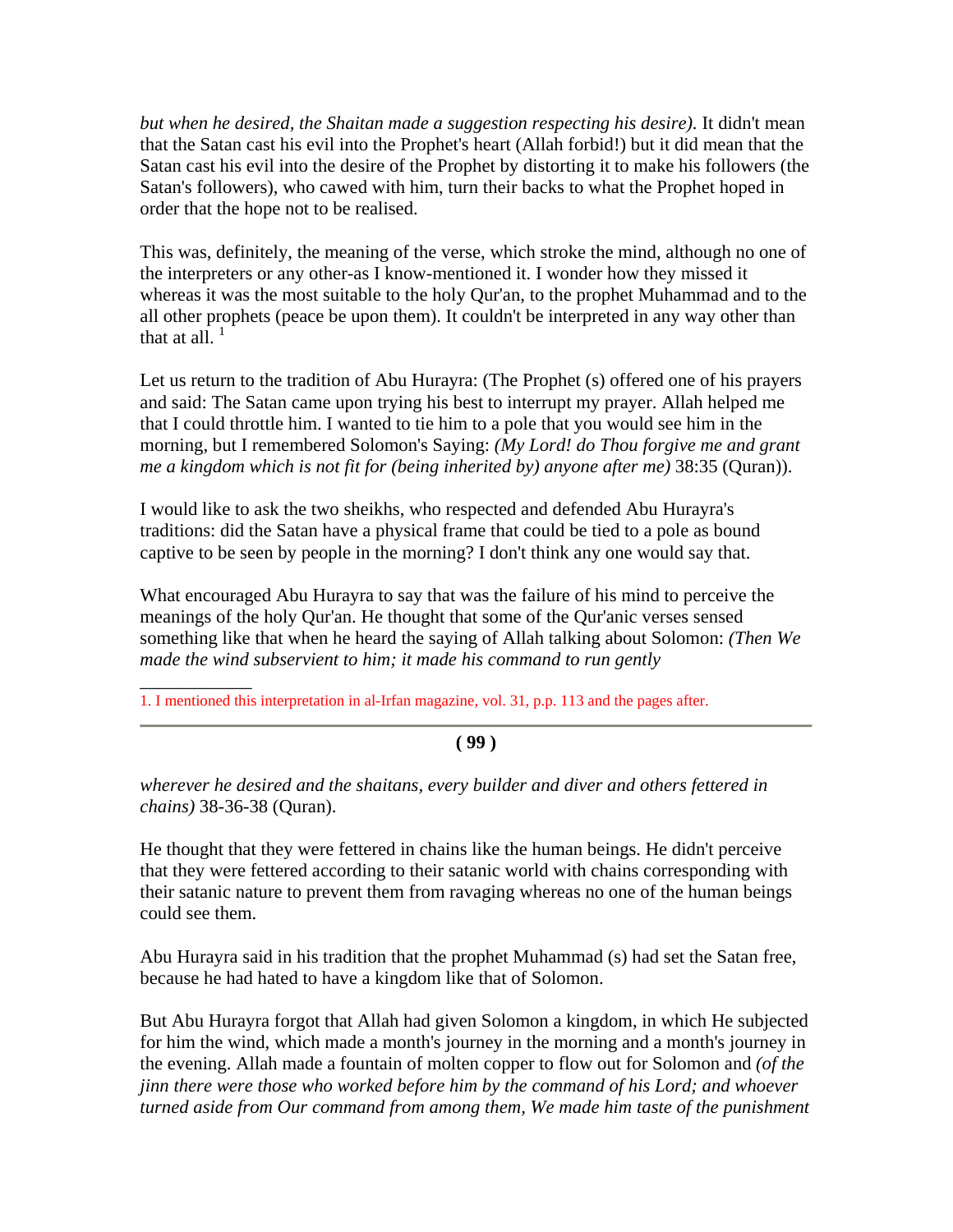*of burning).* The jinn made for Solomon fortresses, sculptures, bowls and cooking- pots. Allah had given Solomon (s) what He had not given to the prophet Muhammad (s).

Even if the prophet Muhammad fettered Abu Hurayra's Satan, he would not be equal to Solomon in his kingdom, for Solomon still had the peculiarity of the wind, the flowing of molten copper and the working of the jinn. The justification Abu Hurayra gave was invalid and his tradition was untrue. The Prophet would never confuse the senses or astound the feelings. The Prophet (s) depended on reason in his arguments and in everything. He made reason be the judge between the right and the wrong and made the validity of the evidences be in accordance with the holy Qur'an, which he ordered us to follow *(Is he who goes prone upon his face better guided or he who walks upright upon a straight path?)* 67:22 (Quran).

## **16. The prophet misses the Fajr (dawn) prayer**

The two sheikhs mentioned  $1$  that Abu Hurayra had said: "We travelled in the night with the Prophet (s) and slept at a late time.

1. This quoted from muslim's Sahih, vol. 1, p.p. 254.

\_\_\_\_\_\_\_\_\_\_\_\_

**( 100 )**

We didn't wake up until the sun rose. The Prophet (s) said: "Let every one lead his sumpter and move from here. It is a place attended by the Satan." We did. Then he asked for some water to do wudu'. <sup>1</sup> He did two prostrations then he offered the prayer in the morning."

The guidance of the prophet Muhammad (s) was far above such a tradition. Allah said: *(O you, who have wrapped up in your garments! Rise to pray in the night except a little, half of it or lessen it a little or add to it and recite the Qur'an as it ought to be recited)* 73:1-4 (Quran) until He said: *(Surely your Lord knows that you pass in prayer nearly two?thirds of the night, and (sometimes) half of it)* 73:20 (Quran). Allah addressed the Prophet in another saying: *(Keep up prayer from the declining of the sun till the darkness of the night and the morning recitation; surely the morning recitation is witnessed. And during a part of the night, pray Tahajjud beyond what is incumbent on you; maybe your Lord will raise you to a position of great glory)* 17:78-79 (Quran). Allah asked the Prophet to pray in the night moreover than the five prayers, which were obligatory for all of the Muslims, while the night prayer (nafila) was obligatory for the Prophet alone. Allah said: *(And rely on the Mighty, the Merciful, who sees you when you stand up and your turning over and over among those who prostrate themselves before Allah)* 26:17-19 (Quran). It did mean that Allah saw you when you stood up to worship Him in the night when there was no one seeing you except Him and saw your doings among the believers when you led them in offering the prayers. Also Allah said addressing him: *(and sing the praise of your Lord before the rising of the sun and before the setting and glorify Him in the night and after the prayers)* 50:39-40 (Quran).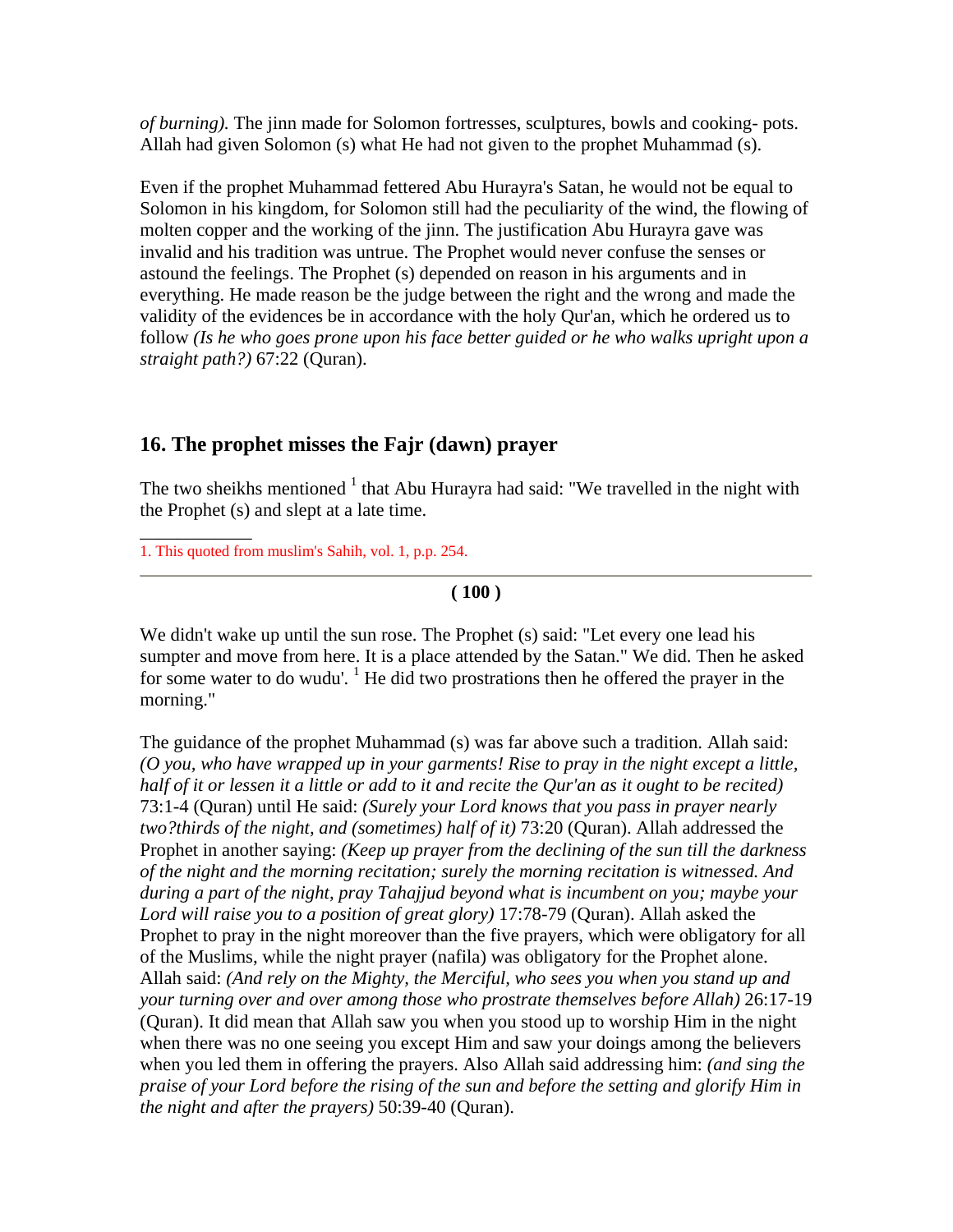\_\_\_\_\_\_\_\_\_\_\_\_

\_\_\_\_\_\_\_\_\_\_\_\_

### **( 101 )**

He offered prayers all the night and he hanged his chest with a rope in order not to feel sleepy . He kept on standing up, sitting and prostrating until his feet swelled . Then Gabriel said to him (from Allah): "Take care of yourself. It has to be cared by you." Then he revealed to him: *(Ta Ha. We have not revealed the Qur'an to you that you may be unhappy. Nay, it is a reminder to him who fears)* 20:1-3 (Quran). The verse meant that: We didn't reveal to you the holy Qur'an in order to tire yourself with worshipping, but we revealed it to be a reminder to him, who fears Allah. So take care of yourself and don't burden yourself with more than you can bear.

Al-Bukhari assigned particular chapters in his Sahih for the Prophet's night prayer, his long prostration in the night prayer and his standing until his legs swelled and his feet chapped.

Thus he accustomed himself to do in the night. How about the five obligatory prayers, which were one of the bases, upon which Islam was based? Would he sleep and miss the prayer? Allah forbid! And it was far away from the Prophet, who recited to the people: *(Attend constantly to prayers and to the middle prayer and stand up truly obedient to Allah)* 2:238 (Quran) and he incited people: *(Successful indeed are the believers, who are humble in their prayers)* 23:1-2 and described the believers: *(And those who keep a guard on their prayers; these are they who are the heirs, who shall inherit the Paradise; they shall abide therein)* 23:9-11 (Quran) and called out to people: *(keep up prayer; surely prayer is a timed ordinance for the believers)* 4:103 (Quran) and made all people hear: (He indeed shall be successful who purifies himself and magnifies the name of his Lord and prays) 87:14-15 (Quran).

The holy Qur'an is full of verses like these that the Prophet taught people their maxims and good sermons. How many times the Prophet did prick the inattentive by: *(Woe to the praying ones, who are unmindful of their prayers, who do (good) to be seen)* 107:4-6 (Quran) and exposed the hypocrites when Allah revealed to him about their

### **( 102 )**

characters: *(and they do not come to prayer but while they are sluggish, and they do not spend but while they are unwilling)* 9:54 (Quran) and he criticised someone, who slept

<sup>1.</sup> Ritual ablution as prerequisite to offer the prayer.

<sup>2.</sup> Allah made this verse to show the time of the prayers.Zuhr(noon)and Asr (afternoon) prayers participated in the time from the noon untill the sunset but the Zuhr prayer was to be before the Asr prayer. The Maghrib (sunset) and Isha' (night)prayers participated in the time from the sunset untill the darkness of the night but the Maghrib prayer was to be before the Isha' prayer. Allah also mentioned the Fajr (dawn) prayer in the verse to declare that these prayers were obligatory and to declare the time of offering them.

<sup>1.</sup> As mentioned in the book Majma`ul Bayan, in the interpretation of the verse of (Taha). It was narrsted by Qatada.

<sup>2.</sup> Refer to al-Bukhari's Sahih, vol. 1, p.p. 135. Refer to al-kashshaf, when interpreting the verse of Taha,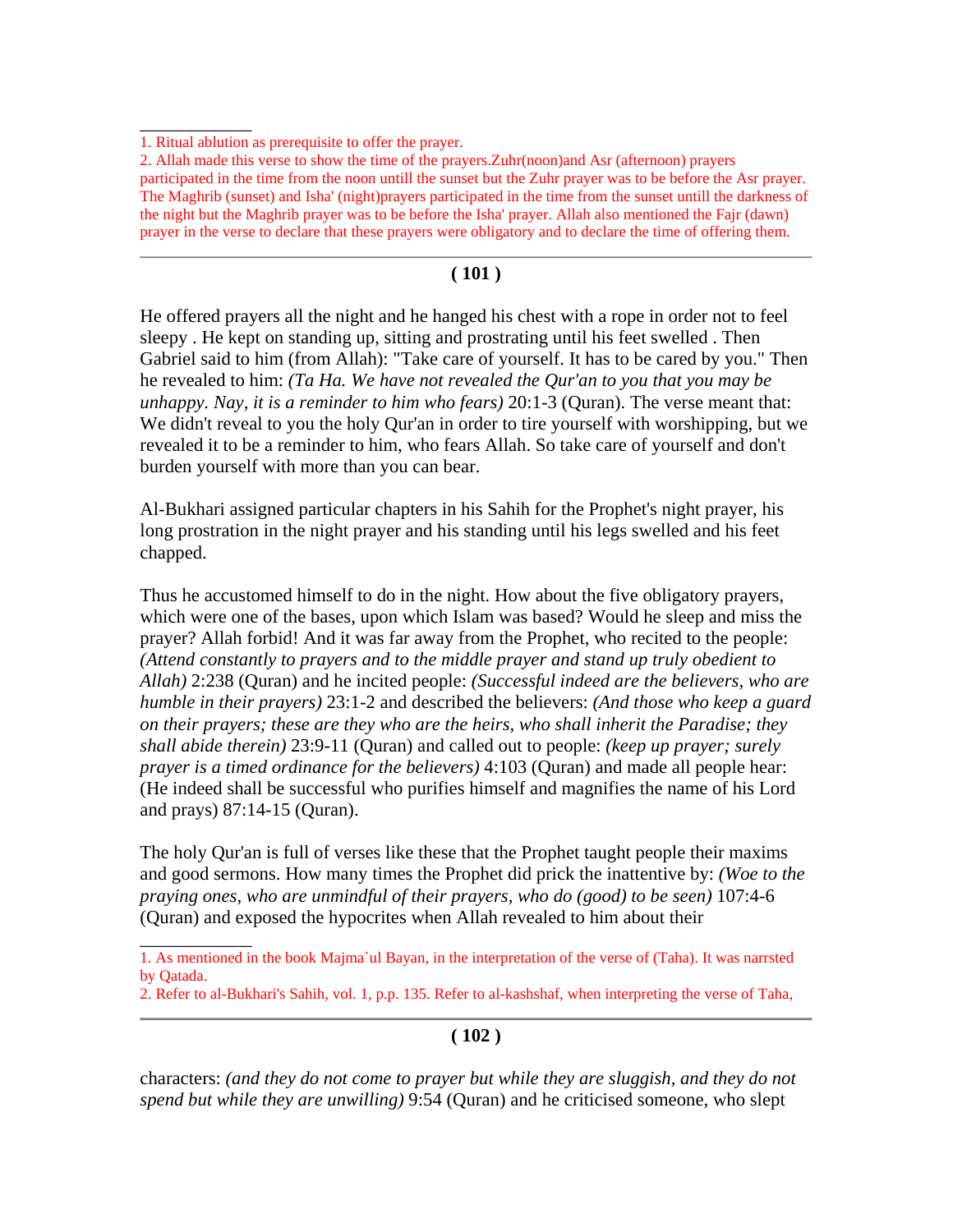and didn't offer the night prayer until the morning came, by saying: "The Satan made water in his ear." $<sup>1</sup>$ </sup>

What a metaphor it was about those, who accustomed themselves to sleep without offering the night prayer and what a rhetoric it was from *(an honored messenger, The processor of strength, having an honorable place with the Lord of the Dominion, one (to be) obeyed, and faithful in trust)*.

What a hard word it was, which would make the believers worry and never sleep without offering the night prayer if they thought right of themselves. The pious and the obscene, the believer and unbeliever knew and witnessed that the prophet Muhammad (s) was the first who carried out his principles and was the best worshipper, who kept on his principles sincerely. He educated his umma by his deeds more than his sayings. He wouldn't criticise that, who slept without offering the night prayer so hardly, if he himself slept in front of his companions and missed the Fajr prayer. Glory be to Allah! What a great slander it was!

Abu Hurayra himself narrated  $2$  that the Prophet (s) had said: "The Satan ties three knots upon the nape of every one of you when he sleeps. If he wakes up and mentions Allah, one knot will open. If he makes wudu', the second knot will open and if he offers the prayer the third knot will open. Then he will be active and in good spirits, otherwise he will be lazy and in bad spirits."

This tradition had a rhetorical metaphor like the previous one. The Prophet (s) wanted to warn his umma from the Satan and to incite them to obey Allah. If Abu Hurayra was true in this tradition, he must be a liar when he told that tradition of the Prophet's sleeping and missing the Fajr prayer.

\_\_\_\_\_\_\_\_\_\_\_\_

## **( 103 )**

Abu Hurayra narrated that the Prophet had said: "No prayer is heavier for the hypocrites than the prayers of Fajr and Isha'. If they know what these two prayers have, they will come to offer them even creepingly. I was about to order the caller of azan to say the iqama<sup>1</sup> and then to order a man to lead people in prayer and I would take a torch to threaten with fire whoever didn't come to offer the prayer yet."

The Prophet (s) urged people to offer the prayers, paid much attention to the Fajr prayer and threatened those, who didn't come to offer the prayer, by burning them with fire. After all that, was it believable that he himself slept and didn't offer the prayer? Certainly not!

Allah might have mercy upon Abdullah bin Rawaha, the martyred companion, when he said:  $2^2$ 

<sup>1.</sup> Refer to al-Bukhari's Sahih, vol 1, p.p. 136.

<sup>2.</sup> Refer to al-Bukhari's Sahih, vol. 1, p.p. 136. What a strange of al-Bukhari it was that he mentioned this tradition in his book as well as the tradition in his book as well as the tradition talking about the sleeping of the Prophet and missing the prayer!Also refer to Ahmed's Musnad, vol. 2. p.p. 153.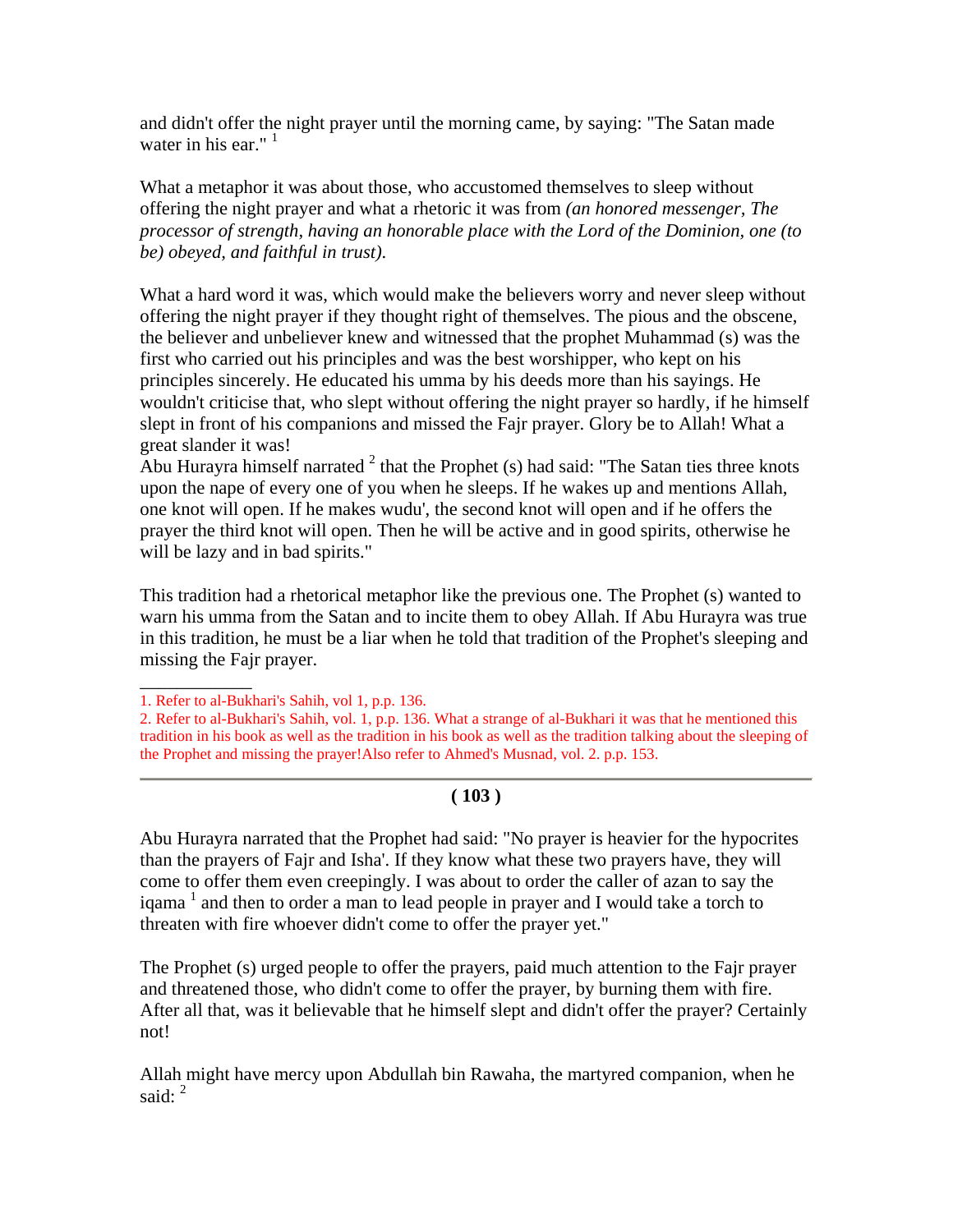"Among us was the Prophet, Reciting the holy book when the dawn began to send its rays.

He made us see the guidance after our blindness, so our hearts faithed in him that whatever he said would happen.

He spent the night away from his bed, while the others were in a deep sleep."

Let us go back to the tradition to state what remained to refute it.

**Firstly:** they (the jurisprudents and the authors of books of Hadith) said that the Prophet's heart (senses) didn't sleep even when his eyes were sleeping. Their Sahihs declared that clearly.  $3$ 

This was one of the signs of the prophecy and Islam; therefore it was not probable for him to sleep and missed the Fajr prayer, because if his eyes slept, his heart would be attentive, especially to his god. Nothing of sleeping would make him inattentive to his duties. Once

\_\_\_\_\_\_\_\_\_\_\_\_

## **( 104 )**

he offered the night prayer and went to sleep before he offered the witr  $1$  prayer. One of his wives said to him: "O messenger of Allah, do you sleep before you offer the witr prayer?" He said: "My eyes sleep but my heart doesn't sleep."  $2$  He meant that he was certain he would not miss the witr prayer because he was fond of it and his heart was attentive to it even his eyes were sleeping. If he was so with the witr prayer, how about him when he slept before the Fajr prayer?

**Secondly:** Abu Hurayra declared, as mentioned by Muslim in his Sahih, <sup>3</sup> that this event happened to the Prophet during his return from the battle of Khaybar. How did Abu Hurayra pretend that he was with the Prophet then? Abu Hurayra became a Muslim after this battle as the historians mentioned unanimously.<sup>4</sup>

**Thirdly:** Abu Hurayra said in the tradition: (The Prophet said: "Let every one of you lead his sumpter. This is a place attended by the Satan." We did so).

It was well-known that the Satan didn't near to the Prophet (s) and all people knew well, too, that Abu Hurayra was very poor and didn't have anything to satiate his hungry stomach with, so wherefrom did he get a sumpter to lead away as he said: *we* did so?

\_\_\_\_\_\_\_\_\_\_\_\_

<sup>1.</sup> Specified wordings to be said after the azan as a forepart for the prayer.

<sup>2.</sup> Refer to al-Bukhari's Sahjih, vol. 1, p.p. 138.

<sup>3.</sup> Refer to al-Bukhari's Sahih, vol. 1, p.p. 179.

<sup>1.</sup> One of night prayers.

<sup>2.</sup> Refer to al-Bukhari's Sahih, vol. 2, p.p. 179 and Ahmed's Musnad, vol. 2, p.p. 251.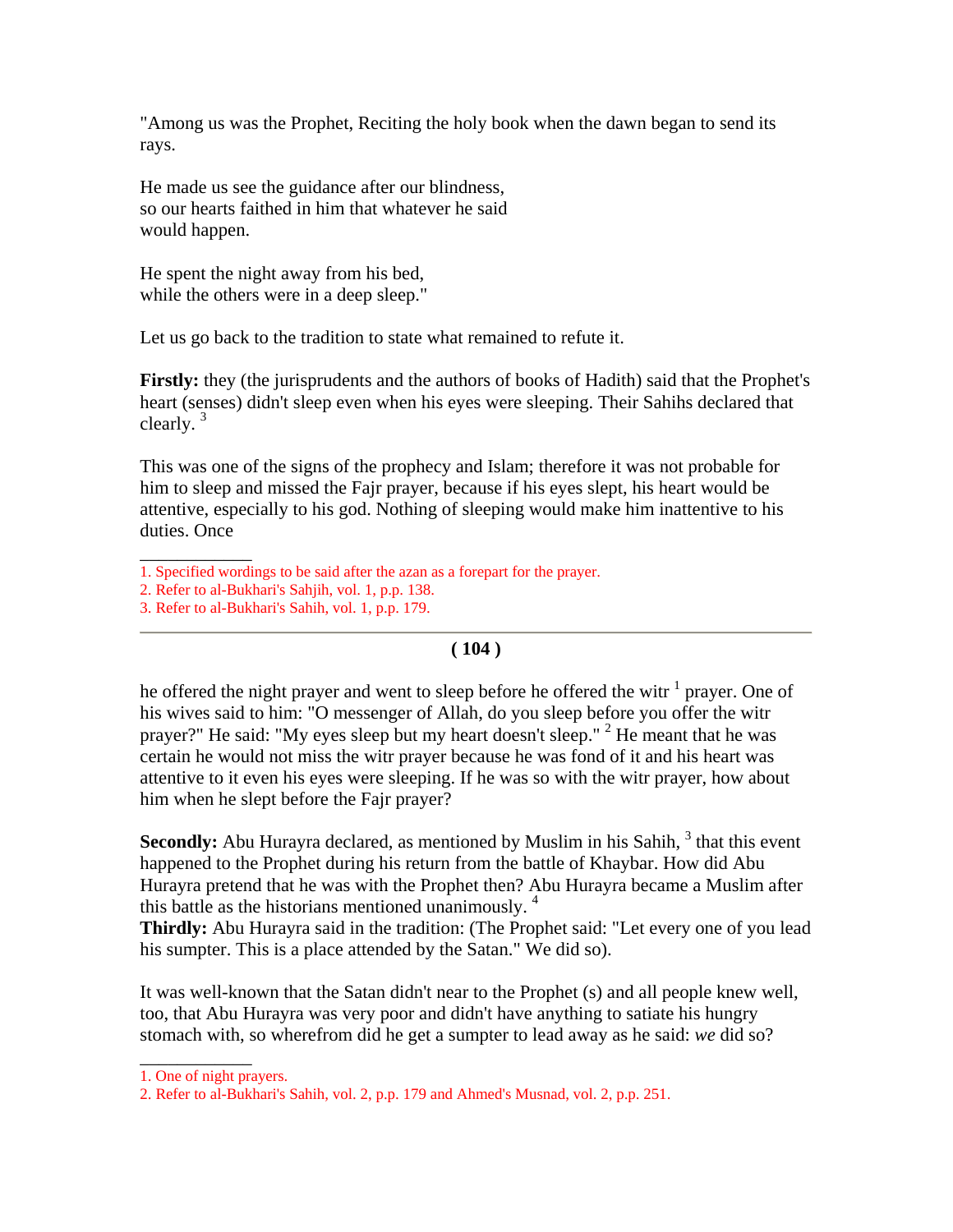#### 3. vol. 1, p.p. 254.

4. Abu Hurayra said in the last days of his life:"I and a few of my tribe came to Medina toconfess our Islam where the Prophet had left to khaybar and appointed Siba` bin Arafat al-Ghifari as his successor in Medina.We offered fajr prayer with him.He supplied us with some food and money.We set out untill we came to the Prophet where he conquered Khaybar. The Prophet talked to muslims to perticipate us with their shares."This tradition was not narrated by any true one except Abu Hurayra but the public (the sunnis) depended upon it, as they always did with Abu Hurayra`s traditions,anmd confirmed Abu Hurayra`s attendance at Khaybar with the Prophet without any true evidence.According to our infallible imams,Abu Hurayra came and became a Muslim after the return of the Prophet from khaybar.

### **( 105 )**

**Fourthly:** Abu Hurayra said: "…then the Prophet asked for some water to do wudu'. He prostrated twice and then offered the Morning Prayer."

The Prophet offered Morning Prayer to compensate the Fajr prayer, which was missed (according to Abu Hurayra), but we didn't know the two prostrations the Prophet did what fore and what they were! An-Nawawi skipped them when he explained this tradition.

**Fifthly:** It was normal for the armies and leaders to have guards to ward them when they wanted to sleep, especially if there was a king or some one important among them. As for the Prophet, he had many enemies. There were many hypocrites within his army, who were awaiting to wreak themselves upon the Prophet. The Prophet (s) would not differ from the leaders to safekeep himself and his army. He wouldn't sleep, with his companions, in that desert surrounded by his enemies of the polytheists and the recusant Jews, unless there were guards to ward them. Would he pay no attention to this important matter, where he was the master of the wise men before being the master of the prophets? So were the guards sleeping, too as the callers for azan were? Certainly not! But it was the liars, whom the Prophet (s) had warned against!

**Sixthly:** At that night, the Prophet was with an army of one thousand and six hundred men; among them were two hundred knights. It was not possible that all of them were sleeping and no one of them woke up at all. Let suppose that they didn't wake up by themselves, weren't they woken up by the neighing and noise of beating the ground by hoofs of two hundred horses wanting their fodder at time in the morning? What torpor the all were in, men and horses! It might be one of Abu Hurayra's miracles.

## **17. A cow and a wolf speak in eloquent Arabic**

The two sheikhs mentioned that Abu Hurayra had said: "The prophet Muhammad (s) offered the Fajr prayer, came in front of people and said: "Once there was a man leading his cow. He rode it and beat it. The cow said: We were not created to be beaten but for plowing!" People said: "Praise the Lord! A cow speaks!" The Prophet said: "We believe in that; me, Abu Bakr and Omar, although they, both, are not here. Also there was a man grazing his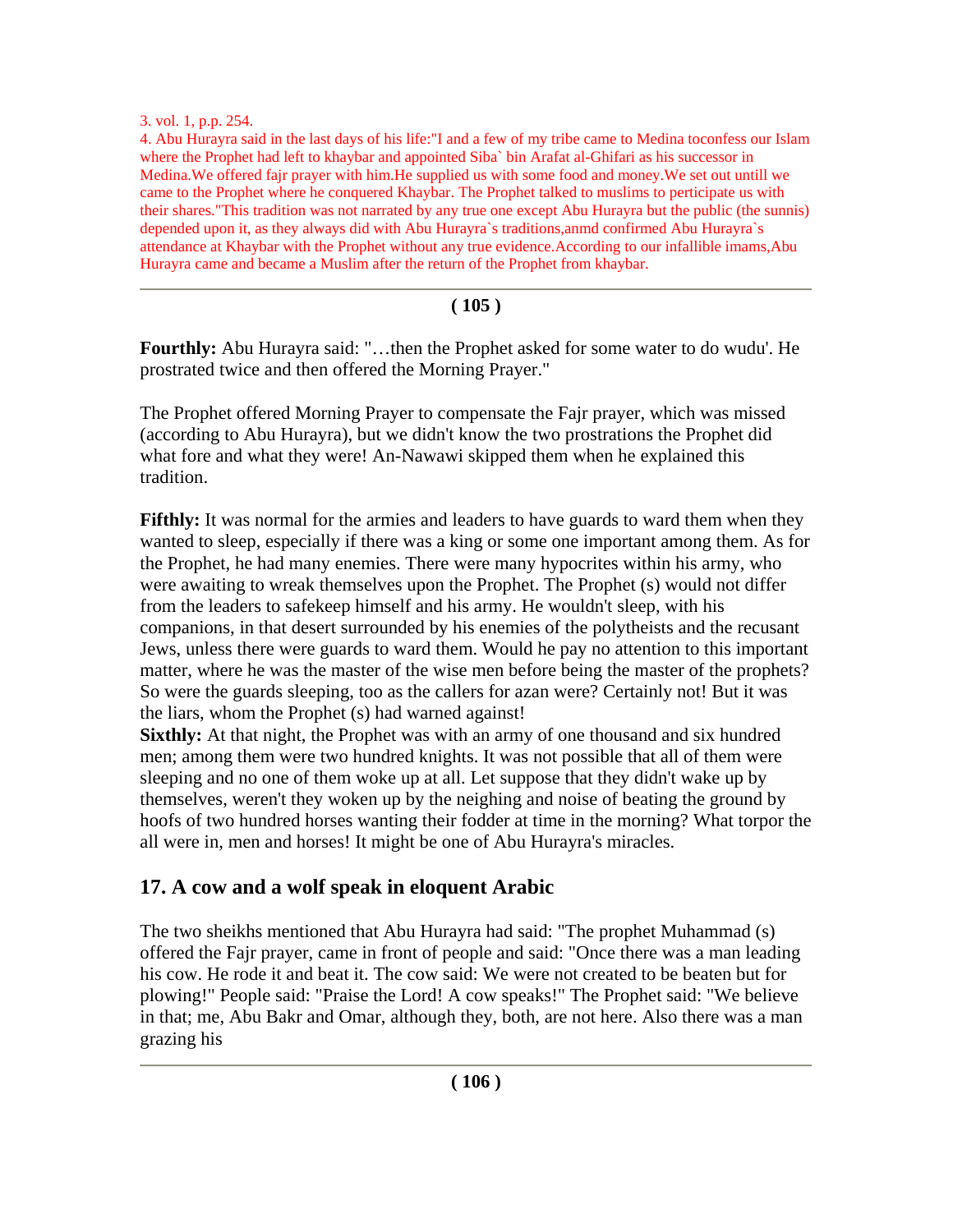sheep. The wolf came and took one of them. The man followed the wolf and saved the sheep. The wolf said to the man: "You saved it from me! Who will save it if the lion comes one day to take it, when there will be no keeper for it but me?" people said: "Praise the Lord! A wolf speaks!" The Prophet (s) said: "We believe in this; me, Abu Bakr and Omar, although they, both, are not here."  $<sup>1</sup>$ </sup>

Abu Hurayra was fond of wonders and unusual things. He was mirthful when he talked about unusual things like the running away of the rock with Moses' cloths or when Moses slapped the angel of death and gouged his eye, the falling down of gold locusts upon Ayyoub (Job) and the likes of his impossibilities.

And here he told of a talking cow and a talking wolf, which spoke in eloquent Arabic to show that they had reason, knowledge, and wisdom. He told of something, which definitely never happened nor would happen at all. The natural rules, which Allah made for all what He had created, made this thing impossible unless there was a necessity for a miracle to be a sign to prove the prophecy of one of the apostles or something related to Allah. The matter of the man, who led his cow to the field and rode it, did not need any challenge or miracle that Allah would break the rules of nature for him. The same was for the sheep keeper, when the wolf invaded his sheep. This tradition was completely untrue, for Allah would not make miracles in vain.

Abu Bakr and Omar were not in need for such a virtue. In fact if they had heard him telling of it, they would have punished him. But he mentioned Abu Bakr and Omar as a means to satisfy his tendency to the oddities, at the same time to walk in their shadow because he knew well that no one could deny what he said, otherwise would be accused of defaming the two caliphs; Abu Bakr and Omar.

1. Refer to al-Bukhari's Sahih, vol. 2, p.p. 171 and 190, Muslim's Sahih, vol. 2, p.p. 316 and later page and Ahmed's Musnad, vol. 2, p.p. 246. 2. Certainly, he invented this tradition after their death.

## **18. Making Abu Bakr emir of hajj**

\_\_\_\_\_\_\_\_\_\_\_\_

The two sheikhs mentioned that Hameed bin Abdur Rahman bin Awf said that Abu Hurayra told him that Abu Bakr had sent him (Abu Hurayra) during the hajj,<sup>1</sup> of which the Prophet made Abu Bakr emir a year before the Farewell Hajj , with some men in the Day of Immolation to inform people of that no polytheist would be permitted to come to hajj and no one was to go around the Kaaba nakedly after this year.

Al-Bukari mentioned another tradition narrated by Hameed that Abu Hurayra had said: "Abu Bakr sent me among a group of callers to Mina  $3$ ) in the Day of Immolation to announce that no polytheist would be allowed to come to hajj and no one was to go around the Kaaba nakedly after this year. Then the Prophet (s) sent Ali after us to inform of sura of Bara'a. Ali announced with us to the people of Mina in the Day of Immolation."<sup>4</sup>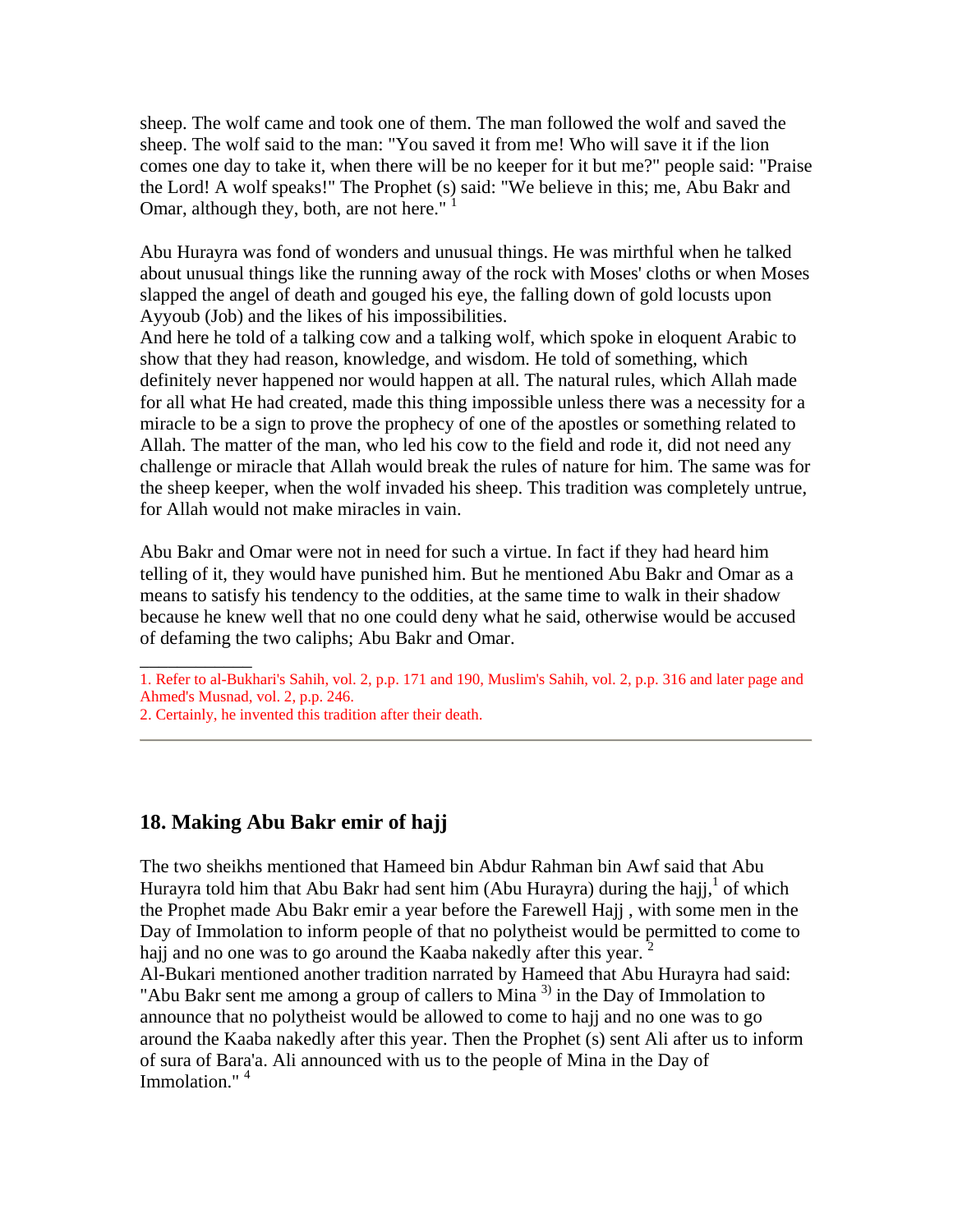No wonder if the Umayyads' policy imposed upon Abu Hurayra and Hameed this falsehood and no wonder if they both volunteered to do that.

In fact Abu Hurayra went to Damascus, the capital of the Umayyads, trading with his goods (traditions), which sold well there. Propaganda against Imam Ali and the progeny of the Prophet was the best profitable trade for the charlatans there.

Hameed was formed by the hands of Mu'awiya to carry like these traditions. He pretended to be pious and abstinent. He was fond of hearing from Imam Ali's enemies.<sup>5</sup> He was like the bitter Umayyad enemies of Imam Ali. It was not strange of him because he was their son. His mother was Um Kulthoom bint<sup>6</sup> Aqaba bin

\_\_\_\_\_\_\_\_\_\_\_\_

 $\overline{\phantom{a}}$ 

#### **( 108 )**

Abu Ma'eet bin Thakwan bin Umayya bin Abd Shams. She was the sister of al-Waleed bin Aqaba. His grandmother was the mother of Othman bin Affan. Her name was Arwa bint Kurayz bin Rabee'a bin Habeeb bin Abd Shams. His father, Abdur Rahman was against Imam Ali. So no wonder that Abu Hurayra and Hameed agreed to spread this falsehood, which the mercenaries transferred to everywhere faster than the wind.

What invalidated this tradition that Abu Hurayra (before he enjoyed the pleasures of the Umayyads) said: <sup>1</sup> "I was among the delegation that the Prophet sent with Ali to inform of sura of Bara'a." His son, al-Muharrir asked him: "What did you inform of?" He said: "We announced: "No one enters Paradise except the believers, no polytheist is to come to hajj after this year, no one is to go around the Kaaba nakedly and whoever has a covenant with the Prophet, it will be valid for four months.  $2 \times 1$  cried of that until my voice became hoarse."

This was his true tradition mentioned in the historians' books and of those, who collected the Hadith. He did not mention Abu Bakr. He said that the pilgrims, whom the Prophet sent to Mecca, were under the emirate of Imam Ali, the same emirate, which Abu Hurayra ascribed to Abu Bakr.

If Abu Hurayra was sent with Imam Ali by the Prophet, what would be the meaning of his Saying (Abu Bakr sent me with other callers in the Day of Immolation of that hajj) and his saying (then the Prophet sent Ali to follow after us and call out with us)? It was

<sup>1.</sup> The last hajj of the Prophet Muhammad (s) before he died.

<sup>2.</sup> Refer to al-Bukhari's Sahih, vol. 1, p.p. 192 and Muslim's Sahih, vol. 1, p.p. 517.

<sup>3.</sup> A place nmear Mecca.

<sup>4.</sup> Al-Bukhari`s Sahih, vol. 3, p.p. 90.

<sup>5.</sup> He narrated from Mu'awiya, an-Nu'man bin Basheer, al-Magheera bin Shu'ba Abdullahi bin az-Zubayr, Marwan and others like them. His traditions were mentioned by al-Bukhari and Muslim. 6. (bint) means:daughter of and (bin) means: son of.

<sup>1.</sup> Refer to al-Hakim's Mustadrak, vol. 2, p.p. 131, ath-Thabit's Talkheess and imam Ahmed bin Hanbal's Musnad, Vol.2, P.P. 299.

<sup>2.</sup> The jurisprudents denied this saying (it will be valid for four months) because what the speech of Imam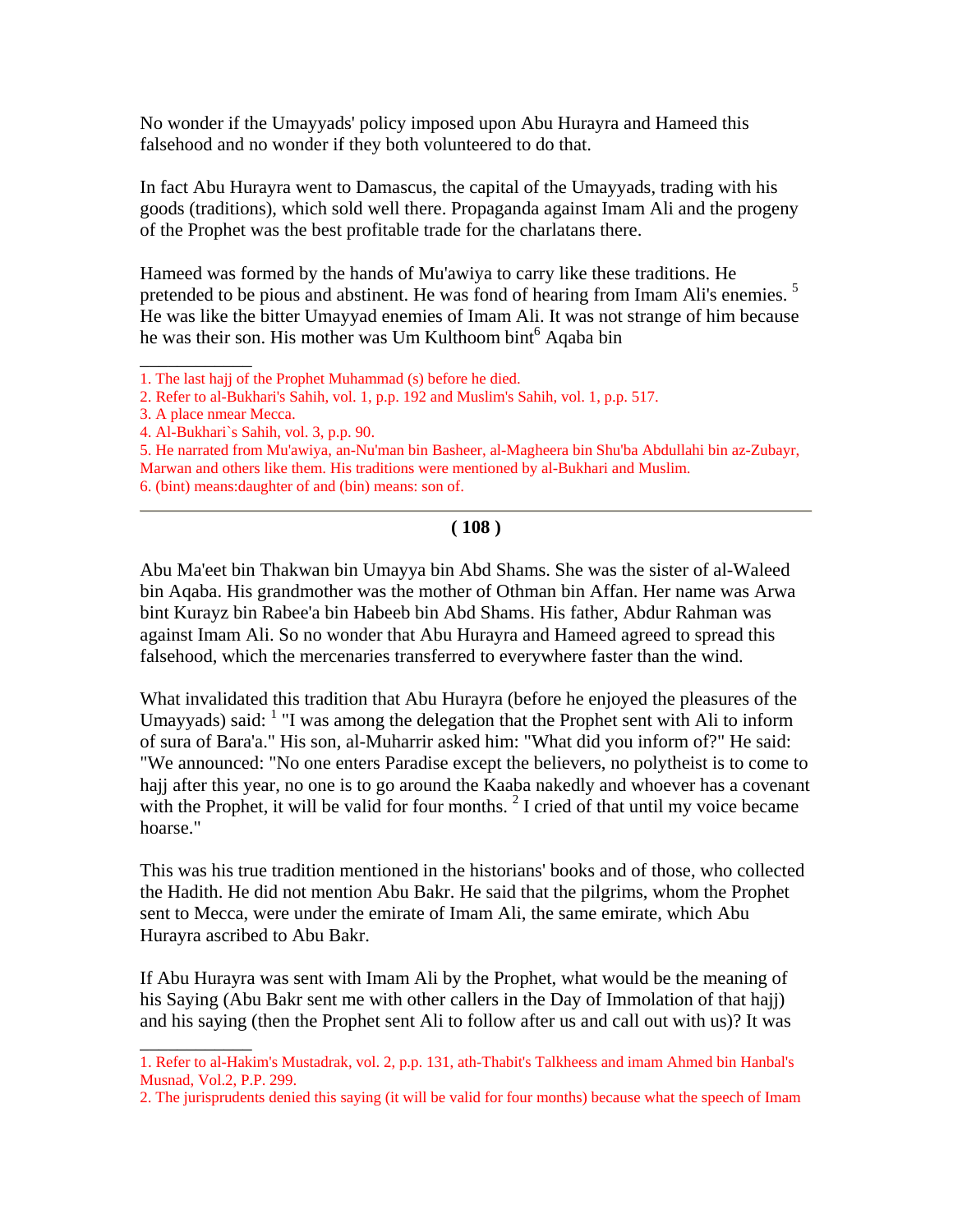Ali included at that day was (any polytheist has a convenent with the prophet, it will be valid until its date, whatever its period is and whoeber has a convenant without a limit of time, it will be valid for four months). It was clear that Abu Hurayra didn't attend the season of hajj to know they announced of. It was ordinary for him, because many times he pretended to attend the events he talked about but, in fact, he didn't attend them therefore he narrated them falsely.

#### **( 109 )**

not but a contradiction.<sup>1</sup> *(They desire to put out the light of Allah with their mouths, and Allah will not consent save to perfect His light)* 9:32 (Quran).

Inshallah, I will clear the truth of this tradition to you in some points:

**irstly:** it is to clear the reality of the task (the send with Bara'a) in summery. When sura of Bara'a was revealed to the prophet Muhammad (s), he sent Abu Bakr to recite it in the day of the greater hajj in front of all the attendants and to declare the dispensation of Allah and his messenger from the covenants between the Muslims and the polytheists, no polytheist would be permitted to come to the Kaaba, no one would enter Paradise but the believers and no one was to go around the Kaaba nakedly.

When Abu Bakr went with Bara'a not so far, Allah revealed to the Prophet that no one would carry out his divine tasks save him or a man of his family. The Prophet called for Imam Ali and ordered him to follow after Abu Bakr and take Bara'a from him, then to go to Mecca to carry out the task himself. The Prophet gave Imam Ali full authority to be the emir of hajj in that year  $2$  and to give Abu Bakr the option either to go back to Medina or to go on with the pilgrims. Imam Ali rode the she-camel of the Prophet called al-Adhba' and followed after Abu Bakr. Abu Bakr asked Imam Ali: "Why did you come, Abul-Hassan?" Imam Ali said: "The Prophet (s) ordered me to take the verses of Bara'a from you and to go to void the covenant of the polytheists.<sup>3</sup> You are free to return to him

\_\_\_\_\_\_\_\_\_\_\_\_

### **( 110 )**

or to go with me." He said: "I return to him." Ali went to Mecca with the pilgrims of Medina. Abu Bakr went back to Medina. He said to the Prophet: "You honored me with a thing I looked forward to it, but when I went to do it you ordered to bring me back. Did Allah reveal to you something about me?" The Prophet said: "No, but Gabriel (s) told me from Allah that no one would carry out my divine tasks save me or a man of my family. Ali is of mine and so he will do instead of me." Traditions with this meaning were frequently narrated by the infallible imams.  $<sup>1</sup>$ </sup>

<sup>1.</sup> The contradiction between the two traditions was clear concernig the sender of Abu Hurayra and the other callers, the place of the send; Medina or Mecca and the date of the send; either the Day of Immolation or before it.

<sup>2.</sup> Refer to at-Tabrasi's book Majma'ul Bayan, vol. 3, p.p. 3.

<sup>3.</sup> If you say: why did the prophet order Abu Bakr to go with Bara'a to avoid the convenant of the polytheists in the day of hajj and then he deposed him before the time of hajj came? Wasn't that a kind of abrogation of something before the coming of its time of carrying out, which was impossible for Allah and His apostle? Certainly not! The prophet sent Abu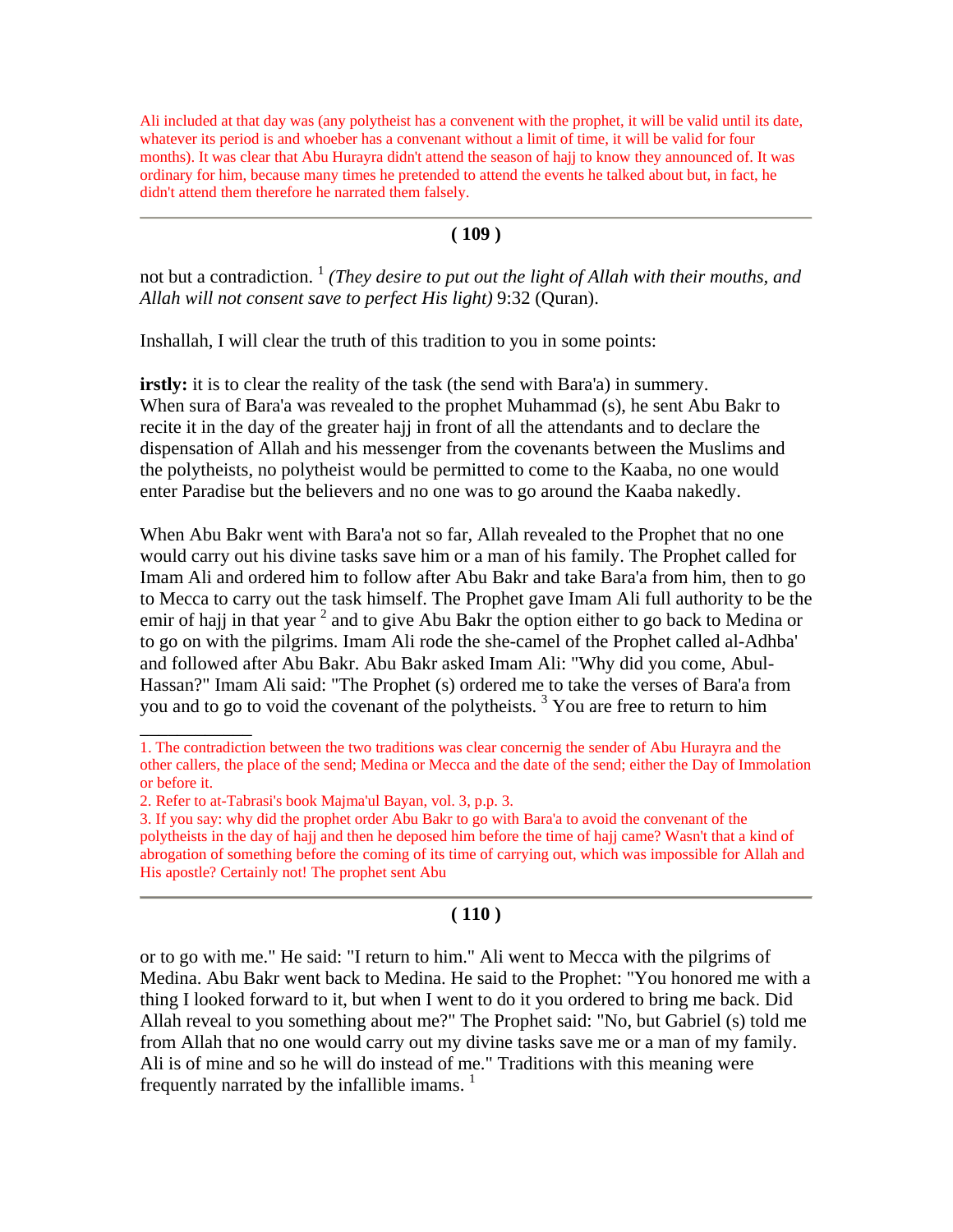**Secondly:** some of what was mentioned by the public (the Sunnis) confirmed what we mentioned above. Here is the saying of Abu Bakr as clear evidence. He said: "The Prophet sent me with Bara'a to Mecca to announce that no polytheist was to come to hajj after this year, no one was to go around the Kaaba nakedly, no one would entered Paradise save the believers, whoever had a covenant with the Prophet, it would be valid until its date and that Allah and His apostle were acquitted from the polytheists. I went away for three days then the Prophet (s) said to Ali: "Follow after Abu Bakr and let him come back to me. Take Bara'a from him and go to inform of it." When I went back to the Prophet in Medina, I cried and said to him: "Did some thing happen about me?" He said:

 $\overline{\phantom{a}}$ 

The same was when the prophet sent Abu Bakr to conquer Khaybar then he sent Omar, but they returned unsuccessfully. The prophet said: Tomorrow i will give the banner to a man, who loves Allah and His apsotle and They love him. He truimph with help of Allah." He gave it to Ali and Ali conquered Khaybar. The virtue of Ali appeared much better than to be sent from the first. There were many cases like these. 1. Refer to Ali bin Ibrahim in his Tafseer, when he interpreted sura of at-Tawbah ( Bara'a ) and Sheikh al-Mufid in his Irashad.

### **( 111 )**

"Nothing but good happened about you. But I was ordered that no one was to carry out my divine tasks except me or a man of my family." This was the tradition of Abu Bakr<sup>1</sup>. Do you think that his crying and emotion went well with making him emir of hajj or with excluding him from that?

Such was the tradition of Imam Ali<sup>2</sup> when he said: "When ten verses of Bara'a had been revealed to the Prophet (s), he called for Abu Bakr and sent him to recite them for the people of Mecca. Then he called for me and said: "Follow after Abu Bakr. Wherever you get him, take the book from him and go to recite it for the people of Mecca. I got him and took the book from him. He went back to the Prophet and said to him: "O messenger of Allah, was anything revealed about me?" The Prophet said: "No, but Gabriel told me that no one would inform of the revelation except me or a man of me."

Imam Ali said in another tradition:<sup>3</sup> "The Prophet (s) sent Bara'a to the people of Mecca with Abu Bakr then sent me after him and said to me: "Take the book from Abu Bakr and go to Mecca." I got him and took the book from him. He went back depressedly to Medina. He asked the Prophet: "Was anything revealed about me?" The Prophet said: "No, but I was ordered that I would inform of it or one of my family."

Another tradition narrated by Ibn Abbas, who protested against the opponents of Imam Ali and began to talk in details about the virtues of Imam Ali and the conditions of preferring him to the whole umma after the Prophet (s). He said: <sup>4</sup> "...then the Prophet sent Abu Bakr with sura of at-Tawba (Bara'a) and sent Ali after him to take it from him.

Bakr and then ordered him to come back and sent Ali instead, to add to Ali a virtue, which wouldn't be so if he sent Ali from the first. The same happened to Abraham. Allah ordered him to slaughter his somn. When he tried to do, Allah revealed to him : *( You have indeed shown the truth of the vision; thus so We reward the doers of good)* and ransomed his son with a sacrifice and didn't let him slaughter his that Abraham was not, really, ordered, by Allah, to slaughter his son but to try to do that to show people the virtue of Abraham and his son and there was no any abrohation in this matter.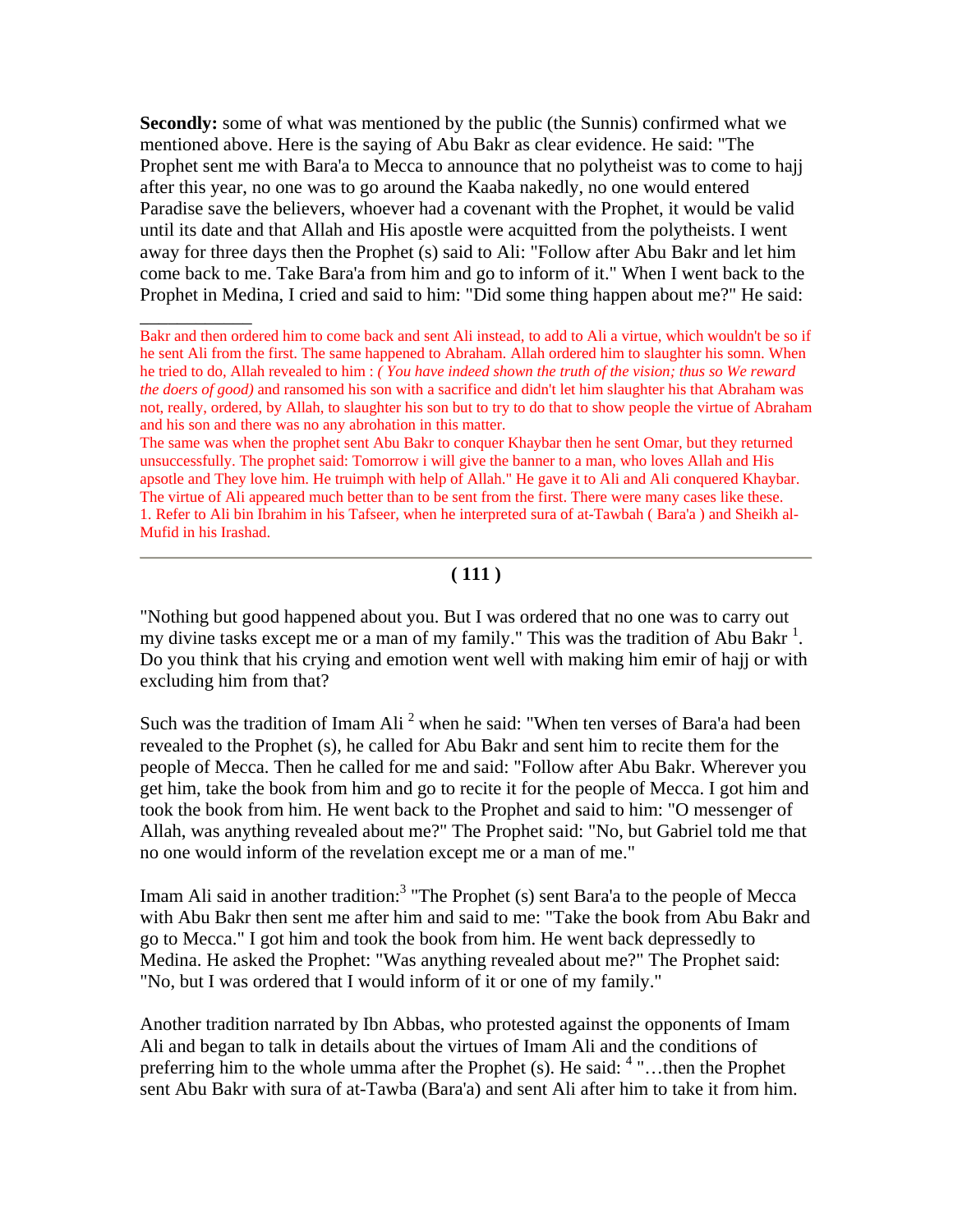The Prophet said: "No one will go with it save a man, who is from me and I am from him."

\_\_\_\_\_\_\_\_\_\_\_\_

4. Refer to al-Hakim's Mustadrak, vol. 3, p.p. 3, p.p. 32, ath-Thabit in Talkhees aal-Mustadrak, an-Nassa'ei book al-Khassa'is al-Alawiya, p.p. 6 and Ahmed in his Musnad, vol. 1, p.p. 331.

#### **( 112 )**

Ali's opponents gave in to Ibn Abbas. If Abu Bakr was the emir in that year, they would not give in to Ibn Abbas. They found his evidence definite, so they submitted to him.

Ibn Abbas, once said: "I was walking with Omar somewhere in Medina, when he said to me: "O ibn Abbas, I think that your companion (Imam Ali) is wronged." I thought that I would not let it go in vain. I said to him: "O Amirul mu'mineen,  $1$  give his right back to him." He pulled out his hand from mine and went away murmuring for a while and stopped. I followed him. He said: "O ibn Abbas, I think they prevented him that (the caliphate) because they found him too young." I said: "I swear by Allah, that Allah and His apostle didn't find him too young when they ordered him to take Bara'a from your companion." He left and hurried away."<sup>2</sup>

\_\_\_\_\_\_\_\_\_\_\_\_

#### **( 113 )**

How brilliant he was when he overcame the caliph with this eloquent argument. He did not let any way to the Caliph to answer so he turned away and left hurriedly. If his companion was the emir of that season of hajj, as Abu Hurayra pretended, he would not leave hurriedly unless he knew the truth, because he was with Abu Bakr when he left towards Mecca with Bara'a and when he returned before achieving the task. So he knew every thing about that event more than any one else.

<sup>1.</sup> Refer to Ahmed's Musnad, vol. 1, p.p. 2.

<sup>2.</sup> Ibid. vol. 1, p.p. 151.

<sup>3.</sup> mentioned by an-Nassa'ei in his book al-Khasssa'is al-Alawiya, p.p. 20, ima Ahmed bin Hanbal and others.

<sup>1.</sup> Commander of the beleivers.

<sup>2.</sup> It was mentioned by az-Zubayr bin Bukar bin Abdullah bin Mus'ab bin Thabit bin Abdullah bin az-Zubayr bin al- Awwam in his book al-Muwaffaqiqiyyat, which he wrote foral-Muwaffaq bil-lah, the son of al-Mutawakkil, the Abbasid caliph. It was Allah's secret, which could never be hidden and His light, which could never be put out that az-Zubayr bin Bukar himself mentioned such a tradition in his book. Ibn Bukaar was known for his enemity to Imam Ali and the Hashimites. He,who was asked by one of the Hashimites to swear between theholy tomb and mimbar of the Prophet and he swore falsely, therefore Allah afflicted him with leprosy. He abused the Alawites (the descendants of Imam Ali) and their grandfatherImam Ali. They decided to kill him. He fled to his uncle Mus'ab bin Abdulla bin Mus`ab and asked him to beg al-Mu'tassim, the Abbasidcaliph, to safeguard him but his uncle didn't respond to him because his uncle was not like him in his enmity to the Alawites. (This was mentioned by ibnul Atheer in his book at-Tareekh al-Kamil-al-Mu`tassim's biography). His father Bukaar was a bitter enemy to Imam Reza invoked Allah against him. He fell down from his castle and broke his neck. His grandfather, Abdullahi bin Mus'ab gave a fatwa to Haroon ar-Rasheed, the Abbasid caliph, to kill Yahya bin Abdullah bin al-Hassan. He said to ar-Rasheed: "O amirul mu'mineen, kill him and I will be the responsible for him. "He said: "He doesn't deserve that. "He pulled out the document of the convenant from Yahya by force and tore it with his own hands. It was the enmity they inherited, one after the other, from their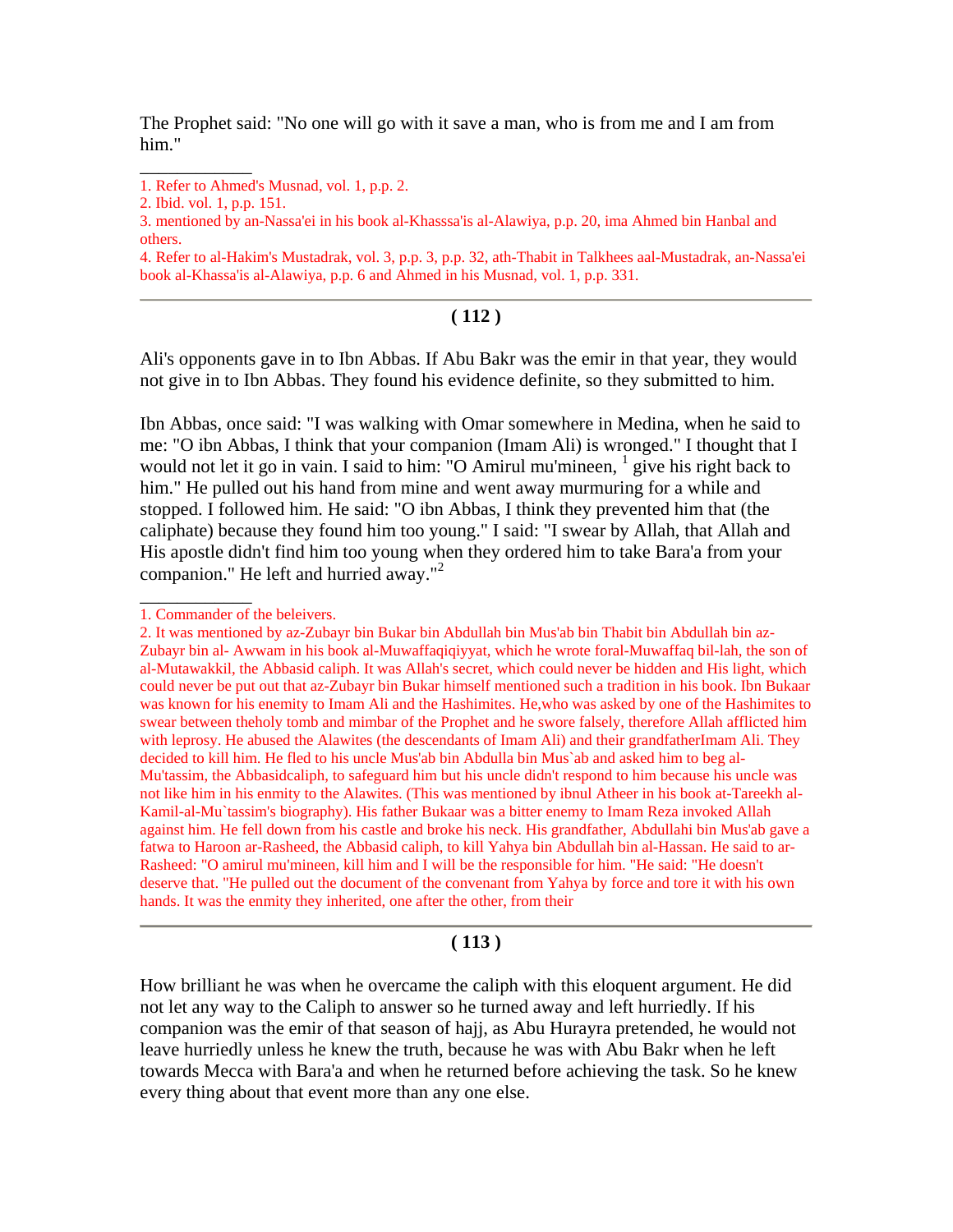Once al-Hassan al-Basri was asked about Imam Ali. He said: "What can I say about him, who owned the four qualities; being entrusted with Bara'a, the saying of the Prophet to him in the battle of Tabouk, the Prophet's saying to the Muslims: "I have left to you two important things; the holy Qur'an and my family" and the fourth that he always was the commander and he was never commanded by any one while the others (Abu Bakr, Omar... etc.) were commanded by the leaders."<sup>1</sup>

It was well-known that al-Hassan al-Basri was sincere to Abu Bakr and devoted himself to spread his virtues. If Abu Bakr was the emir of hajj in the year of Bara'a, al-Hassan al-Bassri would not hide that and would not witness to Ali that he was never commanded by any one and would not imply that Abu Bakr was commanded by the others. If you inspected his speech, you would know that he appreciated the entrusting with Bara'a and thought that it was an attribute concerning Ali and no other than him was well-qualified for it.

When the companions commended Ali in Medina during the reign of Abu Bakr and Omar, they mentioned this attribute as one of his virtues and no one debated with them about it.

grandfather Abdullah bin az-Zubayr untill it reached az-Zubayr bin Bukaar, by which he got the favor near al-Mutawakkil by choosing him to educate his son al-Muwaffaq. Al-Mutawakkil orderd to give him ten thousand dirhams, ten wardrobes of cloths and ten mules to carry his baggage to Samarra`.He educated his son al-Muwaffaq and wrote him his book al-Muwaffaqiyyat, which was excellent wonderful book that we qouted from it much,in this book and other books.

1. Refer to sharh an-Nahj al-Hameedi, vol.1, p.p. 369.

 $\overline{\phantom{a}}$ 

#### **( 114 )**

Sa'd (bin Abu Waqqas) said:  $<sup>1</sup>$  "The Prophet (s) sent Abu Bakr with Bara'a. When he</sup> passed some of the way, the Prophet sent Ali after him to take it and go with it to Mecca. Abu Bakr became uncomfortable. The Prophet (s) said: "No one is to carry out my divine tasks save me and a man of my family."

Anass (bin Malik) said:  $2$  "The Prophet (s) sent Bara'a with Abu Bakr, then he called for him and said: "No one is to inform of this except a man of my family." He called for Ali and gave it to him.

Jamee' bin Omayr al-Laythi asked Abdullah bin Omar about Imam Ali. Ibn Omar scolded him and said: "This is the house of the Prophet in the mosque and this is the house of Ali. Once the Prophet sent Abu Bakr and Omar<sup>3</sup> with Bara'a to Mecca. While they were on their way to Mecca, a rider came. They asked who he was. He said: "I am Ali. O Abu Bakr, give me the book, which is with you." He said: "Is there anything wrong about me?" Ali said: "I don't think but good." Ali took the book and went to Mecca. Abu Bakr and Omar went back to Medina and asked the Prophet: "What happened about us?" He said: "Nothing happened about you save good, but it was revealed to me that no one was to carry out my divine tasks except me or a man of my family."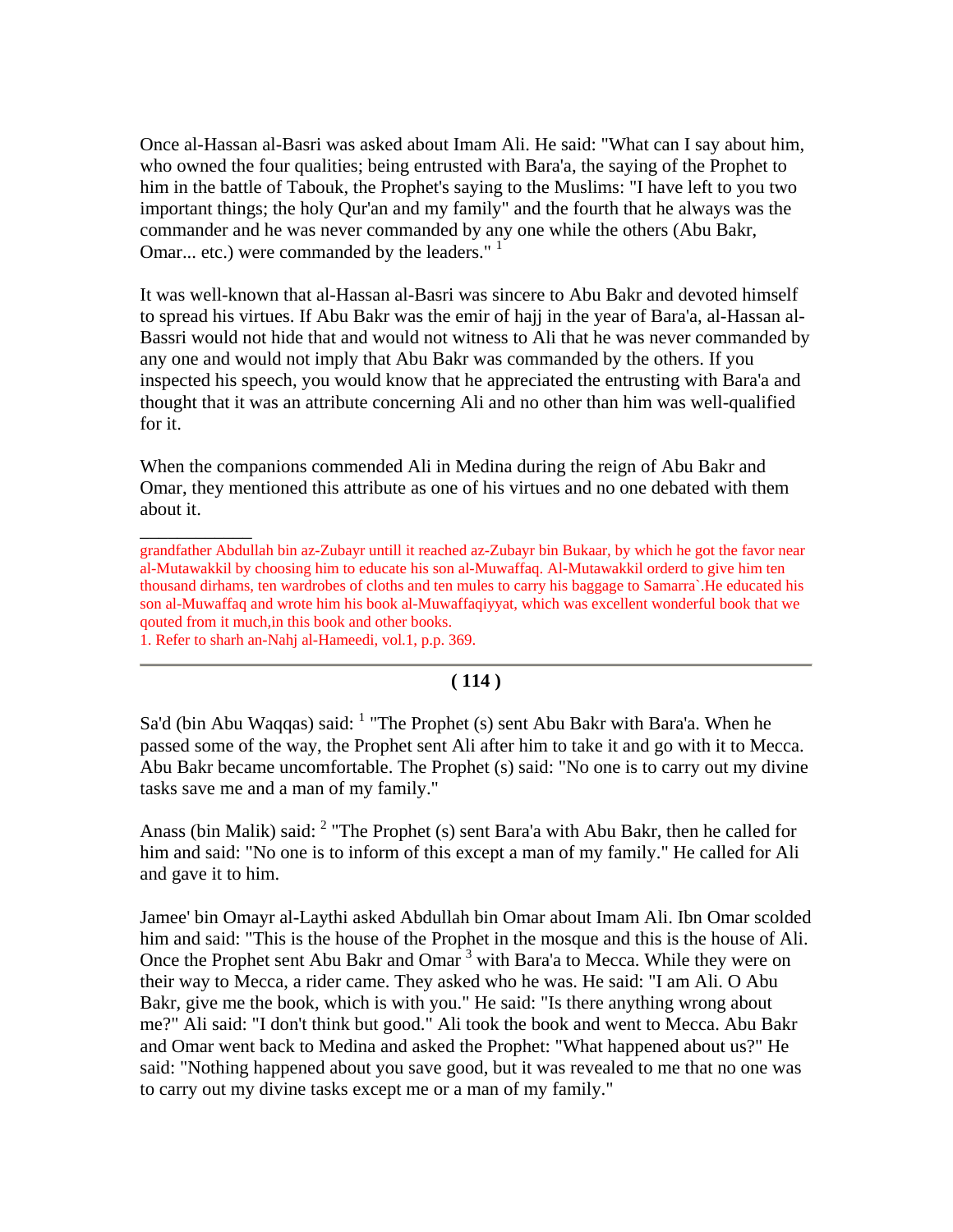The books of Hadith mentioned clearly that Abu Bakr returned to Medina uncomfortably and was afraid that something was revealed to the Prophet about him. This didn't fit hat he was the emir of that season of hajj. But the propaganda against Imam Ali was so strong that it made a great effect during the beginning of Islam.

\_\_\_\_\_\_\_\_\_\_\_\_

\_\_\_\_\_\_\_\_\_\_\_\_

### **( 115 )**

**Thirdly:** the acquittal of the covenant with the polytheists brought great results to the Muslims. As well it brought Imam Ali more glory and highness near all of the Arabs, when Allah and His apostle chose him to do this task especially after the bringing back of Abu Bakr. Many other qualities confirmed that Ali was the best one of the umma and the closest to the Prophet alive or dead.

When the Prophet (s) acquitted the covenant of the polytheists, prevented them to come to hajj and to Mecca and declared that Paradise was prohibited for them, the religion became complete and the state of the Muslims became better and stronger than ever before.

The Muslims gained honor and glory. The fury of the polytheists was reposed and their necks submitted to the Muslims. So the religion was all for Allah, glory be to Him. Allah willed all that to be achieved by His slave and His apostle's guardian, Ali bin Abu Talib, to extol him, to show his virtue, to exalt his fame, to declare his great significance, to pave the way to entrust him with the caliphate and to declare practically in the next year that he would be the caliph after the Prophet  $(s)$ .<sup>1</sup> The fame of Ali spread among the Arabs like the light of morning, for the acquittal of any covenant, according to their rules, was to be done by the chief, who had concluded that covenant, and no one other than him could do that except that, who represented him or would be his successor, who must be brave and strong, didn't fall into error and didn't doubt in his decisions or when he broke or confirm the verdicts. What would guide you to all that was the saying of the Prophet (s) to Imam Ali when he sent him to take Bara'a from Abu Bakr: "Either I go with it or you go." Imam Ali said: "If it must be, then I will go." The Prophet (s) said: "Go off. Allah will confirm your tongue and guide your heart."  $2$ 

### **( 116 )**

It was clear that the task, which wouldn't be carried out except by the Prophet or by someone like him (in status) was a very great task that Ali won a victory by achieving it.

<sup>1.</sup> Refer to an-Nassa'ei's book al-Khassa'is al-Alawiyya, p.p. 20 and Ahmed's Musnad.

<sup>2.</sup> Ibid.p.p.20 and Ahmed's Musnad, vol. 3, p.p. 216.

<sup>3.</sup> Omar was a fellow to Abu Bukr at that time.He was among three hundred companions,who went away with Abu Bakr. But Omar was a hundred companions,after the return of Abu Bakr,joined Ali, who led them as the emir to Mecca.The all witnessed that Abu Bakr returned to medina uncomfortably.

<sup>1.</sup> The acquittal of the convenant was in the ninth year of hijra and the Prophet declared Ali to be the caliph after him in the tenth year of hijra, when he was coming back from his last hajj. 2. Refer to Ahmed's Musnad, vol. 1, p.p. 150.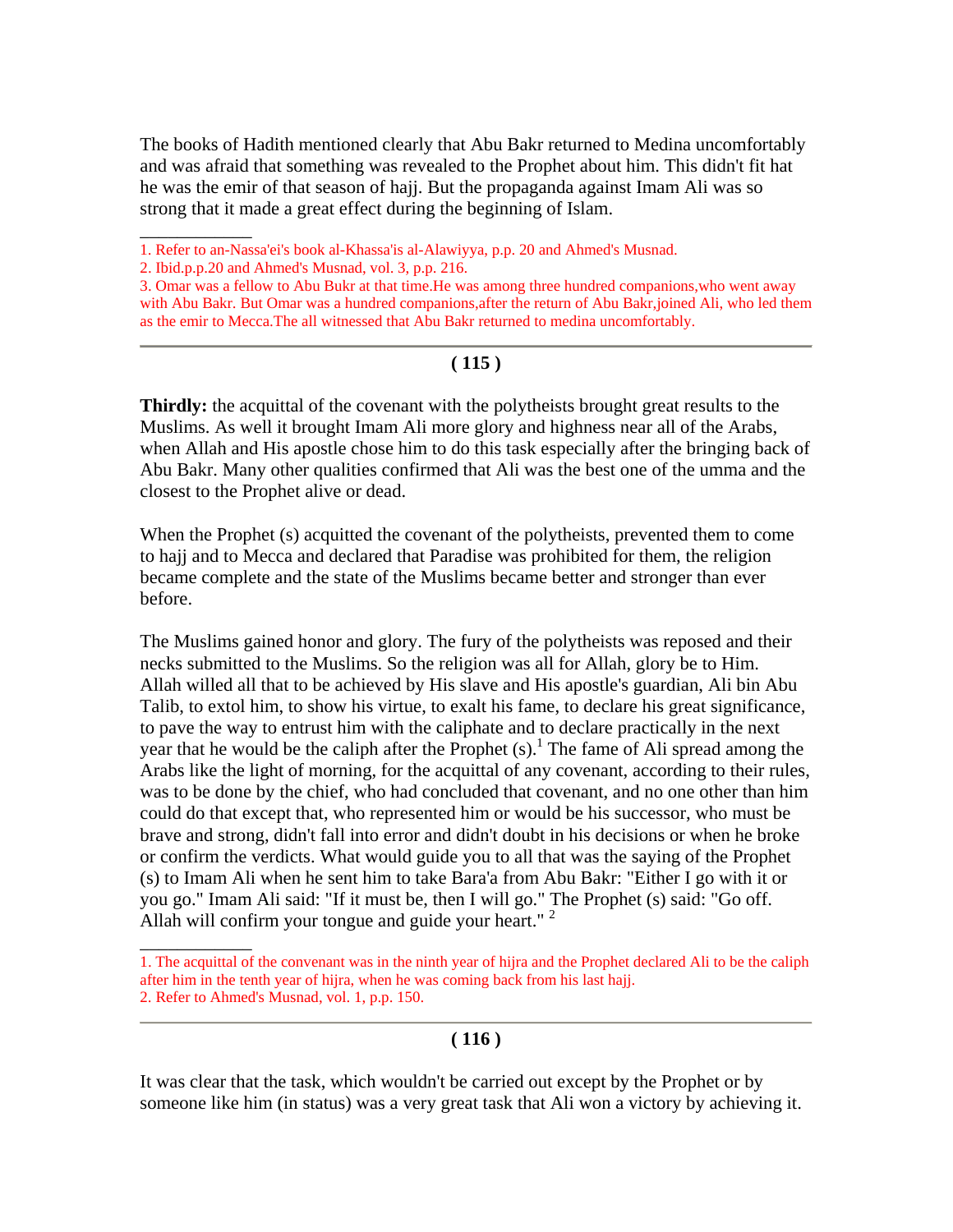He overcame the time; no one would precede him and no one would come up with him or look forward to his position.

He, who inspected well the bringing back of Abu Bakr from the task, would find the truth clear.

It was to say that the Prophet certified the reason when he said: "Gabriel came and said to me: "No one is to carry out your divine tasks save you or a man of your family." In the Arabic text he used *(LEN)*, which means (will never). The meaning of the tradition is (no one at all is to carry out anything (of the divine tasks) instead of you except a man of your family).

If you say that this tradition might concern this very task only and not any task in general.

We say that this tradition was not the only tradition having this meaning. The likes of it were many.

In the Day of Arafa<sup>1</sup> of the farewell hajj (the last hajj of the Prophet) the Prophet, from above his she-camel, tried to attract the pilgrims' attention to inform them of their resort in order to complete his mission. He called them loudly. They all turned towards him with their eyes, ears and hearts. He said: "Ali is from me and I am from Ali. No one is to carry out my tasks except me and Ali."<sup>2</sup>

What an entrustment that it was light for the tongue but heavy in the scale. It gave Ali the authority to carry out the Prophet's own tasks and made him be entrusted with the Prophet's secrets as Aaron was for Moses but Ali was not a prophet but a vizier and a guardian, who conducted like his prophet and judged among people instead of him.

## **( 117 )**

That was a top, which Allah and His apostle didn't let anyone other than Ali ascend. *(..then look again, can you see any disorder? Then turn back the eye again and again; your look shall come back to you confused while it is fatigued)* 67:3-4. The Prophet (s) raised Ali to a level much higher than the level of the umma. He mixed his flesh with his own flesh and his blood with his own blood and his hearing, sight, heart and soul with his own when he said: "Ali is from me and I am from Ali." This was not enough for him until he said: "No one is to carry out my tasks except me and Ali." He put everything in this saying and made people perceive what he wanted to say. It was no wonder of that, for Allah said: *(And certainly We chose them, having knowledge, above the nations and We gave them of the communications wherein was clear blessing)* 44:32-33.

Let the prudent inspect this covenant well to know that it was no less in importance than the traditions of the day of Ghadeer. The carrying out of the Prophet's tasks, which concerned the Prophet and Ali only and was prohibited for the others to do, was itself the

\_\_\_\_\_\_\_\_\_\_\_\_ 1. The 9th of Dhul-Hijja,when the pilgrims perform certain actions on the mountain Arafat. 2. Refer to Ibn Maja's sunan, vol. 1, p.p. 92. it was mentioned by at-Tarmithi and an-Nassa'ei. It was the tradition no. 2531 in p.p. 153, vol. 6, Kanzul Ummal. It was mentioned by Ahmed in his Musnad, vol. 4, p.p. 164.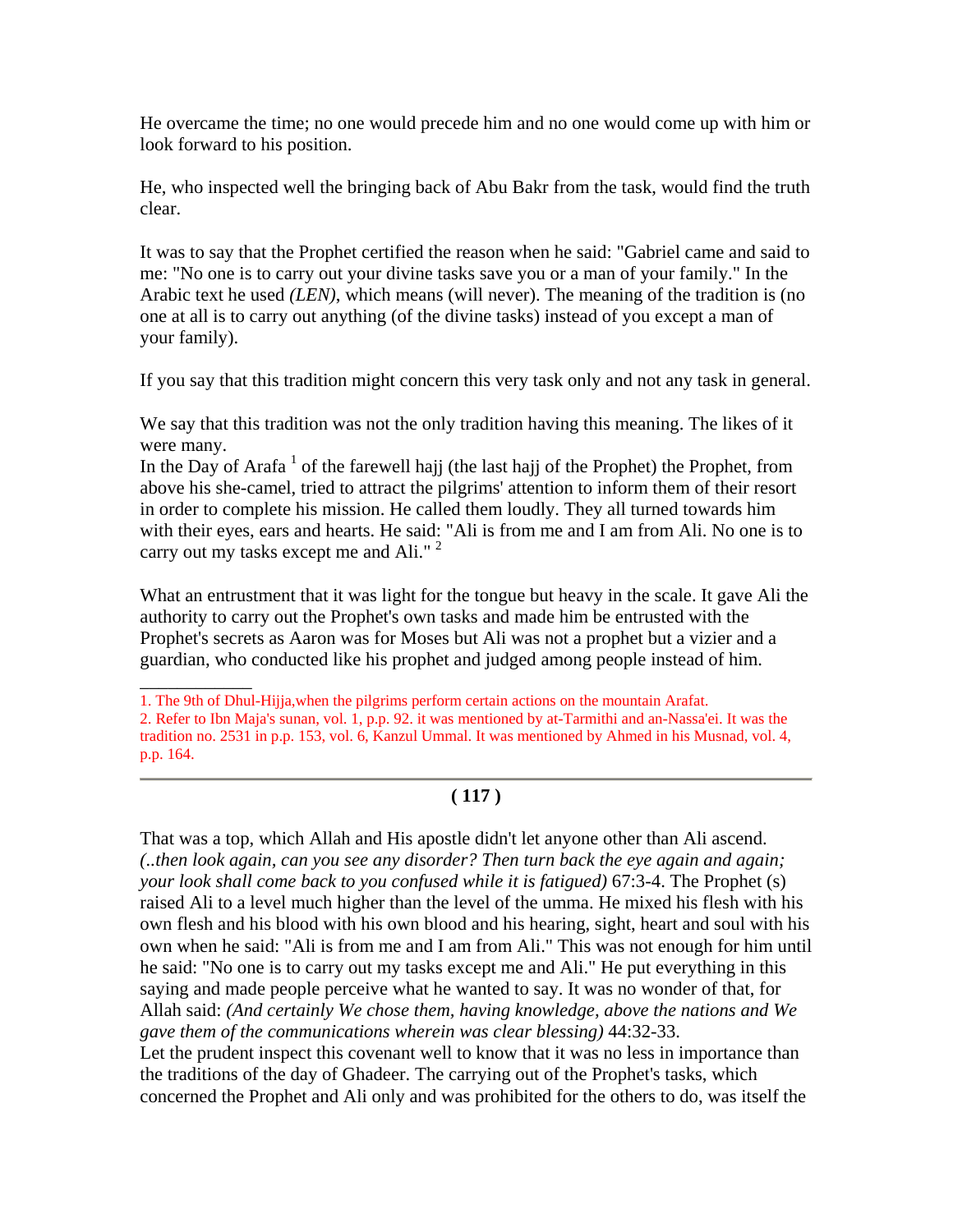legal execution with infallibility like the infallibility of the holy Qur'an. So it was a definite excuse that the umma had to obey as they obeyed the orders of the holy Qur'an. This was confirmed by the saying of the Prophet (s): "Ali is with the Qur'an and the Qur'an is with Ali. They never separate"  $\frac{1}{1}$  and his saying: "Mercy be upon Ali! O Allah, turn the rightness with Ali wherever he turns."<sup>2</sup> And many other traditions like that, which declared the infallibility of Imam Ali. *(Our Lord! we believe in what Thou hast revealed and we follow the apostle, so write us down with those who bear witness)* 3:53. **Fourthly:** the enemies of Ali, who wronged him and tried to defame him, as well as Abu Hurayra, who flattered Ali's enemies, all distorted this tradition and turned his virtues aside from him.

His enemies of the hypocrites and his opponents, who broke their homage and fought him in the battle of the Camel, those who rebelled against his rule when they fought him in the battle of Siffeen and the Kharijites, who reneged from the right way of Islam,

1. Mentioned by al-Hakim in his Mustadrak, vol. 3, p.p. 124.

2. Ibid.

\_\_\_\_\_\_\_\_\_\_\_\_

\_\_\_\_\_\_\_\_\_\_\_\_

## **( 118 )**

altogether tried to do that. His enemies, especially the dominants like Mu'awiya and his companions, employed their mercenaries to distort Imam Ali's virtues as possible as they could or the mercenaries themselves flattered the Umayyads by doing that. Ali had no guilt and they would never be excused for Allah honoured Ali by these high qualities because he reached a high position near Allah by his faith and jihad. They couldn't put up with the glory and honour of Ali and the qualities he owned; his sincerity to Allah, to the apostle and to the umma, his personality, his virtues, his kinship with the Prophet, his wife and his progeny, so they tried their best to defame him and to distort all his virtues. The scorpions of envy crept into the hearts of the hypocrites. The sons of the livers eater  $\frac{1}{1}$ occupied the top of the enmity to Ali. They didn't leave any way to fight him, to disgrace him and to incite people against him. They advanced in their cunning; broke their homage to him, deprived him of his legal rule and killed his progeny. They turned their backs to what the Prophet had ordered them to love and obey.

What they committed against him filled the space and covered the earth. All that didn't satisfy them until they: announced curse upon him, like the announcement of Iqama.  $2^2$ 

Would they not involve themselves in the holy Sunna where they tore every thing referred to preferring Imam Ali? They decided, with no evidence, that the true traditions were false. They interpreted the clear ones according to their wishes. They accused the narrators of being oppositionists. They distorted much of the Sunna and changed the fair meanings of the traditions as what Abu Hurayra mentioned in this tradition when he said: "Abu Bakr sent me…then he sent Ali after us to announce with us…" as if Ali was, in that season of hajj, just one of the callers sent by Abu Bakr to call out with Abu Hurayra.

It was no wonder of Abu Hurayra for his boldness in inventing traditions and directing them ornamented with the brocade that the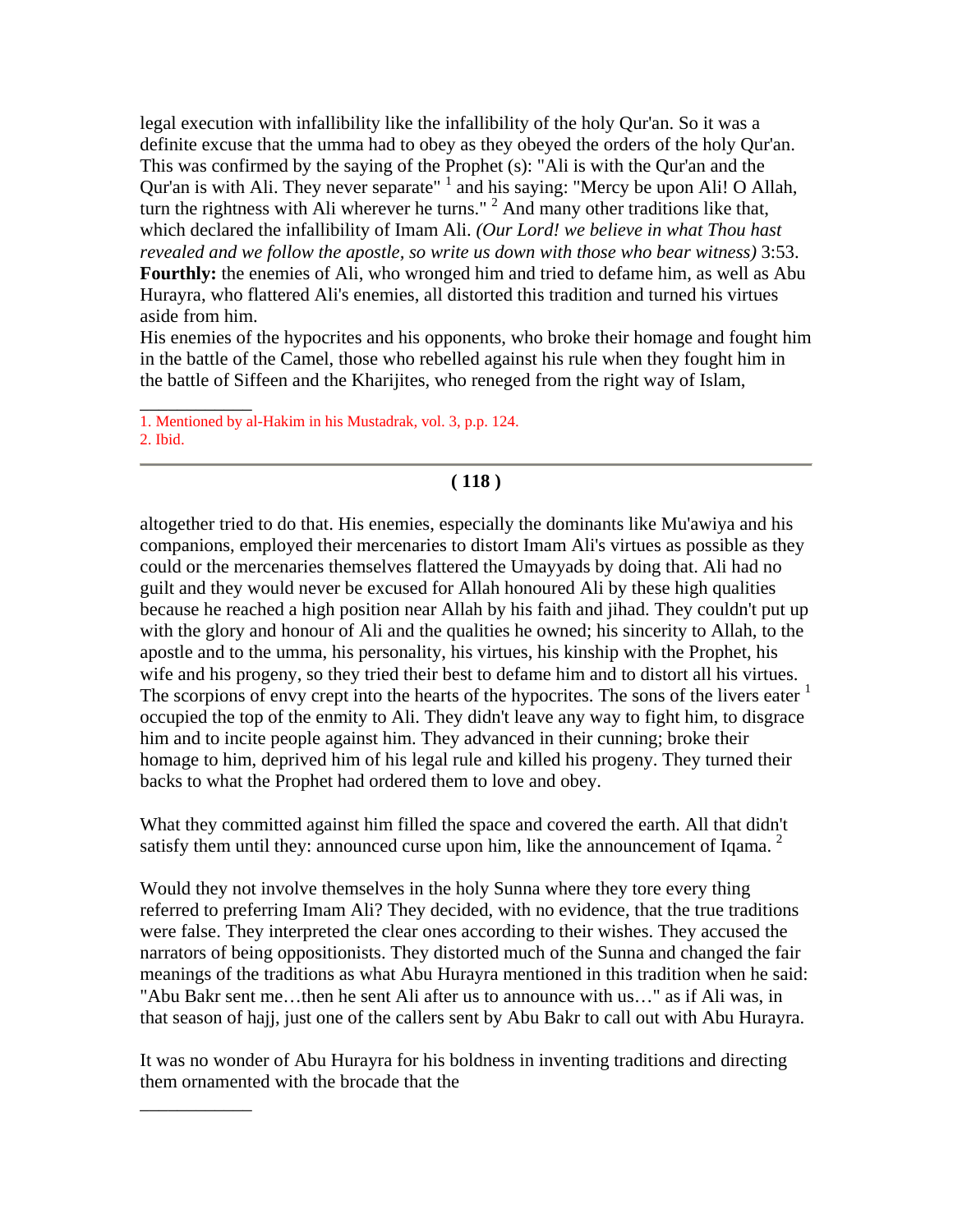1. It was Hind, the wife of Abu Sufyan and the mother of Mu'awiya. She tore the chest of Hamza ( the propphet's uncle) when he was killed in the battle of Uhud, and ate his liver. 2. Specified wordings to be recited before commencing the prayer.

# **( 119 )**

rabble liked and the general policy preferred and spread by the false propaganda.

Didn't he transmit the virtue from Ali to Abu Bakr flattering the government and endearing himself to the public by inventing what pleased them?

What a doing he did! He gagged the mouths to speak a word of the truth for fear of the public to plot against them and the government to revenge then. And what about then!

Abu Hurayra wanted by his tradition to sweep away the honoured position that Allah and His apostle chose Ali for in that season of hajj. He tended to say that:

(1) The task, which Ali went to carry out, was by the command of Abu Bakr, who was the emir of hajj as Abu Hurayra pretended. That Ali didn't suffice to do the task so Abu Bakr sent Abu Hurayra with some of the strong and hard men like Abu Hurayra to take much care about it.

(2) Ali had nothing more than what Abu Hurayra and his group, who were sent by Abu Bakr, had in that task, because they did the same as he did.

It was enough to refute this tradition that Allah saw Abu Bakr was not suitable for that task. He revealed to the Prophet to bring him back and to choose one of the only two efficient men for this task; either the Prophet himself or his guardian Ali.

Abu Hurayra, before he was employed to serve the Umayyad propaganda, told of this event without mentioning that Abu Bakr was the emir or ever mentioned him. He pretended that he and the other callers were with Ali. Refer to his tradition mentioned above.

We don't trust in both of his traditions nor that he called out in the Day of Immolation or that he ever attended that season of hajj at all. I swear by Allah that we do never trust in whatever he narrated.

**Fifthly:** The political propaganda, during the Umayyad reign, had committed a serious crime against the prophetic traditions besides what their mercenaries invented of fabricated traditions to flatter the rulers and how hard they tried to make the tradition of Hameed narrated from Abu Hurayra be true.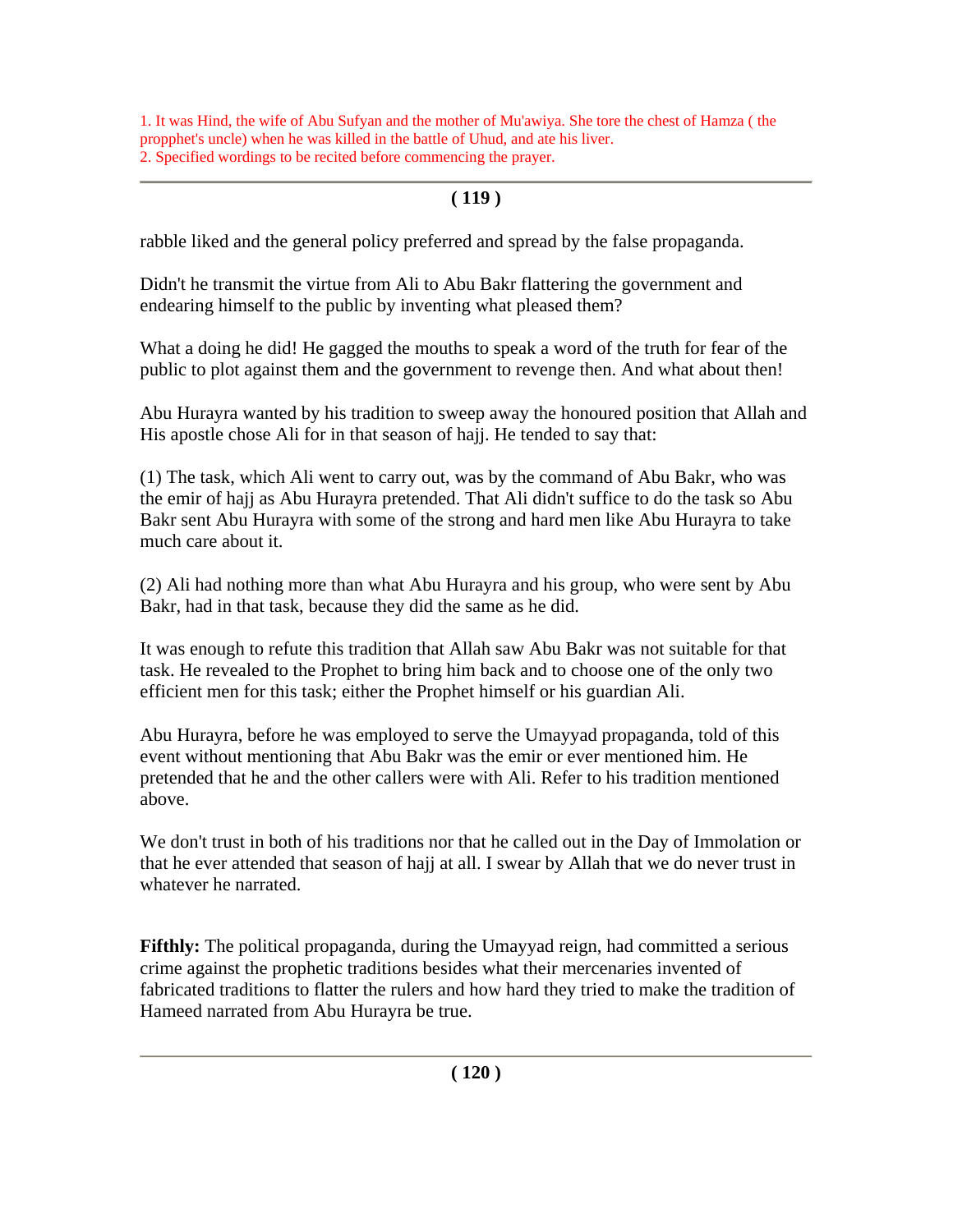Inventing traditions was a good craft for the adulators to live by. Those adulators had a skill to ornament and promote their goods (traditions), which no one felt of at that time except the discerners and how few they were! Behind those adulators were the mercenaries of those, who collected and wrote down Sunna and Hadith, the flattering learned ones, the hypocrites, who pretended to be pious and abstinent like Hameed bin Abdur Raman, Muhammad bin Ka'b al-Qardhi and the likes, the chiefs of the tribes in the towns and the sheikhs of the clans in the desert, who whenever heard anything from those adulators, spread it among the public and the rabble of the new conquered countries, told of it from upon the minbars, depended upon it as excuse and regarded it as base of Sharia. The trustworthy faithful ones had nothing to do but to be silent in front of those flattering mercenaries, who were defended by the rulers. If those poor were asked about what the liars invented of traditions, especially that talked about the virtues of Abu Bakr and Omar, they would fear the public, who followed the rulers blindly, if they said the truth. They would fear the flattering and the flattered ones. Thus many facts were lost many heresies were kept as bases of the Sharia. This heresy, of Hameed and Abu Hurayra, was the best lucky to be the stronger against the Prophet's family. They fabricated many other traditions having the same meaning and ascribed one of them to Ali himself, the second to his cousin Abdullah bin Abbas, the third to his companion Jabir bin Abdullah al-Ansari and the fourth to his grandson, the inheritor of his knowledge, Imam Muhammad al-Baqir. It was a conspiracy that the enemies of Ali used to do and they kept on it to disgrace the Hashimites without letting the public know the truth. The people, who came after them, collected those traditions as they were and wrote them down admiringly. They regarded what they had collected as true traditions inattentively.

The defect of the series of narrators of the tradition, which was ascribed to Imam Ali was Abu Zar'a Wahab bin Rashid. He was so hostile to Imam Ali. He acquired the hostility to the Hashimites from

#### **( 121 )**

his teacher Abu Yazeed Yunus bin Yazeed bin an-Najjad al-Ibli, the freed servant of Mu'awiya  $<sup>1</sup>$ </sup>

The defect in the series of narrators of the tradition ascribed to ibn Abbas was Abul Qassim Muqsim bin Majza'a. He declared his enmity to Imam Ali. Al-Hakim thought that this man was one of al-Bukhari's men of Hadith and mentioned his fabricated tradition ascribed to ibn Abas in his Mustadrak.<sup>2</sup> Muqsim was not trusty as al-Bukhari mentioned in his book. Ath-Thahabi in his book Mizan al-I'tidal quoted from al-Bukhari and ibn Hazm that this man was not trusty. Ibn Sa'd said in his Tabaqat that he was excessive in narrating traditions and he was not trusty.

Because he was not trusty, al-Bukhari and Muslim didn't mentioned his traditions except one mentioned by al-Bukhari that Abdul Kareem bin Malik said that he had heard Muqsim saying: "Ibn Abbas said: "Those, who didn't go to fight in the battle of Badr and those, who fought would never be regarded as equal."

Al-Bukhari didn't mentioned in his Sahih except this tradition of Muqsim, certifying that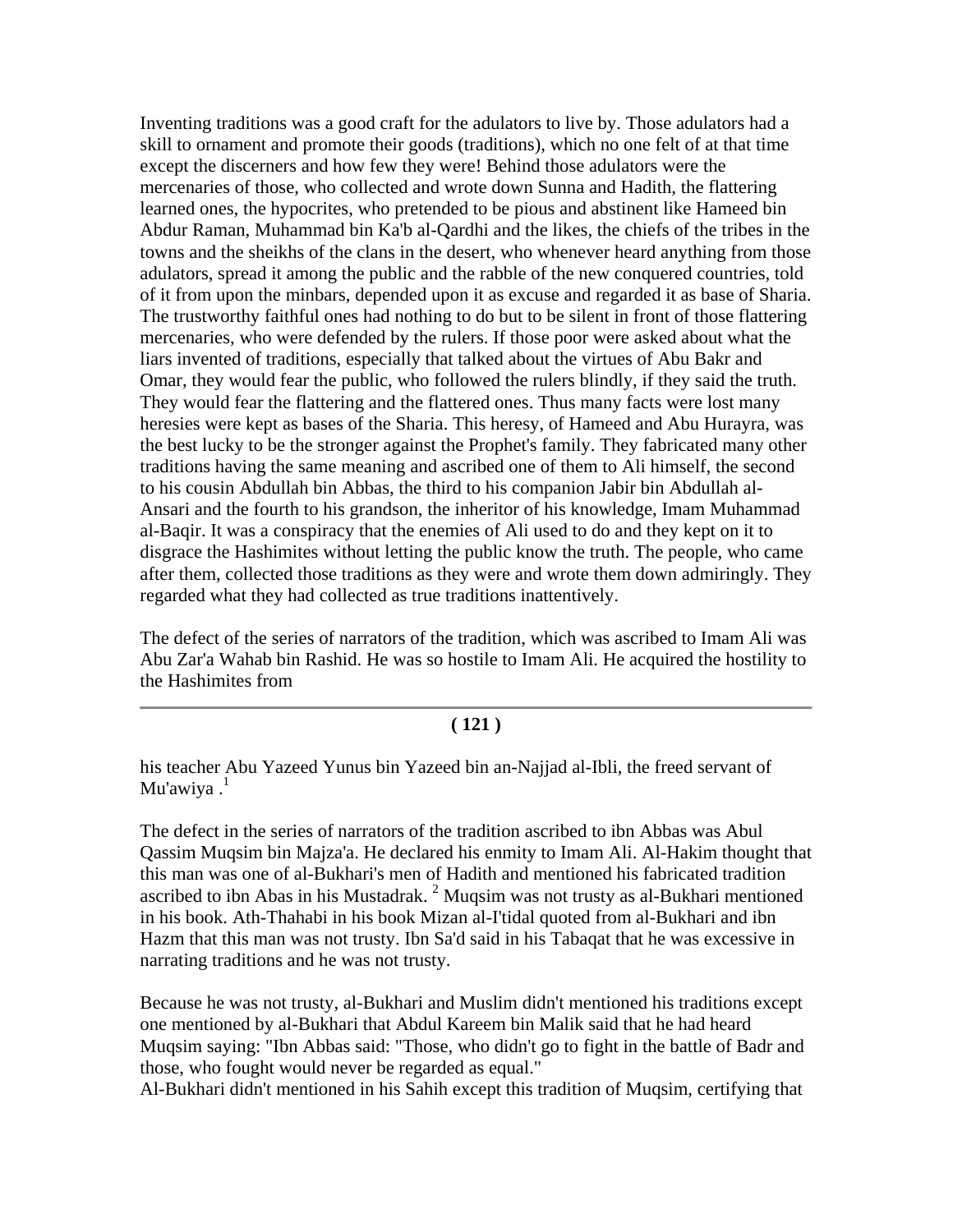he was not trusty. He mentioned this tradition for it didn't have any legal verdict besides that it wasn't said by the Prophet (s).

The defect in the tradition ascribed to Jabir was Abu Salih Iss-haq bin Najeeh al-Malti. He was offensive, malicious and excessive in lying. He was so daring in fabricating traditions as mentioned by the all, who wrote about the men of Hadith.

The defect of the tradition ascribed to Imam Muhammad al-Baqir (s) was Muhammad bin Iss-haq, who mentioned the tradition in his biography, which he filled with heresies and wonders that couldn't be believed.

## **( 122 )**

Anyhow it was easy to refute these fabricated traditions for they were mean like their narrators. Their texts were weak and contradictory to the fact of those, whom they were ascribed to. In fact they were contradictory to the traditions narrated by Abu Bakr, Ali, ibn Abbas, ibn Omar, Sa'd and Anass that we mentioned in the second point of this chapter. It didn't fit the conduct of the Prophet, who did never appoint any one to command Ali along his lifetime but Ali always was the commander and the bearer of the banner in all the battles of the Prophet. It was different for the others like Abu Bakr, Omar and others, who were under the commandership of the teenager Ussama when the Prophet (s) went to the better world. In the battle of That as-Salassil, they (Abu Bakr and Omar) were under the commandership of Amr bin al-Aass.<sup>1</sup>

As for Ali, he was not commanded by any one along the life of the Prophet (s). The Prophet didn't send him with the army of Ussama nor with the army of Amr bin al-Aass or the army of Abu Bakr and Omar when he sent them to Khaybar. When they returned he sent Ali and both of them were under Ali's commandership until he conquered Khaybar. When the Prophet sent Khalid bin al-Waleed to Yemen with an army and sent Ali with another army, he said to them that if they met, Ali would be the commander of the two armies and if they separated each one would be the commander of his army.  $2$ 

Abdullah bin Abbas said: "Ali had four qualities that no one other than him had; he was the first of the Arabs and the foreigners, who offered prayer to Allah with the Prophet, he was the bearer of the Prophet's banner in all of his battles...etc."<sup>3</sup>

### **19. The angels talk with Omar**

\_\_\_\_\_\_\_\_\_\_\_\_

Al-Bukhari mentioned <sup>4</sup> that Abu Hurayra had said: "The Prophet (s) said: "Some men of the Israelites, who lived before you,

<sup>1.</sup> Abu Nasr al-Kalabathi, Abu Bakr al-Isbahani and Abul Fadhl ash-Shaybani, who was known as ibnul Qaysarani, mentioned in their books that Yunus bin Yazeed was the freed servant of Mu'awiya. Refer to Ibnul Qaysarani's book, p.p. 485. This very Yunus narrated that Abu Talib was unbeliver when he died. Refer to Muslim's Sahih, vol. 1, p.p. 30. 2. vol. 3, p.p. 51. 3. vol. 5, p.p. 346.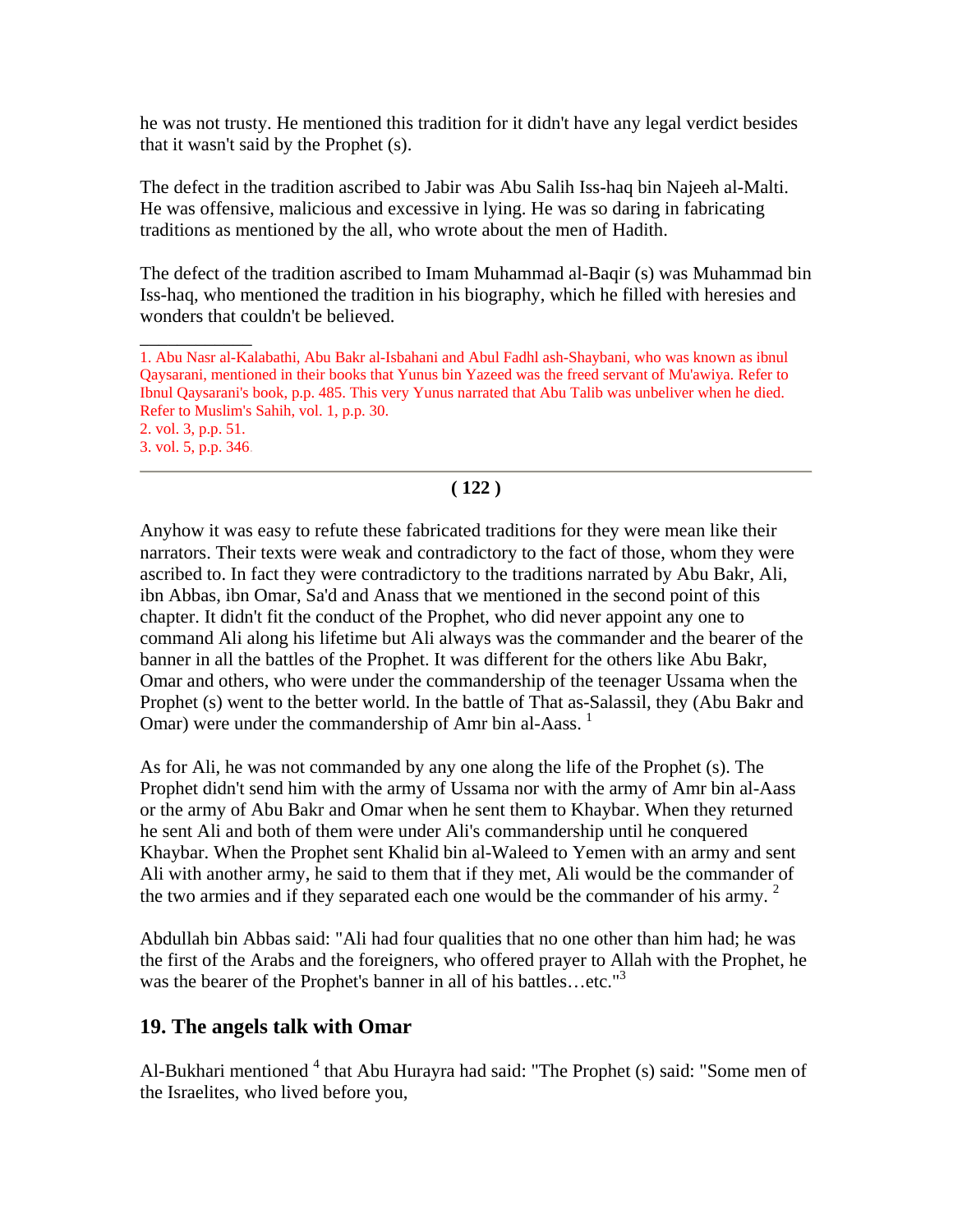\_\_\_\_\_\_\_\_\_\_\_\_

#### **( 123 )**

were talked with (by the angels) although they were not apostles. If there is someone of my umma like them, it will be Omar."

Al-Bukhari mentioned another tradition  $2$  narrated by Abu Hurayra that he said: "The Prophet (s) said: "There were among the nations, who had lived before you, some people, who were talked with (by the angels). If my umma has someone like those, it will be Omar."

It was a fabricated tradition that Abu Hurayra had invented with adorned words years after the death of Omar. It came out just like what the policy of the upper class wanted and the public at that time jogged with it joyfully. The hostile Umayyad policy against Imam Ali and the Hashimites required raising Abu Bakr and Omar to the position of the prophets and the infallible saints. The masses were so ardent with the victories achieved during the reign of the two caliphs, Abu Bakr and Omar, so Abu Hurayra flattered both; the ruler and the ruled people by this tradition and the likes, therefore he got a favoured position near the rulers and among the public. If Abu Hurayra had told of these traditions during the lifetime of Omar, the caliph's stick would have got its share from his back, but the space was free for him to talk whatever he liked. It was well-known for the discerners and the prudent that those, whom the angels talked with, were either prophets or prophets' guardians, who all were infallible. The angels talked with the prophets face to face but as for the guardians, Allah inspired them with the truth as if an angel talked with them, but in fact no talker was there.

No doubt that Omar got a high status in Islam and did well for the umma, but he was not a prophet nor an infallible guardian, so the angels would not talk with him.

Moreover that the doings of Omar during the life of the Prophet (s) and after his life didn't fit him to be talked with by the angels at all.

 $\overline{\phantom{a}}$ 

#### **20. The heritage of the Prophet is for charity**

The two sheikhs mentioned  $<sup>1</sup>$  that Abu Hurayra had said: "The Prophet (s) said: My heirs</sup> are not to divide a dinar of mine among them. What I have left, after taking away the

<sup>1.</sup> Refer to al-Hakim's Mustadrak, vol. 3, p.p. 43 and ath-Thahabi in his Talkhees.

<sup>2.</sup> Refer to Ahmed's Musnad, vol. 5, p.p. 356.

<sup>3.</sup> Refer to al-Hakim's Mustadrak, vol. 3, p.p. 111.

<sup>4.</sup> In his Sahih, vol. 2, p.p. 194.

<sup>1.</sup> Refer to al-Qastalani's book Irshad as-Sari, vol. 7, p.p. 349.

<sup>2.</sup> Sahih, vol. 2, p.p. 171.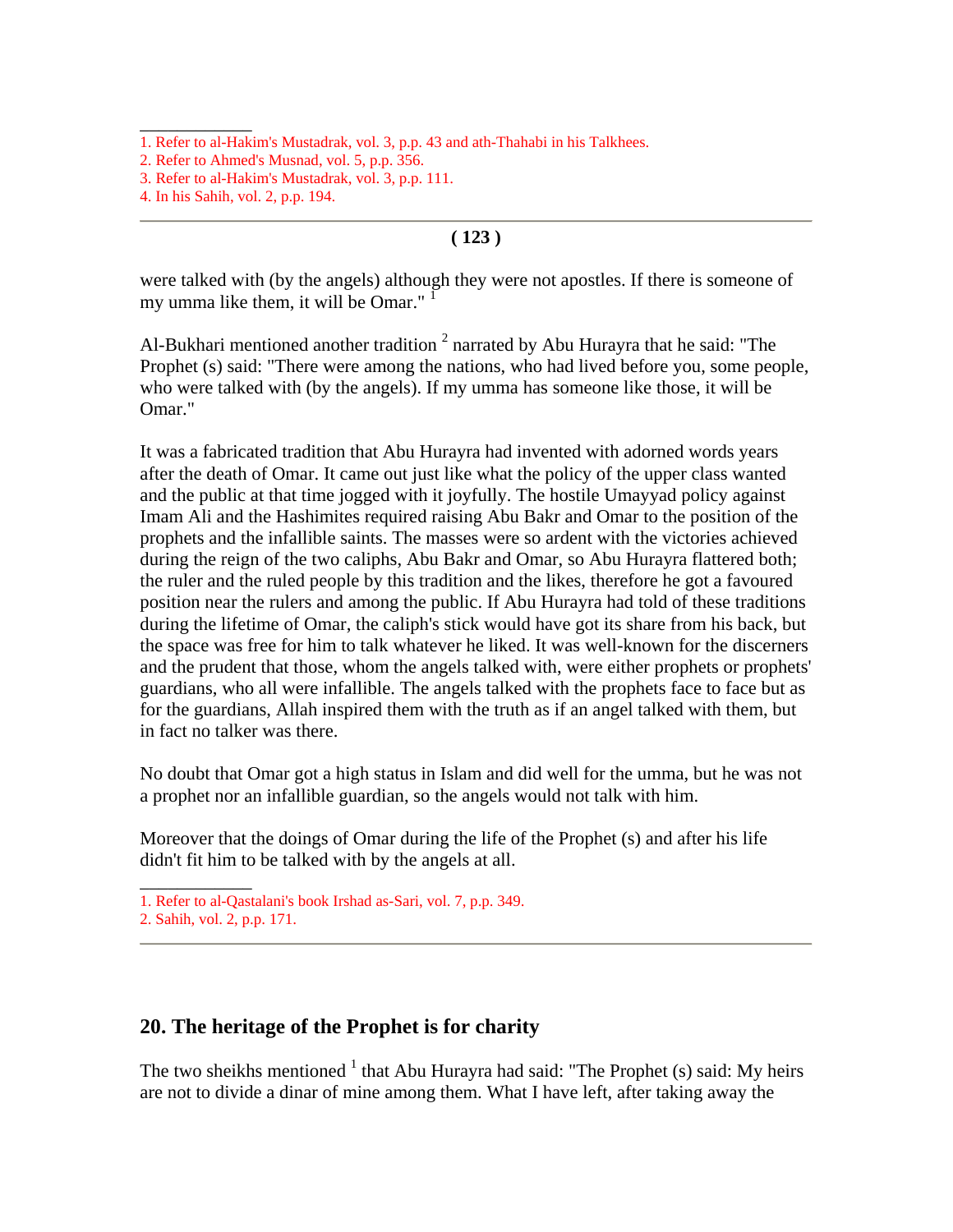spending of my wives and my employee, is to be for charity."

This tradition was narrated by Abu Bakr only. He used it as an excuse to prevent Fatima az-Zahra' (the daughter of the Prophet) her heritage after the death of her father. The two sheikhs and others mentioned that Aa'isha (the Prophet's wife) said  $2$ : "Fatima, the daughter of the Prophet (s), sent to Abu Bakr asking him for her father's heritage. Abu Bakr said: "The Prophet said: We don't bequeath. What we leave is to be for charity." <sup>3</sup> Abu Bakr refused to give her anything of her father's heritage. Fatima became very angry with Abu Bakr. She deserted him and didn't talk to him until she died. She lived six months after her father's death. When she died, her husband buried her in the night (as she wanted in her will)<sup>4</sup> and Abu Bakr didn't offer the prayer (for the dead) for her.

Yes, she became very angry. <sup>5</sup>She wore her hijab and left her house with her companions of women. Her gait was just the same as her father's, until she came to Abu Bakr, who was among a crowd of Muhajireen, Ansar and others. They put a veiling between her and them. She moaned and made all the attendants sob. The gathering shook. She waited a while until their sob and passion calmed down. She began her speech with praising Allah. She went on her speech that made the sights submit and the souls surrender. She would bring them back to the right way, but the politics overcame every thing then!

\_\_\_\_\_\_\_\_\_\_\_\_

 $\overline{\phantom{a}}$ 

#### **( 125 )**

He, who heard her speech she made in that day,  $\frac{1}{1}$  would know what there were between her and the people  $2^{\infty}$  (Abu Bakr, Omar...). She proved her rights with clear evidences derived from the holy Qur'an that couldn't be denied.

<sup>1.</sup> Refer to al-Bukhari's Sahih, vol. 2, p.p. 125, and Muslim's Sahih, vol. 2, p.p. 74.

<sup>2.</sup> Refer to al-Bukhari's Sahih, vol. 3, p.p. 37 - , Muslim's Sahih, vol. 2, p.p. 72 and Ahmed's Musnad, vol. 1, p.p. 6.

<sup>3.</sup> This tradition was denied by Fatima and all the infallible imams.

<sup>4.</sup> Refer to Irshad as-Sari, vol. 8, p.p. 157.

<sup>5.</sup> Islamic cloths.

<sup>1.</sup> Refer to al-Tabrasi's book al-Ihtijaj and Bihar al-Anwar. Some of the Sunni historians mentioned this speech in their books like Abu Bakr Ahmed bin Abdul Aziz ah-Jawhari in his book Kitab as-Saqifa and Fadak. Refer to Sharh an-Nahju al-Hameedi, vol. 4, p.p. 87, p.p. 93 and p.p. 94.

<sup>2.</sup> She said to Abu Bakr when he refused to give her her father's heritage: "O Abu Bakr if you die, who will inherit you ? He said: "My sons and family". She said: "Then why did you inherit the prophet's heritage instead of his offspring and family ? He said: "I didn't, daughter of the prophet". She said: "Certainly you did. You took Fadak ( a large planted area), which was the prophet's own property and prevented us from what Allah had reveled from the heaven to be ours." Refer to Abu Bakr bin Abdul Aziz's book Kitab as-Saqifa and Fadak, vol. 4, p.p. 87. It was also mentioned in p.p. 82, that when Fatima asked Abu Bakr for her heritage, he said to her:" I heard the prophet saying: " A prophet doesn't bequeath. "But I support whomever the prophet supported and spend on whomever the prophet spent on." She said: "O Abu Bakr do your daughters inherit you but the prophet's daughters dont inherit their father? He said: "It is so." Ahmed also mentioned sich a tradition in his Musnad, vol. 1, p.p. 10. Aj-Jawhari mentioned in Kitab as-Saqifa and Fadak, vol. 4, p.p. 81, a tradition narrated by Um Hani bint Abu Talib that Fatima said to Abu Bakr: "If you die, who will inherit you ? "He said: " My offspring and family." She said: "Then why do you inherit the prophet instead of us?" "He said: " O daughter of the messenger of Allah, your father didn't leave us anything." "She said: " Yes, he did. It was the share, which Allah made for us (according to the Qur'an) and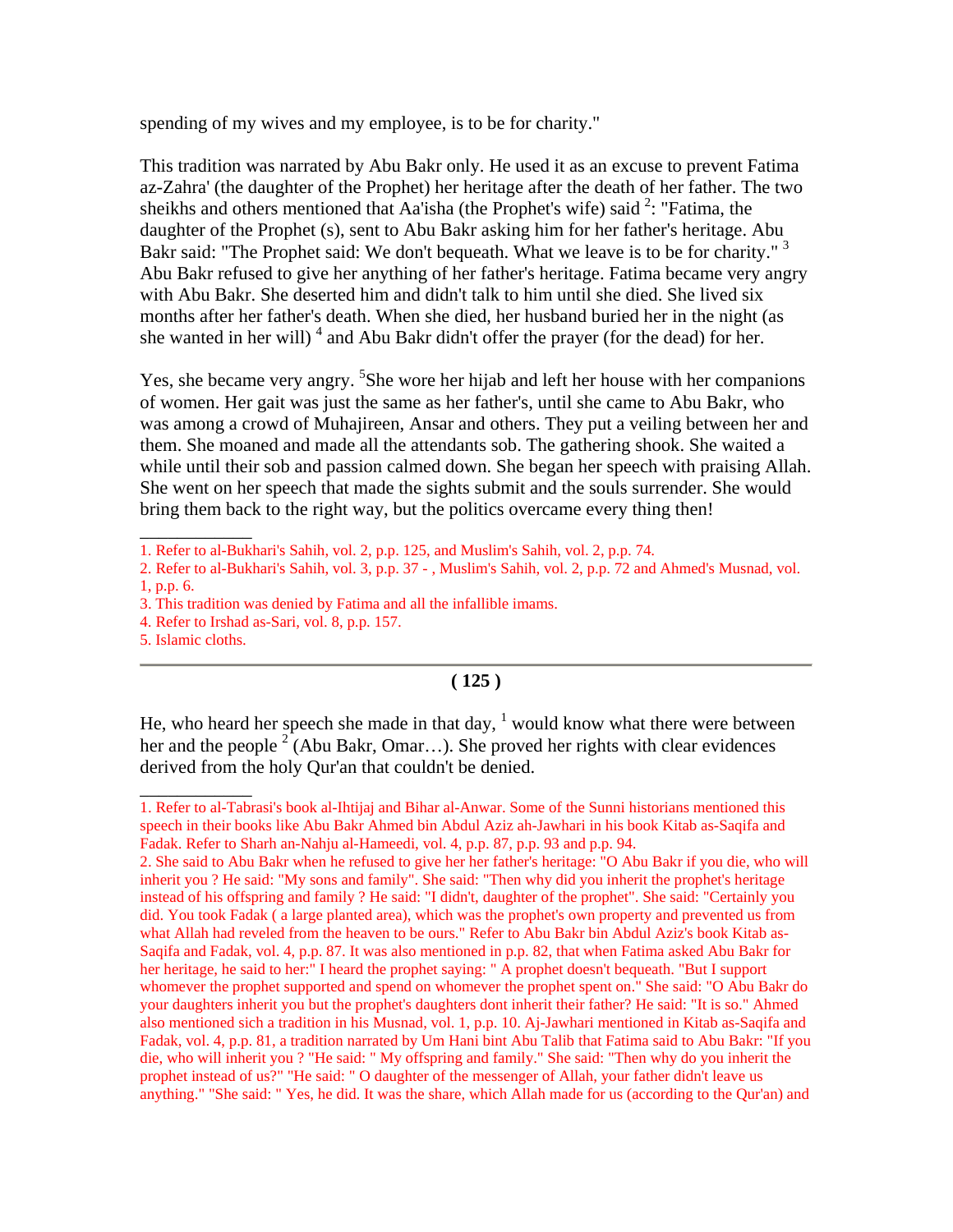became our property, which is now in your hands." He siad to her : "I heard the prophet saying: It (Fadak) is aliment that Allah gave to us and when I die, it will be for the Muslims." There was an other speech of Fatima (s) concerned the caliphate mentioned in aj-Jawahiri's book Kitab as-Saqifa and FAdak, vol. 4, p.p. 87 that Fatima bint al-Hussayn said: "When Fatima, the daughter of the Prophet (s) became very sick, the women of the Muhajireen and the Ansar gathered around her and asked her: " How are you, daughter of the prophet ? She said: "I hated your evil life and detested your men...." it was also mentioned by Imam Abul Fadhl Ahmed bin Abu Tahir in his book Balaghat an-Nissa', p.p. 23, al-Majlisi in his book Bihar al-Anwar and by at-Tabrasi in his al-Ihtijaj.

### **( 126 )**

She said: "Did you turn your backs purposely to the book of Allah, who said: *(And Sulaiman was Dawood's heir)* 27:16 (Quran), and said when he talked about Zechariah: *(grant me from Thyself an heir, who should inherit me and inherit from the children of Yaqoub, and make him, my Lord, one in whom Thou art well pleased)* 19:5-6 (Quran), *(and the possessors of relationships are nearer to each other in the ordinance of Allah)* 8:75 (Quran), *(Allah enjoins you concerning your children: The male shall have the equal of the portion of two females)* 4:11 (Quran) and said: (Bequest is prescribed for you when death approaches one of you, if he leaves behind wealth for parents and near relatives, according to usage, a duty (incumbent) upon those who guard (against evil)) 2:180 (Quran).

Then she said: "Had Allah specialized you with a verse of the Qur'an and excluded my father? Are you more aware of the Qur'an than my father and my cousin (Ali)? Or you say: those of two different religions are not to bequeath each other?"

She argued with them by showing evidences from the holy Qur'an, which confirmed clearly that the prophets bequeathed their offspring through the verses about David and Zechariah. She was, definitely, more aware of the essence of the Qur'an than those, who came lately after the revelation of the Qur'an and distorted the meaning of heritage from properties to prophecy and wisdom without any evidence.

They just played with the real meaning of the words! If that was true, Abu Bakr and the other attendants of Muhajireen and Ansar at that time would disagree with her about that. <sup>1</sup> There were

\_\_\_\_\_\_\_\_\_\_\_\_

<sup>1.</sup> They didn't disagree with her about the Prophet's inheritage (whether it was knowledge and wisdom away from properties) or anything other. They only expropriated her inheritage, where Abu Bakr said: " O daughter of Prophet, Allah hadn't created any one more beloved to me than your father, the prophet Muhammad (s). I wished the sky would fall over the earth when your father died. I swear by Allah, that if Aa'isha (Abu Bakr's daughter) becomes needy is better for me than you to be needy. Do I give the white and the red (people their rights and I wrong you with your right, while you are the daughter of the Prophet ? This wealth was not the Prophet 's own property but it was of the Muslims. He spent it for the sake of Allah. When he died I became responsible for it." She said: " I will never talk to you after now." He said: " But I won't desert you." She said: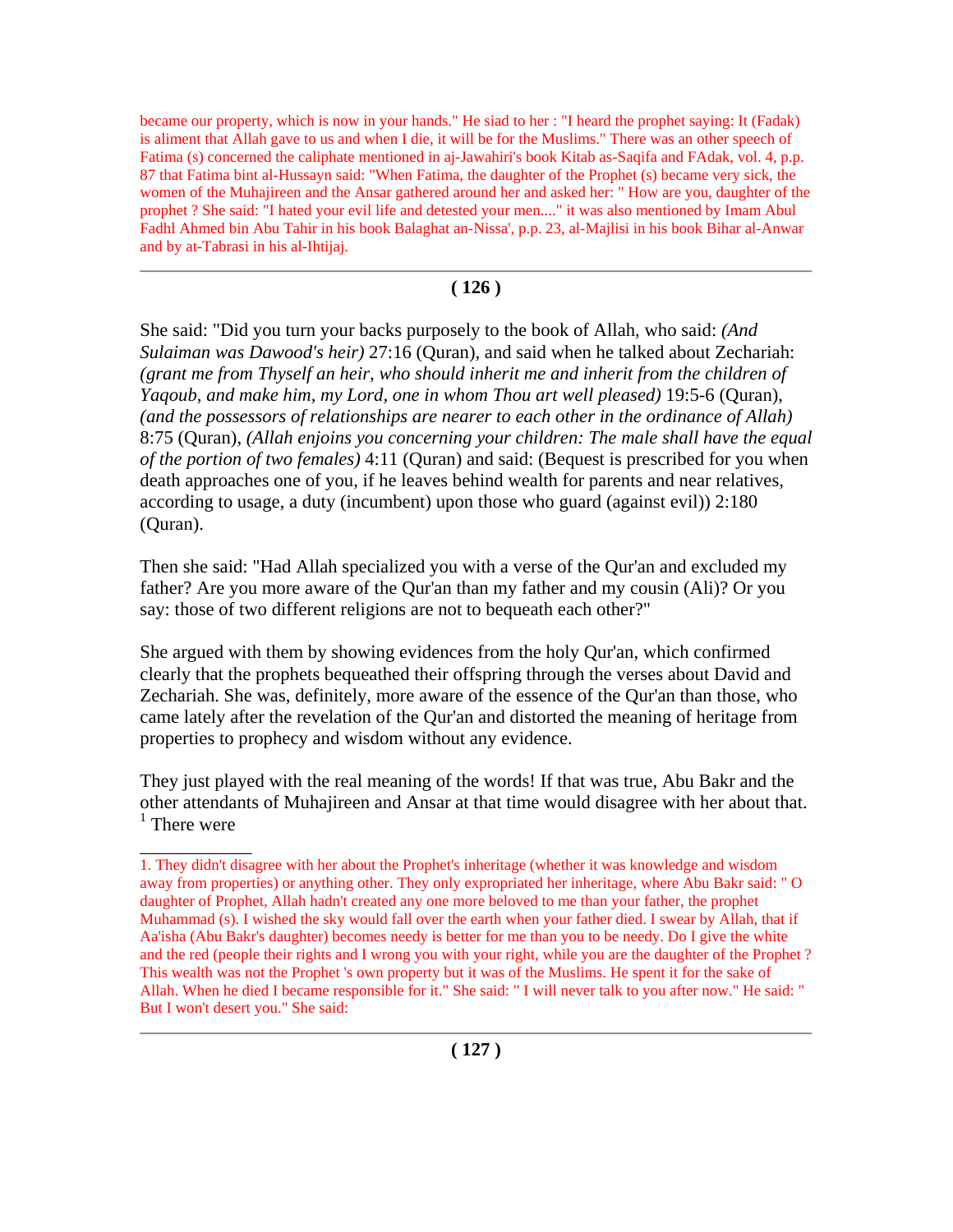some evidences confirming inheriting properties by the prophets as mentioned by Alam al-Huda in his book ash-Shafi.

Then she argued with them justifying her right of heritage by showing them the other Qur'anic verses concerning heritage. If she was different from the others in this concern, her father and her cousin would definitely explain it to her and would not let her be liable to appear as ignorant in asking for what she didn't deserve and to disgrace herself and dignity by arguing without any evidence that it wouldn't result but enmity. It was impossible for the Prophet and his guardian to do so.

The prophet Muhammad (s) was very fond of his daughter Fatima Az-Zahra' and cared for her much more than the kind fathers with their children. He embraced her with his warm mercy and was ready to sacrifice himself for her.  $2$  He was very happy to be with her. He had much care to bring her up with the highest of morals and

 $\overline{\phantom{a}}$ 

2. ONce he mentioned her and said: " Her father sacrifices himself for her." He repeated that three timesin a tradition narrated by Ahmed bin Hanbal and by ibn Hajr in his book as0Sawa'iq al-Muhriqa, p.p. 109.

#### **( 128 )**

dignity. He tried his best to educate her. He fed her with the knowledge of Allah and the Sharia, until she reached the top of every virtue and every nobility of character. After all, would he keep secret what concerned her legal duties? Allah forbid! How would he do that and let her put up with all what she met after his death because of the heritage? How would he cause sedition to the umma because of the heritage? Certainly not! He was far above that.

Did her husband, the Prophet's mate and brother, ignore this tradition in spite of his great knowledge and wisdom and that he was the first to be a Muslim, the Prophet's cousin and son-in-law besides his honour, high position, guardianship and the special respect the Prophet had towards him? Why did the Prophet (s) keep it a secret and not reveal it to Imam Ali, who had all those virtues and noble qualities that no one else had? What about all of the Hashimites, who never heard of this tradition until they became astonished by hearing it after the death of the Prophet (s)? Why didn't the Prophet's wives know anything about this tradition that they sent Othman to ask for them about their shares

<sup>&</sup>quot;I will pray Allah against you ." He said: " I will pray Allah for you." Before she died she recommended that Abu Bakr not to pray the prayer of the dead for her. Refer to Kitab as-Saqifa and Fadak, vol. 4, p.p. 80, you will find that he didn't disagree with her about the meaning of inheriting when she mentioned the two verses f David and Zechariah, but he pretended that that wealth was not the Prophet's. She wasn't satisfied for she was the best aware of her father's affairs. But there is no power save in Allah, the Almighty, the exalted.

<sup>1.</sup> Alam al-Huda considered that Zechariah was afraid from his cousins t inherit his wealth, for he had no son, and they were evil and lewd . It was not possible tha they would be prophets or pious wise men that he feared they will inherit his rank of knowledge, wisdom and prophecy, but he was afraid that they would inherit his wealth and spend it in their ravage and corruption, therefore he asked his god to grant him a boy to be wortheir to inherit his wealth than his evil cousins. Alam al-Huda also considered that when Zechariah asked his god to make his inheritor be content that meant inheriting his wealth. If Zachariah meant inheriting of the prophecy,it would be nonsense to ask his god to make his son be content exactly as saying: O Allah, send us a prophet and make him be honest and not a lair.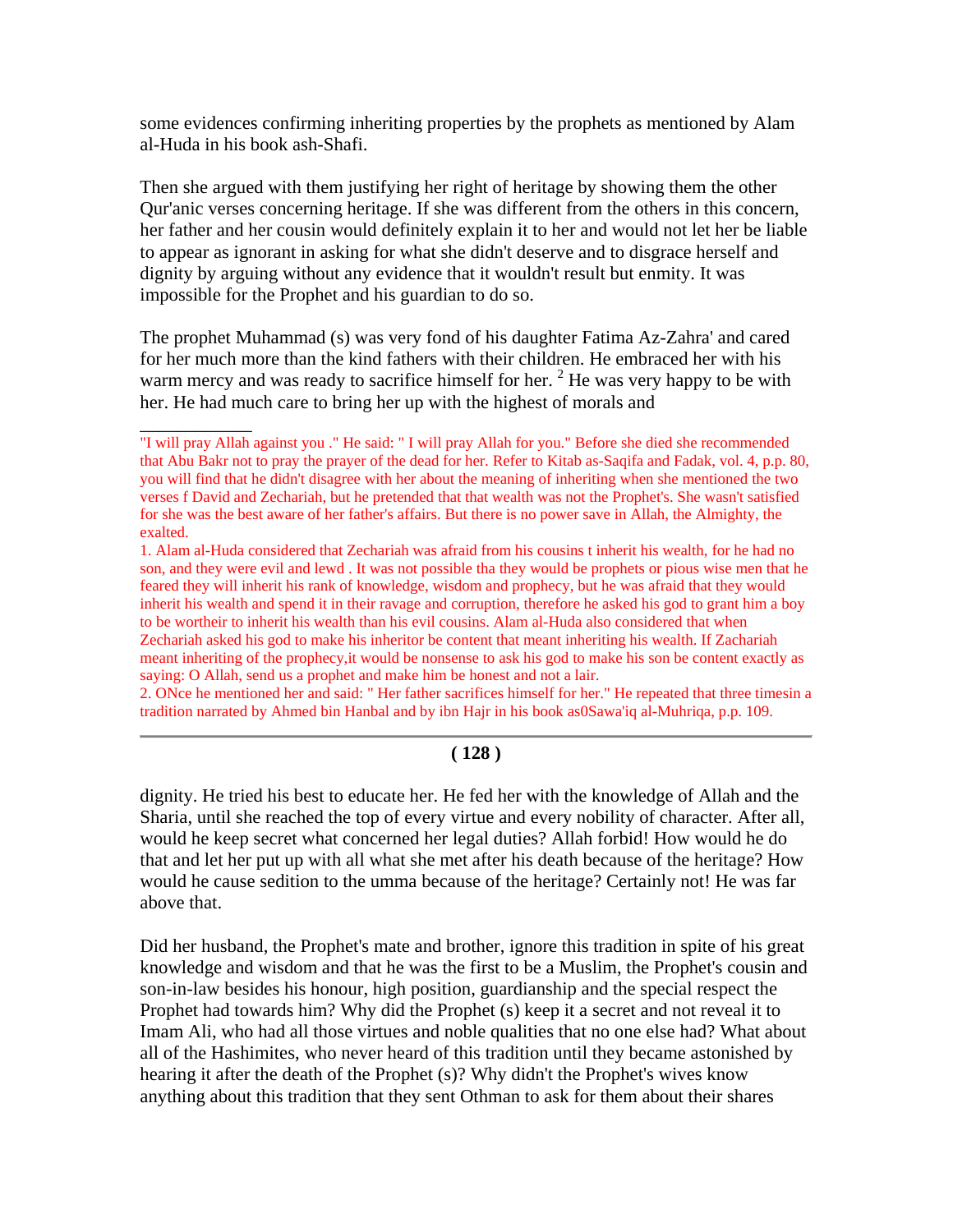from the Prophet's heritage?<sup>1</sup> How was it possible for the Prophet to tell someone, who didn't have anything to do with his heritage, about it and not to tell his real heirs? The Prophet's conduct was not so. He announced the divine orders frankly. It was never told that he kept the legal laws a secret. He treated his tribe and relative so kindly and solemnly.

There was still a word said by Fatima (s) that invoked the zeal of people and moved their fury at most. It was her saying: "or do you say that those of two different religions are not to bequeath each other?" That was to say: when you prevented me my father's heritage, you wanted to say that I was not on the religion of my father (not a Muslim) and if you proved that (I am not a Muslim) you would have a legal excuse for preventing me my father's heritage. We don't seek save Allah's judgement!

Anyhow Fatima (s) failed to get her heritage because of this tradition, which the caliph alone, told of. It was not narrated by any

#### **( 129 )**

other than him. It might be said that it was narrated by Malik bin Ouss bin al-Hadthan.<sup>1</sup>

It was said that Ali and al-Abbas  $2$  went to Omar during his caliphate to judge between them. Othman, Abdur Rahman, az-Zubayr and Sa'd  $3$  were there with the caliph. The caliph said to them: "Do you know that the Prophet had said: (We (the prophets) don't bequeath. What we leave is to be for charity)." The attendants were obliged to believe him. It was not possible for them except to submit to the two caliphs' sayings especially at that time.

As for Abu Hurayra, he was nothing to be mentioned at those days. No one listened to him or paid any attention for him. Moreover, he was accused of his bad accent. He didn't dare, with those great figures, to tell of Hadith. In fact, he didn't find himself fit to join those, whom the caliph trusted and listened to, therefore he didn't say any word about this subject at that time until all the great companions died and countries like Sham, <sup>4</sup> Egypt, Africa, Iraq, Persia, India and other countries were conquered and their peoples became Muslims. The Muslims entered a new era. Then the Umayyads praised Abu Hurayra and raised his name and mention. They take off his dress of obscurity and made him bloom after his fade. It became easy for him to say whatever he liked. So he began to tell the public of what made them like him and be attached to him. Hence he flattered the rulers and the public by this tradition, which boosted their beloved caliph among the general public.

### **21. Abu Talib refuses to say shahada**

\_\_\_\_\_\_\_\_\_\_\_\_

Abu Hurayra said: "The prophet Muhammad (s) said to his uncle Abu Talib: "Say that there is no god but Allah and I will witness it for you in the day of Resurrection." His

<sup>1.</sup> Refer to Kitab as-Saqifa and Fadak by Abu Bakr aj-Jawhari and refer to Shrh an-Nahj al-Hameedi, vol. 4, p.p. 83.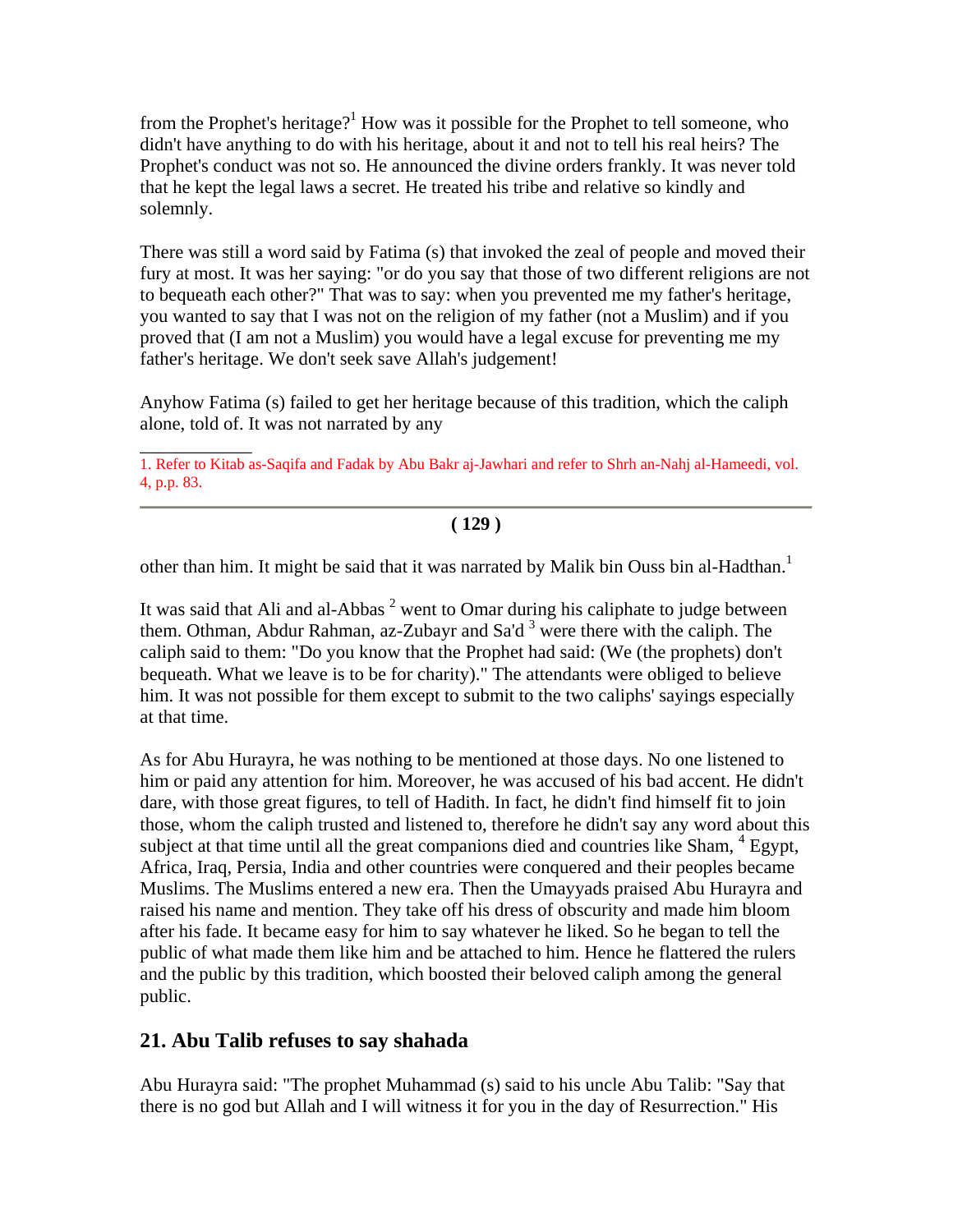uncle said: "I would say it to comfort you but I was afraid that Quraysh would blame me and say that he did it because of impatience." Therefore, Allah revealed to the Prophet this verse: (Surely you cannot guide whom you love, but Allah guides whom He pleases) 28:56 (Quran)

Abu Hurayra said in another place: "The Prophet (s) said to his uncle when he was dying: "Say that there is no god but Allah and I will witness it for you in the Day of Resurrection." His uncle refused to say. Therefore

\_\_\_\_\_\_\_\_\_\_\_\_

### **( 130 )**

Allah revealed to the Prophet (s): *((Surely you cannot guide whom you love, but Allah guides whom He pleases).*<sup>1</sup> (Quran)

Abu Talib, may Allah have mercy upon him, died in the tenth year of the prophethood of Muhammad (s), i.e. three years before hijra. It was also said that he died in the ninth or eighth year. So he died ten years before Abu Hurayra came to Hijaz. Then how could Abu Hurayra meet the Prophet and his uncle while they were talking about what he narrated as if he had seen with his eyes and heard with his ears? But he was of those, whose faith and reason didn't guide their tongues!

This tradition was one of many invented by the mercenaries to flatter the enemies of Ali and his progeny. The Umayyad state tried whatever was possible to spread it. There were enough works written by the scholars that refuted this tradition and proved Abu Talib's faithfulness with definite evidences. Whoever wants to know the truth of the faithfulness of Abu Talib, the Prophet's uncle, who was responsible for the Prophet since his childhood, brought him up, secured and safeguarded him, let refer to those books.  $2$ Abu Talib said in one of his poems:

O Allah, may You witness

\_\_\_\_\_\_\_\_\_\_\_\_

I have believed in the mission of Muhammad.<sup>3</sup>

# **22. The Prophet warns his tribe**

The two sheikhs mentioned  $<sup>1</sup>$  that Abu Hurayra had said: "When Allah revealed to the</sup> Prophet *(And warn your nearest*

<sup>1.</sup> Refer to Sharh an-Nahj al-Hameedi, vol. 4, p.p. 91.

<sup>2.</sup> The prophet and Ali's uncle.

<sup>3.</sup> Refer to al-Bukahri's Sahih, vol. 2, p.p. 124.

<sup>4.</sup> Syria, Jordan, Palestine and Lebanon.

<sup>1.</sup> Refer to Muslim's Sahih, vol. 1, p.p. 31.

<sup>2.</sup> Refer to (al-Hujja ala ath-Thahib ila Takfeer Abu Talib) by imam Shamsuddeen Abu Ali FAkhr bin Sharif Ma'd al-Musawi and Sheikh al-Abtah by Sayyed Muhammad Ali Sharafuddin al-Musawi.

<sup>3.</sup> Abu Talib had much poetry showing his faith.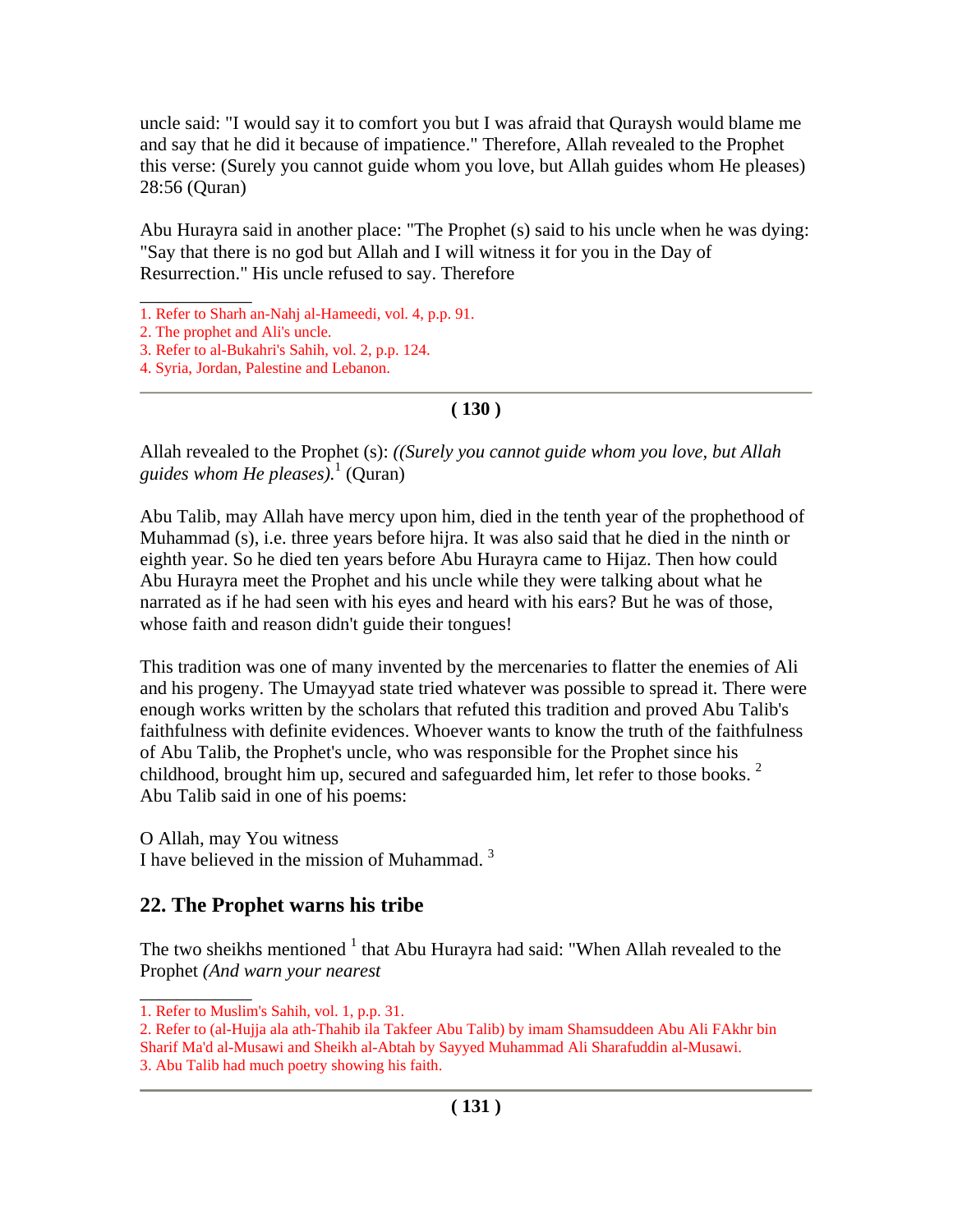*relations)* 26:214, he stood up and said: "O people of Quraysh, I don't substitute for you near Allah (in the Day of Resurrection). O family of Abd Manaf, I don't substitute for you near Allah. O Abbas, I don't substitute for you near Allah. O Safiyya, I don't substitute for you near Allah. O Fatima bint Muhammad, ask for anything of my wealth but I don't substitute for you near Allah."  $2$ 

This Qur'anic verse was revealed to the Prophet in the beginning of Islam and before its spread in Mecca when Abu Hurayra was still in Yemen. He came to Hijaz twenty years after the revelation of this verse. He cut off the tradition and distorted it as usual according to the Umayyad policy and requirements of its propaganda against Imam Ali and the Hashimites. When this verse was revealed to the Prophet (s), he gathered his relatives, among whom were his uncles; Abu Talib, Hamza, al-Abbas (may Allah be pleased with them) and Abu Lahab (curse be upon him) and asked them to believe in Allah. He said to them: "Who of you will support me to carry out my mission and be my brother, vizier, guardian, heir and successor?" Ali, who was the youngest of them at that time, said: "I will be your vizier in carrying your mission." The Prophet touched Ali's neck and said: "This is my brother, vizier, guardian, heir and successor. You are to listen to him and to obey him." $3$ 

## **23. The Abyssinians play in the mosque**

Al-Bukhari mentioned that Abu Hurayra had said: "While the Abyssinians were playing with their bayonets in front of the Prophet in the mosque, Omar entered and began to throw them with pebbles. The Prophet said to Omar: "Let them do that."<sup>4</sup>

The Prophet was far away from play and higher than levity. He knew well, more than any one else, of the prohibited actions. He

would never let the ignorant to play in the mosque in front of him. He was busy, all the time, with the divine tasks. He had no time to spend with play or in vain. He was far above to let his honoured mosque be for play and vanity. *(A grievous word it is that comes out of their mouths; they speak nothing but a lie)* 18:5 (Quran).

# **24. Abrogation before the time of performance**

Al-Bukhari mentioned that Abu Hurayra had said: "The Prophet sent us in a delegation and said to us: "If you find (those two men), burn them with fire!" Then he said to us when we wanted to leave: "I ordered you to burn (those two men) with fire, but no one is to torture with fire save Allah. So when you find them, kill them both."

\_\_\_\_\_\_\_\_\_\_\_\_ 1. Refer to al-Bukhari's Sahih, vol. 2, p.p. 86, Muslim's Sahih and Amed's Musnad.

<sup>2.</sup> Quraysh was the great tribe living in Mecca. Abd Manaf was one of the prophet's grandfathers. Abbas was his uncle. Safiyya was his aunt and Fatima was his daughter.

<sup>3.</sup> Refer to al-Muraja'at by Sharafuddin al-Musawi.

<sup>4.</sup> In his Sahih, vol. 2, p.p. 120.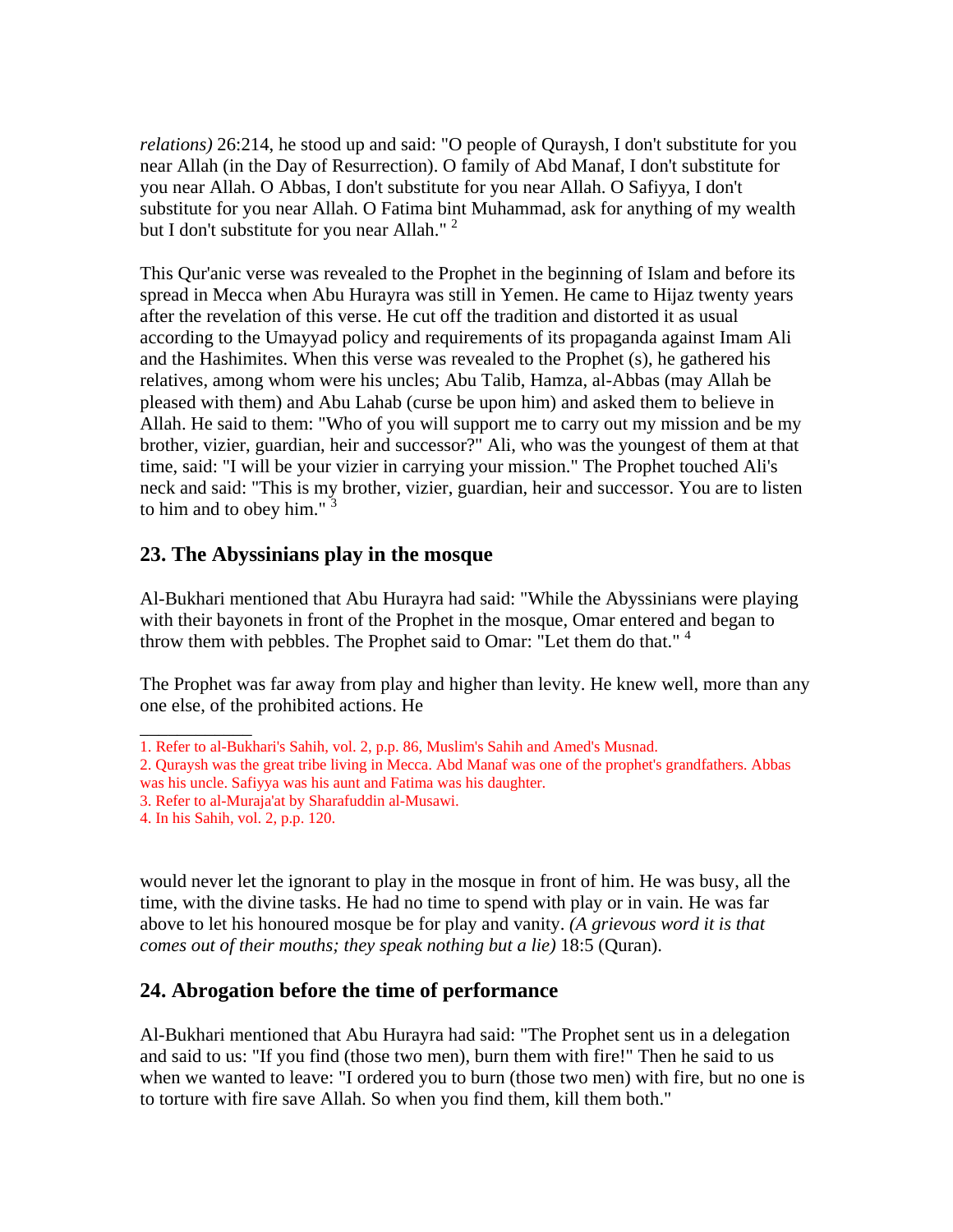This tradition was untrue because it showed abrogation of an order before performing it. It was impossible for Allah and His apostle to do that. When the Prophet said: (burn them with fire), it was revealed to him by Allah *Nor does he speak out of desire. It is naught but revelation that is revealed)* 53:3-4 (Quran), so when the Prophet abrogated it (according to Allah's revelation) before performing it that would show ignorance of Allah! Allah forbid! Glory be to Him, the Exalted, the Almighty.

## **25. Doing a thing in unbelievable period**

Al-Bukhari mentioned that Abu Hurayra had said: "The prophet Muhammad said: The holy Qur'an was eased for Prophet David. He ordered his men to saddle his sumpter and he finished reciting the Qur'an before they finished saddling the sumpter."  $1$ 

It was impossible in two ways;

**First:** the holy Qur'an was revealed to the prophet Muhammad and it was not revealed before that. How did Prophet David read it?

The defenders of Abu Hurayra justified that by saying that he meant by Qur'an the Psalms and the Torah because they were miracles as the Qur'an was.<sup>2</sup>

1. Refer to Al-Bukhari's Sahih, vol.3, p.p. 101 and vol. 2, p.p. 164.

\_\_\_\_\_\_\_\_\_\_\_\_

### **( 133 )**

They interpreted Abu Hurayra's saying, as they liked not as he himself meant. And Allah is the most Aware!

**Second:** the period of saddling the sumpter was too short for David to recite the Our'an, whether he meant the Qur'an of Muhammad or the Psalms or the Torah. It is definite that reason doesn't accept like these impossibilities.

So it was nonsense what al-Qastalani mentioned  $<sup>1</sup>$  in this concern when he said: "This</sup> tradition confirmed that Allah condensed time for whomever He will of His people as He condensed distance for them. An-Nawawi said: "Some people recited all the Qur'an four times in the night and four times in the day. I had seen Abut-Tahir in Jerusalem in eight hundred and sixty-seven of hijra and I had heard then that he recited all the Qur'an more than ten times in the night and in the day. Sheikh of Islam al-Burhan bin Abu Shareef told me that Abut-Tahir had recited the Qur'an fifteen times in a day and a night. This is something that we cannot perceive except by referring it to the divine emanation." It can never be possible except when we can put the world inside the egg.

Reasonable people know well that condensing time and distance is something unreal. Suppose that it was real. What was the use of it then? It would certainly cause many problems.

<sup>2.</sup> Refer to Irshad as-Sari, vol. 8, p.p. 500.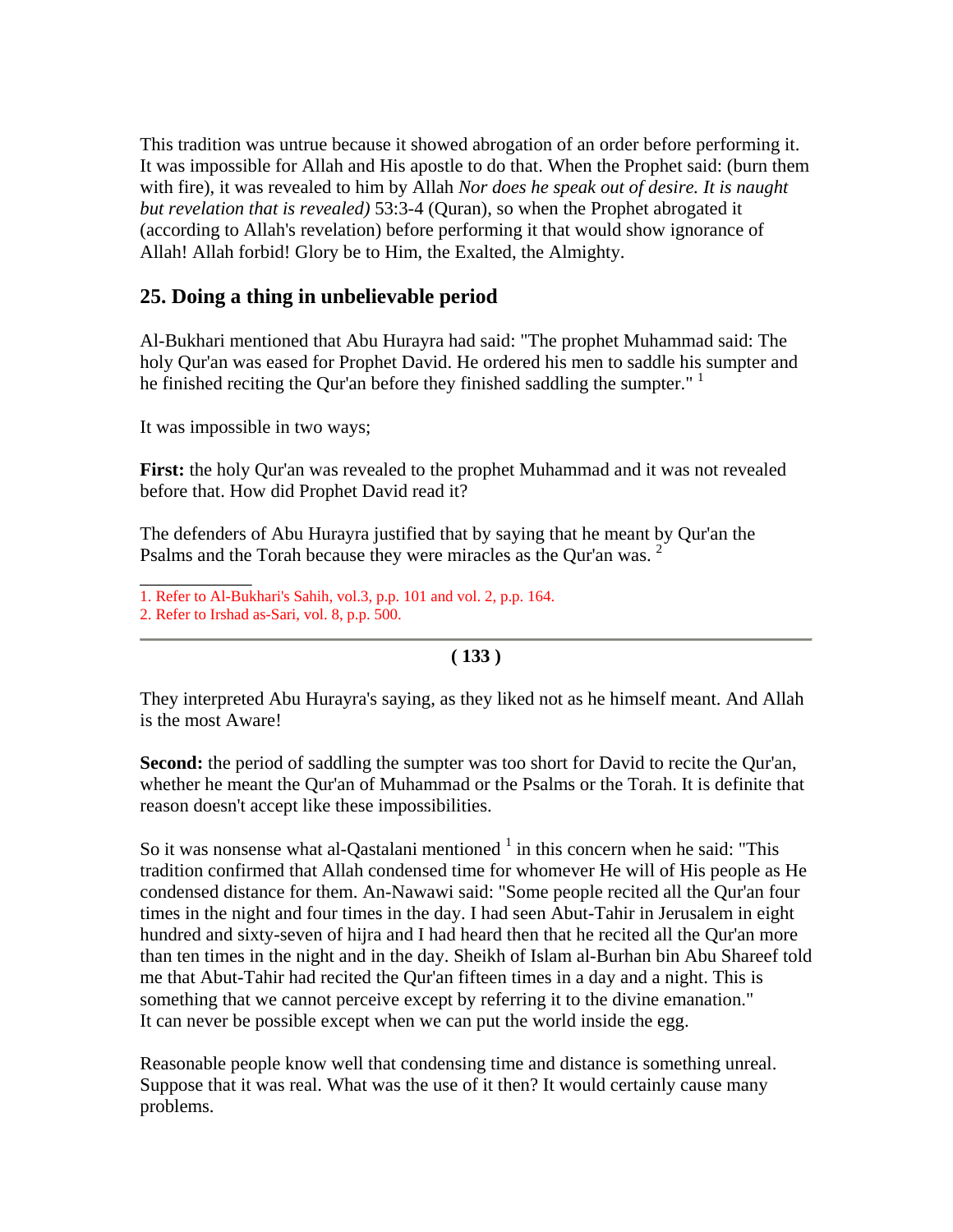If he had talked about condensing speech, it might have been more suitable although it would be unreal.

This tradition couldn't be considered as a miracle for the prophet David (s), because miracles were extraordinary things but what Abu Hurayra talked about in his tradition was (extra-reasonable).

### **26. A nation was metamorphosed into mice**

The two sheikhs mentioned  $2$  that Abu Hurayra had said: "The Prophet (s) said: "A nation of the Israelites was lost and they didn't

```
____________ 
1. ibid. vol. 7, p.p. 182 and vol. 8, p.p. 500. 
2. Refer to al-Bukhari's Sahih, vol2, p.p. 149 and Muslim's Sahih, vol. 2, p.p. 536.
```
### **( 134 )**

know what they had done. I think they were metamorphosed into mice, because when mice were given camel's milk they didn't drink it and when they were given ewe's milk they drank."

What a folly it was that even the foolish would disdain, unless they were mad. But the two sheikhs trusted in this dotard and mentioned his absurdities as evidences. If what he said did not disgrace Islam, we would put his rope on his neck and let him graze freely with his likes, but we had to defend the infallible Sunna as possible as we could because these superstitions were the worst of defects that afflicted Islam.

## **27. They deny his tradition, so he changes his mind**

\_\_\_\_\_\_\_\_\_\_\_\_

Muslim mentioned that Abdul Melik bin Abu Bakr said that Abu Bakr had said: "I heard Abu Hurayra narrating in his stories : "Whoever was impure when it dawned, he was not to fast." I told Abdur Rahman of that and he asked his father. His father denied it. Abdur Rahman and I went to Aa'isha and Um Salama (the Prophet's wives). Abdur Rahman asked them and said to me: "Both of them said that the Prophet became impure in the morning without a wet dream  $2$  and he fasted. Then we went to Marwan, who was the wali of Medina by Mu'awiya. Abdur Rahman told Marwan of that. Marwan said: "I ask you to go to Abu Hurayra to refute his saying." <sup>3</sup> We went to Abu Hurayra. Abdur Rahman told him that. He said: "Did they (the Prophet's wives) say that?" he said: "Yes, they did." Abu Hurayra said: "They knew more than me. I heard that from al-Fadhl and didn't hear it from the Prophet (s)." He changed his mind and ascribed the tradition to al-Fadhl.<sup>4</sup>

<sup>1.</sup> He scorned him when he regarded him as a storyteller,who took money for telling fables.

<sup>2.</sup>The Prophet was more perfect,honored and glorified than what they thought.He was too far away from impurity and wet dreams especially during days of fasting.All the Prophets had no wet dreams. They were exalted and infallible.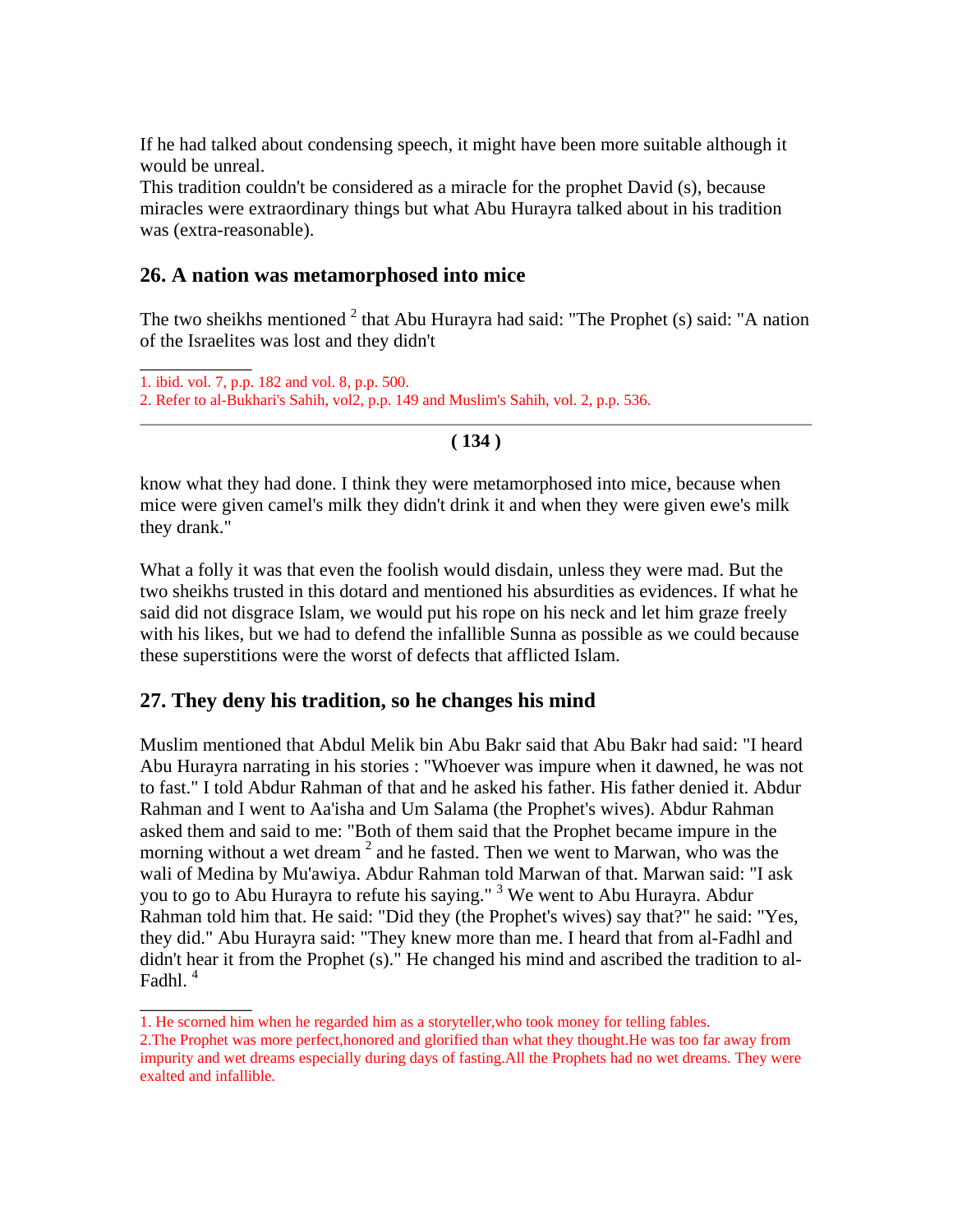3. Marwan wanted to keep Abu Hurayra`s fame before the news might spread and cause him a scandal. 4. Refer to Muslim's Sahih, vol.1, p.p. 412.

It was certain that al-Fadhl had died during the reign of Abu Bakr $<sup>1</sup>$  and this case</sup> happened during the reign of Mu'awiya. So it was easy for Abu Hurayra to say that he had heard it from al-Fadhl and not from the Prophet. If al-Fadhl was alive, Abu Hurayra would not dare to say so.

### **28. Two contradictory traditions**

 $\overline{\phantom{a}}$ 

Al-Bukhari mentioned a tradition  $2$  narrated by Abu Salama that Abu Hurayra had said: "The Prophet (s) said: "There is no infection, no Safar  $3$  and no Hama.<sup>4</sup> " One of the nomads asked him: "O messenger of Allah, our camels move on the sands like the antelopes, but why do they, when mix with a mangy camel, become mangy?" The Prophet said: "Then, who infected the first one?"

Directly after this tradition, al-Bukhari mentioned another one narrated by Abu Salama that he had heard Abu Hurayra saying: "The Prophet (s) said: "No sick is to mix with a healthy one." Abu Salama said to Abu Hurayra: "Didn't you narrate that there is no infection." He denied his first tradition  $5$  and began to murmur in Abyssinian."  $6$ 

This, always, was the state of those, who walk in two different ways! *(This is a sufficient exposition for the people and that they may* 

#### **( 136 )**

*be warned thereby, and that they may know that He is One God and that those possessed of understanding may mind)* 14:52 (Quran).

#### **29. Two newborn babies talking about the unseen**

The two sheikhs  $\frac{1}{2}$  mentioned a tradition narrated by Abu Hurayra that the Prophet (s) had said: "There was an Israelite man called Jurayj. While he was offering his prayer, his

<sup>1.</sup> This was correct although it was said that he had died during the reign of Omar. Any how, he had died before this case happened. Refer to al-Fadhl's biography in Isti'ba, Osudul Ghaba, ibn Sa'd's Tabaqat and other books.

<sup>2.</sup> Refer to his Sahih, vol. 4, p.p. 15. and Muslim's Sahih, vol. 2, p.p. 258.

<sup>3.</sup> Perhaps he denied what the Arabs though that in that in this month (Safar) misfortunes happened, specially the last Wednessday of it.

<sup>4.</sup> A bird, which the pre-Islam Arabs pretended that the soul or the bones of the dead turned into. Islam refuted this superstition. It might also be said that hama was the owl, which they saw an evil omen in, and when Islam came refuted that.

<sup>5.</sup> The tear became wider for the patcher to repair .( a proverb). How would the defenders of Abu Hurayra interpret these two tradtions to avoid the contradiction between them?

<sup>6.</sup> He murmured in Abyssinian for his Arabic failed him after being confused what to say.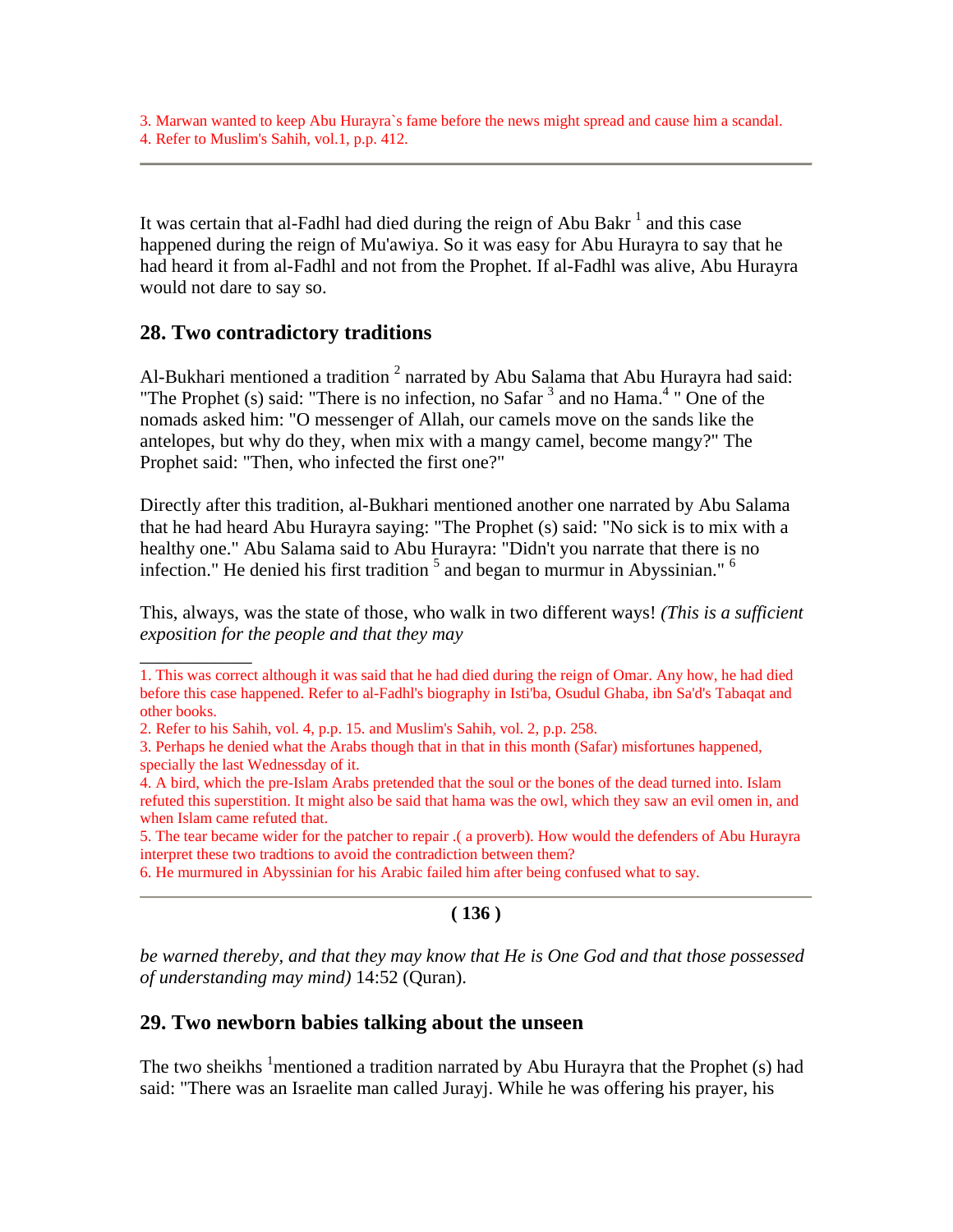mother came and called him. He said with himself: "Do I answer her or offer my prayer?" His mother said: "O Allah, don't let him die until he meets the prostitutes." One day, while Jurayj was in his hermitage, a prostitute came to seduce him. He refused to respond to her. She went to a shepherd and made love with him. She gave birth to a boy and pretended it was Jurayj's son. People came to him, destroyed his hermitage, brought him down and abused him. He made wudu' , offered prayer and came to the newborn baby. He asked the baby: "Who is your father?" The newborn baby said: "My father is the shepherd." The people said to Jurayj: "We shall build your hermitage with gold." He said: "Nothing but clay." While an Israelite woman was suckling her baby, a man on his sumpter passed by her. She said: "O Allah, make my son be like him." The baby left its mother's breast, came near the man and said: "O Allah, don't make me be like him." Then it came back to suckle his mother's breast. (Abu Hurayra said: as if I looked at the Prophet suckling his finger!). Then the mother passed by a bondwoman. She said: "O Allah, don't make my son be like this bondwoman." The baby left its mother's breast and said: "O Allah, make me be like her." The mother asked her baby: "Why did you do that?" The baby said: "That man on the sumpter was one of the tyrants, but as for that bondwoman, people said: "Zaynab stole" but she didn't."

Neither Jurayj was a prophet nor any of the two babies. There was not any reason for miracles to happen. What these two babies did, was against *(the nature made by Allah in which He has made* 

- 1. Refer to al-Bukhari's Sahih, vol. 2, p.p. 49, vol. 1, p.p. and Muslim's Sahih, vol. 2, p.p. 377.
- 2. Didn't Abu Hurayra know that wudu' was not legislated before Islam?

\_\_\_\_\_\_\_\_\_\_\_\_

*men; there is no altering of Allah's creation; that is the right religion, but most people do not know)* 30:30 (Quran).

## **30. The Satan steals for his hungry children**

Al-Bukhari mentioned  $1$  that Abu Hurayra had said: "The prophet Muhammad (s) entrusted me with keeping the zakat of Ramadan. Someone came (to my house) and began to gather some food (of the zakat). I caught him and said: "By Allah, I will take you to the Prophet." He said: "I am very needy and I have children." I set him free. In the morning the Prophet said to me: "What did your captive do last night?" I said: "He complained to me that he was in need and had hungry children. I had pity for him and set him free." The Prophet said: "He told you a lie. He will come again." I watched him. He came and began to gather some food. I caught him and said I would take him to the Prophet. He said: "I am in need and have children. Let me go and I won't come back again." In the morning the Prophet said to me: "What did your captive do last night?" I said: "He complained to me that he was in need and had children. I felt pity for him and set him free." The Prophet (s) said: "He told you a lie. He will come back again." I watched him in the third night. He came and began to gather some food. I caught him and said that I would take him to the Prophet. He said: "Let me teach you some words, which Allah will benefit you with. When you go to bed, recite the Qur'anic verse (al-Kursi).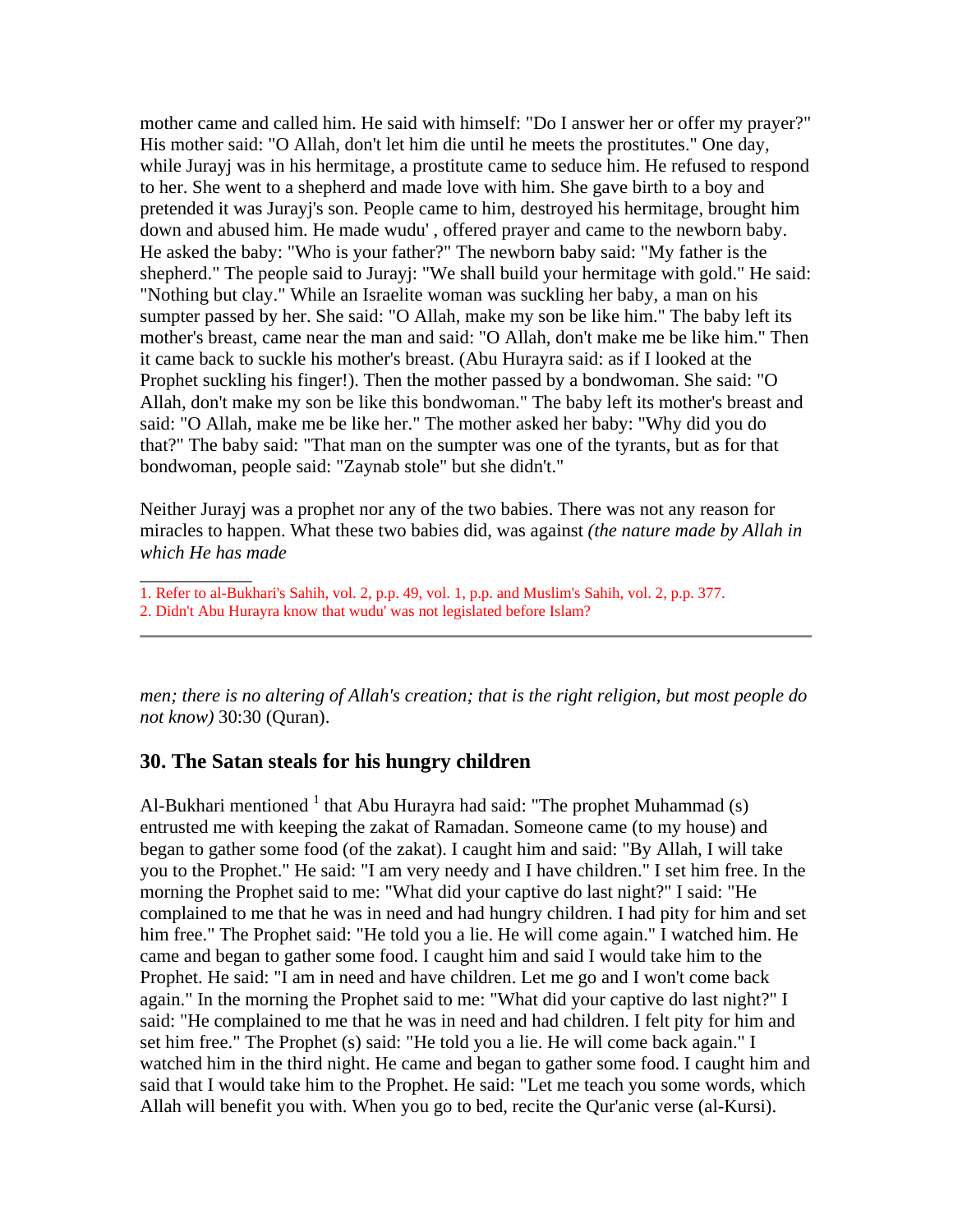You will be kept by an angel and the Satan won't near you until the morning." I set him free. In the morning, the Prophet said to me: "What did your captive do last night?" I told him all what happened. He said to me: "Do you know with whom you talked for the last three nights?" I said: "No, I don't." he said: "He was the Satan."

This was a superstition, which no one would believe except that whose mind was in a holiday or was brainsick. Abu Hurayra declined with this tradition into a deep hole. When he felt pity for the thief, it meant that he believed him. In believing the thief, Abu

\_\_\_\_\_\_\_\_\_\_\_\_ 1. In his Sahih, vol. 2, p.p. 29.

### **( 138 )**

Hurayra denied the saying of the Prophet, when he said to him: "He told you a lie" for three times.

Abu Hurayra fell to the bottom on the other side when he swore by Allah that he would take the thief to the Prophet but he broke his swear and had pity for the thief and set him free in the first, the second and the third time. Was breaking the swear according to Abu Hurayra's thought permissible?

There was a third fall, which could not be forgiven. Abu Hurayra was not permitted to give from the zakat but he was entrusted to keep it only as he said in the beginning of the tradition.<sup>1</sup> So how did he let the thief take from the zakat? Was it permissible for the trustee to breach his deposit for three times? After this breach, could he be described as trusty?

What strange stories Abu Hurayra told us about his Satan! Sometimes he said that he came to steal some food for his children. In another time he said that he would run away with his fart, if he heard azan. In a third time he said that the Satan was tied to a pole in the mosque to be seen by people and many other stories, which the reasonable and wise men would disdain to listen to them. We pray Allah to save us from the torpor of mind!

## **31. His mother becomes a Muslim by the Prophet's pray**

Muslim mentioned  $2$ <sup>2</sup>that Abu Hurayra had said: "I used to invite my mother to be a Muslim when she was polytheist. One day when I invited her for that, she abused the Prophet (s). I went to the Prophet and I was crying. I said to him: "My mother abused you. Please, pray Allah to guide her." He said: "O Allah, may You guide Abu Hurayra's mother." I went out happily. When I got home, I found the door closed. My mother heard my steps. She said: "Stay where you are, Abu Hurayra." I heard the murmur of water. She washed and put on her garment and veil and then she opened the door. She said: "I witness that there is no god but Allah and that Muhammad is his slave and messenger." I went back to the Prophet

\_\_\_\_\_\_\_\_\_\_\_\_

<sup>1.</sup> Refer to al-Gastalani's Irshad as-Sari, vol. 5, p.p. 231.

<sup>2.</sup> In his Sahih, vol. 2, p.p. 357, Ahmed's Musnad, vol. 2, 319, ibn Sa'd's Tabaqat, vol. 4, p.p. 54. and ibn Hajr in his book al-Issaba.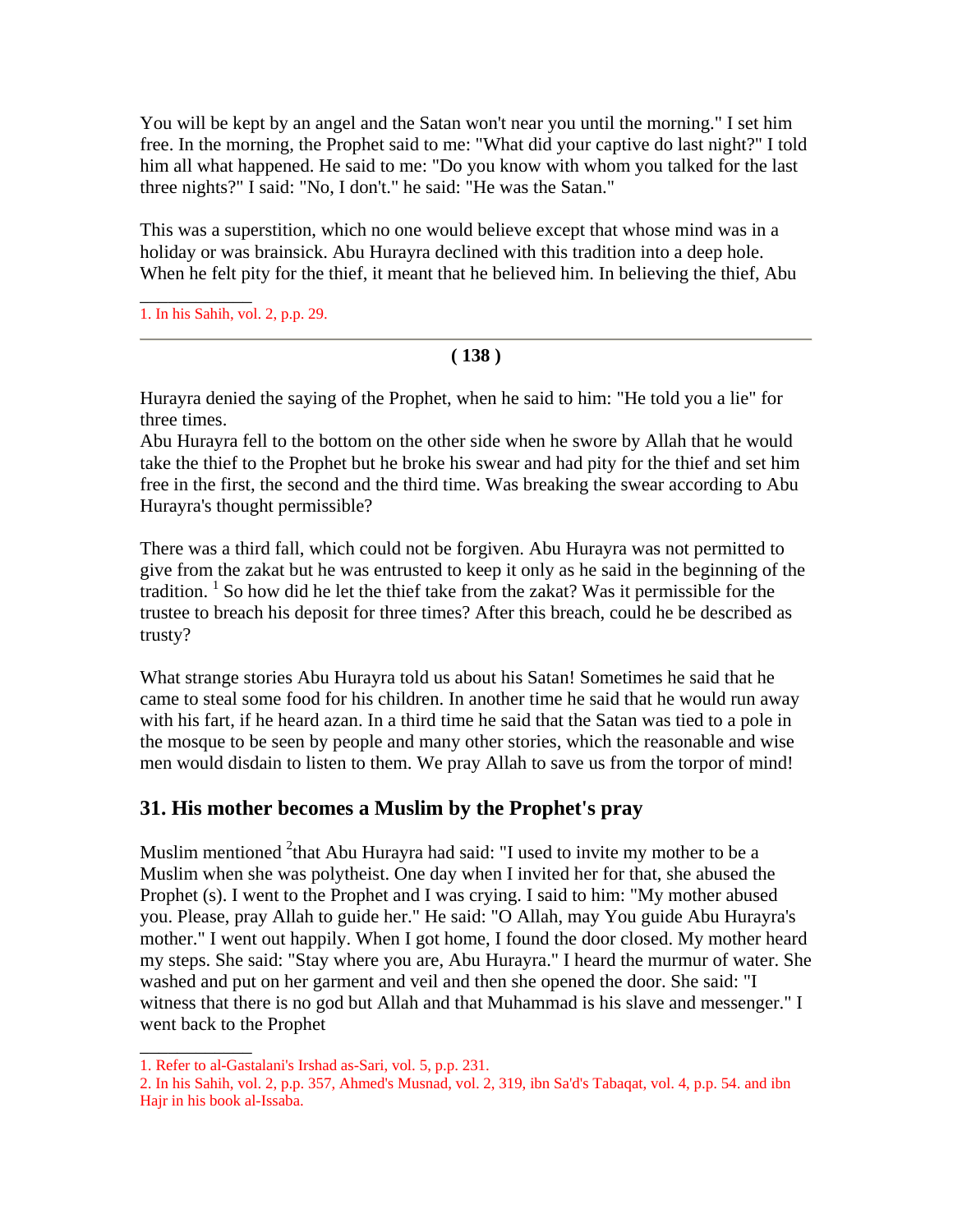and I was crying because of happiness. I said to the Prophet: "Be delighted! Allah responded to your pray. He guided my mother." The Prophet praised Allah. I said to him: "O messenger of Allah, pray Allah to endear me and my mother to the believers and to endear them to us." He said: "O Allah, endear Your this slave and his mother to the believers and endear the believers to them." So every believer, who heard of me or saw me, loved me."

We have some notes about this tradition:

**First:** this tradition was not narrated from the Prophet by anyone except Abu Hurayra alone. So it is to be considered as its likes.

**Second:** if his mother was so polytheist, insisted on polytheism and unbelief, refused to be a Muslim and abused the Prophet whenever she was invited to be Muslim so why did she emigrate from Yemen, her birthplace and country, to Medina, the country of Islam and the capital of the Prophet and his assistants? Why did she not stay, as she was, in her country with her idols like the rest of the people of Yemen at that time? How will the defenders of Abu Hurayra answer this question? Do they know anything about her migration, being a Muslim and other things about her mentioned by any one rather than Abu Hurayra? If they have anything about her, let them lead us to it. I, by Allah, did not find any of the companions mentioned her except the caliph Omar when he deposed Abu Hurayra from the emirate of Bahrain. He said to him: "Omayma begot you just to graze donkeys." This did not show more than knowing her name. The historians mentioned her according to what Abu Hurayra said about her and no one else.

**Third:** Abu Hurayra was one of the most destitute inhabitants of suffa. He asked people in the roads for a bite to keep him alive. You heard him talking about himself during the reign of the Prophet that he often fainted between the minbar of the Prophet and the room of Aa'isha and the comers put their feet on his neck thinking he was mad but he had no madness. It was just because of hunger. You heard his confession about himself and the rest of the inhabitants of suffa. They had no relatives and no houses. They used to sleep in the mosque. The suffa of the mosque was their home day and night. Abu Hurayra was the most famous of those

### **( 140 )**

who lived in the suffa. In fact he was the introducer of the suffa. So wherefrom did he get that house, which he talked about in this tradition?

**Fourth:** if what Abu Hurayra said in this tradition was true, it would be one of the signs of the prophecy and Islam where Allah responded to the prayer of the Prophet immediately and guided Abu Hurayra's mother and turned her from being excessive in unbelief and aberration into being an obedient faithful.<sup>1</sup> The signs and miracles of the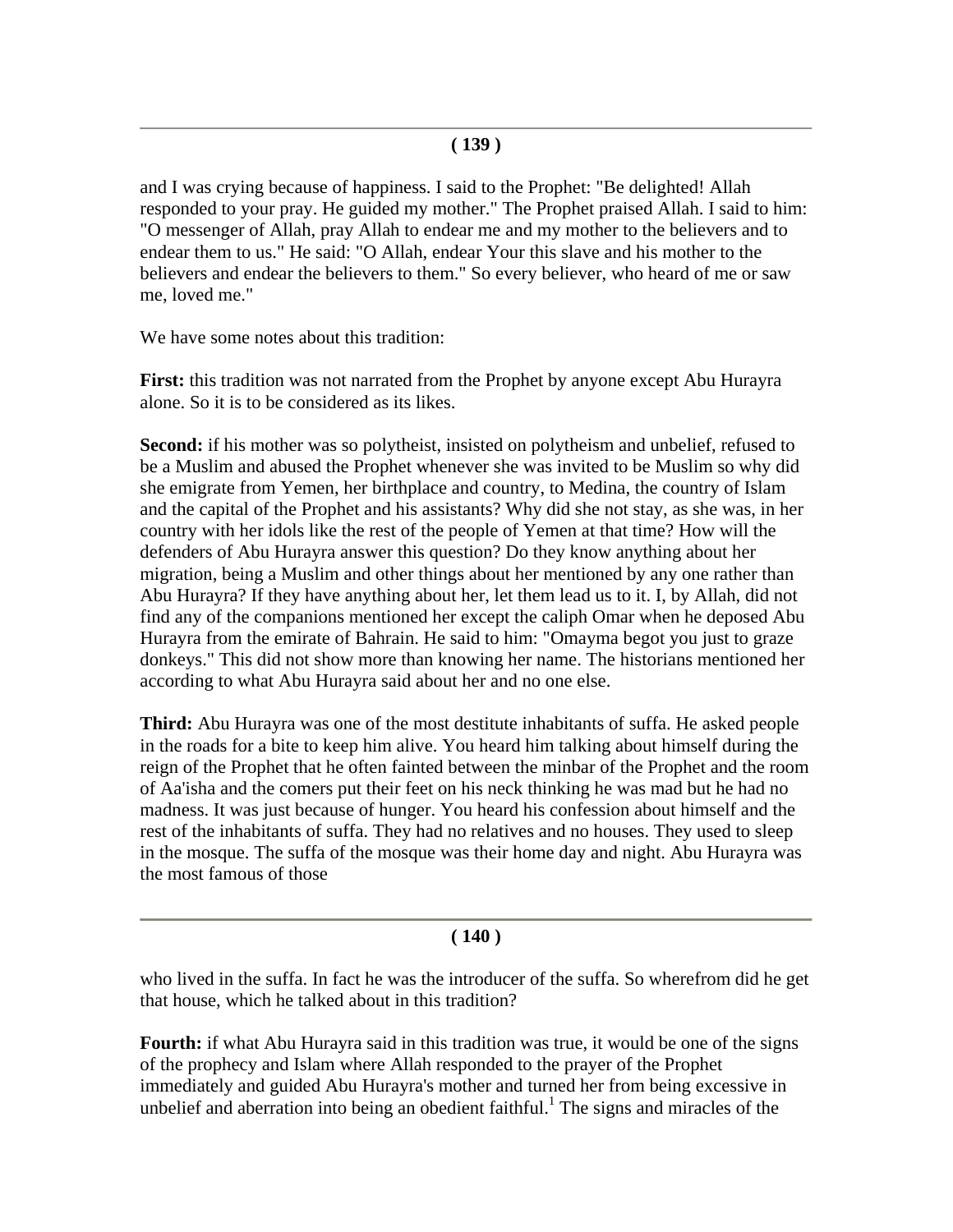prophecy were so famous and spread. All of the companions told of them. Why did they turn their backs to this sign that no one of them narrated except Abu Hurayra?

**Fifth:** if it was true that the Prophet prayed Allah for Abu Hurayra and his mother to endear them to the believers and to endear the believers to them, the family of the Prophet, who were the masters of the believers and the leaders of the umma and the religion, would love him. If it was so then why did the twelve imams and the jurisprudents of their followers degrade him and not have any regard to his traditions? They did not pay any attention to his traditions. Imam Ali said:  $2^{\degree}$  The falsest of people, or he said: the falsest of the living people is Abu Hurayra ad-Doussi."

If Abu Hurayra was beloved by the believers and they were beloved by him, then Omar, when he deposed him from the emirate of Bahrain, would not say to him: "O enemy of Allah and enemy of his Qur'an, you stole the wealth of the Muslims…etc." How would the enemy of Allah be beloved by the believers and they be beloved by him? Once Omar stroke him on the chest  $3$  that made him fall to the ground. Another time he beat him with his stick until he wounded his back and took from him ten thousand dinars he had stolen them from the treasury of the Muslims. He beat him in the

\_\_\_\_\_\_\_\_\_\_\_\_

### **( 141 )**

third time when he said to him<sup>1</sup>: "You narrated too many traditions of the Prophet and I think you fabricated and told lies." One day Omar said to him angrily: "You have to leave narrating traditions or I will expel you to the land of Yemen or the land of monkeys."  $2$ 

There were many other events happened between Abu Hurayra and Abdullah bin Abbas and between him and Aa'isha and others that didn't show any sense of love.

Yes, there was mutual love between him and the family of Abul Aass, Abu Ma'eet and Abu Sufyan. His traditions endeared him to them for they found their long-sought goal in them to spread their false propaganda. What endeared them to him was their favors and gifts. They bloomed him after his fade and famed him after his obscurity. Marwan bin al-Hakam often appointed him as his deputy whenever he left Medina.<sup>3</sup> He married him to Bisra bint Ghazwan, whom he would not glance at unless the Umayyads did that. When he became sick before his death, Marwan often visited him, gifted him and prayed for him to be recovered. When Abu Hurayra died, Marwan was in front of the funeral. Othman's sons carried his coffin until they got to Baqee'. Al-Waleed bin Otba bin Abu Sufyan offered the prayer for the dead and sent a messenger to his uncle, Mu'awiya, telling him about the death of Abu Hurayra. Mu'awiya ordered to pay Abu Hurayra's heirs ten thousand dinars and to treat them well. You saw the care and favors of the Umayyads towards Abu Hurayra and his devotion to serve them. Were they the believers, whom Allah endeared to him and endeared him to according to his terminology?

<sup>1.</sup> Abu Hurayra said that she washed up and put on her garment and veil then she opened the door.

<sup>2.</sup> There were many traditions narrated by the infallible imams having the same meaning. Refer to Sharh an-Nahj al-Hameedi by Abu Ja;far al-Iskafi vol. 1, p.p. 360.

<sup>3.</sup> Refer to Muslim's Sahih, vol. 1, p.p. 334.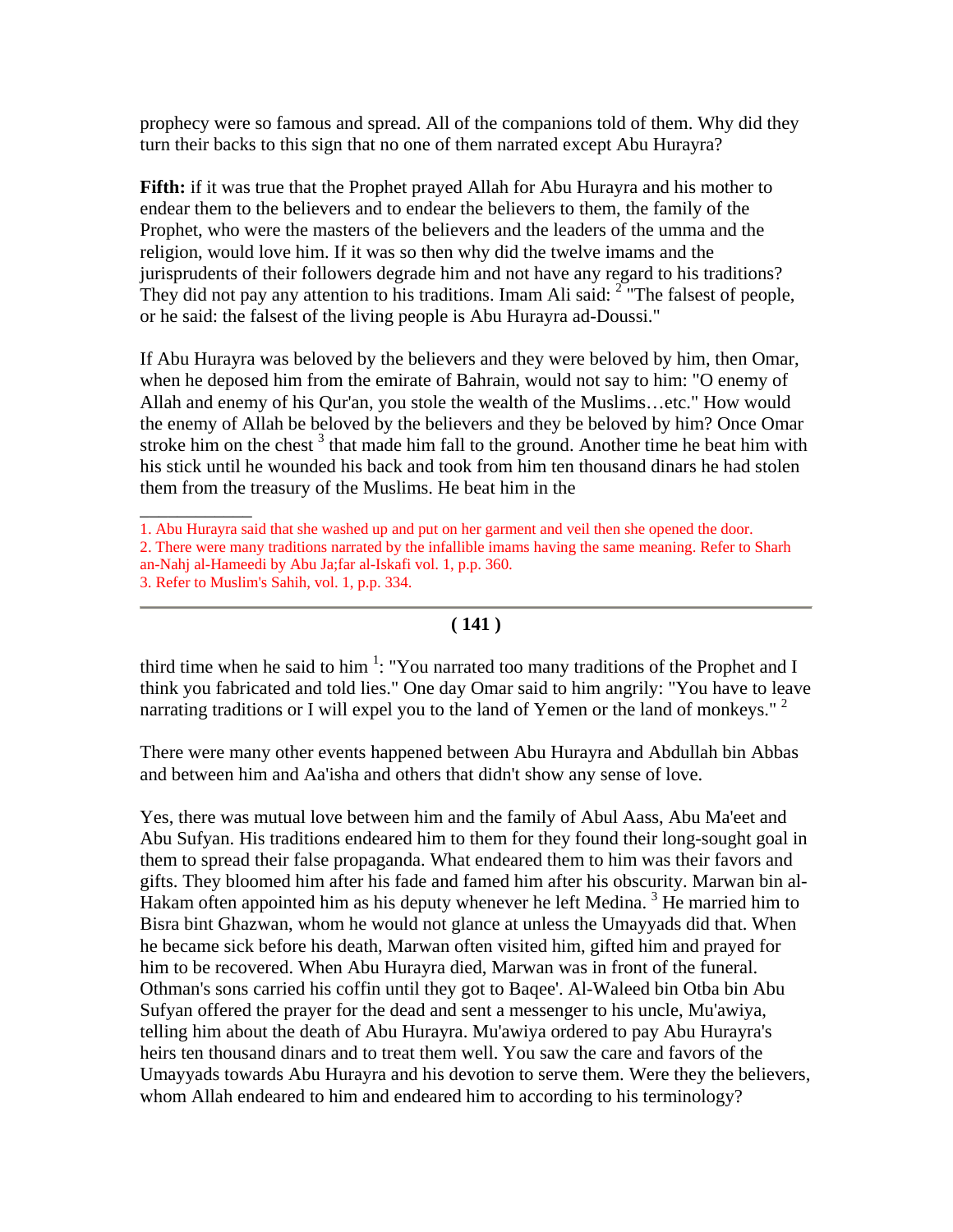### **32. The servant of Abu Hurayra**

Al-Bukhari mentioned <sup>4</sup> that Abu Hurayra had said: "When I came (from Yemen) to meet the Prophet (in Medina) I said in the way:

- 1. Refer to Sharh an-Nahj al-Hameedi, vol. 1, p.p. 360.
- 2. ZRefer to Kanzul Ommal by ibn Assakir, vol. 5, p.p. 239.
- 3. Refer to ibn Sa'd's Tabaqat, ibn Qutayba's Ma'arif and Ahmed's Musnad.
- 5. As in his Sahih, vol. 3, p.p. and refer to ibn Sa'd's Tabaqat.

#### **( 142 )**

What a long troubled night it was!

\_\_\_\_\_\_\_\_\_\_\_\_

But I was saved from the land of unbelief.

My servant escaped on my way to Medina. I came to the Prophet and paid homage to him. While I was with the Prophet, my servant appeared. The Prophet said to me: "O Abu Hurayra, this is your servant." I said: "I set him free for the sake of Allah."

Abu Hurayra did confuse the minds and did astonish the feelings! He said that he grew up as orphan and when he emigrated, he was very destitute. He was employed by so and so just for feed. He led their sumpters when they rode and served them when they got off. After that he pretended that he had a servant when he emigrated and then set him free for the sake of Allah! It was clear that he told of this tradition in the last days of his life when he enjoyed the comfort of the Umayyads' favors. So he forgot how he was during his migration, after and before it when he was starving, empty handed, dejected and gloomy. His gut moaned and his intestines croaked. He was thrown on the road depending upon his liver because of hunger, asking the passers by for a bite to keep him alive. He himself said: "I swear by Allah, who there is no god but Him, I depended on my liver because of hunger. I put a rock on my stomach... etc." He said in another tradition: "I often fainted between the minbar of the Prophet and the room of Aa'isha. The comers put their feet on my neck thinking I was mad. But it was no madness, it was hunger." Many others of his sayings, which showed that he did not care for disgrace and that contempt did not pain him. All what he wanted was to satiate his empty stomach. So wherefrom did he get that servant whereas he was in that miserable condition?

If we asked Abu Hurayra that how the Prophet knew the servant when he just came in, we would embarrass his highness for the Prophet did not know the servant before! Perhaps Abu Hurayra had exaltedness and magnificence that made him be able to inspire to the Prophet about himself and his servant!

#### **33. An imaginative story about charity**

Muslim mentioned that Abu Hurayra had said: "The prophet Muhammad (s) said: "While a man was in the desert, he heard a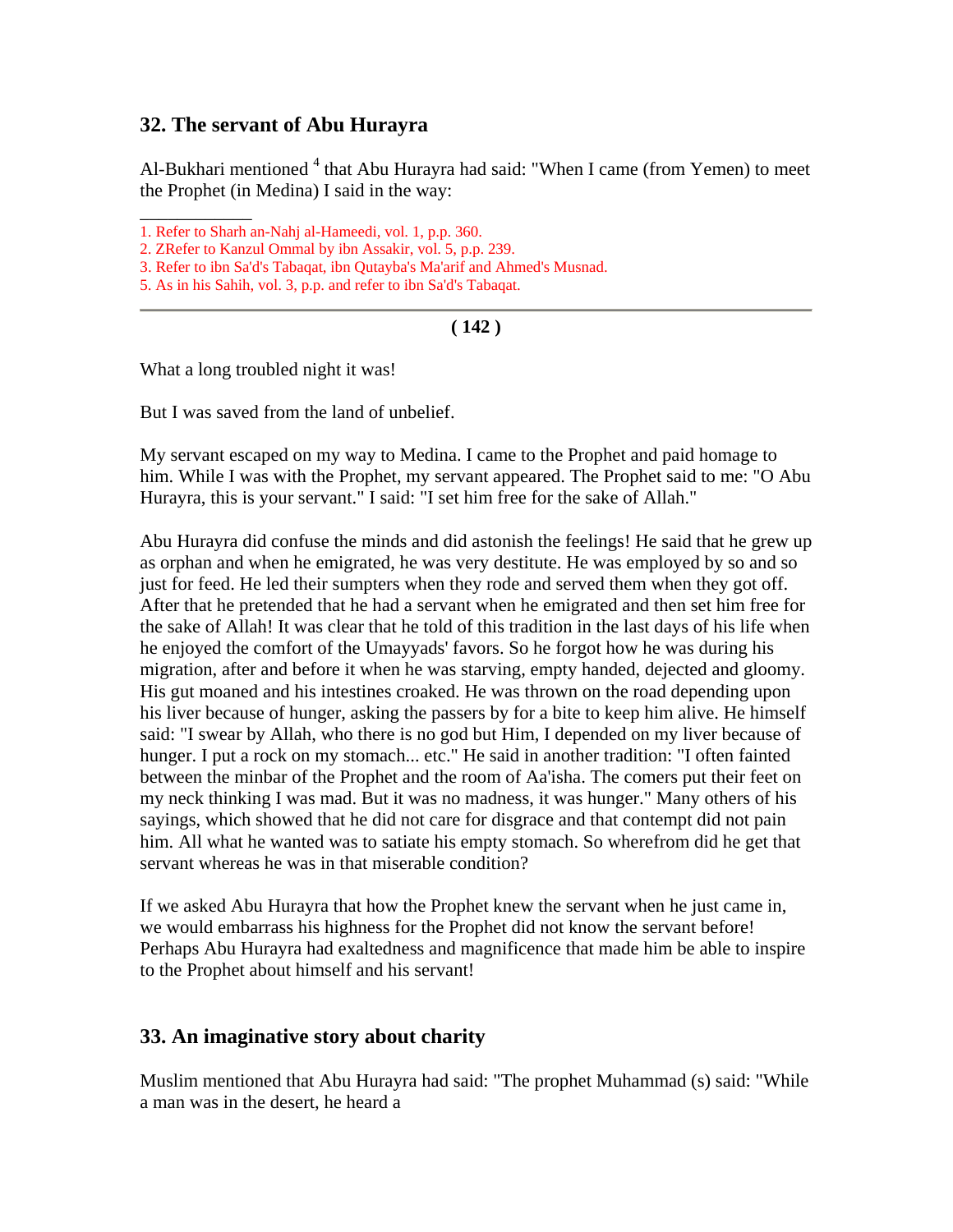voice in one of the clouds saying: "Go and water the farm of that man (it called him by name).'' The cloud moved and rained over the farm of that man. There was a man in the farm flowing water with his spade. He asked him about his name. He answered with the same name he heard in the cloud. The farmer asked the man: "Why do you ask about my name?" He said: "I heard a voice in the cloud. It ordered the cloud to rain over your farm and mentioned your name. Would you tell me what you do with your farm?" He said: "I wait until my trees fruit, then I give a third of the fruits as charity."  $1$ 

This was impossible to happen for it was against the rules of nature. Abu Hurayra invented it as a fable intending to refer to the good results of charity. He ascribed it to the Prophet as he used to do with his imaginative stories. So we do not have save Allah to resort to.

## **34. Another fable about good results of fidelity**

Al-Bukhari mentioned that Abu Hurayra had said: "The prophet Muhammad (s) said: "An Israelite man asked someone of his people to lend him one thousand dinars. He asked to bring his witnesses to witness of that. He said: "Allah is a sufficient witness." He asked him to bring his guarantor. He said: "Allah is a sufficient guarantor." He gave him the money to be repaid at a certain date. The borrower traveled by sea. After finishing his task he tried to find a ship to come back in order to repay the money to its owner but he did not find any. He took a piece of wood and hollowed it out. He put the one thousand dinars with a letter into the piece of wood. He glazed it and came with it to the sea. He said: "O Allah, You know that I have borrowed one thousand dinars from that man. He asked for a guarantor. I said that Allah was a sufficient guarantor and he agreed. He asked for a witness. I said that Allah was a sufficient witness and he agreed. I tried my best to find a ship to repay him his money but I could not. Now You are my depositee." He threw the money into the sea and left. The lender went to the sea hoping that a ship might bring his money. He found a piece of wood in the water. He took it home as firewood. When

1. Refer to Muslim's Sahih , vol. 2, p.p. 533.

\_\_\_\_\_\_\_\_\_\_\_\_

## **( 144 )**

he broke it, he found the money and the letter."  $\frac{1}{1}$  This tradition is too far away from any regard.

Neither the Sharia nor reason would permit to throw one thousand dinars into the sea. It would not be considered as acquittance if the money did not reach its owner. The wise men considered this doing as foolishness or madness and the doer must be under interdict. If this thing happened to the Israelites or to another nation, the prophet Muhammad (s) would not told of it without any comment in order not to encourage the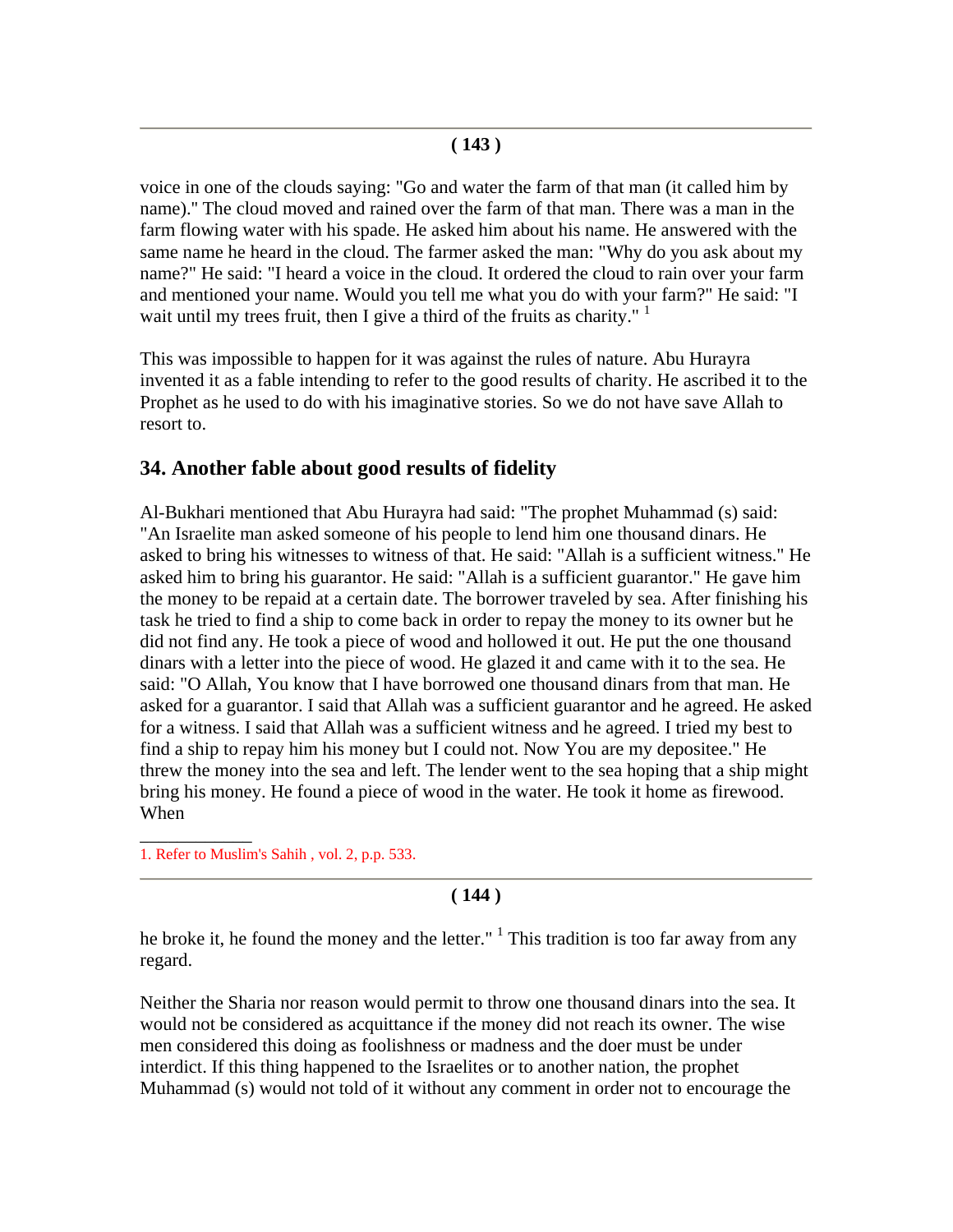believers of his umma to do like it. Anyhow it was impossible for the Prophet to say like that but Abu Hurayra worded it like the imaginative stories and ascribed it to the Prophet (s) just to sell his goods well.

## **35. A third fable about good results of gratefulness**

Al-Bukari mentioned a tradition narrated by Abu Hurayra that the Prophet (s) had said: "There were three Israelite men. One was leprous, the other was bald and the third was blind. Allah wanted to try them. He sent an angel to them. The angel came to the leprous one and asked him: "What do you like the best?" He said: "A nice hue and a good skin. People disliked me." The angel patted on him and he was recovered. He was given a nice hue and a good skin. The angel asked him: "Which of wealth do like?" He said: "Camels." He was given a pregnant she-camel, which was about to beget. The angel said: "Allah may bless it for you."

He came to the bald man and asked him: "What do you like the best?" he said: "Good hair. People disliked me." The angel patted on him and he was given good hair. The angel asked him: "Which of wealth do like?" he said: "Cows." He gave him a pregnant cow and said to him: "Allah may bless it for you."

Then he came to the blind man and asked him: "What do you like the best?" He said: "To have my sight again." He patted on him and Allah made him see. He asked him: "Which of wealth do you like?" He said: "Sheep." He gave him a ewe. The she-camel, the cow and the ewe bore. The first man had a valley of camels. The second had a valley of cows and the third had a valley of sheep.

\_\_\_\_\_\_\_\_\_\_\_\_ 1. Al-Bukhari's Sahih, vol. 2, p.p. 26.

## **( 145 )**

The angel came to the leprous in a shape like the leprous' before he was recovered and said to him: "I am a poor man. I lost everything in my travel and I have no one to help me save Allah and you. I ask you, by Him, Who gave you the pretty hue, the good skin and the wealth, to give me a camel to carry me in my travel." The man said that he had a lot of expenses and refused to give him a camel. The angel said: "I think I know you. Were you not leprous and poor and that people disliked you? Then Allah provided you with all of these blessings." He said: "I inherited that from my forefathers." The angel said: "If you told a lie, let Allah return you to what you had been before."

He came to the bald man in a shape like his shape when he was bald and poor and asked the same as he asked the leprous man. He gave the same answer. The angel said: "If you told a lie, let Allah return you to what you had been before."

Then he came to the blind man in a shape like his when he was blind and poor and said to him: "I am poor and a wayfarer. I have nothing and there is no one to help me save Allah and you. I asked you by Him, Who gave you back your sight to give me a ewe to benefit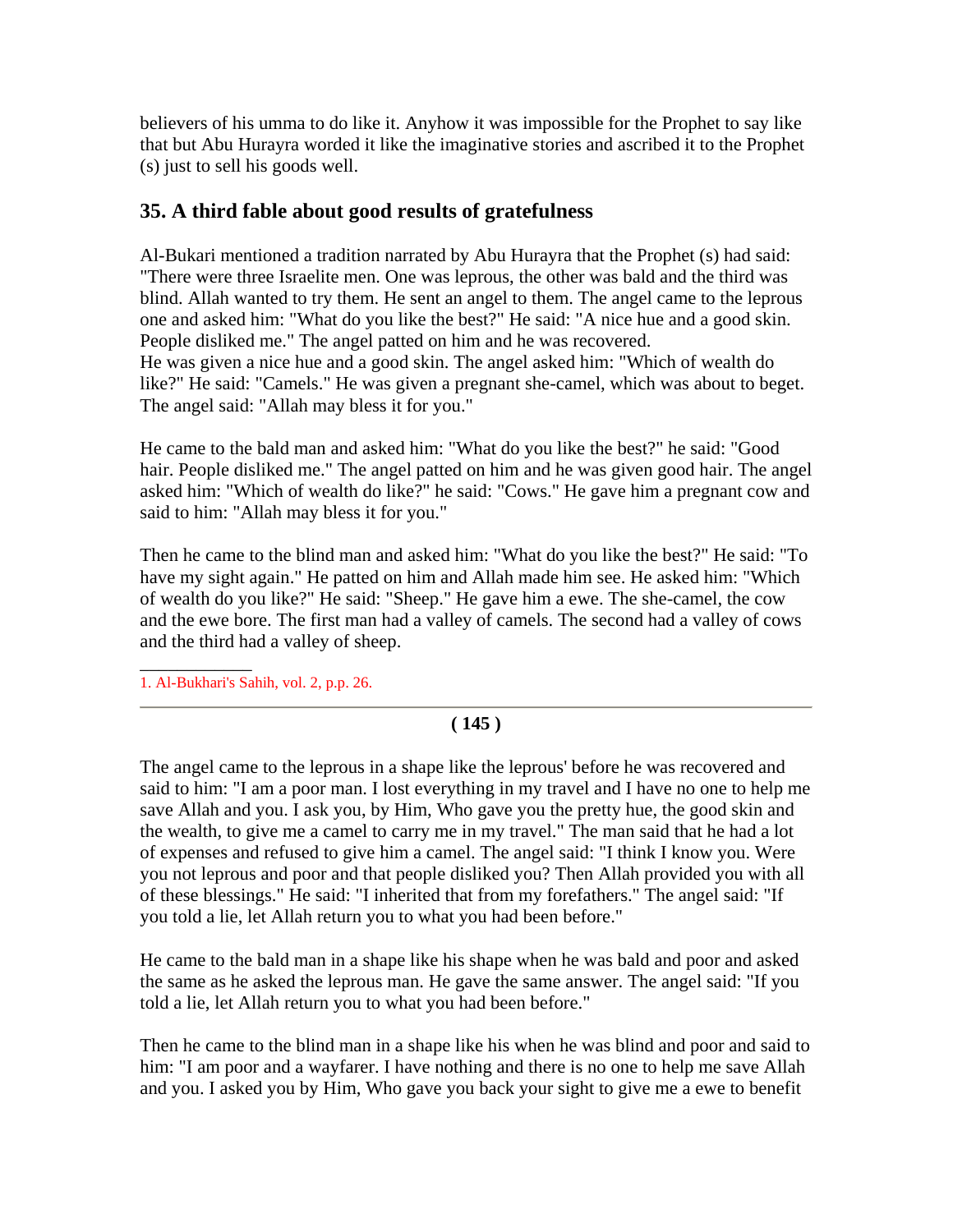me in my travel." The man said: "I was blind and Allah gave me back my sight. I was poor and Allah made me rich. You can take whatever you like. By Allah, I won't prevent you from taking anything for the sake of Allah." The angel said: "I tried you all. Allah became pleased with you but discontented with your two friends."

This tradition was one of Abu Hurayra's textiles, which he brocaded and mottled. It appeared as a modern imaginary play, which the actors play on their theatres nowadays. He just wanted to show, by this tradition, the result of gratefulness and ungratefulness.

## **36. A fourth imaginative story about injustice**

The two sheikhs mentioned a tradition narrated by Abu Hurayra that the Prophet had said: "A woman was entered Hell because of a cat. She tied it. She neither fed it nor let it feed on insects."

### **( 146 )**

This tradition was denied by Aa'isha (the Prophet's wife). She said to Abu Hurayra: "The believer is more honorable near Allah than to be tortured with fire because of a cat. When you tell of the Prophet's traditions, think well how you will tell!" <sup>1</sup>

## **37. A fifth imaginative one about mercy**

Al-Bukhari mentioned  $2$  a tradition narrated by Abu Hurayra that the Prophet had said: "A prostitute saw a dog panting at a well. It was about to die of thirst. She took off one of her shoes, tied it with her veil and got the dog some water from the well. Allah forgave her sins for doing that."

## **38. Another one like the previous**

Al-Bukhari mentioned a tradition by Abu Hurayra that the Prophet had said: "While someone was walking in his way, he felt very thirsty. He found a well and got down to drink some water. When he got out, he found a dog panting as if it ate the earth because of thirst. The man got down, filled his shoe with water, caught the shoe with his mouth and made the dog drink. He thanked Allah and Allah forgave his sins for that."<sup>3</sup>

This tradition and the previous one came out of Abu Hurayra's imagination to show the good result of pity and mercy.

## **39. Allah forgives an excessive unbeliever**

Muslim mentioned that Ma'mar had said: "Az-Zuhri said to me: "Do I tell you of two wondrous traditions?<sup>4</sup> Hameed bin Abdur Rahman told me that Abu Hurayra had said: "The Prophet (s) said: "Someone was too excessive in committing sins. When he was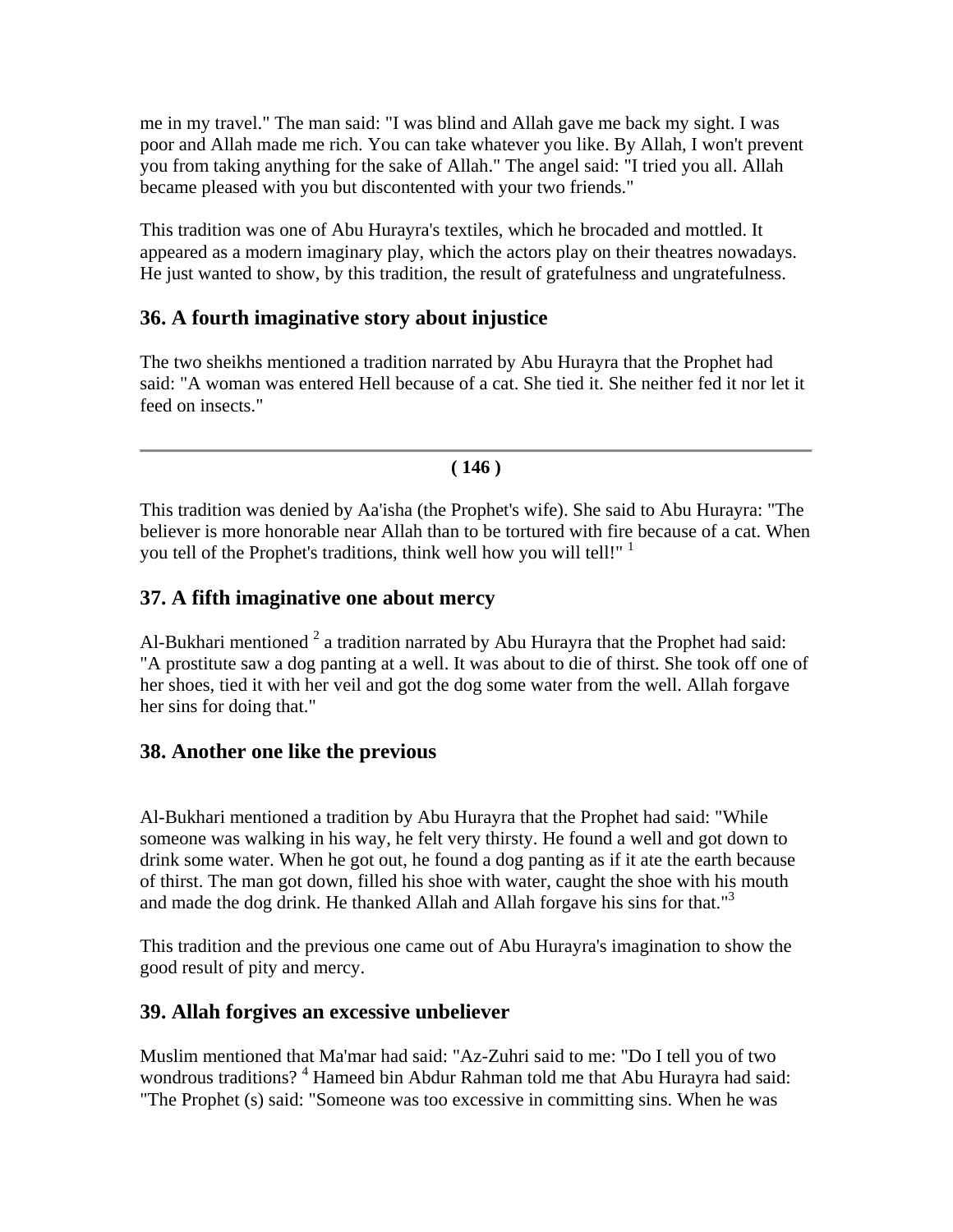about to die, he ordered his sons: "If I die, you are to burn me, crush me and scatter me in the sea in a windy day. If my god seizes

\_\_\_\_\_\_\_\_\_\_\_\_

### **( 147 )**

me  $<sup>1</sup>$ , He will torture me to a degree that He has never tortured any one else like me."</sup> They did what he ordered them to do. Allah said to the ground: "Give what you have taken!" The man was recovered as before his death. Allah asked him: "Why did you do that?" He said: "I was afraid of You, my god." Then Allah forgave his sins. Hameed told me, too, that Abu Hurayra had said: "The Prophet said: "Some woman was entered Hell because of a cat. She tied it and neither fed it nor let it feed on insects."<sup>2</sup>

If the woman, who tied the cat, was believer, as Aa'isha said, she would be more honorable near Allah than to be tortured in Hell because of a cat. If she was unbeliever, she would be in Hell because of her unbelief.

As for that excessive sinful man, he did not deserve forgiveness. He not only exceeded the limits in committing sins along his life, but also he insisted on his unbelief even when he was about to die that he was desperate of the mercy of Allah. He thought Allah would not be able to resurrect him if they burned him and scattered his ashes. So he was unbeliever. The unbeliever would never deserve forgiveness at all. The style of this tradition was like the style of the imaginative stories. The tradition tended to show that man was not to be desperate of the mercy of Allah even if he was excessive in committing sins and not to think that he would be safe from His torture even if he was believer. These two facts did not need to be shown by Abu Hurayra's fables. They were confirmed clearly by the holy Qur'an: *(and despair not of Allah's mercy; surely none despairs of Allah's mercy except the unbelieving people)* 12:87 (Quran)*(do they then feel secure from Allah's plan? But none feels secure from Allah's plan except the people who shall perish)* 7:99 (Quran). The holy Qur'an and the Sunna were far above this tradition and its style.

Suppose that the will of that excessive sinful man was real and was a cause for his sins to be forgiven by Allah, the Prophet would not tell of it without any comment! He would encourage the

\_\_\_\_\_\_\_\_\_\_\_\_

<sup>1.</sup> Refer ot Irshad as-Sari, vol. 7, p.p. 84.

<sup>2.</sup> Sahih, vol. 2, p.p. 150.

<sup>3.</sup> ibid. vol. 4, p.p. 36 and vol. 2, p.p. 35. s

<sup>4.</sup> Az-Zuhri had a right to be astonished at these two tradtions. All of the wise men would be astonished at them.

<sup>1.</sup> Notice that he didn't believe that Allah was able to resurrect him after carrying out his will. So he unbelieved of that.

<sup>2.</sup> Refer to Muslim's Sahih, vol. 2, p.p. 444.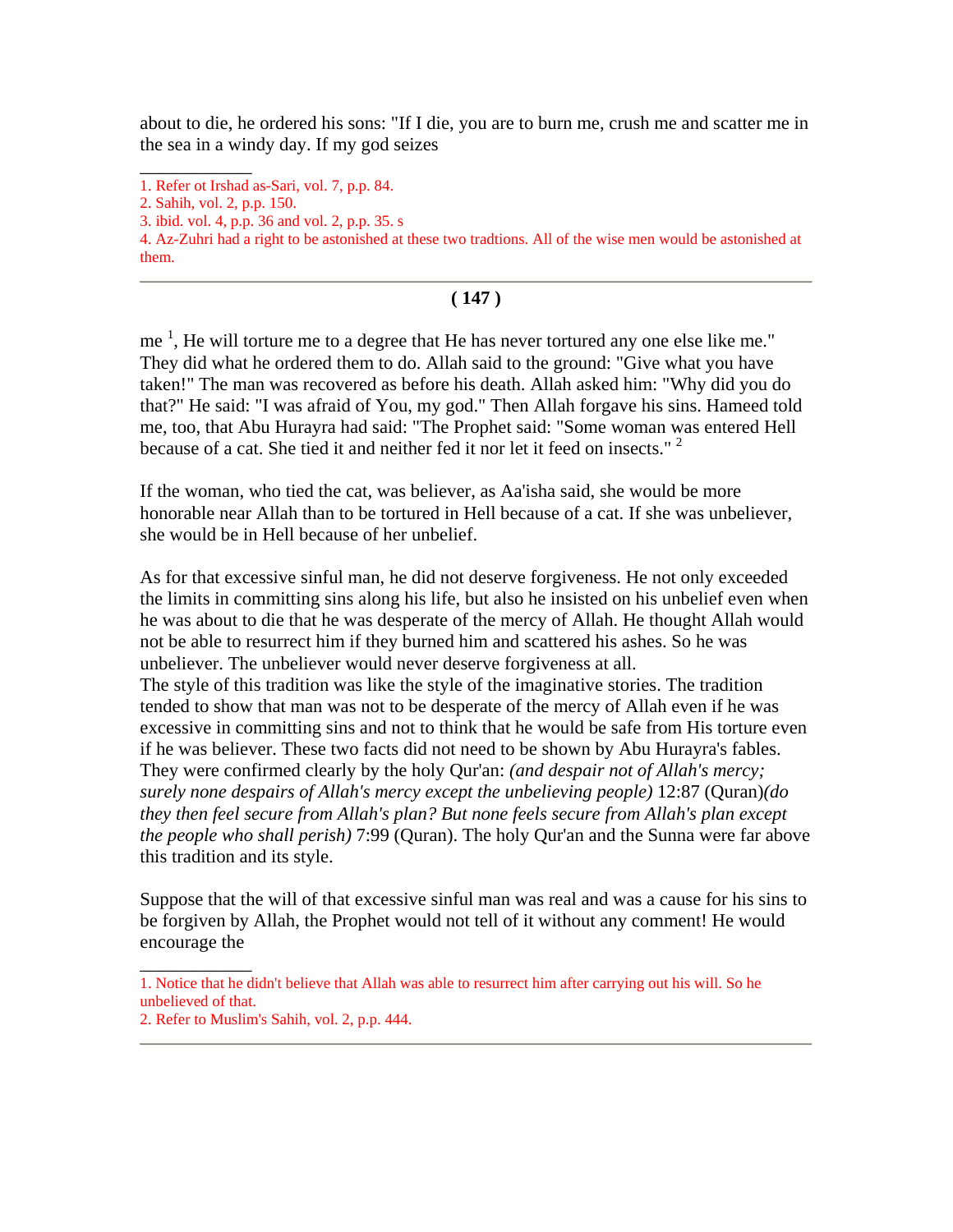excessive sinful men of his umma to keep on their sins. This was, definitely, impossible for the Prophet to do.

## **40. Allah forgives a sinful man for ever**

Abu Hurayra said that the Prophet had said: "Someone committed a sin and asked Allah to forgive him. Allah said: "My slave committed a sin and perceived that he had a god, who forgave the sin and punished for the sin." He committed a sin again and asked Allah to forgive him. Allah said: "My slave committed a sin and perceive that he had a god, who forgave the sin and punished for the sin." Then he committed a sin again and asked Allah to forgive him. Allah said: "My slave committed a sin and perceived that he had a god, who forgive the sin and punished for the sin. Do whatever you like. I have forgiven  $\frac{6}{3}$ you."  $\frac{1}{1}$ 

This was like his previous traditions in meaning and style. It was woven by Abu Hurayra's hands with the threads of his imagination to be like the stories of old grandmothers and storytellers. He tended to say that forgiveness of Allah was unlimited. This fact was clearly proved by the holy Qur'an, the Sunna, reason and the consensus of the umma, in fact the consensus of all nations and religions. It was one of the necessities of Islam and the other religions. It didn't need Abu Hurayra's fables to prove it.

Allah had no leniency with any one of His creatures if he committed what Allah had prohibited. He said: *(And if he had fabricated against Us some of the sayings, We would certainly have seized him by the right hand, then We would certainly have cut off his aorta and not one of you could have withheld Us from him)* 69:44-47 (Quran). After that, how would Allah compliment this sinful man, who broke his repentance many times and say to him: Do whatever you like. I have forgiven you? What for did this weak believer deserve this complement of Allah that no one of the prophets, apostles or the veracious got?

How many such stories Abu Hurayra told the tyrants of to ease their crimes and sins. He said: "The angel of death came to a dying

 $\overline{\phantom{a}}$ 1. Refer to Muslim's Sahih, vol. 2, p.p. 445.

## **( 149 )**

man. He didn't find anything (deed) good of him. He opened his heart but he didn't find anything in it. He opened his jaws and found that his tongue was stuck to his jaw with the saying of (there is no god but Allah). Allah for gave him for that."  $1$ 

One of Abu Hurayra's absurdities was his saying: "The iqama for prayer was said and the prayers stood up in lines to offer the prayer. When the Prophet stood up in his oratory to lead the prayers, he remembered that he was impure." <sup>2</sup>

Glory be to the Prophet! He was pure all his times. He was always with wudu'. All the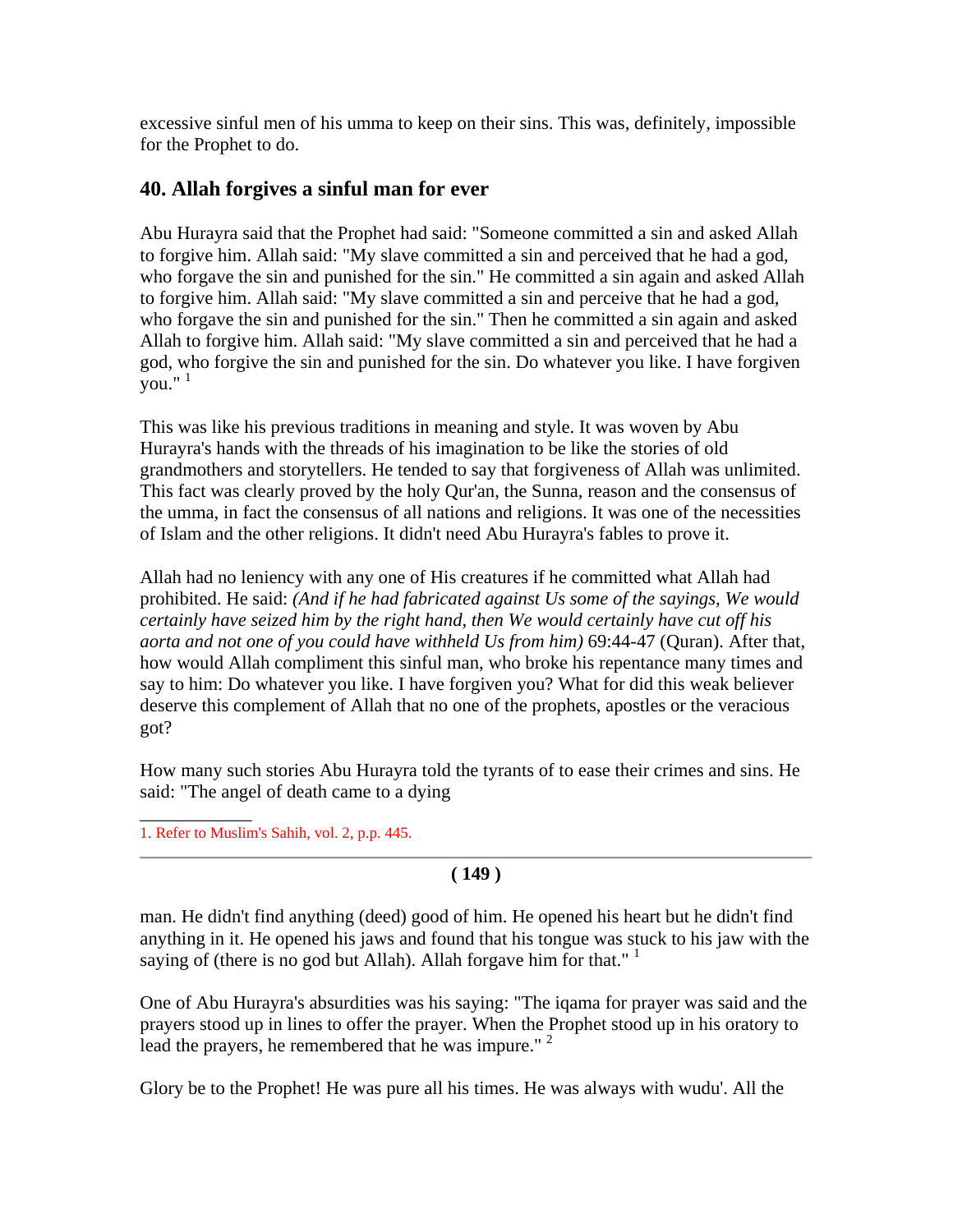prophets were infallible and far above what this dotard raved. If what he said was ascribed to the veracious and faithful believers, away from the prophets, it would disgrace them, so how about the prophets?

He narrated a tradition talking about forbidding preferring the prophet Muhammad to Moses.<sup>3</sup> In another one he said: "Whoever said that the prophet Muhammad was better than Yunus bin Metti (Jonah), told a lie."<sup>4</sup>

The umma agreed unanimously that the prophet Muhammad (s) was preferred to all of the prophets. It was proved by clear evidences and considered to be as one of the necessities of Islam. He narrated that the Prophet had said: "No one will be entered Paradise by his deeds." They said: "Nor you, messenger of Allah." He said: "Nor I." <sup>5</sup>

This tradition was to be thrown away because it contradicted the holy Qur'an. Allah said: *(Surely this is a reward for you, and your striving shall be recompensed)* 76:22 (Quran).

He narrated  $1$  that the Prophet had said: "There was no prophet sent by Allah, unless he grazed sheep.'' This tradition was no doubt null.

\_\_\_\_\_\_\_\_\_\_\_\_

#### **( 150 )**

And his tradition  $2$  that the prophet Abraham was circumcised with an adze  $3$  when he was eighty years old.

He also narrated a tradition  $4$  that Jesus (s) saw someone stealing. He said to him: "Did you steal something." The thief said: "No, I didn't. I swear by Him, the only God." Jesus believed him and didn't believe his eyes.

Abu Hurayra narrated that the Prophet had said: "When Allah created Adam, he patted on his back. All human beings Allah would be creating until the Day of Resurrection fell from Adam's back like the motes. Then Allah made between the eyes of every one of them a shine of light. Allah showed them to Adam. He asked: "Who are they, my god?" Allah said: "They are your progeny." Adam saw someone that he admired the shine between his eyes. He asked Allah who he was. Allah said: "He is your son David." Adam asked: "How long did You decide his age?" Allah said: "Sixty years." Adam said: "Take forty years from my age and add them to his age to be one hundred years." Allah said: "It will be written, sealed and never be changed." When the angel of death came to Adam to make him die, Adam said: "There are still forty years of my age." The angel said: "Didn't you grant them to your son David?" Adam disavowed, so his progeny disavowed too." <sup>5</sup>

It was like his tradition <sup>6</sup> about Adam and Moses when they argued, as if they were

<sup>1.</sup> Refer to History of Baghdad by al-Khateeb al-Baghdadi, vol. 9, p.p. 125.

<sup>2.</sup> Refer to al-Bukhari's Sahih, vol. 1, p.p. 41.

<sup>3.</sup> ibid. vol. 2, p.p. 40.

<sup>4.</sup> Al-Bukhari's Sahih, vol. 2, p.p. 82.

<sup>5.</sup> Al-Bukhari's Sahih, vol. 4, p.p. 6.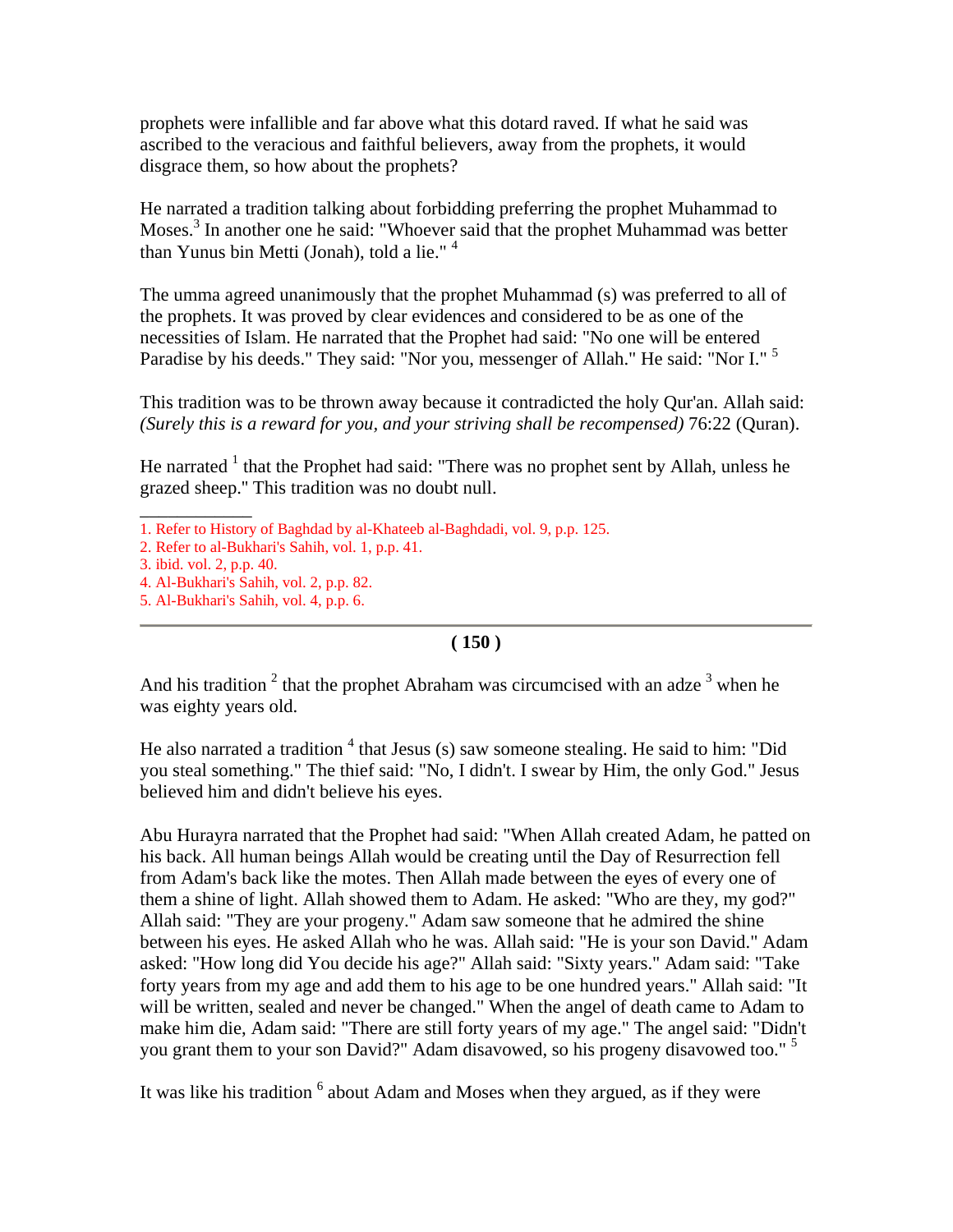fatalist and determinist. He showed that Adam overwhelmed Moses with many excuses that didn't fit the prophets, who must be glorified.

How fond he was of the extraordinary and unusual events. In addition to what you read in the previous pages, here are two traditions to end the chapter with:

\_\_\_\_\_\_\_\_\_\_\_\_

\_\_\_\_\_\_\_\_\_\_\_\_

#### **( 151 )**

The first: he said that once he was with al-Ala' bin al-Hadhrami when they were sent to Bahrain with an army of four thousand men. They set out until they reached a gulf in the sea, which no one had gone into before them nor anyone would go into after them. Al-Ala' grasped at the rein of his horse and walked over the water. The army followed him. I swear by Allah that no foot of ours nor a hoof of our sumpters' became wet."<sup>1</sup>

If this was true, it would be narrated by every one of that army, who were four thousand men. Why was it narrated by Abu Hurayra alone?

The second: he said: "I was afflicted with three misfortunes when I became a Muslim that I had never been afflicted with the same before; the death of the Prophet that I was his companion, the killing of Othman and the haversack." They asked: "What was the haversack?" I said: "We were with the Prophet (s) in a travel. He asked me: "Is there anything with you?" I said: "Some dates in a haversack." He asked me to bring it. He touched it and prayed. He asked me to invite ten of the men. I did. They ate until they satiated. Then I invited other ten and so on until the whole army ate from the dates. The haversack still had some dates. The Prophet said to me: "If you want to take something from the haversack, enter your hand in it and never turn it over." I had been eating from this haversack along the lifetime of the Prophet, Abu Bakr, Omar and Othman. When Othman was killed, the haversack was stolen. Do I tell you how much I had eaten from that haversack? I had eaten from it more than two hundred wasaqs.  $2$ 

No doubt that the Prophet fed a great number of people with a little food in many of his blessed days. That was one of the signs of his prophecy and mission. But this tradition especially was invented by Abu Hurayra to move the parties of the Umayyads and the mob of

<sup>1.</sup> Al-Bukhari's Sahih, vol. 2, p.p. 22.

<sup>2.</sup> ibid. vol. 4, p.p. 65.

<sup>3.</sup> He might inherit this adze from his forefather Noah, who had used it in making his Ark.

<sup>4.</sup> Al-Bukhari's Sahih, vol. 2, p.p. 168.

<sup>5.</sup> Refer to al-Hakim's Mustadrak, vol. 2, p.p. 325 and ath-Thahabi's Talkhees al-Mustadrak.

<sup>6.</sup> It was mentioned in Sahih of al-Bukhari, vol. 2, p.p. 163.

<sup>1.</sup> It was mentioned by Abu Bakr bin Muhammad al-Waleed al-Fihri at-Tartoushi, who was known as ibn Randa. Ad-Dimyari quoted this from him in his book Hayat al-Haywan ( the life of the animals). It was also mentioned in Istee'ab and Issaba.

<sup>2.</sup> Wasaq was a unit of measurement used by the Arabs at that time. Two hundred wasaqs were nearly equal to thirty-five thousand kilos.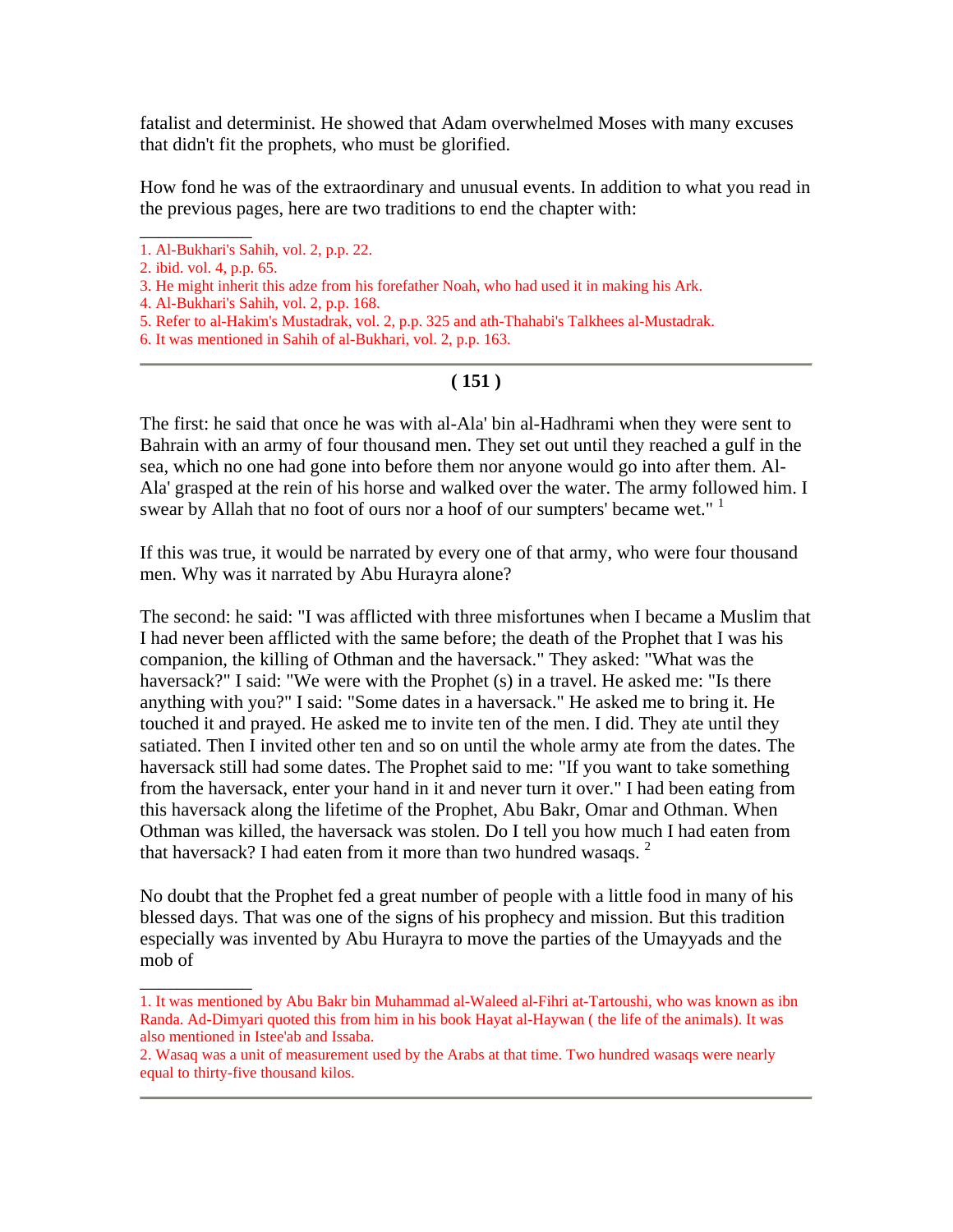#### **( 152 )**

their followers, who were still devoted to the shirt of Othman and his wife's fingers crying and wailing. He made that to incite their favours and to beg their charity. It was one of his amazing ways in flattering the Umayyads and requesting their favours.

What proved that it was invented by Abu Hurayra was that he dappled in this tradition like the chameleon. He narrated this tradition in many different ways, as it was wellknown by the researchers, who inquired the books of Sunna and Hadith.<sup>1</sup>

Abu Hurayra had a sack containing this haversack and other things. It was his bag of knowledge. He ladled out from it whatever, whenever and however he liked. He might be often asked: "Did you hear this from the Prophet (s)?" He answered: "No, it is from Abu Hurayra's sack."<sup>2</sup>

This book would not contain all the wonders of Abu Hurayra. What we mentioned of them was enough to be as evidence to prove what we aimed at. Thanks be to Allah.

\_\_\_\_\_\_\_\_\_\_\_\_

# **HIS MUSNAD IS LIKE HIS MURSAL<sup>1</sup>**

Abu Hurayra used to ascribe what he heard of prophetic traditions from any one to the Prophet as if he himself had heard them from the Prophet directly without looking for any evidence of certainty.

If you were in doubt of that, would you please notice his saying: "The prophet Muhammad (s) said to his uncle Abu Talib: "Say: there is no god but Allah. I will witness it for you in the Day of Resurrection." His uncle said: "I am afraid that Quraysh may blame me for that." $2$ 

It was certain for the all that Abu Talib had died ten years before Abu Hurayra came to Hijaz. So how did he hear them (the Prophet and his uncle) talking to each other when he narrated this tradition in away as if he had seen them with his eyes and heard them with his ears?

He said: "When Allah revealed to the Prophet *(And warn your nearest relations)*, he stood up and said: "O people of Quraysh, I don't substitute for you near Allah (in the Day of Resurrection).<sup>3</sup>

All of the jurisprudents and scholars agreed unanimously that this Qur'anic verse was revealed to the Prophet in the beginning of the Islamic mission and before declaring it in

<sup>1.</sup> This tradition was mentioned by Ahmed bin Hanbal in two ways and by Abu Bakral-Bayhaqi in two ways. It was mentioned by some others in different ways with a lot contradictions. Refer to ibn Katheer, who mentioned many of those contradictions in his book al-Bidaya wen -Nihaya, vol. 6, p.p. 116. 2. Refer to Al-Bukhari's Sahih, vol. 3, p.p. 189.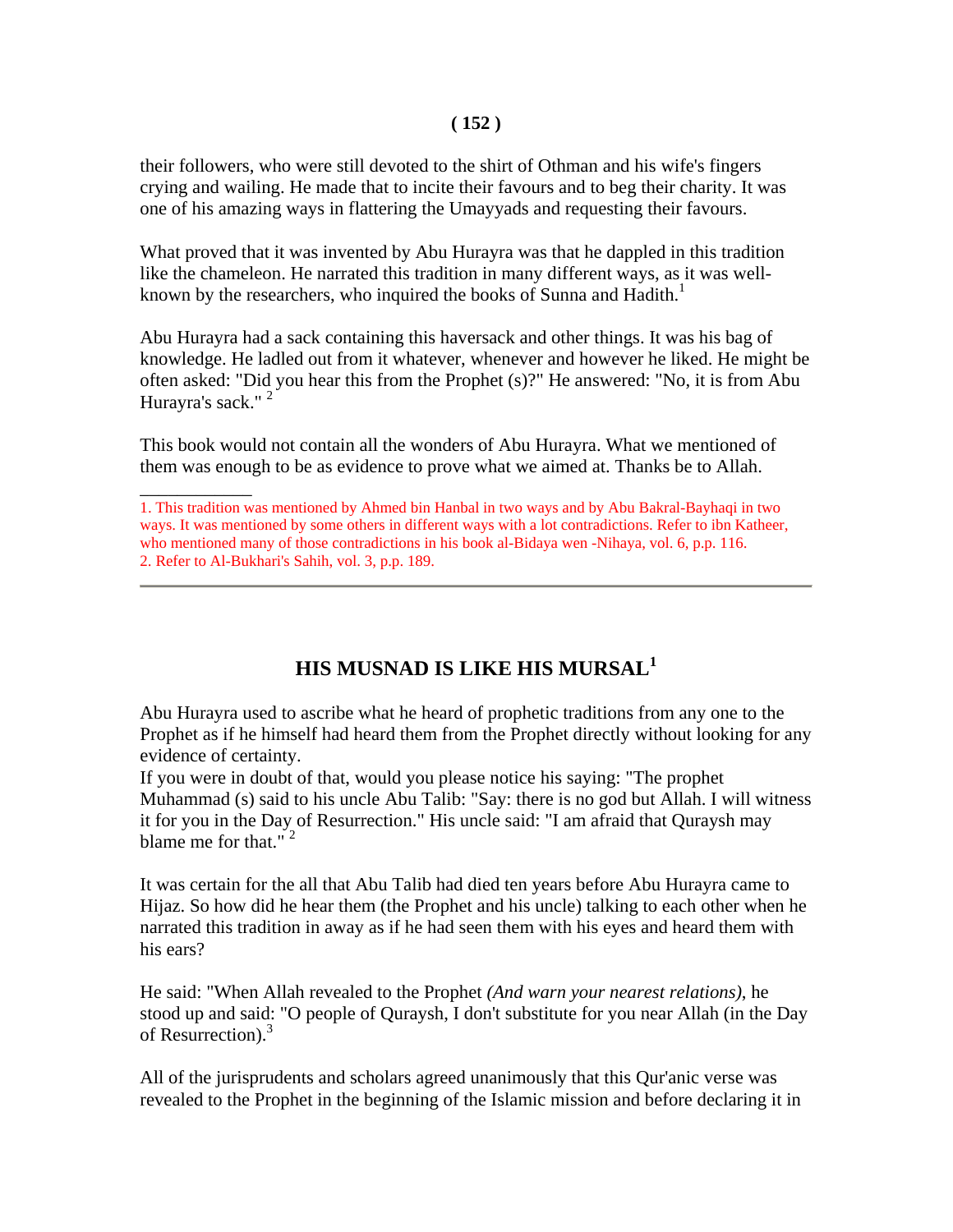#### Mecca, where Abu

\_\_\_\_\_\_\_\_\_\_\_\_

1. Musnad: a tradition that was narrated byt true well-known series of narrators. Mursal: a tradition that was narrated by unknown narrators or without mentioning the narrators.

3. It was mentioned by al-Bukhari in his Sahih, vol. 2, p.p. 86, by Muslim in his Sahih and Ahmed in his Musnand. We mentioned it in the previous chapter and commented on it

#### **( 154 )**

Hurayra was still worshipping his idols in Yemen. He came to Hijaz twenty years after the revelation of this verse. He narrated this tradition as if he had been among the attendants to see the Prophet with his eyes standing up and hear him with his ears warning his tribe.

He said: "The Prophet prayed in his prayer saying: "O Allah, save Salama bin Hisham, save al-Waleed bin al-Waleed, save Ayyash bin Abu Rabee'a. O Allah, save the oppressed believers (who were held back by the polytheists in order not to emigrate with the others from Mecca to Medina).  $<sup>1</sup>$ </sup>

This happened seven years before Abu Hurayra came to Hijaz and became a Muslim. He narrated it as if he had been with the Prophet when he was praying.

He said: "Abu Jahl said: "Does Muhammad prostrate for his god among you?'' It was said: "Yes." <sup>2</sup>

If Abu Jahl really had said that, it would have been twenty years before Abu Hurayra came from Yemen and became a Muslim.

He narrated it as if he had seen and heard what happened.

Where was he from the combat of ar-Rajee' and its leader Aassim bin Thabit al-Ansari, who was martyred in it to tell of it as if he had seen everything?<sup>3</sup> It happened in the fourth year of hijra, three years before Abu Hurayra came to Hijaz and became a Muslim.

Any one, who inquired the manner of Abu Hurayra in narrating traditions, would know that he was just as what we said. These few traditions were enough to prove that.

Ahmed Ameen noticed that and said about Abu Hurayra: "It seemed that he didn't narrate what he had heard from the Prophet only, but he narrated what he was told of by the others."<sup>4</sup>

Abu Hurayra himself confessed that. When he narrated that the Prophet had said: "Whoever was impure when it dawned, he was not to fast." Aa'isha and Um Salama denied it. He accused al-Fadhl

\_\_\_\_\_\_\_\_\_\_\_\_

<sup>2.</sup> It was mentioned by Muslim in his Sahih, vol. 1, p.p. 31.

<sup>1.</sup> Refer to al-Bukhari's Sahih, vol. 2, p.p. 105.

<sup>2.</sup> Muslim's Sahih, vol. 2,p.p.105.

<sup>3.</sup>Al-Bukhari`s Sahih,vol.2,p.p.117.

<sup>4.</sup>Fajrul Islam(the dawn of Islam),p.p.262.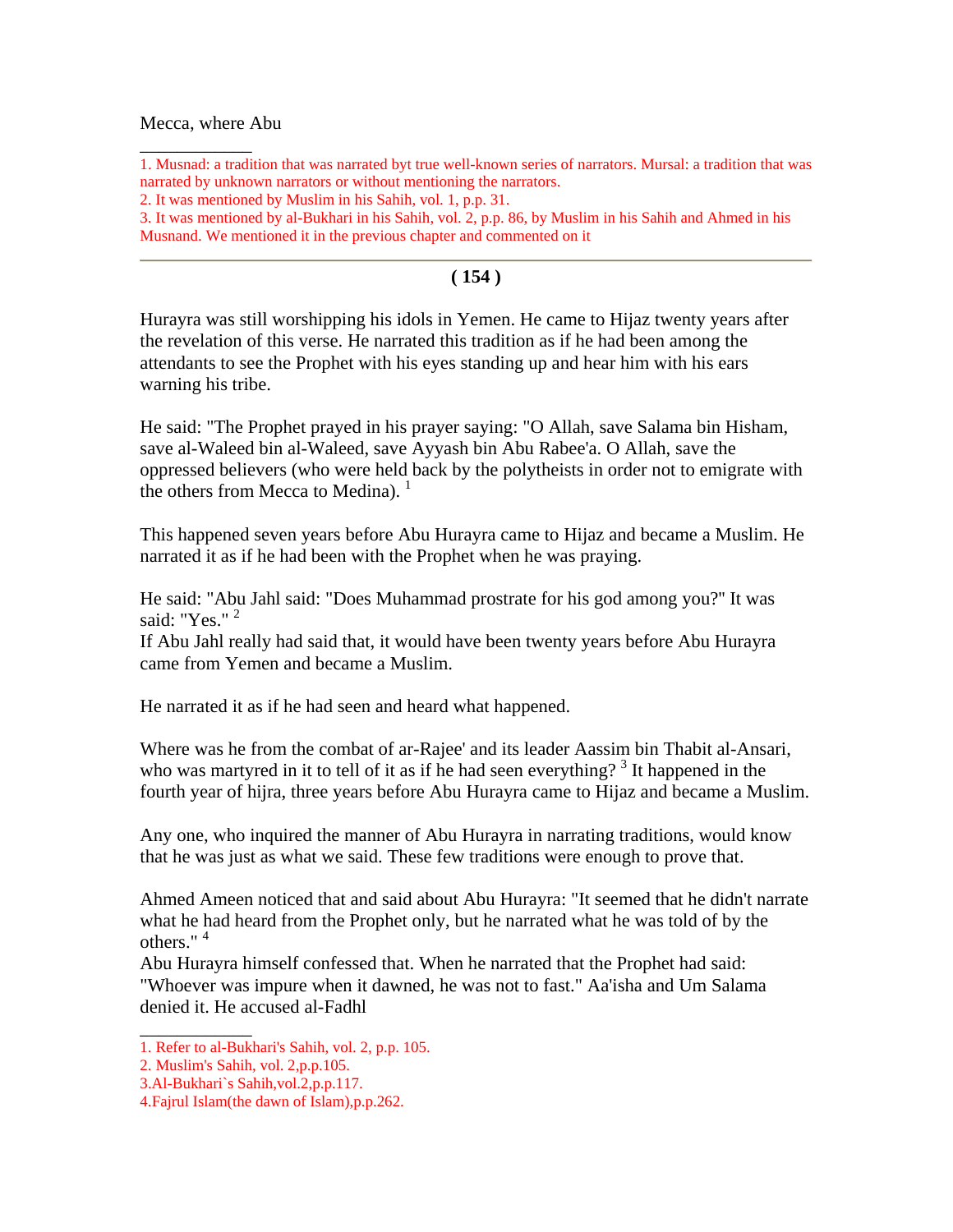### **( 155 )**

bin al-Abbas, who was dead then,  $<sup>1</sup>$  of saying that. He said that he had heard it from al-</sup> Fadhl and had not heard it from the Prophet. Anyhow he confessed, whether it was true or false, that he ascribed to the Prophet what he had heard from the others.

If you say: what of it if he ascribed to the Prophet a tradition that he had heard from another one?

We say: it does not matter, but the tradition must not be considered as true tradition unless all the series of narrators would be known and proved to be trusty.

That is to say the honesty of the narrator must be proved as condition for the tradition to be true. The tradition must not be considered as true one if the narrator was unknown.

In a word, many of Abu Hurayra's traditions were such that it could not be depended upon. They mixed with his true traditions that made us avoid the all according to the rule of suspicions.

# **HIS PRETENSE OF ATTENDING SOME EVENTS**

This man obliged us to doubt him. He pretended that he had attended some events that he had never done.

He said: "Once I entered the house of Ruqayya, the Prophet's daughter and Othman's wife. She had a comb in her hand. She said: "The Prophet left just a little ago. I combed his hair. He said to me: "How do you find Abu Abdullah (Othman)?" I said: "he is good." He said to me: "Grace him! He is the most similar to me in morals." It was mentioned by al-Hakim,  $2$  who said: "This tradition has a true series of narrators but untrue text, because Ruqayya had died in the third year of hijra during the battle of Badr, whereas Abu Hurayra came and became a Muslim after the battle of Khaybar."

Ath-Thahabi mentioned this tradition in his book Talkheess al-Mustadrak and said: "It was true with its narrators but its text was denied for Ruqayya died at the time of the battle of Badr while Abu Hurayra became a Muslim at the time of the battle of Khaybar."

2. Refer to his Mustadrak, vol. 4, p.p. 48.

# **( 156 )**

Abu Hurayra said: "The Prophet led us in the Zuhr or Asr prayer and he ended the prayer after two ruk'as (instead of four). Thul-Yadayn asked him: "Did you lessen the prayer or forget?"

Thul-Yadayen was martyred in the battle of Badr some years before Abu Hurayra became a Muslim.

\_\_\_\_\_\_\_\_\_\_\_\_ 1. Refer to Al-Bukhari`s Sahih, vol. 1, p.p. 225.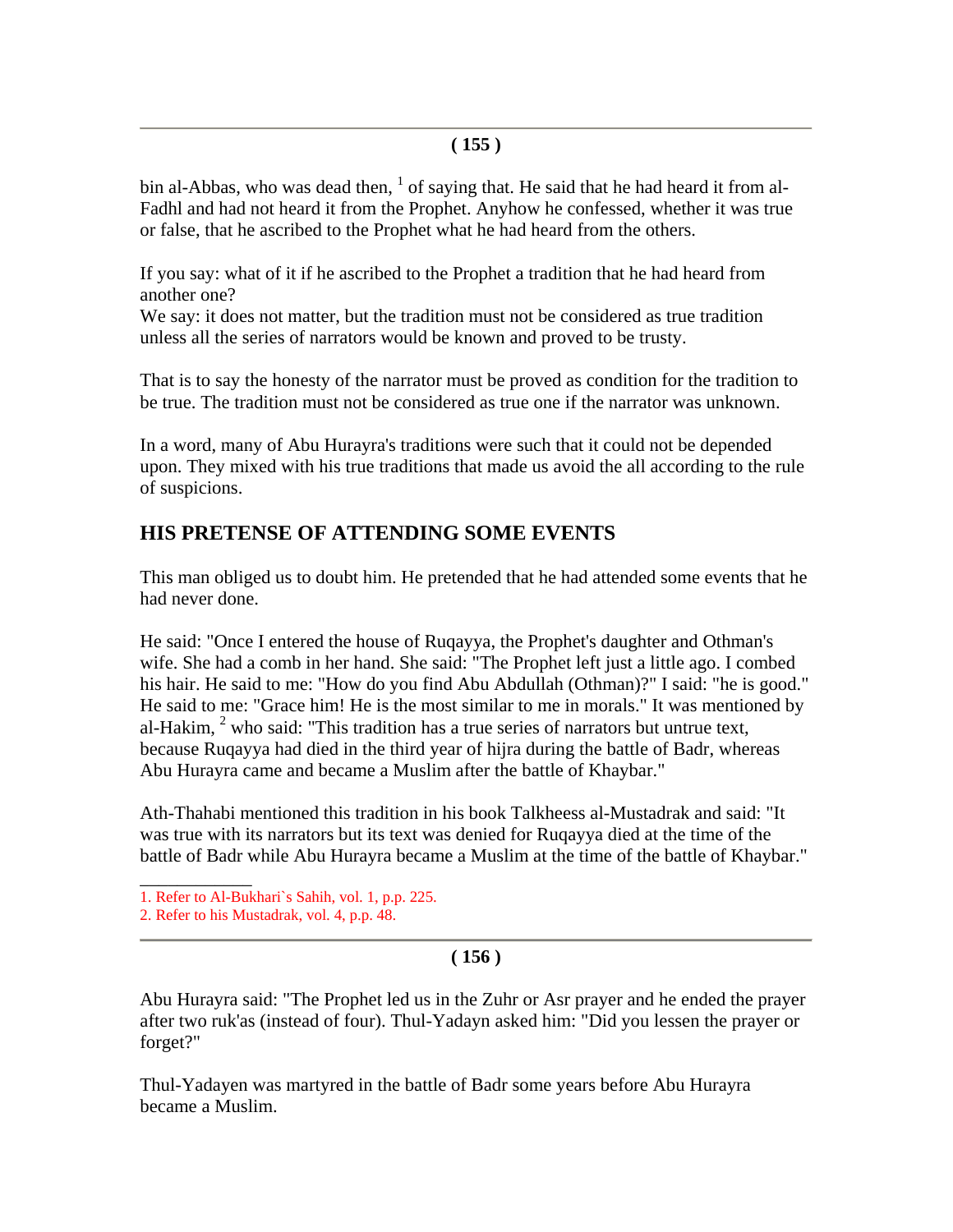How many times he boasted: "We conquered Khaybar but we didn't gain gold or silver. We gained sheep, cows, camels, wares and houses." $1$ 

He said so although he did never participate in the battle. He became a Muslim after the Muslims had conquered Khaybar and the battle had been finished. Thus those, who explained the tradition, were confused when they reached his saying (we conquered Khaybar). They justified it by saying that Abu Hurayra had said it metaphorically. He referred to his Muslim fellows.<sup>2</sup>

He said: "We fought with the Prophet in Khaybar. The Prophet said to a man, who pretended to be a Muslim that he would be in Hell. When the fight began, the man fought courageously until he had many wounds. Some men were about to doubt the Prophet's word. The man suffered the pain of his wounds. He took some arrows out of his quiver and suicided with them."<sup>3</sup>

We have two notes about this tradition.

The first: he pretended that he participated in the battle with the Prophet and it was proved that he had not been there. Those, who commented on the tradition, became confused and justified that Abu Hurayra said it metaphorically because he came from Yemen after the battle of Khaybar as al-Qastalani said.<sup>4</sup>

The second: the man, who killed himself, was the hypocrite Qazman bin al-Harth, the ally of the tribe of Zafar. He fought for the sake of fame. His case, which Abu Hurayra mentioned, was

\_\_\_\_\_\_\_\_\_\_\_\_

# **( 157 )**

famous. <sup>1</sup> He was killed in the battle of Uhud many years before Abu Hurayra came to Hijaz and became a Muslim. Abu Hurayra was uncertain about him, therefore he confused everything.

Abu Hurayra said: "I had seen seventy of the suffa's inhabitants that no one of them had a dress on him." $2$ 

Those seventy ones were all martyred in the combat of the well of Ma'ouna. The Prophet became very sad for them. He prayed against their killers for a month. This combat took place in the fourth year of hijra, some years before Abu Hurayra came from Yemen. So how did he saw them? Al-Qastalani said <sup>3</sup> that the seventy ones, whom Abu Hurayra had seen, were other than those. Allah is the most aware!

After inspecting and inquiring about Abu Hurayra, we found that he often narrated

<sup>1.</sup> Refer to al-Bukhari`s Sahih, vol. 3, p.p. 37.

<sup>2.</sup> Refer to p.p. 154, vol.8 of Irshad as-Sari and Tuhfatul Bari,which were printed together as one book.So said As-Sindi in his comment on the tradition in the margin of al-Bukhari`s sahih.

<sup>3.</sup> Al-Bukhari`s Sahih, vol. 3, p.p. 34 and vol. 2, p.p. 120.

<sup>4.</sup> in his book Irshad as-Sari, vol. 6, p.p. 322.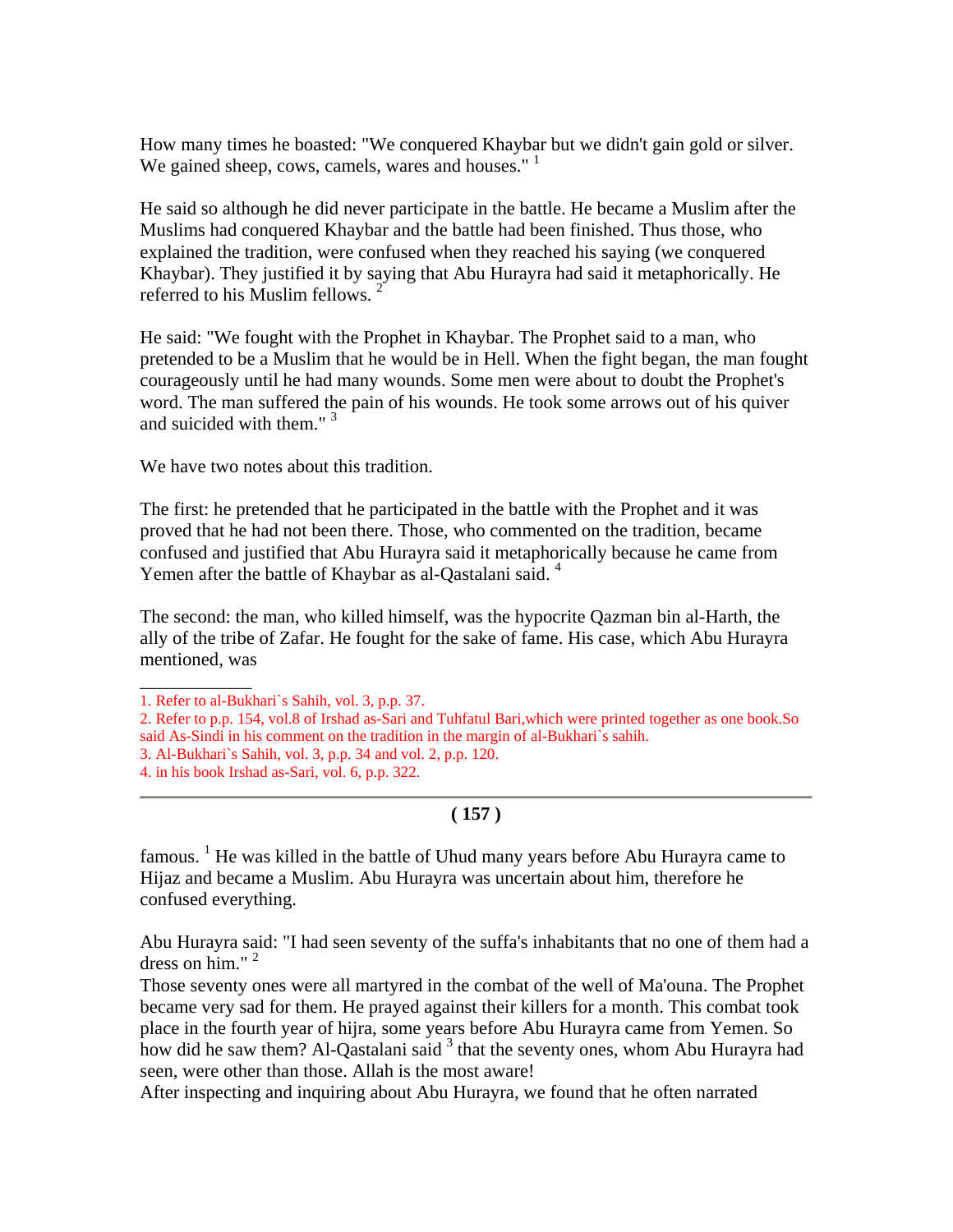prophetic traditions, which he had not heard from the Prophet (s) and often told about the events that he had not attended or he pretended that he had attended. He might admire something he had heard from Ka'bul Ahbar<sup>4</sup> or another one and he narrated it as if he had heard it from the Prophet like he did in his tradition: "Allah created Adam according to His own shape in sixty cubits long and seven cubits width." All that made the believers avoid his traditions.

I wonder why those, who collected Hadith, filled their books with traditions narrated by this man without paying any attention to his wonders and oddities or without taking any notice of his fabrication and invention! If you inspected the two Sahihs of al-Bukhari and Muslim, you would wonder at the naivety of these two sheikhs. Here is an example showing this fact:

\_\_\_\_\_\_\_\_\_\_\_\_

\_\_\_\_\_\_\_\_\_\_\_\_

#### **( 158 )**

Muslim mentioned in his Sahih (the chapter of Abu Sufyan's virtues) a tradition narrated by Akrima bin Ammar al-Ijli al-Yamami that the Muslims did not look at Abu Sufyan and did not sit with him. He said to the Prophet: "O messenger of Allah, I ask you for three things to grant me them." The Prophet said: "Yes, I do." He said: "I have the best and the most beautiful one among the Arabs, my daughter Um Habeeba. I marry off her to you." The Prophet said: "Yes." He said: "My son Mu'awiya, you make him a clerk for you." The Prophet said: "Yes." He said: "and you order me to fight the unbelievers as I used to fight the Muslims." The Prophet said: "Yes."<sup>1</sup>

It was mentioned by Muslim alone when he talked about the virtues of Abu Sufyan! It was considered unanimously to be null. Abu Sufyan became a Muslim forcedly after the conquest of Mecca. Before that he was an enemy to Allah and His apostle.

As for his daughter Um Habeeba, whose name was Ramla, she became a Muslim before hijra. She was one of the loyal Muslims. She was among those, who migrated to Abyssinia escaping from her father and people. The Prophet got married to her while her father was excessive in his unbelief and excessive in his fighting against the Prophet (s). When Abu Sufyan heard that the Prophet had married his daughter, he said: "(That obstinate wouldn't be defeated)." He came to Medina tending to increase the period of the truce with the Prophet. He went to his daughter's house. When he wanted to sit down, Um Habeeba, his daughter, folded the rug. He said: "Do you prevent me from sitting on your rug?" She said: "Yes, I do. This is the rug of the Prophet and you are an impure

<sup>1.</sup> It was mentioned by al-Waqidi,ibn Iss-haq,ibn Hajar in his Issaba and others.This Qazman fought courageously in the battle of Uhud against the polytheists untill it was said to the Prophet: No one of us did as what he did. "The Prophet said: "Nevertheless, he will be in Hell. "He was wounded seriuosly. He erected his sword on the ground, pressed his chest against it and killed himself. Refer to al-Bukhari`s Sahih, vol. 2, p.p. 101. 2. Al-Bukhari`s Sahih,vol. 2, p.p. 60.

<sup>3.</sup> in his book Irshad as-Sari, vol. 2, p.p. 220.

<sup>4.</sup> A jew later became a Muslim.

<sup>1.</sup> Sahih of Muslim, vol. 2, p.p. 361. It was untrue tradition fabricated by Akrima al-Yamami as it was confirmed by ibn Hazm.Ath-Thahabi said in his book Mizan al-I`tidal that Akrima al-Yamani fabricated a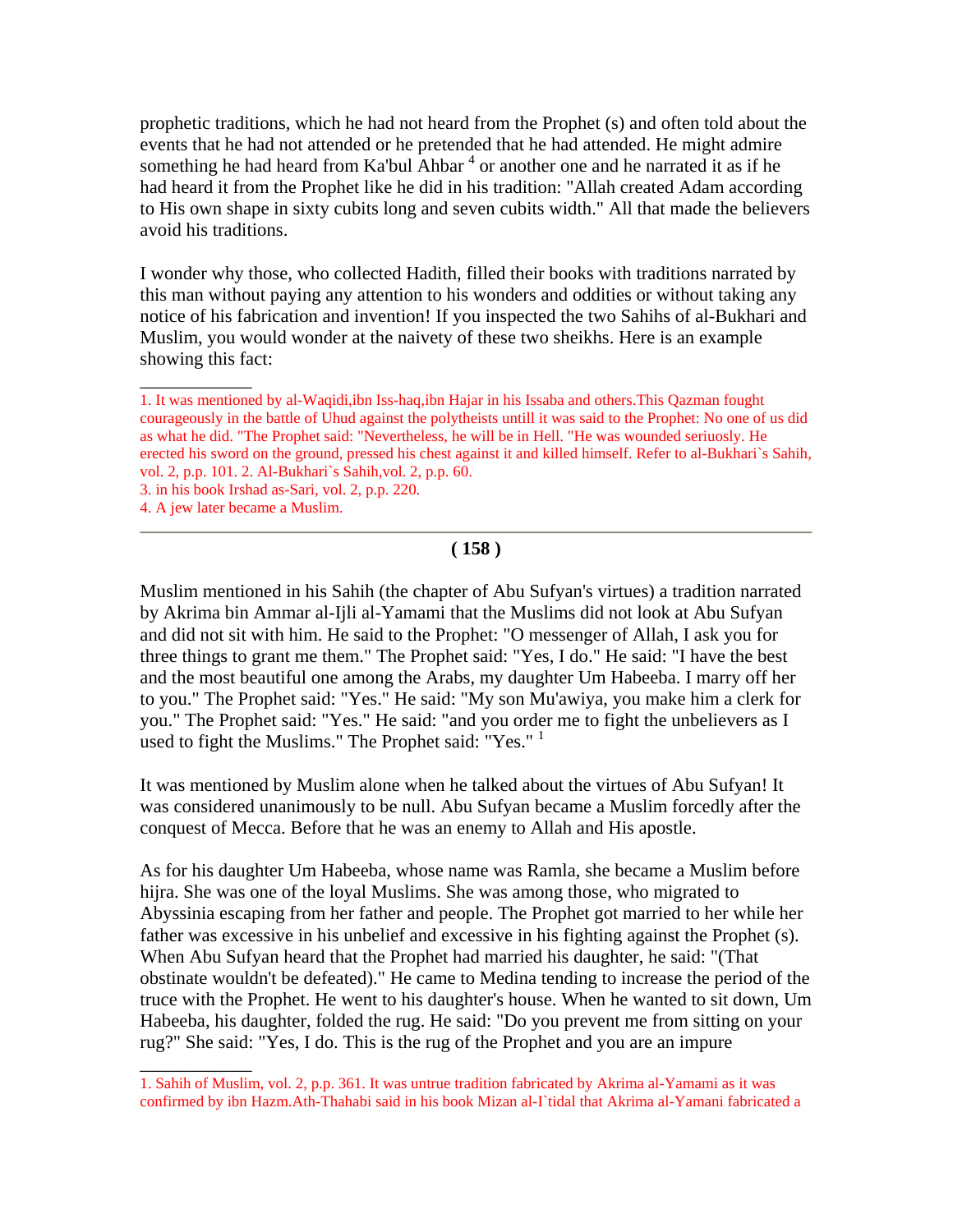denied tradition mentioned in Muslim`s Sahih about the three things that Abu Sufyan asked the Prophet for .Another false tradition narrated by Akrima that the Prophet has said: "Abu Bakr is the best of people. "It was mentioned by ibn Adiy in his book al-Kamil, which was the best of books in distingushing those, who fabricated tradition. Such was said by ath-Thahabi in his Mizan.

#### **( 159 )**

unbeliever." Most of the historians mentioned this speech when they talked about Um Habeeba.

Thanks be to Allah for His guidance. Thanks be to Allah, Who made us able to distinguish the truth. Allah's blessing and peace be upon our prophet Muhammad.

# **THE FOREMUSLIMS DENY HIS TRADITIONS**

\_\_\_\_\_\_\_\_\_\_\_\_

People denied and disapproved the excessiveness of Abu Hurayra in narrating traditions at his time. He exceeded all the limits and had a peculiar style that made people doubt him and doubt his traditions. They denied the quantity and the quality of his traditions and blamed him frankly.

He himself said: "People say that Abu Hurayra tells too many of traditions. Allah is the judge in the hereafter. They say that why the Muhajireen and the Ansar don't tell like what he tells…"

He confessed that both the quantity and the quality of his traditions were subject to denying, therefore he threatened them painfully where he said: "Allah is the judge in the hereafter." He showed at the end of this tradition that unless he was obliged according to his legal duties, he would never tell of anything at all for they doubted him. He said: "I swear by Allah that unless these two verses: *(Surely those who conceal the clear proofs and the guidance that We revealed after We made it clear in the Book for men, these it is whom Allah shall curse, and those who curse shall curse them (too) Except those who repent and amend and make manifest (the truth), these it is to whom I turn (mercifully)*; 2 and I am the Oft?returning (to mercy), the Merciful) were in the Qur'an, I would never tell you of anything at all."  $3$  It was clear to prove what we said.

#### **( 160 )**

Another clearer one narrated by Abu Razeen <sup>1</sup> that he said: "Abu Hurayra came out to us, beat his front with his hand and said: "You say that Abu Hurayra ascribes lies to the Prophet so that you will be guided and I will go astray."

When he came to Iraq with Mu'awiya and saw the big crowd, who came to meet him, he knelt on his knees and began to beat his baldhead to draw their attention. When they gathered around him, he said: "O people of Iraq, do you pretend that I ascribe lies to the

<sup>1.</sup>Refer to an-Nawawi`s Sharh,Printed in the margins of Irshad as-Sari and Tuhfat al-Bari,vol. 11, p.p.360. 2. Qur`an,2:159-160. 3.Mentioned by al-Bukhari and Muslim in their Sahihs.We will mention it with comments in the text chapter insha`Allah.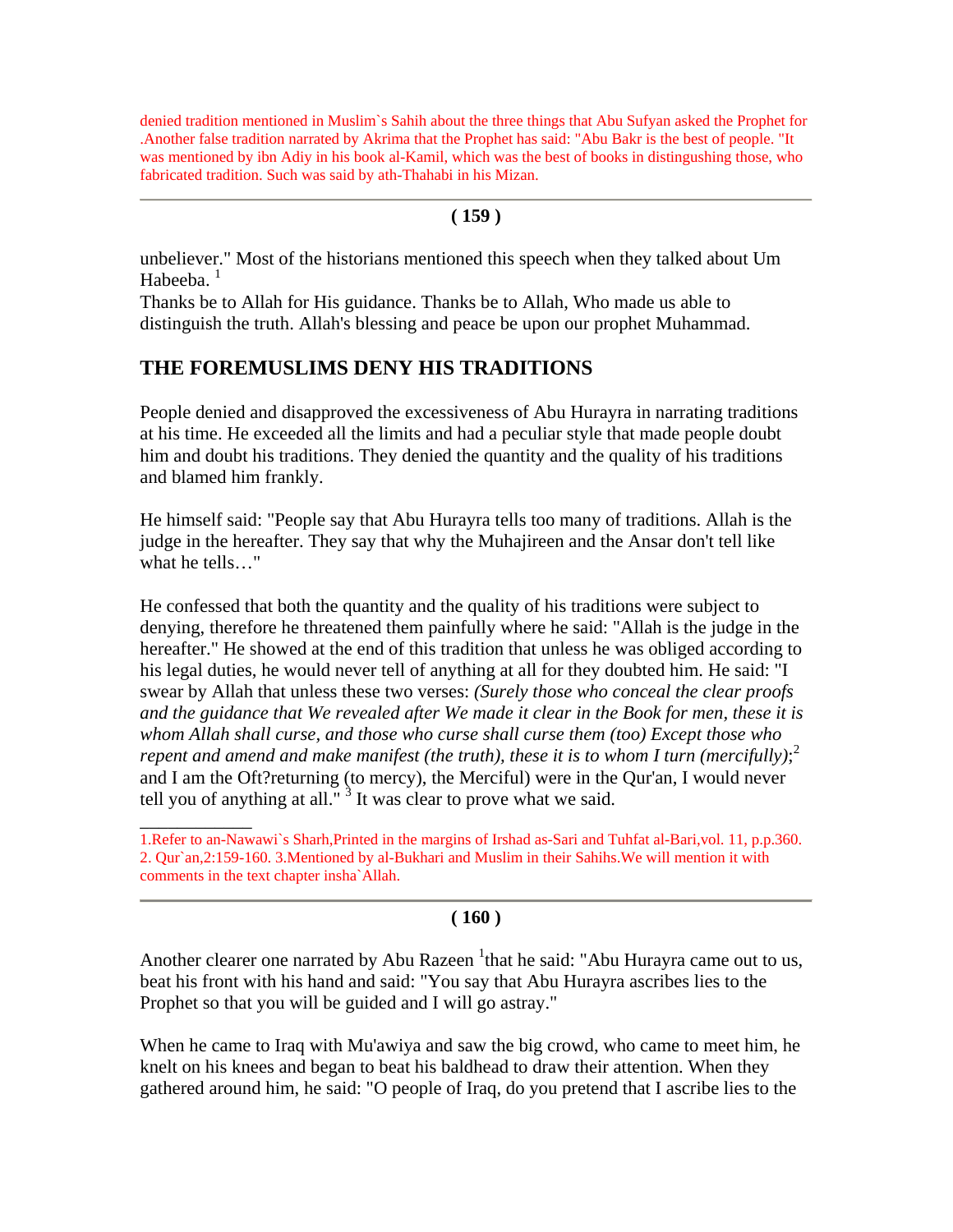Prophet to burn myself in Hell?…and he began to abuse Imam Ali to flatter the Umayyads.<sup>2</sup>

What sufficed this concern that those, who denied his traditions and criticized him, were of the great companions. Ahmed Ameen said  $3$  about Abu Hurayra: "The companions often criticized him for his excessiveness in narrating prophetic traditions and doubted him (to be a liar) according to what Muslim mentioned in his Sahih." Then he mentioned two traditions from Muslim's Sahih showing criticizing and doubting him.

Mustafa Sadiq ar-Rafi'ei said in this concern: "The most in narrating traditions among the companions was Abu Hurayra. His companionship with the Prophet was three years only, therefore Omar, Othman, Ali and Aa'isha denied his traditions and doubted him. He was the first narrator in the history of Islam to be doubted (accused of fabricating). Aa'isha was the most extreme of those, who denied his traditions."<sup>4</sup> An-Nazzam said: "Omar, Othman, Ali and Aa'isha considred Abu Hurayra as liar."<sup>5</sup>

Ibn Qutayba said: "An-Nazzam criticized Abu Hurayra by being accused of lying by Omar, Othman, Ali and Aa'isha that Abu Hurayra had accompanied the Prophet for three years only but he narrated from him so much many traditions, which were more than

 $\overline{\phantom{a}}$ 

# **( 161 )**

what had been narrated by any of the first and previous companions, who doubted him and denied his excessiveness.<sup>1</sup> They said: "How did you alone hear all of that? Who heard it with you?" Aa'isha was the most extreme in denying his traditions for she remained alive for a long time, where Abu Hurayra told of his traditions. Omar also was very extreme against the excessive narrators or those, who told of legal verdicts without any evidence…to the end of his saying, which confirmed what an-Nazzam had said. He did so forcedly and in spite of him for rightness always spoke justly and obstinately!

As for what ibn Qutayba<sup>2</sup> pretended that: "the companions gave in when Abu Hurayra told them about his special rank near the Prophet", it was nonsense and vain. The great companions knew him well and did not need any one to introduce him to them. If they had a bit of respect towards him, they would never accuse him and consider him as liar. You noticed his saying  $3$  that he fell to the ground faintingly (during the reign of the Prophet) between the minbar and the room. The comers put their feet on his neck thinking that he was mad. Did that fit respect and honor?

In brief: it was certain that all the great veracious companions doubted him and denied his sayings. But when they went to the better world and those, who came after them, decided that the companions all in all were just and fair and they forbade criticizing them. They made that as legal verdict of the Sharia and hence they imprisoned the minds, gouged out the eyes, put porches on the hearts and deafen the ears. People became *(Deaf,* 

<sup>1.</sup> Muslim`s Sahih, vol.2, p.p.217. 2. Refer to an-Nahj al-Hammedi by Abu ja`far al-Iskafi,vol.1,p.p.359. 3. in his book FajrulIslam, p.p. 262. 4. Refer to his book Adab al-Arab,vol.1, p.p. 282. 5. Refer to Ta`weel Mukhtalif al-Hadithj by ibn Qutayyba, p.p. 27. 6. Ta`weel Mukhtalif al-Hadith, p.p. 48.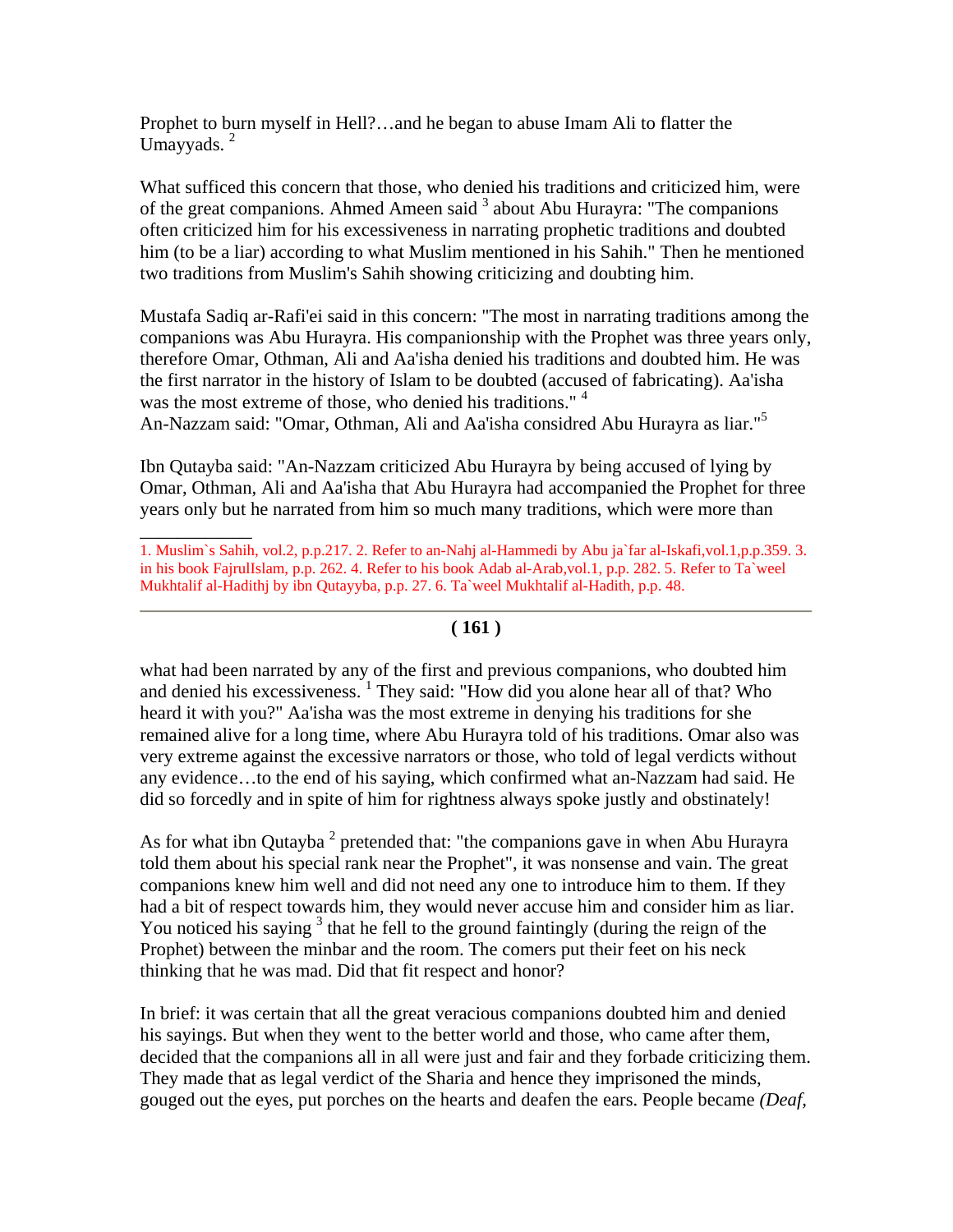*dumb (and) blind, so they will not turn back)* 2:18 (Quran).

Glory be to the infallible imams where they put the companions in their suitable places, which they themselves had already been in.

 $\overline{\phantom{a}}$ 

4. Ahmed Ameen said in his book Fajrul Islam, p.p. 259: "It seemed that the companions themselves criticized each other and preferred one to the other at the time.If someone narrated a tradition,he would be asked for the

#### **( 162 )**

So their thought about Abu Hurayra was not different from the thought of Ali, Omar, Othman and Aa'isha. The Shias, since the age of Imam Ali until nowadays, kept to the same way of their imams.

All of the Mu'tazilites might have the same point of view. Imam Abu Ja'far al-Iskafi said: <sup>1</sup> "Abu Hurayra was infected in his mind according to our sheikhs. His traditions were disapproved by them. Once Omar beat him and said to him: "You exceeded in your traditions. You might be a liar ascribing lies to the Prophet." Sufyan ath-Thawri narrated a tradition from Mansoor that Ibrahim at-Taymi had said: "They didn't depend upon Abu Hurayra's traditions except those traditions, which were about Paradise and Hell."

Abu Ossama narrated a tradition that al-A'mash had said: "Ibrahim was trusty in narrating tradition. I used to show him whatever I heard of traditions. One day I brought him some traditions narrated by Abu Salih from Abu Hurayra. He said to me: "Let me away from Abu Hurayra! They left many of his traditions aside." It was mentioned that Imam Ali had said: "The most untruthful one (or he said of the alive), who ascribes lies to the Prophet, is Abu Hurayra ad-Doussi." Abu Yousuf mentioned that he had said to Abu Haneefa: "Some prophetic traditions that reach us, contradict our analogy. What do we do with them?" He said: "If they were narrated by trusty people, we would depend upon them and leave our points of view aside." I said: "What do say about Abu Bakr and Omar?" He said: "They were trusty." I said: "Ali and Othman?" He said: "So were they." When he saw me mentioning the companions, he said: "All of the companions were fair and trusty except some ones." He mentioned some, among them were Abu Hurayra and Anass bin Malik.

Imam Abu Haneefa and his companions left Abu Hurayra's tradition aside if it would contradict their analogy as they did with his

\_\_\_\_\_\_\_\_\_\_\_\_

<sup>1.</sup> Ibn Qutayba wanted to refute an-Nazzam, but unknowingly he confirmed his saying and added to the list of deniers all the first companions

<sup>2.</sup> in his book Ta`weel Mukhtalif al-Hadith, p.p. 50.

<sup>3.</sup> At the beginings of this book.

evidence.Once Abu Hurayra narrated a tradition,which ibn Abbas denied and he narrated another tradition that Aa`isha denied. Fatima bint Qays narrated a tradition from her husband that Omar denied and said:"Do we leave our god`s book and our Prophet`s Sunna for a woman`s saying? We don`t know if it is true or false ,she memorizes or forgets! Aa`isha also denied it and said to Fatima:"Don`t you fear Allah."There werte many cases of the like.

<sup>1.</sup> Sharh an-Nahj-Hameedi, vol.1, p.p. 360.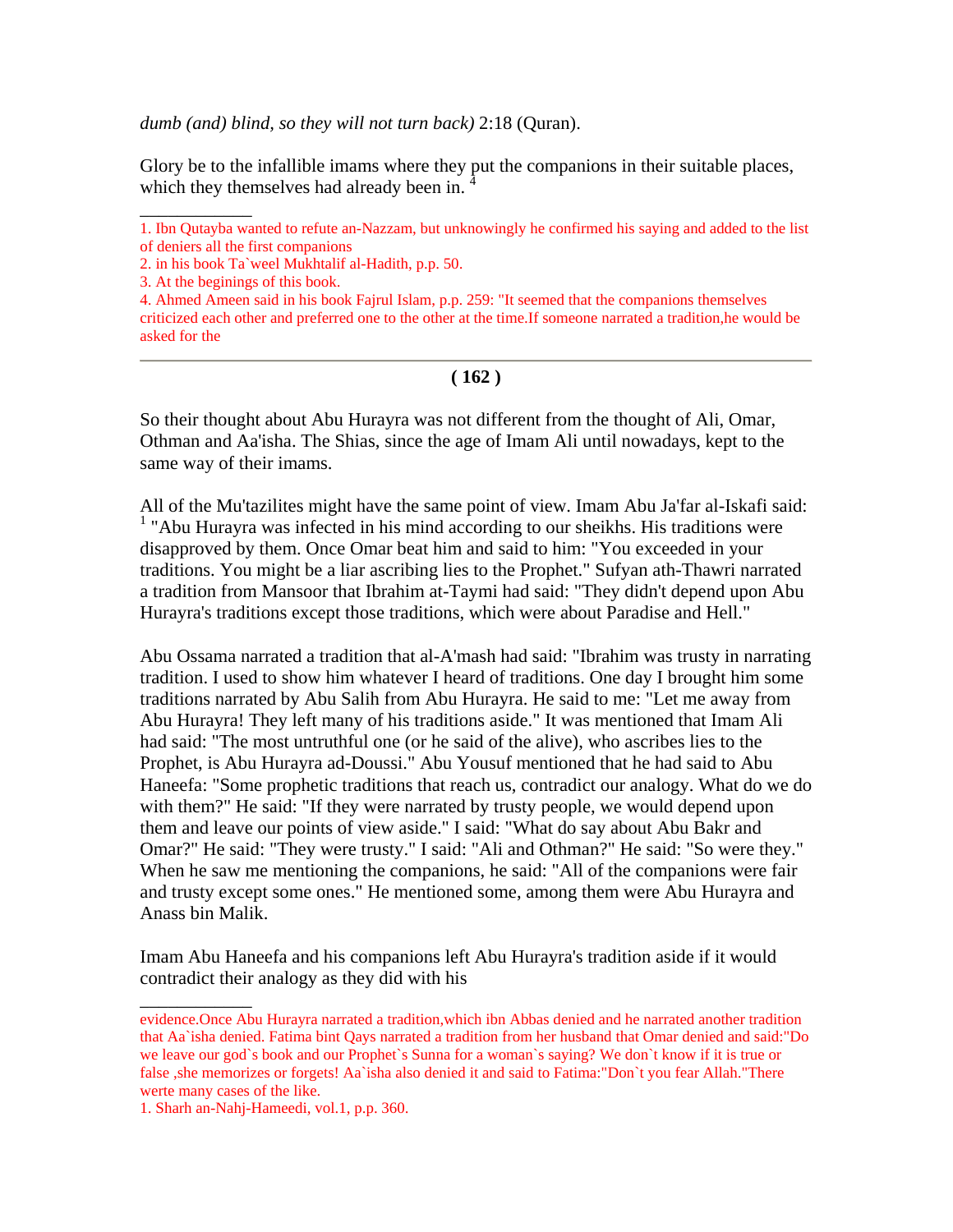#### **( 163 )**

tradition about the (missrat).  $^1$  Abu Hurayra narrated that the Prophet had said: "Don't confine milk in your sheep or camels' udders. He, who buys them, will have the choice after he milks them either to keep them if he accepts or return them to their keeper with a certain measure (about three kilos) of dates."

They didn't pay any attention to this tradition and said: "Abu Hurayra was not a jurisprudent and his tradition contradicted our analogy completely. Milking the animal was to be considered as trespassing the other's right, which must be compensated with the like or the value, but that measure of dates would not be one of them.<sup>2</sup>

We knew that Abu Haneefa and his companions thought that the prayer would be invalid by any kind of speech, which was not a part of the prayer whether by forgetting, unknowing or thinking that the prayer was finished. The Hanafite jurisprudence was clear about this matter. So was the thought of Sufyan ath-Thawri. Hence the tradition of Abu Hurayra had no value among them, when he said that once the Prophet had forgotten and ended the prayer after two ruk'as instead of four then he left his oratory and entered his room. When he came back, it was said to him: "Did you lessen the prayer or did you forget?" He said: "The prayer wasn't lessened and I didn't forget." They said: "Yes, you did." And after an argument between him and them, he believed them and completed his prayer with two other ruk'as. Then he offered the prostrate of the forgetting. According to this tradition, Malik, ash-Shafi'ei, Ahmed and al-Awza'ei gave a fatwa that talking (some speech that was not a part of the prayer) by someone, who forgot that he had been offering the prayer or he thought that he had ended the prayer, would not invalidate it. But Abu Hanifa, who didn't pay any attention to Abu Hurayra's tradition, said that talking during the prayer would make it invalid.<sup>3</sup>

 $\overline{\phantom{a}}$ 

# **( 164 )**

Let us conclude this chapter with some events happened between Abu Hurayra and some of the companions showing you how they regarded him.

Abu Hurayra said: "When my tradition was mentioned to Omar, he called for me and said: "Were you with us that day when we were in the house of that (man)?" I said: "Yes, I was, when the Prophet said: "Whoever ascribed to me an untrue tradition, his place would definitely be in Hell."

This proved that he neither told of traditions in the presence of Omar, nor he was one of those, whom Omar saw and heard narrating traditions. In fact Omar had heard his tradition from the people and he accused him of lying. He called for him and warned him

<sup>1.</sup> A cow, a ewe or a she-camel that was not milked for some days to let the milk remain in the udders in order to deceive the buyer that it gave a lot of milk.

<sup>2.</sup> Refer to Fajr al-Islam by Ahmed Ameen, p.p. 236.

<sup>3.</sup> Refer to an-Nawawi's Sharh Sahih Muslim, vol. 4, p.p. 234.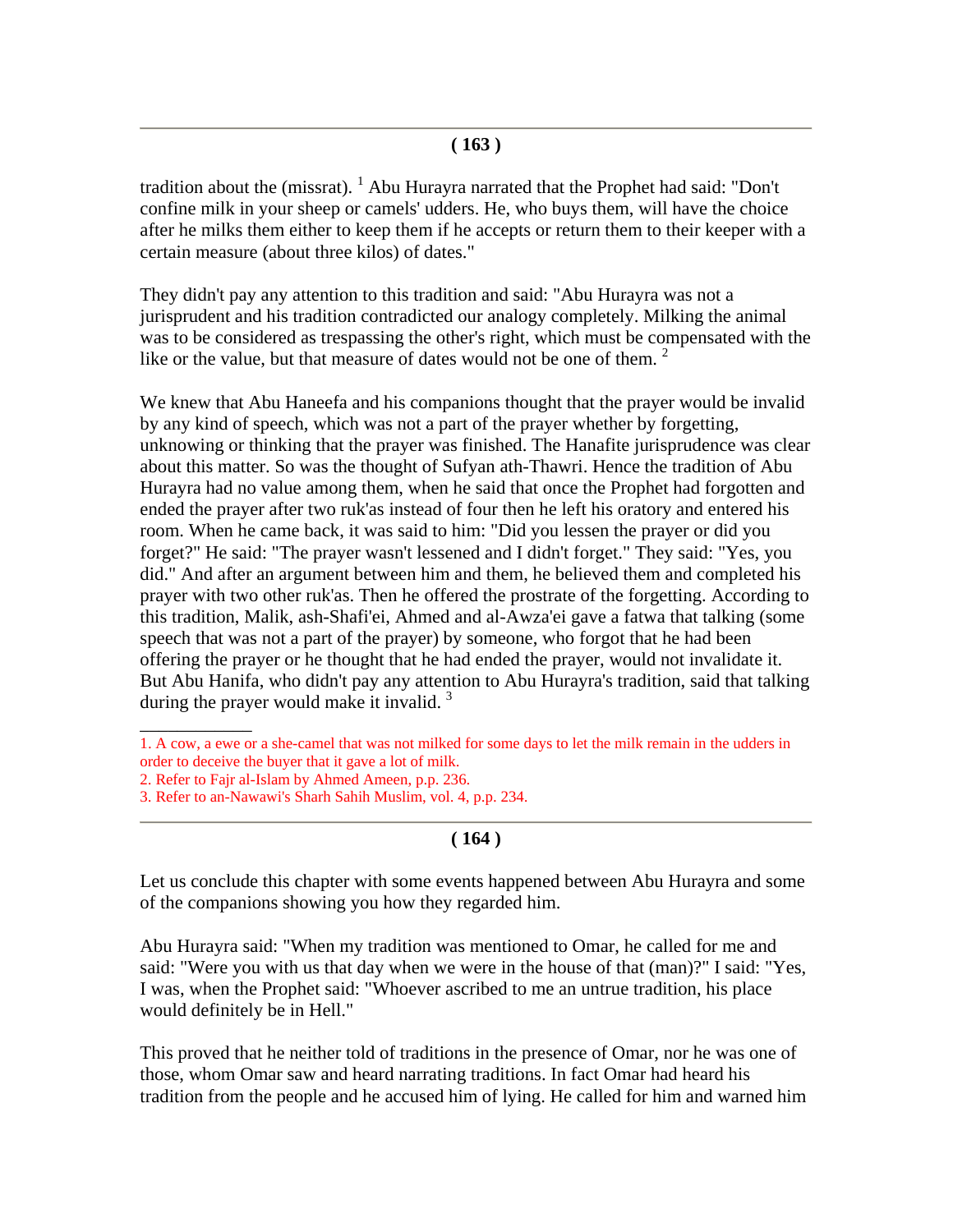from Hell if he would lie.

One day Omar rebuked him by saying:  $2$  "Either you leave narrating traditions or I will expel you to the land of Douss<sup>3</sup> or the land of monkeys."

One day Omar became very angry with him for his excessiveness in narrating prophetic traditions. He beat him with his stick and rebuked him by saying: "You exceeded with your traditions and I think you ascribed false traditions to the Prophet (s)."

Omar deposed him from the emirate of Bahrain after he had beaten him until he wounded him. He got back from him ten thousand dinars to the treasury. He rebuked him with terrible words.

During the reign of the Prophet (s), Omar beat him until he fell on his back to the ground. 4

When Imam Ali had heard Abu Hurayra's traditions, he said: "The most lying of people, (or he said) of the alive people about the Prophet is Abu Hurayra ad-Doussi."

Abu Hurayra often said: "My intimate told me" "I saw my intimate" "My intimate, the Prophet, said to me". Ali heard of that.

- \_\_\_\_\_\_\_\_\_\_\_\_ 1. it was mentioned by Musnad in his Musnad and by ibn Hajr in his Issaba.
- 2. Refer to Kanzul Ommal by Ibn Asakir, vol. 5, p.p. 239.
- 3. The birthplace of Abu Hurayra.
- 4. Muslim's Sahih, vol. 1, p.p. 34.

# **( 165 )**

He said to Abu Hurayra: "When was the Prophet your intimate, Abu Hurayra?" Imam Ali denied Abu Hurayra's saying because he distrusted him.  $1$  Ali definitely was right for he (is with the Qur'an and the Qur'an is with Ali. They won't separate until they come to the Prophet's pond in the Day of Resurrection).  $^2$  Ali is with the rightness and the rightness is with Ali. It turns with him however he turns.  $3$ 

Aa'isha called for Abu Hurayra after she had heard his traditions. She said to him: "What were those traditions, which we heard that you told of about the Prophet? Did you hear other than what we heard or did you see other than what we saw?" He said: "Mother, the mirror and the kohl made you busy away from the prophet."<sup>4</sup>

Abu Hurayra narrated a tradition saying that woman, dog and donkey <sup>5</sup> invalidate the prayer. Aa'isha denied that and said: "I saw the Prophet offering the prayer while I was cross between him and the kiblah."

He narrated a tradition that the Prophet had forbidden to walk with one shoe. When Aa'isha heard that, she walked with one shoe and said that she would contradict Abu Hurayra.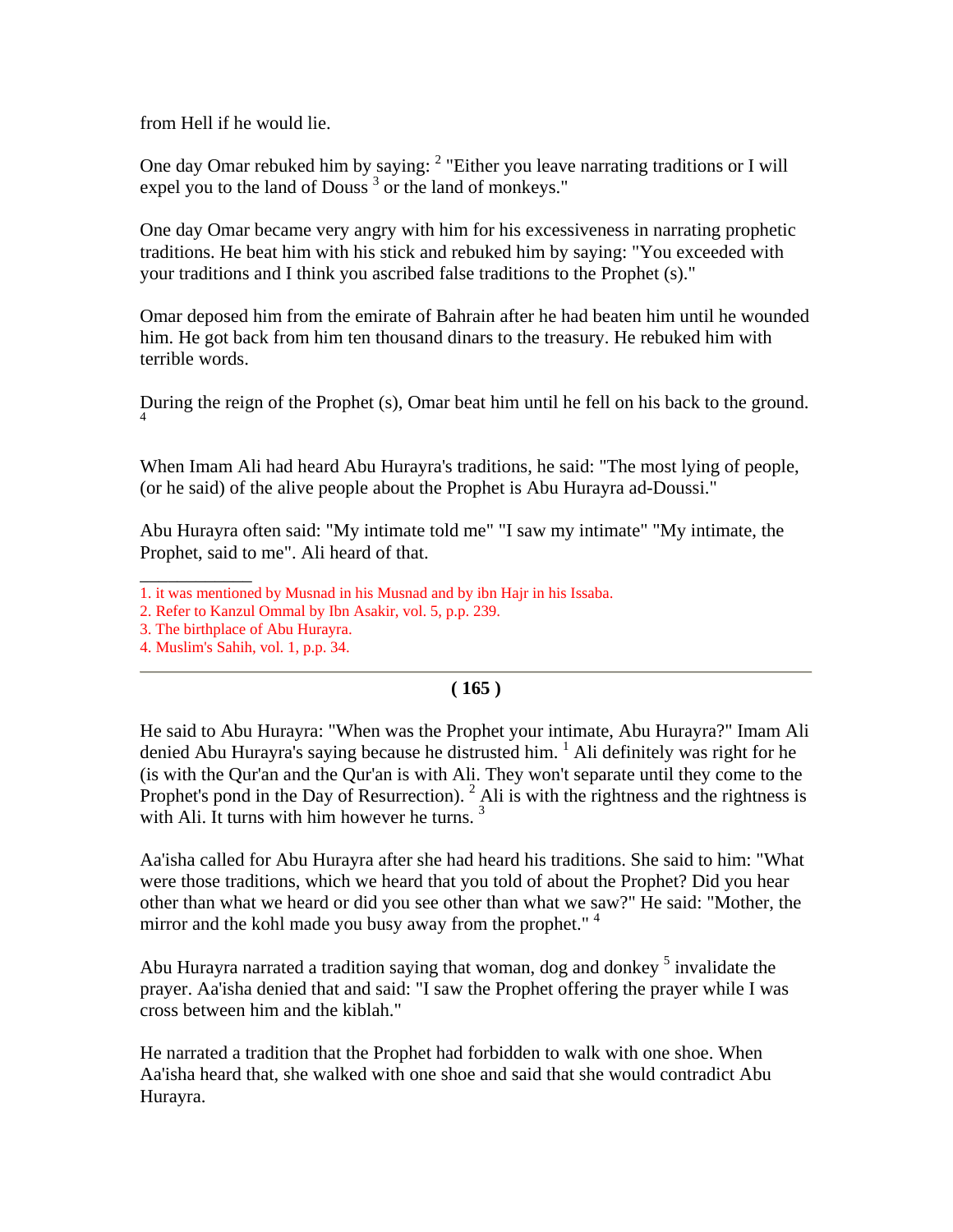He narrated that: "Whoever was impure when it dawned, he was not to fast." When Aa'isha and Hafsa <sup>6</sup> denied that, he unsaid his

\_\_\_\_\_\_\_\_\_\_\_\_

5. If they were in front of someone during offering the prayer (according to Abu Hurayra).

6. It was so mentioned in Ta'week Mukhtalif al-Hadith, but it was Aa'isha and Um Salama, who denied this tradition.

#### **( 166 )**

saying and excused that he hadn't heard it from the Prophet (s), but he had heard it from al-Fadhl bin al-Abbas, who was dead then.  $1$ 

Once two men came to Aa'isha and said: "Abu Hurayra narrated that the Prophet had said: "Evil omen is but in women and sumpters." Aa'isha became very excited and said: "I swear by Him, Who revealed the Qur'an to Abul Qassim (Muhammad) that he, who told of this tradition, was a liar."  $2$ 

One day he sat beside the room of Aa'isha narrating traditions about the Prophet. She was busy glorifying Allah.

When she finished, she said: "How wonder it is! Abu Hurayra sits beside my room ascribing traditions to the Prophet and making me hear that. I was busy glorifying Allah. If I got him, I would refute his traditions."  $3$ 

He narrated that the Prophet had said: "Whenever one of you wakes up from sleep, let him wash his hands. He doesn't know where his hands were in the night." Aa'isha denied that  $4$  and said: "How do we do with the (mihrass)  $2^{15}$ 

He narrated that the Prophet had said: "Whoever carries a coffin, has to do wudu'." Ibn Abbas denied it and said: "Carrying dry pieces of wood doesn't require wudu'."<sup>6</sup> Abdullah bin Omar narrated a tradition saying: "The Prophet ordered to kill the dogs except the hunting-dogs and the cattle-dogs." They said to ibn Omar that Abu Hurayra had added the farm-dogs. He didn't care for that and said: "Abu Hurayra has a farm." He accused him of adding the farm-dog to the Prophet's tradition in order to keep his dog and farm.<sup>7</sup>

\_\_\_\_\_\_\_\_\_\_\_\_

<sup>1.</sup> Ibn Qutayba said that in his book Ta'weel Mukhtalif al-Hadith, p.p. 52.

<sup>2.</sup> Mentioned by al-Hakim in his Mustadrak, at-Tabari in his Awsat and by ibn Asakir in his Kanzul Ommal, vol. 6, p.p. 153.

<sup>3.</sup> Refer to Kanzul Ommal, vol. 6, p.p. 157.

<sup>4.</sup> Refer to al-Hakim's Mustadrak, vol. 3, p.p. 509 and ath-Thahabi's Talkhees al-Mustadrak. Of course Aa'isha refused his excuse.

<sup>1.</sup> These three traditions (about woman, dog and donkey, walking in one shoe and this one) were mentioned in Ta'weel Mukhtalif and Hadith by ibn Qutayba, p.p. 27.

<sup>2.</sup> Ta'weel Mukhtalif al-Hadith, p.p. 126.

<sup>3.</sup> Refer to Muslim's Sahih, vol. 2, p.p. 358 and 538.

<sup>4.</sup> Refer to Fajrul Islam by Ahmed Ameen, p.p. 259. Aa'isha denied his tradition because she did'nt trust him but her excuse about the (mihrass) was not logical.

<sup>5.</sup> A big hollow rock was filled with water for wash. It was very heavy.

<sup>6.</sup> It was mentioned by Ahmed Ameen in his book Fajrul Islam, p.p. 259.

<sup>7.</sup> Refer to Muslim's Sahih, vol. 1, p.p. 625.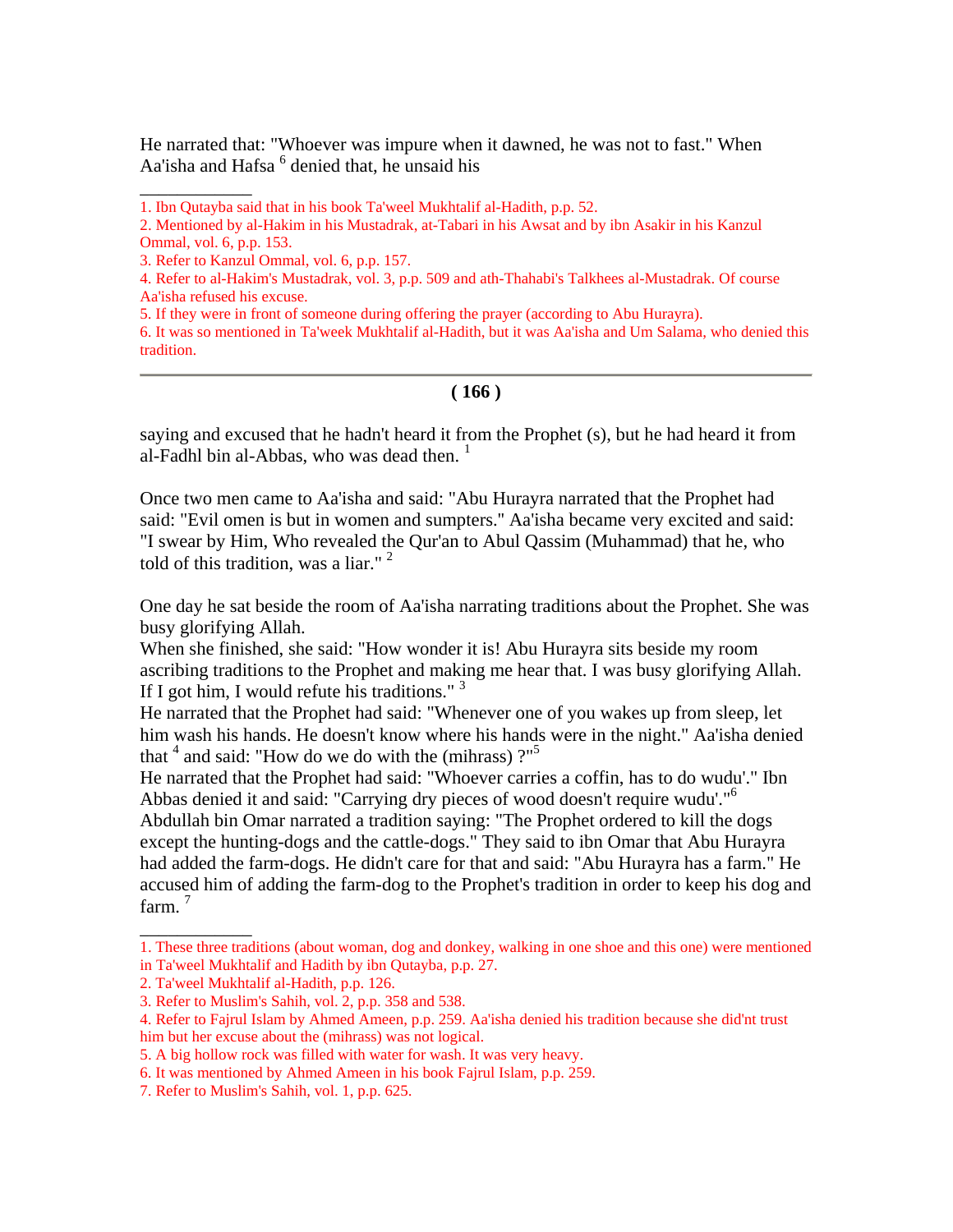Abu Hurayra narrated that the Prophet had said: "Whoever keeps a dog other than a hunting-dog, a cattle-dog or a farm-dog, Allah will take off one carat a day from his merits." When they mentioned Abu Hurayra's saying to ibn Omar, he said: "May Allah have mercy upon Abu Hurayra. He had a farm." He accused him of adding that to the tradition for the sake of his benefit. Salim bin Abdullah bin Omar accused him of that, too, in a tradition mentioned by Muslim.  $1$ 

Ibn Omar didn't believe Abu Hurayra's tradition of the hedgehog and he still doubted about it.

When ibn Omar heard Abu Hurayra narrating: "Whoever followed a funeral, would have a carat of merit", he didn't believe him and said that Abu Hurayra had exceeded with his traditions. He sent someone to Aa'isha asking her about it. When she confirmed the tradition, then he believed it.<sup>2</sup>

When Aamir bin Shurayh bin Hani heard Abu Hurayra narrating: "Whoever likes to meet Allah, Allah likes meeting him and whoever hates to meet Allah, Allah hates meeting him", he didn't believe him until he asked Aa'isha. She narrated it and explained it to him. 3

If we mentioned all the cases, in which the companions had denied Abu Hurayra's traditions and refuted them, we would waste our time, but that would suffice to prove what we wanted to say. It was enough that Omar, Othman, Ali and Aa'isha denied his traditions and refuted them. It was decided by the Islamic jurisprudence to prefer criticising (a companion) to justifying (what he was accused of) when there was an opposition. But in this case there was no opposition at all because passion alone did not oppose the denying of those great people.

1. in his Sahih, vol. 1, p.p. 626.

\_\_\_\_\_\_\_\_\_\_\_\_

As to regard the companions all in all as truthful and fair, there was no evidence proving that. The companions themselves knew nothing about that. If we supposed so, it would be applied to the unknown ones and not to whom Omar, Othman, Ali and Aa'isha considered as liar and having many defects, which was confirmed by many evidences.

We, the Shia, have a moderate thought about the companions, which we explained in details in our book (Answers of Musa Jarallah). Whoever wants to know about that, let refer to it.

<sup>2.</sup> Muslim's Sahih, vol. 1, p.p. 349-, Al-Hakim in his Mustadrak, vol. 3, p.p. 510 mentioned something like that.

<sup>3.</sup> Muslim's Sahih, vol. 2, p.p. 422.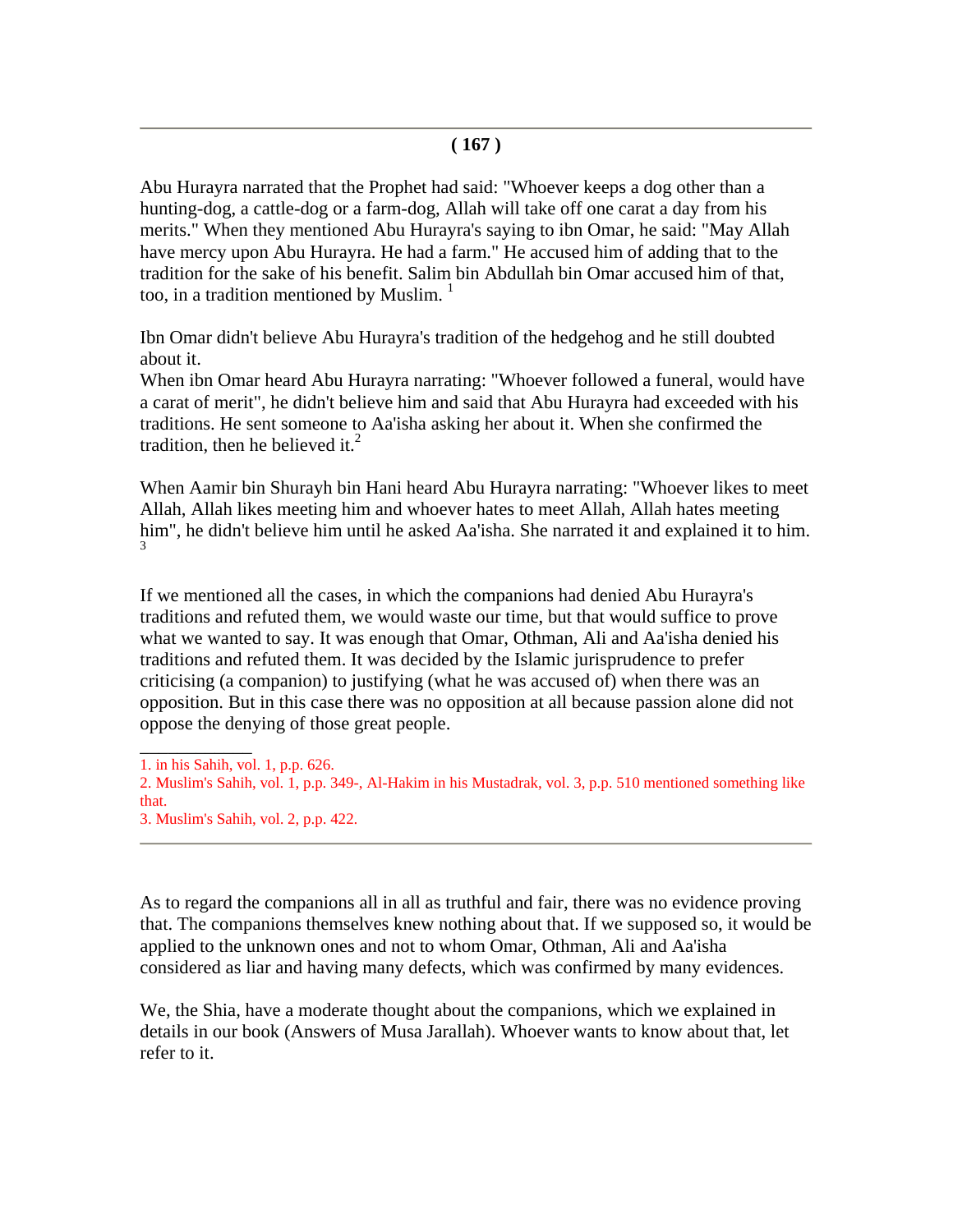# **HIS PROTEST AGAINST HIS ACCUSERS**

\_\_\_\_\_\_\_\_\_\_\_\_

Abu Hurayra protested against those, who accused him of excessiveness in narrating traditions by saying: <sup>1</sup> "They say that Abu Hurayra narrates too much many traditions! Allah is our judge in the Day of Resurrection! They say why the Muhajireen and the Ansar do not narrate (prophetic traditions) so much as he does. My brothers of the Muhajireen were busy dealing in the markets and my brothers of the Ansar were busy working in their gardens (of date-palms), while I was a poor man keeping to the Prophet for feed. So I was attendant when they were absent and I perceived where they forgot."

Once the Prophet said: "If one of you spreads his dress until I finish my speech then he joins it to his chest, he will never forget anything of my sayings at all. I spread my garment, which I had no cloths on me other than; until the Prophet (s) finished his speech then I joined it to my chest. I swear by Him, who had sent his Prophet with the rightness, that I never forgot anything of his sayings until this day. By Allah, unless there were two verses in the Qur'an *(Surely those who conceal the clear proofs and the guidance that We*  revealed after We made it clear in the Book for men, these it is whom Allah shall curse, *and those who curse shall curse them (too) Except those who repent and amend and make manifest (the truth), these it is to whom I turn (mercifully); and I am the* 

1. It was mentioned by al-Bukhari in his Sahih, vol. 2, p.p. 34. Muslim in his Sahih, Ahmed in his Musnad, vol. 2 and all of those collected Hadith.

#### **( 169 )**

*Oft?returning (to mercy), the Merciful)* (Quran),<sup>1</sup> I would never tell you of anything.

Whatever Abu Hurayra became wealthier, he became more foolish.  $2$  He wanted to convince his accusers, who accused him of the quantity and the quality of his traditions so he said this tradition to defend himself and to protest against them, but what a trivial protest he made! In fact he, unknowingly, gave his opponents evidence against himself, which proved that what they ascribed to him was true. I swear by the honor of truthfulness and the highness of the veracious that I have not seen among all what the fabricators did, a tradition colder or farther away from the truth than this one. I wouldn't mention it or talk about it, unless the two sheikhs and their likes mentioned it in their (Sahihs) happily and worshipingly to their thought about the companions. They contradicted by that the rational and traditional evidences and contradicted the thoughts of the great first Muslims.  $3$  We have some notes about the invalidity of this tradition:

**Firstly:** Abu Hurayra pretended that the Muhajireen were away from the Prophet because they were busy of dealing in the markets and the Ansar were busy working in their gardens. He drove all the first Muslims of Muhajireen and Ansar with one stick. Was there any value for his saying that all the Muhajireen were busy of dealings in the markets after the saying of Allah: *(Men whom neither merchandise nor selling diverts from the remembrance of Allah)*<sup>4</sup> ? Did what contradicted the holy Qur'an deserve but to be thrown off? And who was Abu Hurayra to be attendant while the close companions of the Prophet were away from him (s)? And that he memorized while they forgot? He said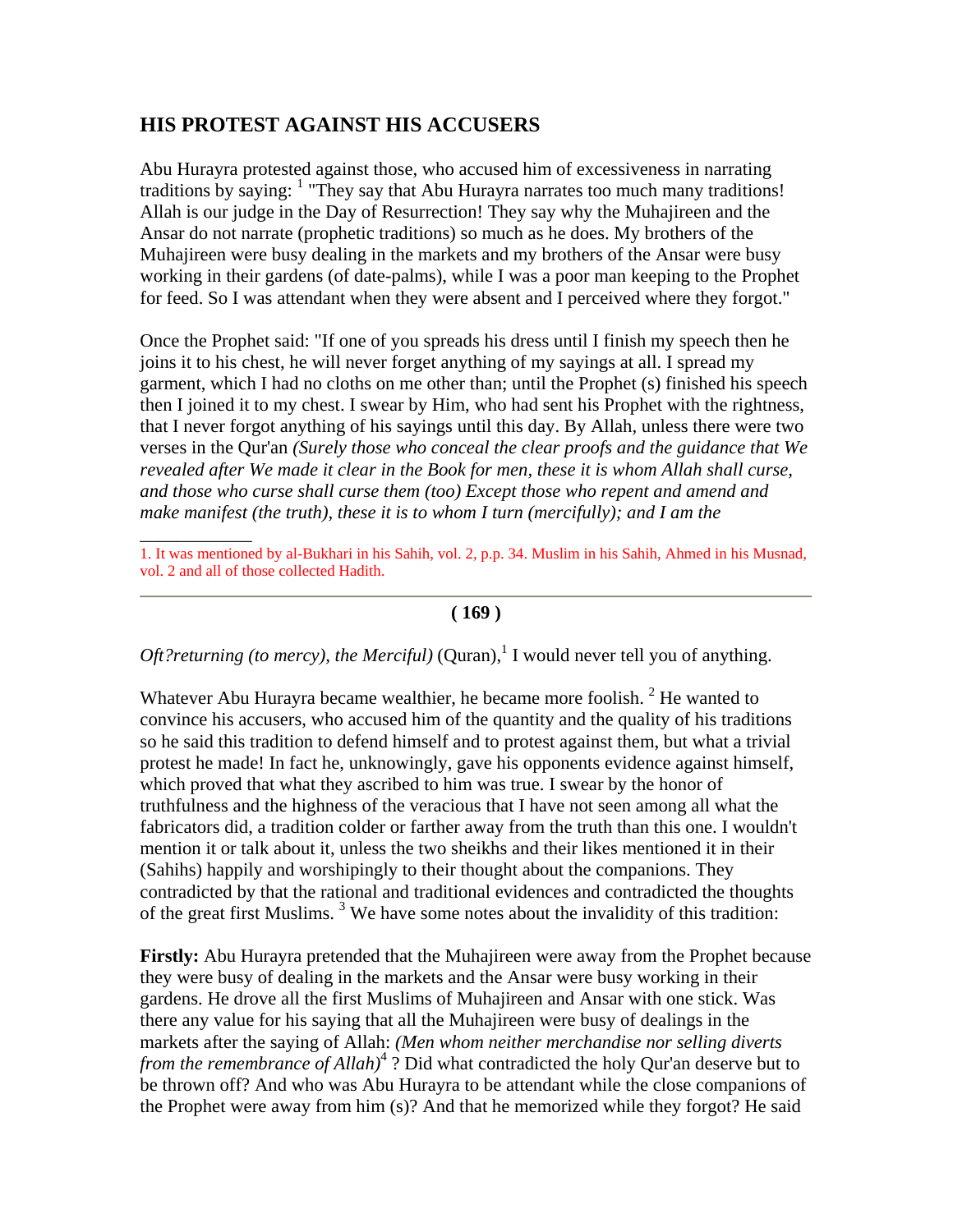that full-mouthedly without shame or fear for he said that at the time of Mu'awiya, where there were no Omar, Othman, Ali, Talha, az-Zubayar, Salman, Ammar, al-Miqdade, Abu Zarr, or the likes. *(A grievous word it is that comes out of their mouths; they speak nothing but a* 

 $\overline{\phantom{a}}$ 1. Qur'an, 2:159 - 160.

2. A proverb.

3. Refer to our book Tuhfatul Muhadditheen.

4. Qur'an, 24:37.

# **( 170 )**

 $lie$ ). <sup>1</sup> How far his word was from the truth! All people knew the position of Ali to the Prophet, the close relationship and the special respect. He put him in his lap when he was a child, embraced him to his chest, his pure flesh touched his flesh, smelt him his fragrance, chewed the bite and put it in his mouth.

He never find a lie in a saying of his nor a fault in a deed of his. Allah had joined to the Prophet (s) the greatest of His angels since he was weanling to take him into the ways of nobilities and highest morals of the world. Ali followed the Prophet as a young weaned camel following his mother. The Prophet raised for Ali a banner of morals every day. He ordered Ali to imitate him. Ali was with the Prophet (with the great Khadija, the Prophet's wife) in the cave of Harra' seeing the light of Gabriel and his mission and smelling the fragrance of the prophecy. After that he became the gate of the Prophet's town of knowledge, the best judge of the umma, the bag of the Prophet's secrets, his guardian, the inheritor of his rule, the dispeller of his grief, the most brilliant of his companions and who had the knowledge of the Book. After all that, did Ali forget of the Sunna what Abu Hurayra had kept, or did he keep a secret what Abu Hurayra announced? *(Glory be to Thee! this is a great calumny)* 24:16 (Quran).

In fact, just a few of the Muhajireen were busy of dealing in the markets. Why didn't those, who had nothing to do with trade or dealing like Abu Zarr, al-Miqdad, Ammar, and the seventy of Abu Hurayra's companions in the suffa, who didn't have cloths to cover their naked bodies except a piece of cloth tied around their necks…as he himself described them, narrated so much many traditions like him? In fact all of their traditions together were less than his.

So were the Ansar. Not all of them had gardens and properties as Abu Hurayra pretended. One of those, who did not have any property, was Salman al-Farisi, whom the Prophet had said about: "Salman is one of us, the family of the Prophet." He also said: "If religion was on the Pleiades, Salman would get it." Aa'isha said: "Salman had a meeting with the Prophet every night that he sat with him more than we did." Ali said: "Salman al-Farisi is like the sage

\_\_\_\_\_\_\_\_\_\_\_\_ 1. Qur'an, 18:5.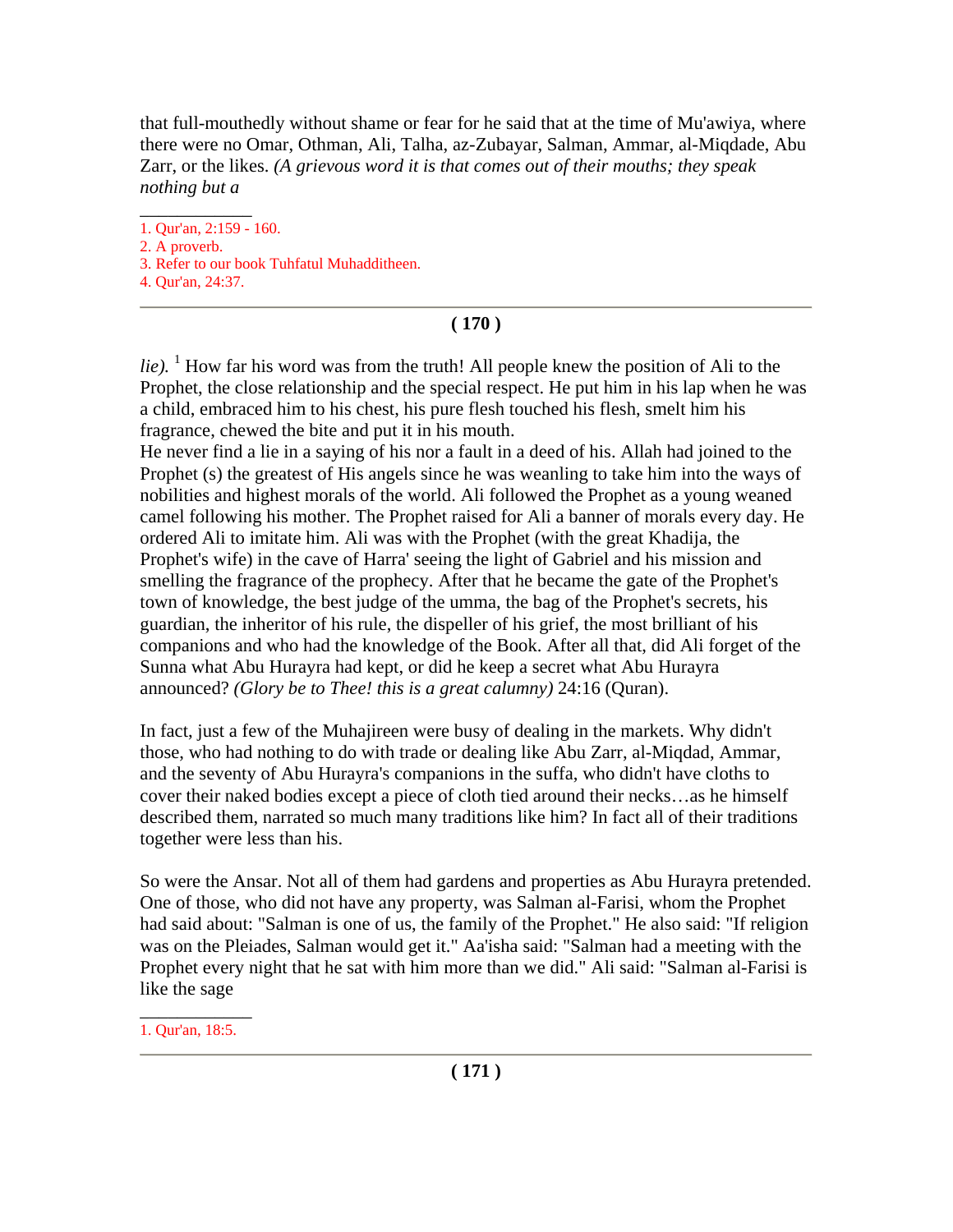Luqman. He has known the knowledge of the first ages and the coming ages. He is a sea of knowledge that won't drain off." Ka'bul Ahbar said: "Salman is filled up with knowledge and wisdom." This was besides other virtues mentioned about him. People knew well that Abu Ayyoub al-Ansari lived in subsistence that nothing took him away from knowledge and worship. So were Abu Sa'eed al-Khudary, Abu Fudhala al-Ansari and the other great jurisprudents of the Ansar.

The Prophet did not spend his time in disorder and confusion. He arranged his times, day and night, according to the tasks required at that time. He definitely specified a certain time for lecturing and teaching the Muslims about their religion and life, which would never contradict their times of work and labor or dealing in the markets. The Muhajireen and the Ansar adhered to these honored meeting of the Prophet and were more careful of knowing and learning than what the dotards raved.

**Secondly:** if what Abu Hurayra pretended that the Prophet (s) had said to his companions: "If any one of you spreads his dress until I finish my speech and then joins it to his chest, he will never forget anything of my saying at all" was true, all the companions would contend to do that. They would obtain a great virtue without striving and gain the eternal knowledge without spending money. So what frustrated them to win that and what prevented them to spread their dresses for that? How would they lose this great opportunity? Were they so trivial to renounce what the Prophet invited them for? Certainly not! They were his sincere companions, who strove to obey him whatever he said.

**Thirdly:** if what Abu Hurayra had said was true, the companions would extremely regret what they lost of that great virtue and copious knowledge. Their great sorrow about what they missed by not spreading their dresses in front of the Prophet, which was without any cost or tire, would spread among people and be mentioned in the books and that they would blame each other about their bad choice in leaving that important thing. At least they would envy Abu Hurayra, who had one dress only where they put on two or three, to win that virtue alone. There was nothing of that at all. Abu Hurayra had taken out this tradition from his own bag.

#### **( 172 )**

**Fourthly:** if what Abu Hurayra had told of was true, it would be narrated by the other companions, whom the Prophet had invited for that. In fact, if it was so, the companions would consider it as one of the signs of the prophecy and as evidence of the religion. It would be famous like the sun in the midday. It seemed that the sun of Abu Hurayra shone in the midnight where people were sleeping, therefore no one else than him told of it!

**Fifthly:** there were differences between his traditions about this story. One time he said as narrated by al-A'raj:  $<sup>1</sup>$  "One day the Prophet said to his companions: "If any one of you</sup> spreads his dress until I finish my speech and then he gathers it to his chest, he will never forget anything of my speech." I spread my garment, which I had no dress on me other than, until the Prophet (s) finished his speech. I gathered it to my chest. I swear by Him,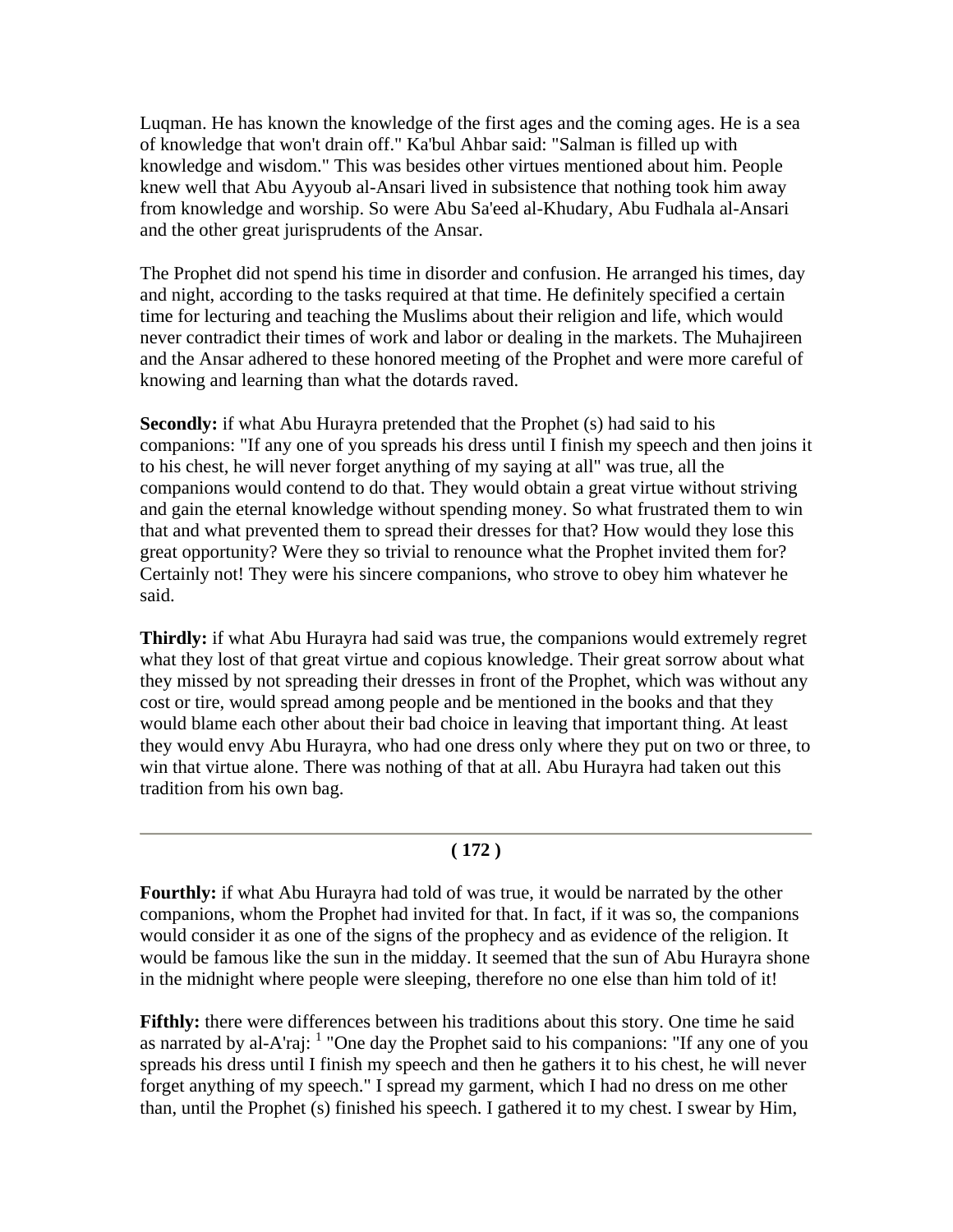who had sent the Prophet with the rightness, that I never forgot anything of that saying of the Prophet."

Another time he said, as narrated by al-Maqbari: <sup>2</sup> "I said: "O messenger of Allah, I sometimes forget what I hear from you." He said: "Spread your dress!" He ladled with his hands (knowledge and put into the dress) then he said: "Gather it to your chest." I did. I did never forget anything after that at all."

You see that the story according to the first tradition narrated by al-A'raj was between the Prophet and his companions and that it was the Prophet, who invited them to spread their dresses fearing for them from forgetting, whereas, according to the second tradition narrated by al-Maqbari, it was just between Abu Hurayra and the

\_\_\_\_\_\_\_\_\_\_\_\_ 1. Refer to al-Bukhari's Sahih, vol. 2, p.p. 34 and Muslim's Sahih, vol. 2, p.p. 375. AlBukhari mentioned in his Sahih, vol. 2, p.p. 1 a tradition narrated by Sa'eed bin al-Musayyab from Abu Salama that Abu Hurayra had said: "The prophet said in one of his traditions: " No one of you will spread his dress until I finish this speech and then to join it to his chest, unless he perceives all what I say." I spread a garment I had on me until he finished he speech. Then i gathered it to my chest. I never forgot anything of that speech. 2. Refer to al-Bukhari's Sahih, vol. 1, p.p. 24.

# **( 173 )**

Prophet and that Abu Hurayra asked the Prophet complaining his forgetting.

The first tradition, which was narrated by al-A'raj, showed that (not forgetting) concerned the Prophet's speech in that certain time only for he said (that saying of the Prophet), whereas in the second tradition narrated by al-Maqbari, he generalized. That was to say he would not forget anything at all. He said: "I did never forget anything after that at all." Those, who explained these traditions became confused and didn't know how to justify that until ibn Hajar decided in his book that this case happened two times;  $\frac{1}{1}$  one time *not forgetting* concerned that certain saying of the Prophet and the other time not forgetting concerned the all, whether the previous or the following sayings of the Prophet  $(s)$ . <sup>2</sup>

Muslim mentioned  $3$  it in a third way narrated by Yunus from ibnul Musayyab that Abu Hurayra had said: "…I never forgot, after that day, whatever the Prophet told me of." This tradition was more general than al-A'raj's tradition and more adequate than al-Maqbari's.

Ibn Sa'd in his Tabaqat<sup>4</sup> mentioned a tradition narrated by Amr bin Mardas bin Abdur Rahman al-Jundi that Abu Hurayra had said: "The Prophet asked me to spread my dress. I did. He told me all the day. Then I gathered my dress to my abdomen. I didn't forget anything of what he had told me of." His saying all the day was not mentioned in the other traditions except in this one narrated by al-Jundi.

Abu Ya'la mentioned it narrated by Abu Salama in a way different from all the ways of this tradition. He narrated that Abu Hurayra had gone to visit the Prophet when he was ill. He greeted the Prophet, while the Prophet was leaning on Ali's chest and Ali's hand was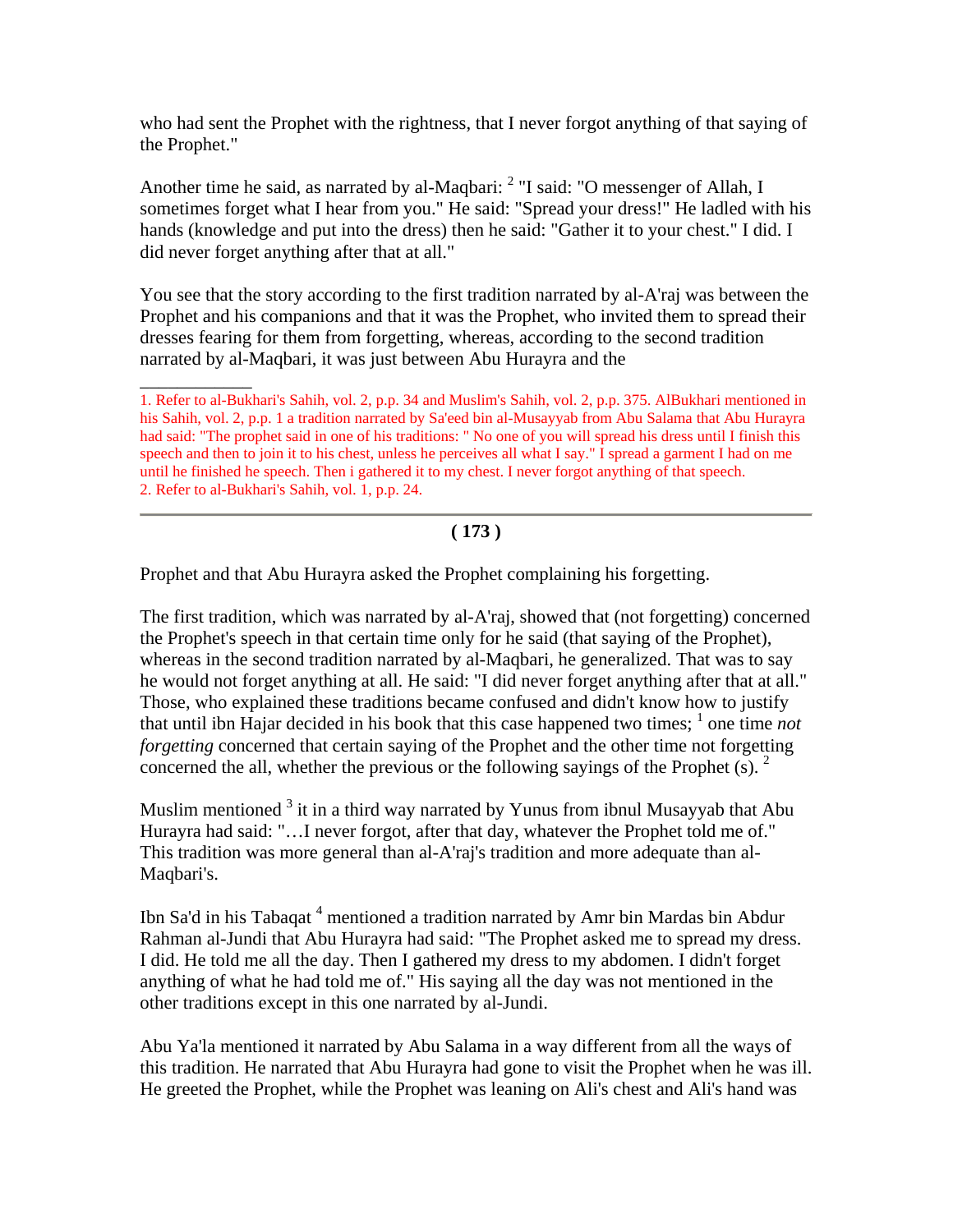on the Prophet's chest embracing him and the Prophet's

\_\_\_\_\_\_\_\_\_\_\_\_

# **( 174 )**

legs were extended. The Prophet said: "O Abu Hurayra, approach to me." He approached. Then the Prophet said to him: "Approach to me." He approached. Then he said to him: "Approach to me." He approached until his fingers touched the Prophet's fingers. The Prophet asked him to sit down. He sat down. The Prophet said to him: "Approach the end of your dress to me." Abu Hurayra spread his dress and approached it to the Prophet. The Prophet said to him: "O Abu Hurayra, I recommend you of some practices that you are not to leave as long as you live; you are to bathe in the morning of every Friday, not to talk nonsense, not to play vainly, to fast three days of every month because it equals fasting the age, and the Fajr prayer, don't leave it even if you pray all the night because it is full of merits." He said that thrice. Then he asked him to gather his dress to himself. He gathered his dress to his chest.  $1$ 

Abu Ya'la mentioned a tradition narrated by al-Waleed bin Jamee' that Abu Hurayra had said: "I complained to the Prophet my weak memorization. He said to me: "Open your garment." I opened it. Then he said: "Join it to your chest." I did. After that I did never forget any tradition."

Abu Ya'la mentioned a tradition narrated by Yunus bin Obayd from al-Hassan al-Basri that Abu Hurayra had said: "The Prophet said: "Who will take from me a word, two or three and wrap them with his dress to learn them and teach them to the others?" I spread my dress in front of him while he was talking then I gathered it. I hope that I did not forget a word of what he had said.

Ahmed mentioned a tradition, somehow like that, narrated by al-Mubarak bin Fudhala from Abu Hurayra.

Abu Na'eem mentioned  $2$  a tradition narrated by Abdullah bin Abu Yahya from Sa'eed bin Abu Hind from Abu Hurayra that the Prophet had said to him: "O Abu Hurayra, you don't ask me about the booties, which your friends ask me about!" I said: "I ask you to teach me what Allah has taught you." I took off my garment and spread it between him and me. The lice were creeping on it. He told

\_\_\_\_\_\_\_\_\_\_\_\_

# **( 175 )**

me until I perceived his speech. He said to me: "Join it to you." After that I didn't forget a letter from what he had told me of."

<sup>1.</sup> Refer to Irshad as-Sari by al-Qastalani, vol. 1, p.p. 380.

<sup>2.</sup> If this case happened one time rather than two or more, it would spread like the light. So why did the

companions take no notice of it that no one of them narrated it except Abu Hurayra?

<sup>3.</sup> In his Sahih, vol. 2, p.p. 358.

<sup>4.</sup> vol. 4, p.p. 565.

<sup>1.</sup> Refer to ibn Hajr's Issaba, ( Abu Hurayra's biography).

<sup>2.</sup> In his book Hilyatu Awliya', p.p. 381.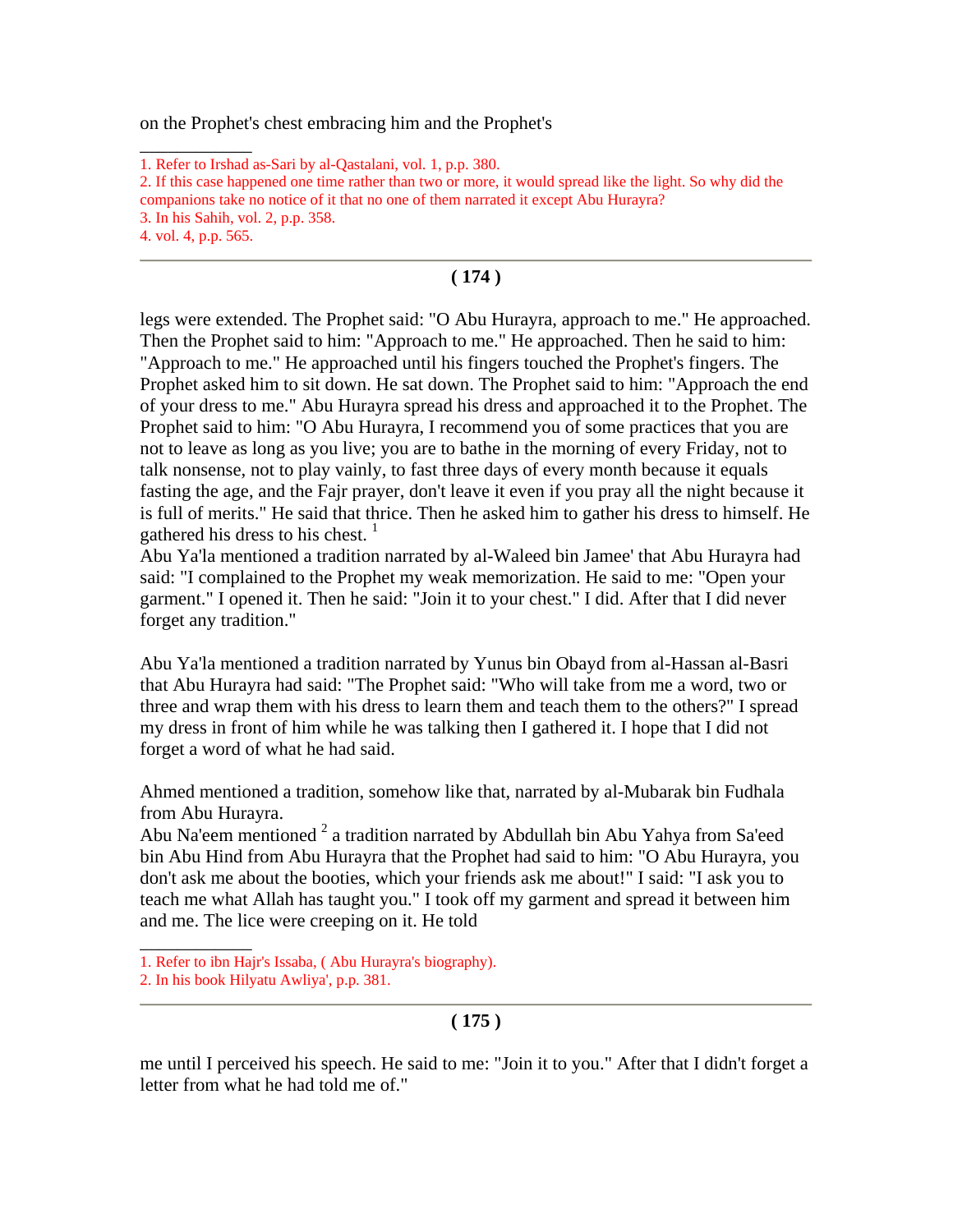Whoever inspected this tradition in his different ways of narration would find it different in words and meanings. Its words or meanings were different and they contradicted each other for certainly it was vain. Thanks be to Allah for that.

**Sixthly:** he said: "I spread my garment, which I had no dress on me other than." This showed that his private parts would appear. Al-Qastalani and Zakariyya al-Ansari interpreted his saying in order to find an excuse for him. They said that he had spread some of his garment in order that his private parts no to be seen.

**Seventhly:** this story looked like the fables. Glory be to Allah! He would not let this raving be mixed with the miracles of the Prophet. No one of the rational and wise people would believe this nonsense. The miracles of the Prophet (s) dazzled the brilliant and defeated the tyrants by the good method and moderate way of them (the miracles).

The Prophet patted on Ali's chest and said, when he sent him to Yemen as judge: "O Allah, guide his heart and direct his tongue." Ali said: "I swear by Allah that I never doubted in any judgment (I made) between any two persons after that."

When the Qur'anic verse *(So that We may make it a reminder to you, and that the heeding ear might retain it*)<sup>1</sup> was revealed to the Prophet (s), he said addressing Ali: "I asked Allah to make it your ear." <sup>2</sup> Ali said: "I didn't forget anything after that though I hadn't forgotten before that."

The Prophet said  $3$  in the day of (the battle of) Khaybar when he gave the banner to Ali: "O Allah, save him from hot and cold." Ali said: "After that I didn't suffer hot or cold." He put on light cloths in

# **( 176 )**

the winter and heavy cloths in the summer to prove and draw attention always to the Prophet's miracle.

When Jabir complained to the Prophet that his father was in debt, the Prophet went with him to his threshing-floor. He walked around the heap of the fruits and prayed Allah and invoked His blessing. He sat near it. The creditors came and took their debts from that heap. What remained from the heap sufficed Jabir and his family? When the Prophet (s) wanted to do someone a favour, he prayed Allah for him and when he wanted to hurt someone (who deserved that), he prayed Allah against him as he did with Mu'awiya. He said: "Let Allah not satiate his stomach!" So did he with al-Hakam bin Abul Aass. But no one dared to say that the Prophet did something of what Abu Hurayra told of. Because his wisdom, which lighted the way for the deviate sights and paved it with the signs of guidance, was far above that.

\_\_\_\_\_\_\_\_\_\_\_\_ 1. Qur'an, 69:12.

<sup>2.</sup> It was mentioned by az-Zamakhashari in his Kashshaf, ath-Tha'labi in his Tafseer, ar-Razi and others.

<sup>3.</sup> It was mentioned by Ahmed bin Hanbal in his Musnad, ibn Abu Shayba and ibn Jareej. Refer to Muntakhab Kanzul Ommal, vol. 5, p.p. 44.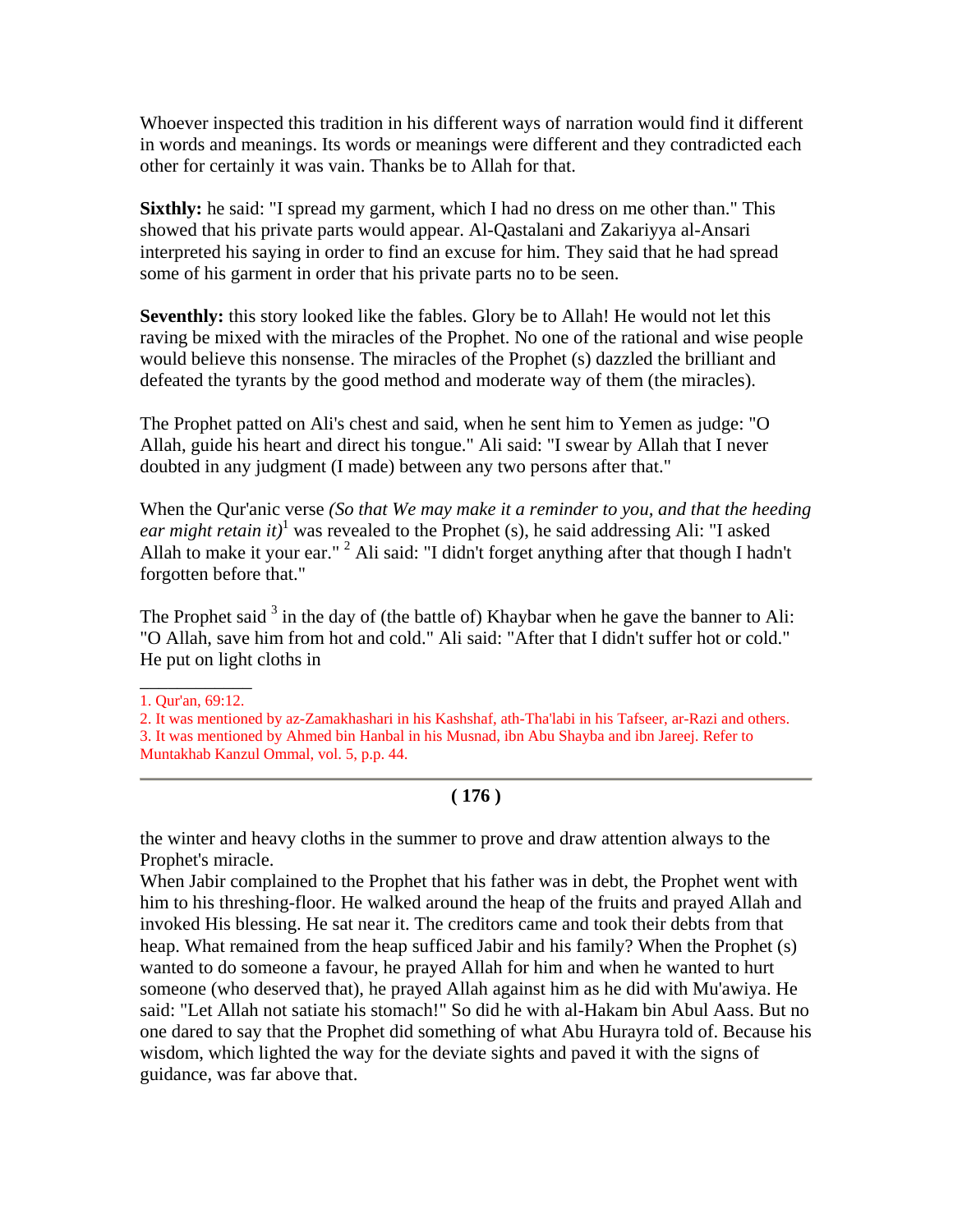# **( 177 )**

# **A LOOK AT HIS VIRTUES**

We traced the traditions talking about the virtues of Abu Hurayra and we found that the only source of them, in the most cases, was Abu Hurayra himself.

Ibn Abdul Birr said in his book al-Isstee'ab: "Abu Hurayra became a Muslin in the year of (the battle of) Khaybar. He participated in the battle with the Prophet. Then he kept to the Prophet caring for knowledge. He was content of no more than his feed. His hand was in the Prophet's hand. He went with him wherever he went. He was the most of the companions in memorizing the Prophet's traditions. He attended with the Prophet what the Muhajireen and the Ansar didn't attend because the Muhajireen were busy trading and the Ansar were busy working in their gardens. The Prophet witnessed that he (Abu Hurayra) paid much attention to knowledge and Hadith. Once he said to the Prophet: "I hear much from you and I am afraid that I may forget some." The Prophet asked him to spread his dress. He did. The Prophet ladled (!) into his dress and asked him to join it to him. Abu Hurayra said: "I joined it to myself. I never forgot anything after that at all."

These virtues were quoted from Abu Hurayra's own traditions, in which *he* talked about himself. We didn't find any source for these virtues save Abu Hurayra himself. The same was as to the other virtues ascribed to him undeservedly.

His becoming Muslim in the year of Khaybar was true because it was told by others than him, but that he had participated in the battle with the Prophet, was not told of by any one except him.

As for what he said that he kept to the Prophet for the sake of knowledge and learning for nothing other than to satiate his

#### **( 178 )**

stomach, his hand was in the Prophet's hand and he went with him wherever he went, all of these things were pretended by him where he said: "I came to Medina while the Prophet was in Khaybar. I was more than thirty years old then. I kept to him until he died. I went with him to his wives' houses.  $\frac{1}{1}$  I served him, fought with him and performed the hajj  $2$  with him. I was the most aware of his traditions. By Allah, some of companions, who had accompanied the Prophet long before me, asked me about his traditions for they knew my keeping to him. Among those were Omar, Othman, Ali, Talha, az-Zubayr…" The wise might wonder at the daring of this man narrating such traditions, which were unreal and untrue. But when they knew the fact that he didn't tell of these traditions and their likes at the time of the great companions but he dared to tell of them after the most of the companions had died and the countries of Sham, <sup>3</sup> Iraq, Egypt, Africa and Persia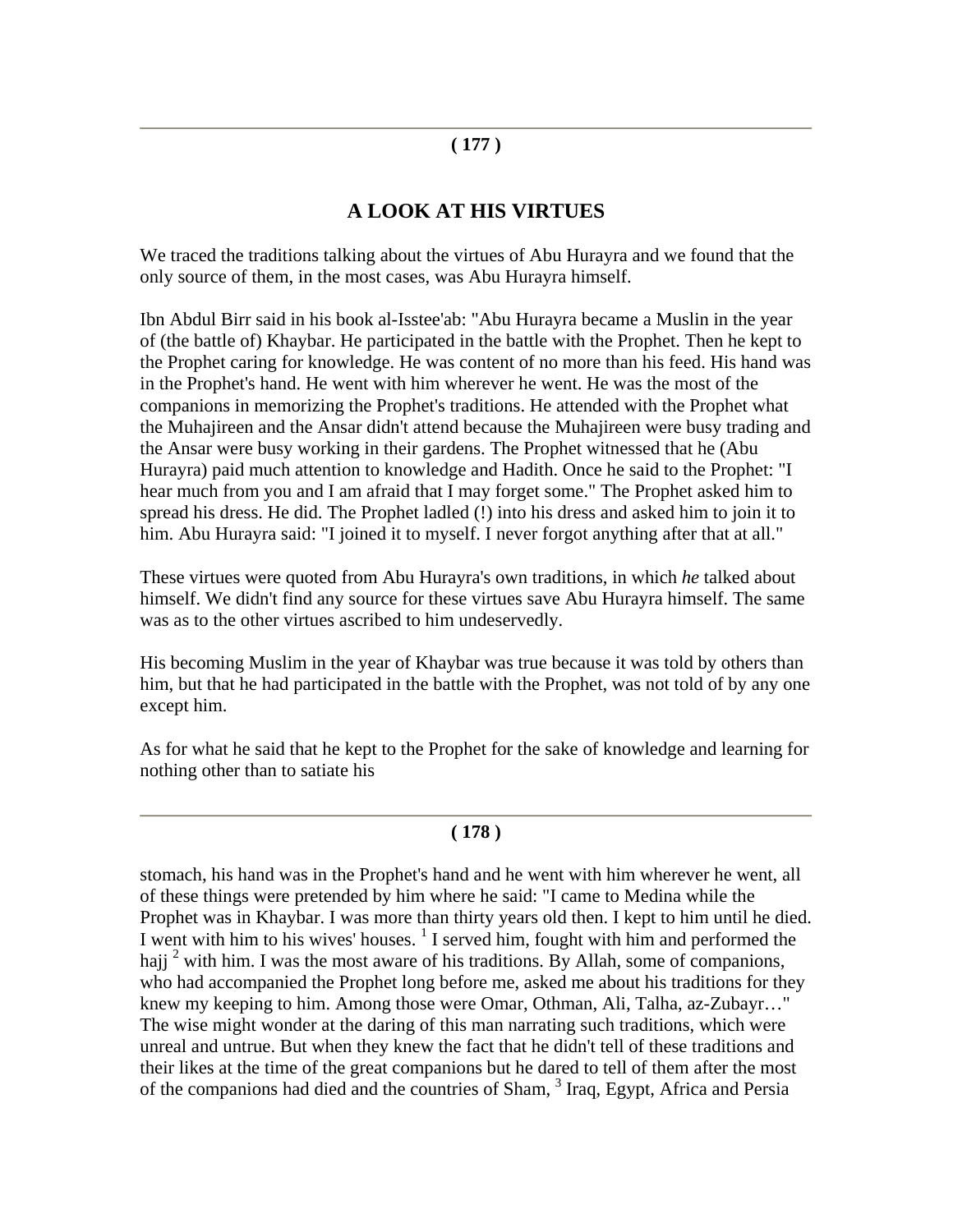were conquered where the companions spread here and there and that the new Muslims of the conquered countries didn't know anything about what happened at the time of the Prophet. Then he and the other liars found themselves in another world that didn't know anything about the first age of Islam. They found that their new world believed them and heard them worshipingly for they were the remainders of the Prophet's companions, who were entrusted with his Sunna and that they had to announce it. Moreover, the Umayyad state did the best to support them. Hence they had a great opportunity to tell whatever they liked of wonders and oddities, which were unacceptable by the Sharia and reason. They told of absurd and null traditions for the sake of their benefits and to serve the policy of the unjust tyrants, who dealt with the religion of Allah as means to carry out their private aims and dealt with the people as their slaves. They divided the wealth of the Muslims among them as it was their

- 2. In Arabic, the verb he used had the sense of continuity, which meant that: he used to perform the hajj with the prophet every year. It was definitely untrue because after the hegita, the prophet didn't perform the hajj except one time, which was the farewall hajj.
- 3. Syria, Jordan Palestine and Lebanon.

\_\_\_\_\_\_\_\_\_\_\_\_

#### **( 179 )**

heritage! Those liars devoted themselves to the unjust oppressors, who, in return for that, gifted them with all means of comfort and tried their best to support them especially at the age of Mu'awiya. Those liars were the right hand, the spokesman and the spy of the Umayyad state. *(Woe, then, to those who write the book with their hands and then say: This is from Allah)* 2:79 (Quran).

How I wonder, by Allah, at al-Bukhari, Muslim, Ahmed and the others, who were welladvised and had great minds, to be led so foolishly by what Abu Hurayra and his likes raved. Could they know when Ali, Omar, Othman, Talha, az-Zubayr and the other companions did ask Abu Hurayra? Did they ask him in the wakefulness, in the sleep or in the world of imagination? About which tradition did they ask him? Who did narrate that except Abu Hurayra? Which one of the historians or the authors of books of Hadith or biographies mentioned that one of these great companions had narrated even a single tradition<sup>1</sup> from Abu Hurayra? When did they pay attention to his traditions? We didn't find that he had told of traditions in the presence of them. He didn't dare to. They often discarded him and denied his traditions as mentioned in details in the previous pages.

Now let us go back to what ibn Abdul Birr said about Abu Hurayra.

His saying (that Abu Hurayra was the best of the companions in memorizing the prophetic traditions) was quoted from Abu Hurayra's tradition, in which he said: "I was the most aware of his traditions".

His saying (that he attended the Prophet's meetings, which the Muhajireen and the Ansar didn't attend) was quoted from Abu Hurayra's tradition, in which he talked about spreading his garment in front of the Prophet as we mentioned it before with our

<sup>1.</sup> Did the high morals of this great prophet permit so and so to mix with his wives so easily as this imprudent pretended?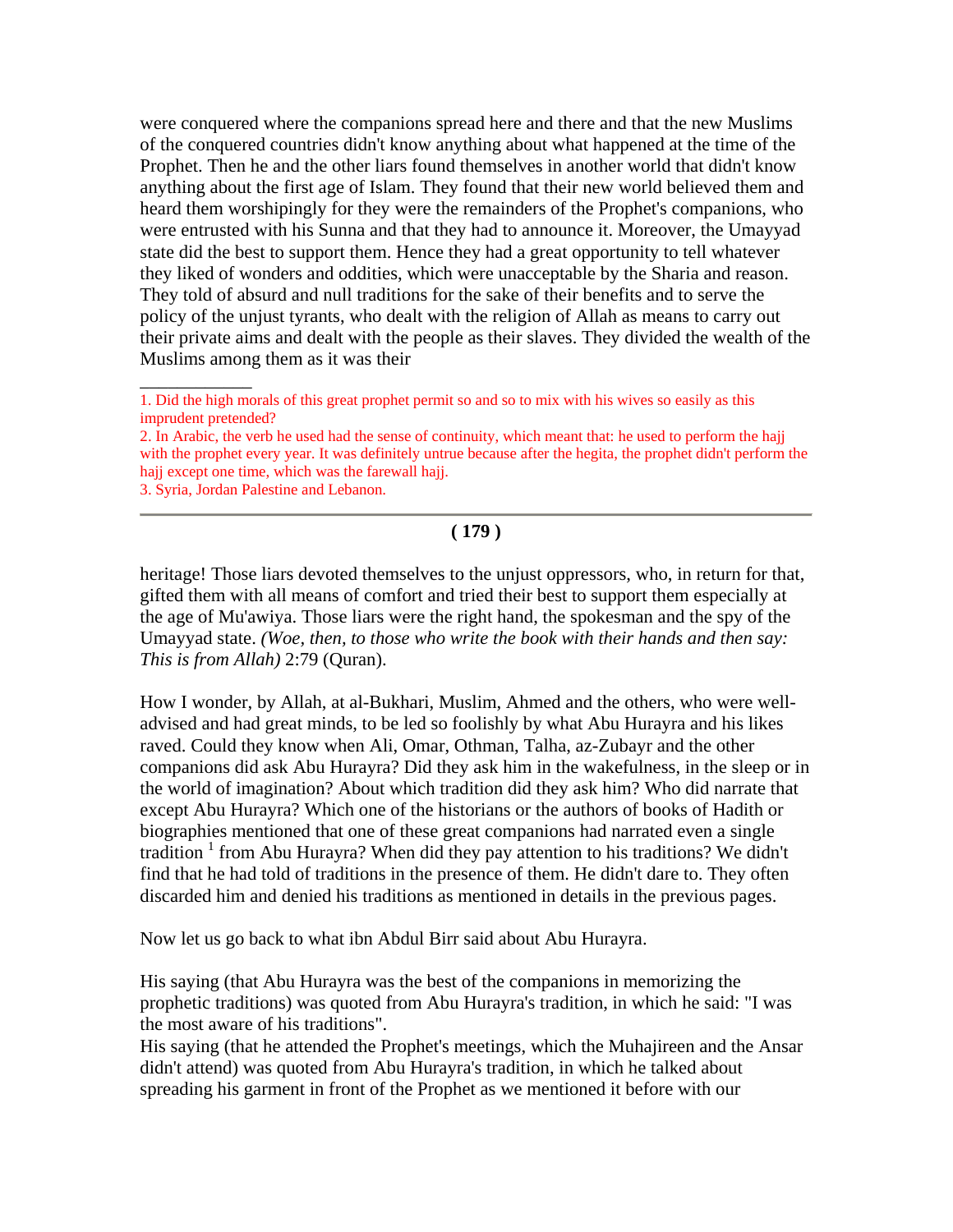comments.

\_\_\_\_\_\_\_\_\_\_\_\_

1. Al-HAKAM (in the biography of Abu Hurayra) counted those, who narrated traditions from Abu Hurayra. They were twenty-eight companions, Ali, Omar Othman, Talha and az-Zubayr were not among them. The others, who narrated something about Paradise and Hell or morals and knowledge. No one of them narrated even a single tradition about the legal verdicts and duties.

#### **( 180 )**

His saying (that the Prophet witnessed that he had paid much attention to the knowledge and the Hadith) was quoted from Abu Hurayra's Saying: "I said: "O messenger of Allah, who is the happiest one to get your intercession? He said: "I thought that no one would ask me about this worthier than you when I saw you paying much attention to the Hadith." $<sup>1</sup>$ </sup>

Among his virtues, which those, who wrote his biography, talked about in details, was his haversack, from which he had eaten more than two hundred wasaqs  $2$  of dates, his escaped servant, whom he set free for the sake of Allah, his keeping two vessels of knowledge that he spread one and kept the other secret, the Prophet's prayer for him and his mother, his walking above the water until he crossed a gulf without becoming wet and many others of his comic tragic stories at the same time! May Allah be with us to bear all that!

# **HIS DROLLERIES**

Imam Ahmed bin Hanbal mentioned  $3$  a tradition about Abu Hurayra narrated by Muhammad bin Ziyad saying: "Marwan, who was wali of Medina during the reign of Mu'awiya, sometimes assigned Abu Hurayra to be his deputy when he left Medina. Abu Hurayra beat the ground with his feet saying: "Clear the way! Clear the way! The emir has come." He referred to himself.

Ibn Qutayba ad-Daynouri mentioned in his book  $^4$  that Abu Rafi' had said: "Marwan sometimes assigned Abu Hurayra to be emir of Medina (when he traveled). He rode a donkey with a saddle on its back and a fiber of date-palm on its head. When he met any one, he said: "Clear the way! The emir has come." He might

3. In his Musnad, vol. 2, p.p. 43.

\_\_\_\_\_\_\_\_\_\_\_\_

#### **( 181 )**

sometimes pass by the children playing in the night. He suddenly jumped among them and beat the ground with his feet..."  $1$ 

<sup>1.</sup> It was mentioned by al-Bukhari in his Sahih and ibn Hajar in his Issabab, where Abu Hurayra said: "I accompanied the prophet for three years. No one was better than me in preceiving the Hadith. 2. It was a unit of measurement among the Arabs. Two Hundred wasaqa were about thirty-five thousand kilos.

<sup>4.</sup> Al-Ma'arif, p.p. 94.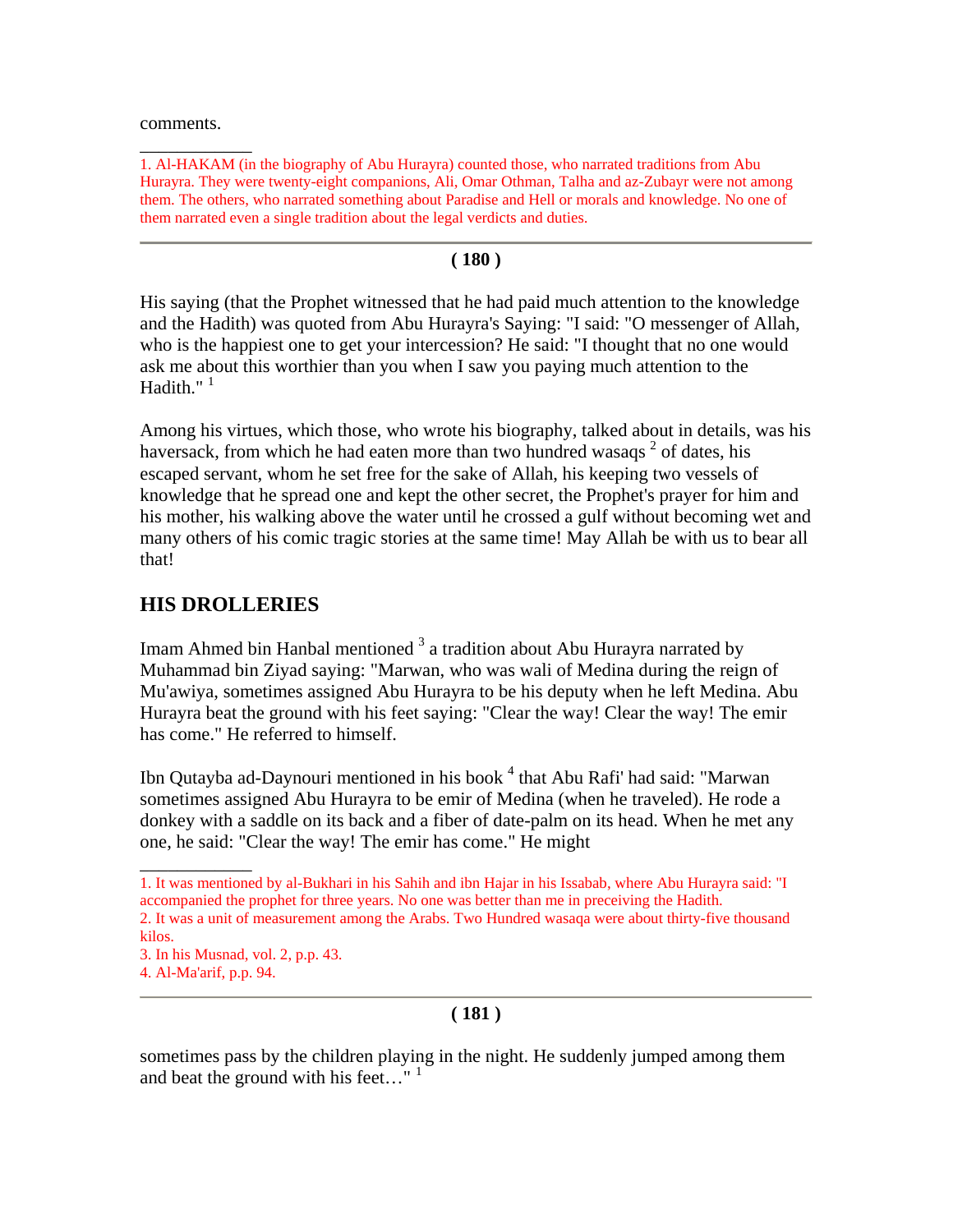Abu Na'eem mentioned  $2$  that Tha'laba bin Abu Malik al-Qardhi had said: "One day Abu Hurayra, who was then the emir assigned by Marwan, came through the market carrying a bundle of firewood. He said: "Clear the way for the emir, o ibn Abu Malik!" I said: "This is enough." He said: "Clear the way for the emir with the bundle on him."

Abu Na'eem also mentioned a tradition narrated by Ahmed bin Hanbal from Othman ash-Shahham that Farqad as-Sabkhi had said: "Abu Hurayra went around the Ka'ba saying: "Woe to my stomach! If I satiate it, it will be surfeited and if I leave it hungry, it will shame me."

It was mentioned by Rabee'ul Abrar that Abu Hurayra said: "O Allah, grant me grinding teeth, a digesting stomach and a scattering anus."

Also it was mentioned by Rabee'ul Abrar that Abu Hurayra liked (madheera). He ate it with Mu'awiya but when the time of prayer came, he offered the prayer behind Imam Ali. When he was asked about that, he said: "The (madheera) of Mu'awiya was fattier but the prayer behind Ali was better." Therefore he was called (sheikh al-Madheera). <sup>4</sup>

Abu Othman an-Nahdi said that once Abu Hurayra was in travel with others. They stopped to rest. When they served food,

\_\_\_\_\_\_\_\_\_\_\_\_

# **( 182 )**

they sent one of them to invite Abu Hurayra where he was offering the prayer. He said that he was fasting. When they were about to finish eating, he came and began to eat. They looked at their friend, whom they sent to invite Abu Hurayra. He said: "Why do you look at me? I swear that he said to me he was fasting." Abu Hurayra said: "He was true. I heard the Prophet saying: "Fasting Ramadan and three days of every month equals fasting all the age." I fasted the first three days of the month. I fasted for the duplication of fasting and I broke my fasting according to the easing of Allah."<sup>1</sup>

Al-Bukhari mentioned  $2$  that Muhammad bin Sireen had said: "We were with Abu Hurayra (in his house). He was clothed in two brocaded linen dresses. He blew his nose with his cloths and said: "What great! Abu Hurayra blows his nose with the linen. I remember when I fell to the ground faintly between the minbar of the Prophet and the room of A'isha. The comers put their feet on my neck thinking I was mad. But it was no madness. It was but of hunger."

<sup>1.</sup> It was also mentioned by ibn Sa'd in his Tabaqat, vol. 4, p.p. 60.

<sup>2.</sup> In Hilyatul Awliya', vol. 1, p.p. 382.

<sup>3.</sup> A kind of soup cooked with sour yogurt.

<sup>4.</sup> According to this story it seemed that he attended the battle of Siffeen (between Ali and Mu'awiya) and that he flattered the two sides in order not to prevent himself to return to the victorious side. I have seen near Siffeen, bettween Iraq and Syria, a shrine called Abu Hurayra. More than one had told me that Abu Hurayra, in some days of the battle of Siffeen offered the prayer with the army of Imam Ali and ate with army of Mu'awiya, but if the fight began he went to the mountain. When he was asked about that , he said: " Ali is more aware, Mu'awiya's (food) is fattier and the mountain is safer.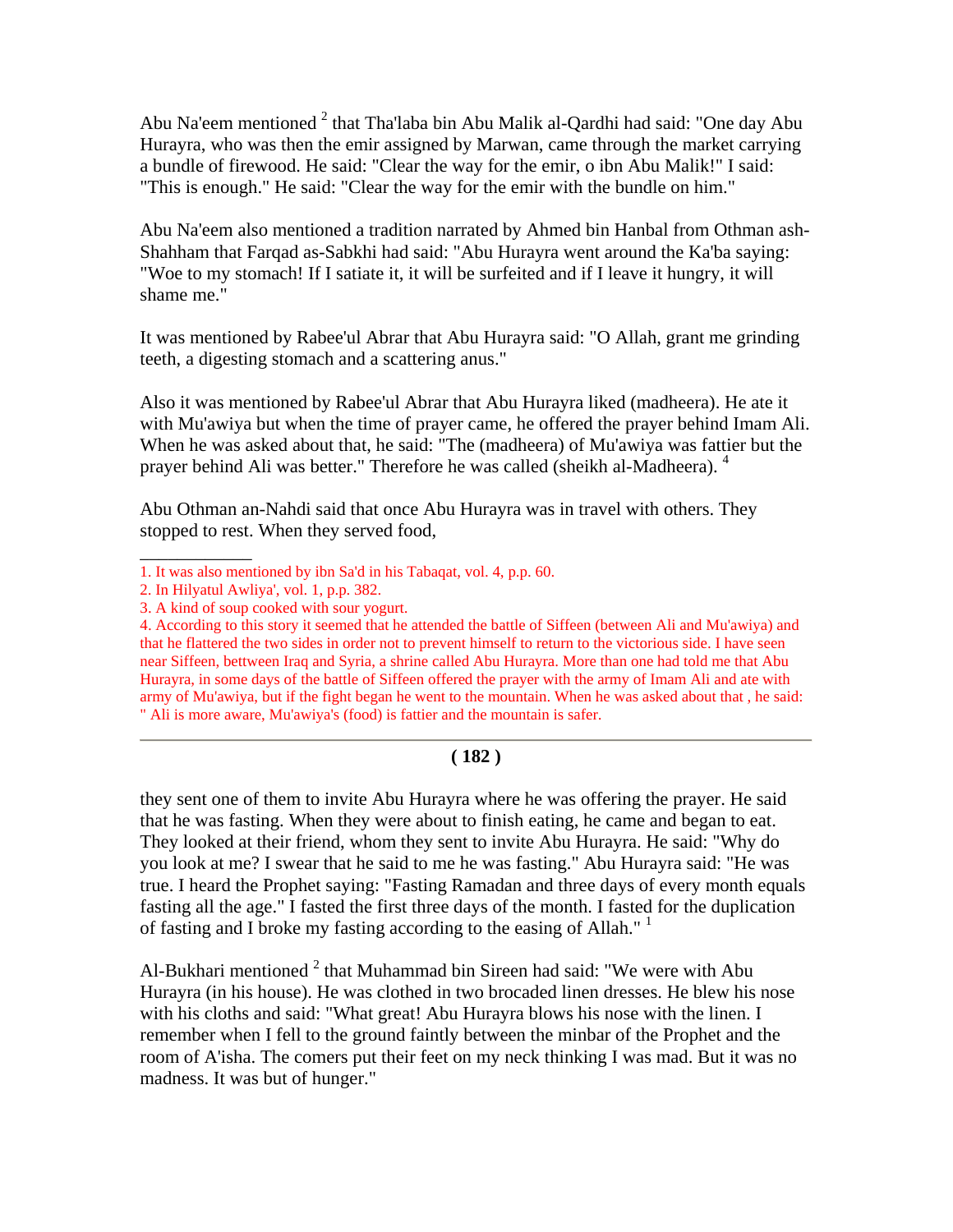Ibnul Atheer said in his book al-Bidayeh wen-Nihayeh that Abu Hurayra had played (cider), which was a Persian game played by children.

Ibn Mandhoor, in his book Lissan al-Arab, added to that as in the tradition of Yahya bin Katheer: "The (cider) is the little Devil. He means that it is a satanic thing."  $3$  Ad-Dimyeri said in his book Hayat al-Haywan (the animals' life) about the chess: "As-Sa'louki narrated that Amirul Mu'mineen Omar bin al-Khattab, Abul Bissr and Abu Hurayra permitted playing chess. It was famous in the books of jurisprudence that Abu Hurayra played chess. Al-Aajuri narrated that Abu Hurayra had said: "The Prophet (s) said: "If you pass by those who play the azlam,  $4$  the chess and the dice, don't greet them."  $1$ 

 $\overline{\phantom{a}}$ 

\_\_\_\_\_\_\_\_\_\_\_\_

# **HIS DEATH AND HIS OFFSPRING**

He died in his castle in al-Aqeeq.<sup>2</sup> He was carried to Medina by the sons of Othman bin Affan until they reached al-Baqee' (graveyard) as kind of gratitude in return for his good thought about their father.<sup>3</sup> Al-Waleed bin Otba bin Abu Sufyan, who was the emir of Medina then, offered the prayer for the dead instead of Marwan, who was deposed. <sup>4</sup> Al-Waleed advanced to offer the prayer, in spite of that ibn Omar, Abu Sa'eed al-Khudari and other companions were there, to honor Abu Hurayra in return for his great services he did for the Umayyads.

Al-Waleed sent his uncle Mu'awiya a letter telling him of the death of Abu Hurayra. Mu'awiya wrote to his nephew: "Look for his inheritors and pay them ten thousand dinars. Do them favors and let them be comfortable in your neighborhood because Abu Hurayra supported Othman and was with him in the house when he was killed.''

He died in fifty-seven or (it was said) fifty-eight or fifty-nine of hijra. He was seventyeight years old.

As for his offspring, as we knew, he had a son called al-Muharrir and a daughter. Al-Muharrir had a son called Na'eem, who narrated that his grandfather Abu Hurayra had had a thread with two thousand knots. He did not sleep until he glorified Allah with his two thousand knots thread.<sup>5</sup>

Na'eem also narrated from his grandfather that someone had asked the Prophet: "What do you advise me to trade with? The

<sup>1.</sup> Refer to Abu Na'eem's Hilyatu Awliya', vol. 1, p.p. 385.

<sup>2.</sup> Refer to his Sahih, vol. 4, p.p. 157. It was also mentioned by Abu Na'eem in his Hilyatul Awliya', vol. 1, p.p. 379.

<sup>3.</sup> Refer to Lissan al-Arab, vol. 6, p.p. 30.

<sup>4.</sup> A game of gamble.

<sup>1.</sup> Ad-Dimyeri doubted the narrators of this tradition and denied what as-Sawli said that Imam Zeinul Aabideen had permitted playing the chees. It was certain that all the infallible imams prohibited playing chees. So did Malik bin Anass, Ahmed bin Hanbal and Abu Haneefa.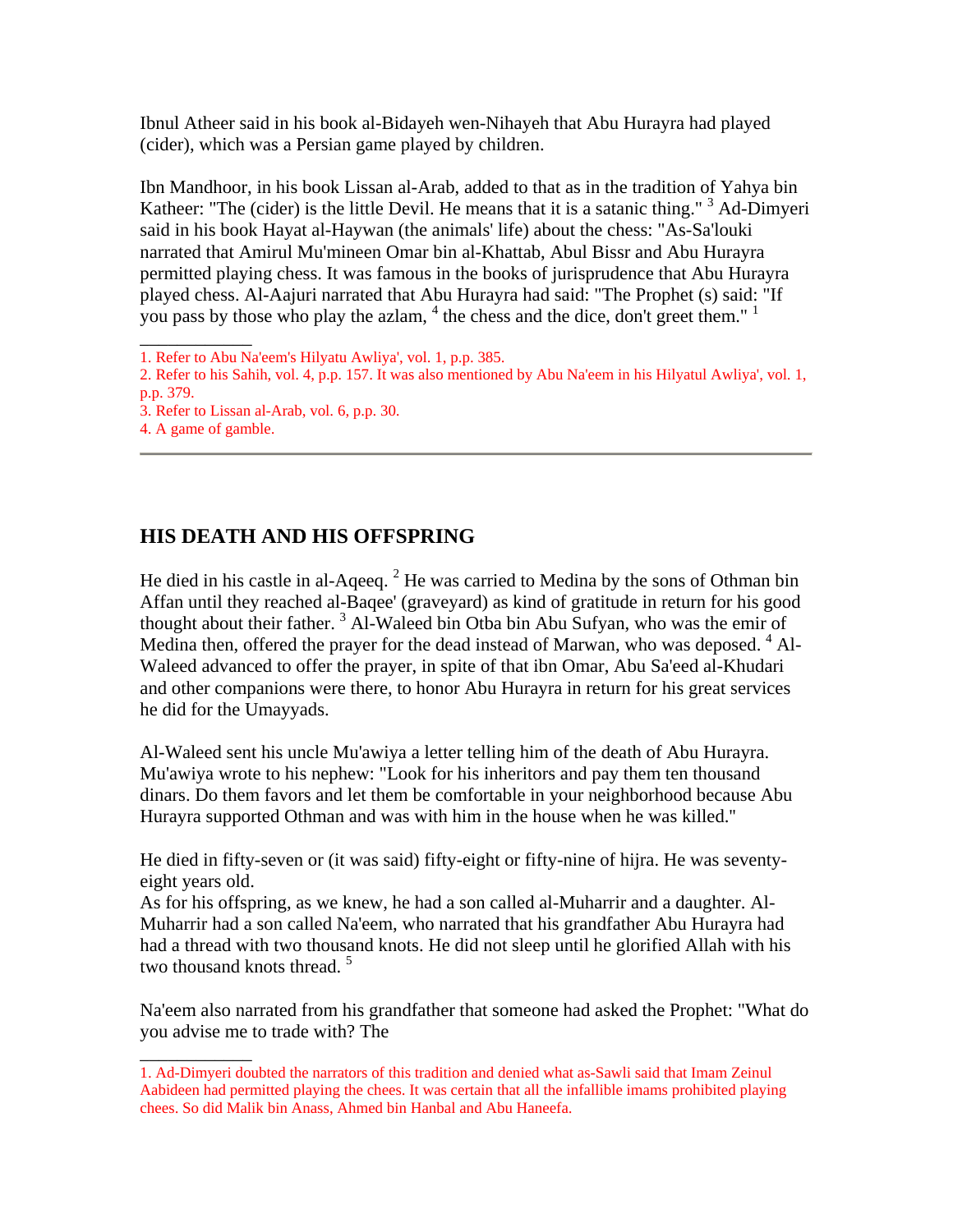2. It was mentioned by ibn Hajr in al-Issaba, ibn Abdul Bir in al-Isstee'ab, ibnul Hakim in al-Mustadrak and other historians.

\_\_\_\_\_\_\_\_\_\_\_\_

- 4. Refer to Isstee'ab Tabaqat and al-Mustadrak (Abu Hurayra's biography).
- 5. Refer to Hilyatul Awliya', vol. 1, p.p. 380 and 383.

Prophet said to him: "Deal with cloth! Because the dealer of cloth wishes people to be always in good and wealth."

Ibn Sa'd mentioned al-Muharrir in his Tabaqat and said that he narrated a little traditions and that he was died during the reign of Omar bin Abdul Aziz.

# **( 185 )**

# **CONCLUSION**

Let us conclude our book with two words the Prophet (s) had said wisely as evidence to prove the aberration of those deviants in order to warn people from them.

**The first word** concerned Abu Hurayra, ar-Rahhal bin Anwa and al-Furat bin Hayyan. Once when they went out from the Prophet meeting, he said referring to them: "The thirst of one of you in Hell is greater than the other's. He has a perfidious mind."<sup>1</sup>

Abu Hurayra and al-Furat often said after that  $2$  that they didn't feel safe until ar-Rahhal renegaded and was killed with Musaylama the Liar.

As if they (Abu Hurayra and al-Furat) tried to interpret the Prophet's saying to refer to one of them only as ar-Rahhal renegaded and joined Musaylama after the death of the Prophet (s).

They confused the truth of the Prophet's saying when he generalized. It was like the sayings of Allah: *(Does one of you like that he should have a garden of palms and vines)*  2:266 (Quran), *(one of them loves that he should be granted a life of a thousand years)*  2:96 (Quran), *(And when one of them is given news of that of which he sets up as a likeness for the Beneficent God)* 43:17, *(And when a daughter is announced to one of them his face becomes black and he is full of wrath)* 16:58 (Quran) and many other examples in the Qur'an, the Sunna and the speech of the Arabs. The Arabs said in their praise: (The hand of one of them rains with gold. The heart of one of them overflows

<sup>3.</sup> Refer to ibn Sa'd's Tabaqat vol. 4, p.p. 63.

<sup>1.</sup> Refer to al-Issaba and al-Isstee'ab (biography of Furat). Also it was mentioned by another historians. 2. Refer to al-Issaba and al-Isstee'ab (al-Furat biography). It was mentioned by another historians, too.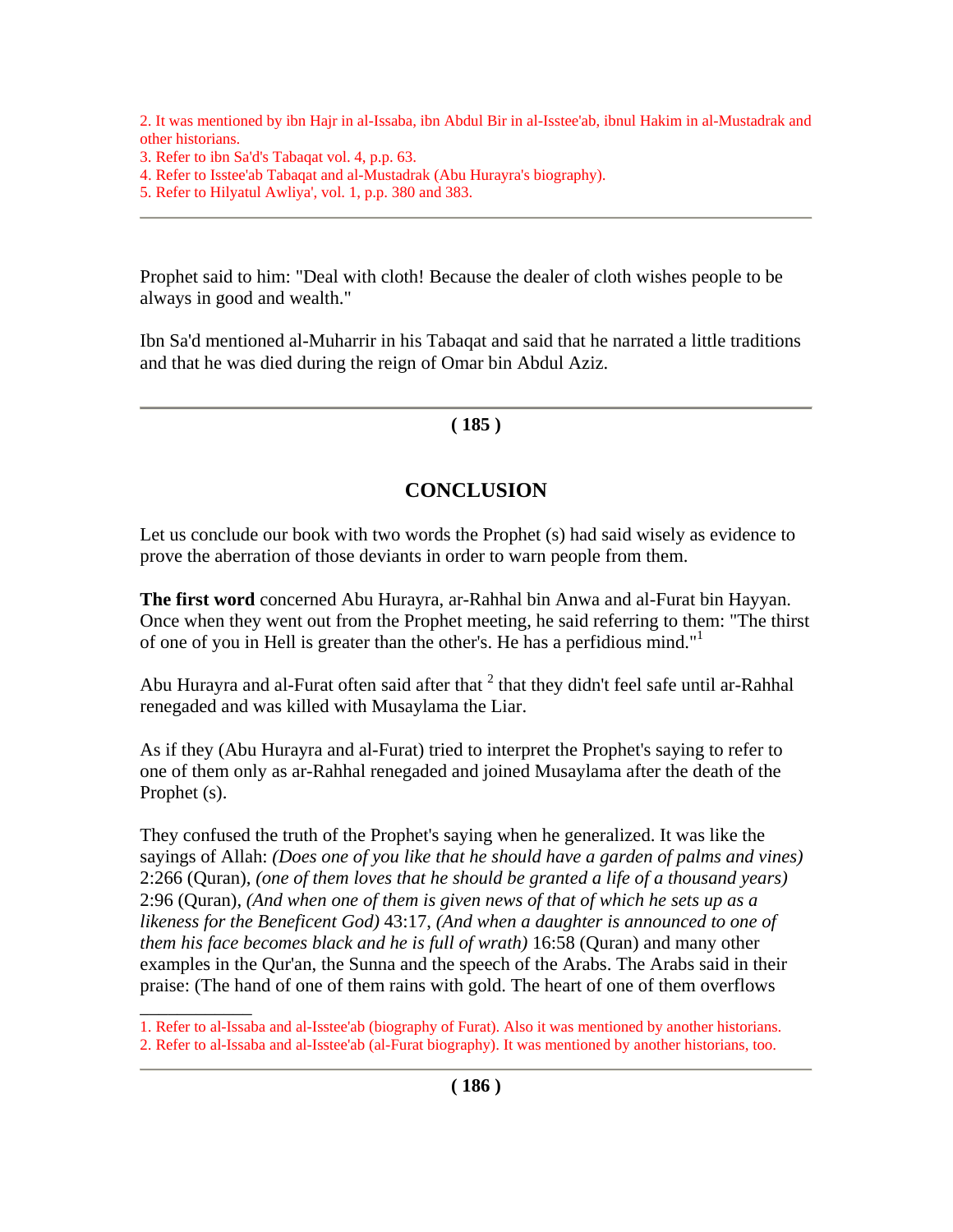with compassion) and they said in their dispraise: (The face of one of them is a symbol of impudence. The heart of one of them is harder than the rocks). So the Prophet's saying didn't concern a certain one of them but it concerned the three of them. This was the fact of the tradition.

If the Prophet wanted to refer to a certain one of those three, he would show that clearly by mentioning his name or a distinguishing aspect and wouldn't say a confused tradition, which was not possible for the Prophet, because the innocent ones would be wronged. So if it was known that one of them was perfidious and he would be in Hell without knowing exactly who he was, the three of them would participate in the verdict. After that it was not to trust or depend upon their sayings or witnesses and not to entrust them with any of the Muslims' affairs. They would be forbidden from the civil rights in Islam and the umma had to avoid them in whatever concerned truthfulness and fairness according to the Islamic rule about suspicions. That was enough evidence to renounce the three of them.

Definitely the Prophet would define the perfidious one, who would be in Hell, and wouldn't let the innocent ones suffer his prediction as long as they lived besides the bad thought of people about them.

Certainly he wouldn't do that, unless the three of them were the same. If you say: the Prophet might refer to ar-Rahhal by saying something or pointing to him and that was unknown to us.

We say: if there was something of that, it would not be unknown for Abu Hurayra and al-Furat, who didn't find anything to make them feel safe except when ar-Rahhal renegaded then they prostrated to thank Allah. After that they often said that they hadn't felt safe until ar-Rahal did so. $<sup>1</sup>$ </sup>

If you say: the Prophet said that in general before ar-Rahhal renegaded and joined Musaylama the Liar and was killed with him.

\_\_\_\_\_\_\_\_\_\_\_\_ Their prostration and saying such were mentioned in al-Isstee'ab, al-Issaba and in other history books.

#### **( 187 )**

Hence, after ar-Rahhal did so, it became clear that he himself, whom the Prophet did mean by his tradition without the other two.

We say first: it was understood from the Prophet's saying: "..one of you.." that it referred to the all without exception as we explained before and quoted some similar examples from the holy Qur'an. It had nothing to do with the renegade of ar-Rahhal for he was bad before that. So were his two friends.

Second: it was impossible for the prophets to hide the truth when it was required or to delay it until its time elapsed. The time in this case related to the same moment of uttering this word by the Prophet. If anyone of these three deserved any respect or regard, the Prophet would declare the perfidious one of them by the name. In fact since they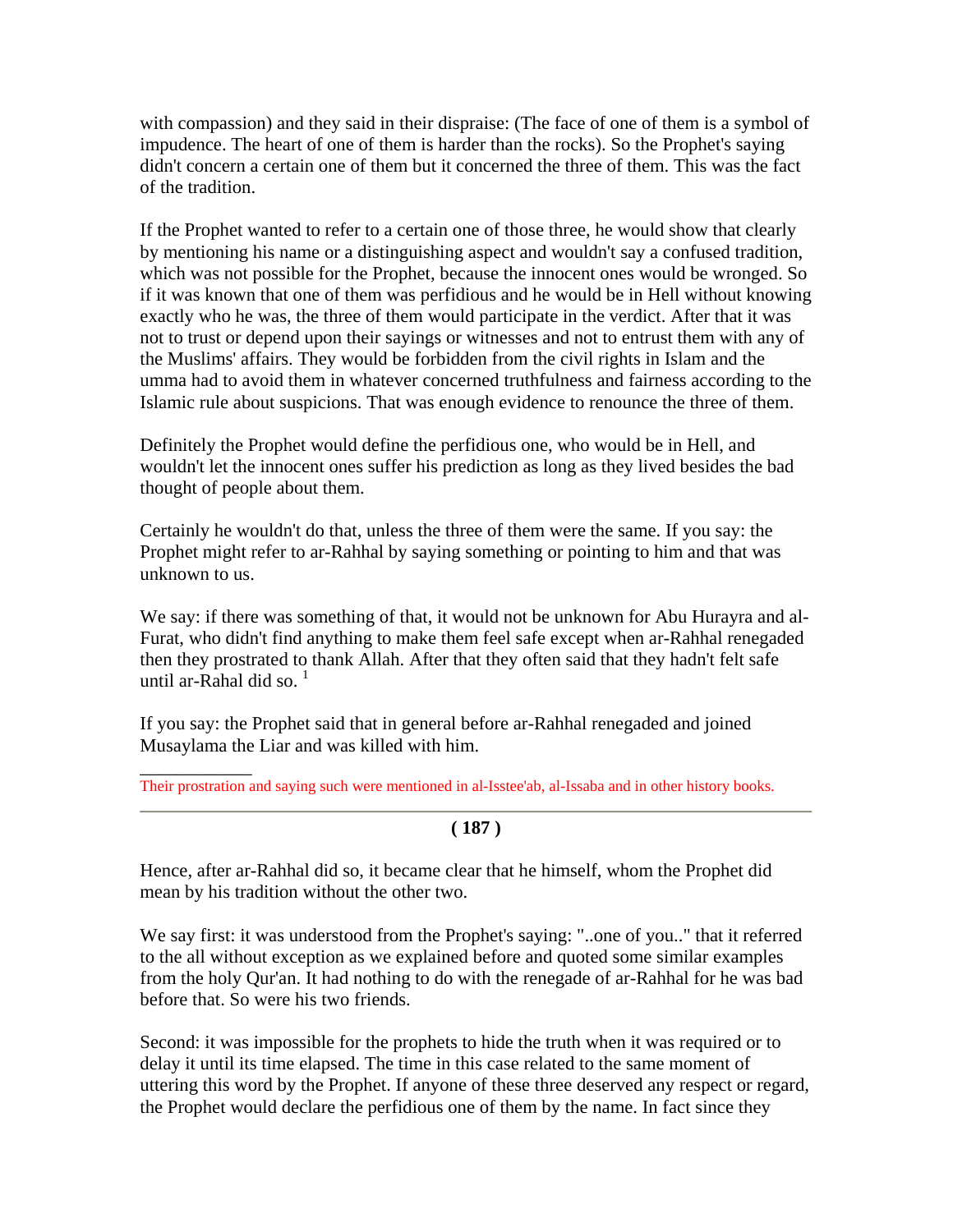became Muslims, they were suspected of their traditions, witnesses and everything else. If it was not necessary to renounce the three of them, the Prophet would show the name of one of them before he died. He would not leave the matter for the renegade of ar-Rahhal to explain his tradition!

Third: al-Furat bin Hayyan was a spy for the polytheist and an eye for Abu Sufyan to spy on the Prophet and the Muslims. When the Muslims wanted to kill him according to the Prophet's order, he declared to be a Muslim in order to spare his life. The Prophet said:  $\frac{1}{1}$ "There are some of you, I gift them to remain Muslims. One of them is al-Furat bin Hayyan." So he was as bad as ar-Rahhal. Then how could we decide that the Prophet referred in his tradition to ar-Rahhal and not to al-Furat, who became a Muslim just to spare his life or Abu Hurayra, who had booked his ticket to Hell before his two friends according to the Prophet saying: "Whoever ascribes a fabricated tradition to me, is to occupy his seat in Hell."

 $\overline{\phantom{a}}$ 

#### **( 188 )**

**The second word** concerned Abu Hurayra, Samara bin Jundub al-Fazari and Abu Mahthoora al-Jumahi, whom the Prophet warned one day by saying: "The last of you to die will be in Hell."<sup>1</sup>

It was a wise method of the Prophet to discard the polytheists from participating in the Muslims' affairs. Since the Prophet knew the hidden reality of those three men, so he wanted to infuse into the minds of his umma the doubt about them to avoid them in order not to entrust any one of them with a task that had to be done by a trusty believer. He said that one of them, who was to die the last, would be in Hell without defining a certain one of the three of them. Days and nights elapsed and the tradition remained as it was without any definition or addition until the Prophet (s) joined his Exalted Lover in the best world.

Then the umma had to discard them all from any position concerning the believers and to prevent them the rights according to the traditional and rational rule about suspicions. If the three were not the same in this matter, the Prophet definitely would define one of them.

If you say: there might be a definition about one of them but it became unknown for us because of the long period .

We say: if it was so, not all of those three would be so afraid from this warning.  $2$ 

There was no any difference in this matter if there was no definition or it became unknown. All the three men shared the same verdict of the Prophet; therefore it had to be applied to anyone of them.

<sup>1.</sup> Refer to al-Istee'ab and al-Issaba, al-Hakam in his Mustadrak , vol. 4, p.p. 366 mentioned that al-Furat was as spy and an ally of Abu Suffyan. The prophet ordered to kill him. He passed by some of the Ansar and said: "I am a Muslim ." They said to the prophet that he said he was a Muslim. The Prophet said: " There are some of you that we consigh them to their pretended faith. One of them is al-Furat bin Hayyan."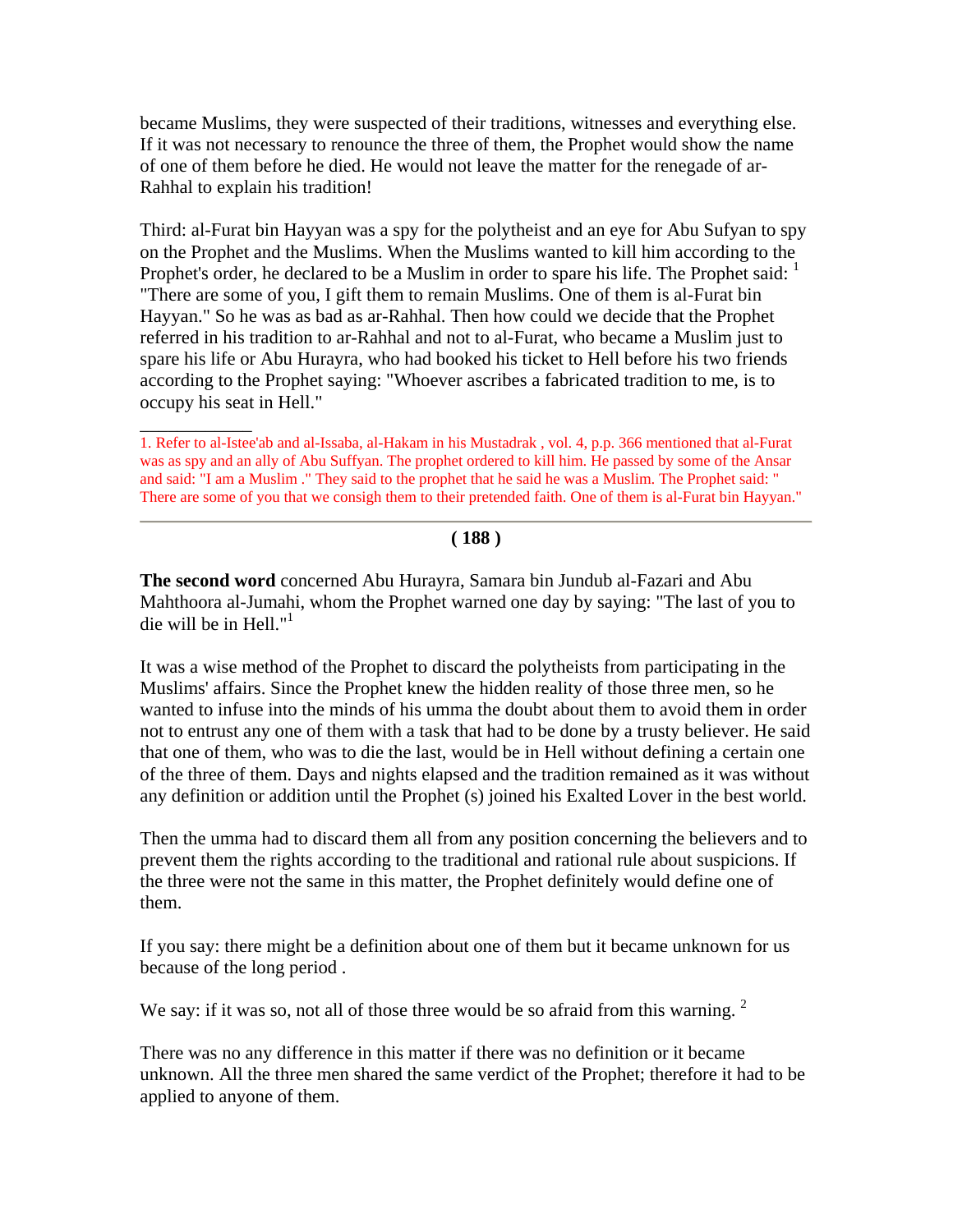If you say: the Prophet said that in general before the first and the second died. After their death it became clear that he, who remained after them, was the intended one to be in Hell. So there was no any problem.

We say first: you knew well as we had said before that it was impossible for the prophets to hide the truth when it was required or to delay it until its time elapsed. You knew, too, that its time was

1. Refer to al-Issaba and al-Istee'ab (biography of Samara bin Jundub).

\_\_\_\_\_\_\_\_\_\_\_\_

 $\overline{\phantom{a}}$ 

2. As it was clear for those, who inspected their affairs in this concern in the historian's book.

#### **( 189 )**

related to the same moment of uttering this warning. If one of these three men was virtuous or regardable, the Prophet would show that by defining one of them in order not to wrong the other innocent ones. The Prophet was far away from preventing someone his right or disgracing someone, who was innocent and didn't deserve to be disgraced and to remain disgraced until he died without knowing his innocence except if he died, according to this null supposition, before his two friends.

Second: we, by Allah, tried our best in researching and inspecting to know who was the last of them in dying but we couldn't because the sayings about the dates of their deaths were confused and contradicted.<sup>1</sup>

Third: the great characters and the high morals of the Prophet, who (became grievous when the believers fell into distress, excessively solicitous about them and had compassion on them)<sup>2</sup>, would not face those, whom he respected, with this severe saying (the last of you to die will be in Hell). It was not possible for him, who had the sublime morality, to overtake someone innocent and didn't deserve to be overtaken by such severe saying (the great thirst of one of you in Hell.). If one of these three men (or those) was good, the Prophet would not include him in this hard surprise and cruel defiance, but the revelation obliged him to do so for the sake of Allah and the umma because *(Nor does he speak out of desire. It is naught but revelation that is revealed)* 53:3 (Quran).

It was enough for Abu Hurayra to be in his disgrace, which the prophetic traditions put him in. Let you yourself decide when you see the crimes committed by Samara; his horrible excessiveness in

#### **( 190 )**

shedding the Muslims' bloods,  $<sup>1</sup>$  selling wine publicly,  $<sup>2</sup>$  doing wrong to al-Ansari,</sup></sup> disobeying the Prophet when he invited him to reconcile between him and a man in a

<sup>1.</sup> One of the historians said that Samara had died in fifty-seven of hijra and Abu Hurayra had died in fiftynine. This was contradicted by another saying that Abu Hurayra had died in fifty-seven hijra and so on for the rest of the historian's sayings. But the more alike of the sayings showed that all of the three had died in fifty-nine without specifying the month and the day of their deaths. 2. As Allah described him in the Quran.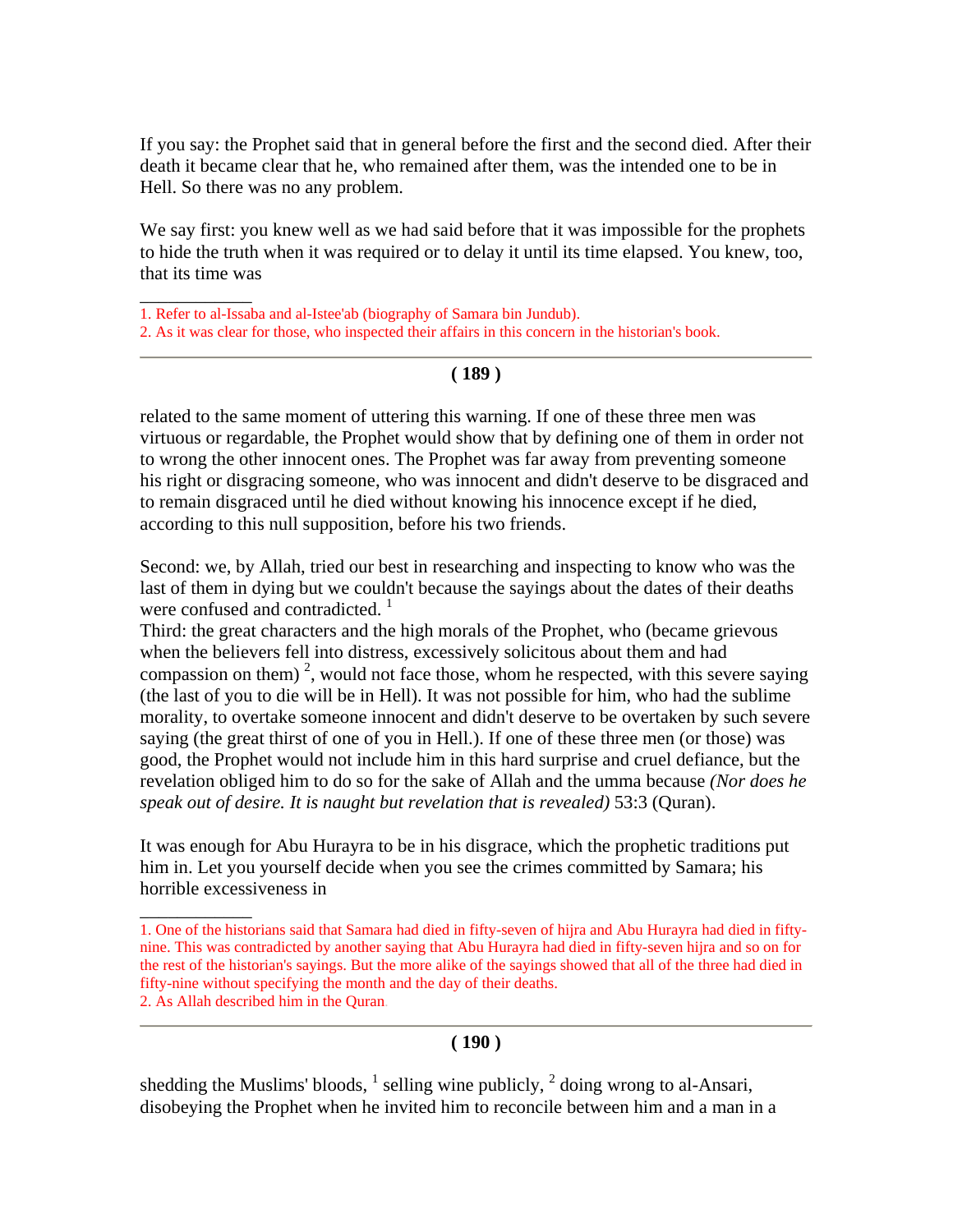case happened between them about Samara's date-palm, which was inside the house of that man. The Prophet promised him to have one in Paradise instead of that but he refused in a way showing that he wasn't faithful.<sup>3</sup> Once he wounded the head of the Prophet's she-camel disdainfully and scornfully, besides his many other bad deeds.

As for Abu Mahthoora, he was one of the freed captives and one of those, whom the Prophet gifted to attract them to Islam in order to be safe from their plots against the Muslims. He became a Muslim after the Prophet had conquered Mecca and after he had come back from the Battle of Hunayn victoriously against the big tribe of Hawazin. At that time no one was more hated to Abu Mahthoora than the Prophet and his orders. He often mocked at the Prophet's caller, who announced azan, and imitated him loudly in ridiculous manner. But the purse of silver, which the Prophet used to give him, and the booties of Hunayn, which the Prophet granted to the freed captives of his enemies, who fought against him and his great morals that embraced whomever declared the shahada, with his severity towards those, who didn't declare it, all that made the Arabs became Muslims group by group. And so Abu Mahthoora and his likes were obliged unwillingly to become Muslims. He didn't immigrate to Medina until he died in Mecca.<sup>4</sup> Allah knew well this man's hidden intentions!

One word remained that was said by ibn Abdul Birr about this warning concerning these three men. He said in his book al-Istee'ab about Samara bin Jundub: "He died in Basra during the reign of Mu'awiya in fifty-eight of hijra. He fell into a pot full of hot water, which he was to sit on as treatment because he suffered from bad tetanus, and died. That confirmed the Prophet's saying to him, Abu

3. Refer to Sharh Nahjul Balagha by ibn Abul Hadeed, vol. 1, p.p. 363.

 $\overline{\phantom{a}}$ 

# **( 191 )**

Hurayra and to a third one with them: "The last of you to die will be in (fire) Hell."

It was an odd interpretation, which the text didn't mean. No one understood it in this way even the three men, who were meant by this tradition, didn't doubt about its meaning, therefore each of them wished, as it was mentioned by the historians, to die before his two friends. It was not certain that Samara died after the other two. Ibn Abdul Birr said that he died in fifty-eight of hijra whereas Abu Hurayra, according to the sayings of al-Waqidi, ibn Numayr, ibn Obayd, ibnul-Atheer and others, died in fifty-nine, in which Abu Mahthoora died too. It was also said that Abu Mahthoora died in seventy-nine. Ibnul-Kalbi said that Abu Mahthoora died after Samara. So the justification of ibn Abdul Birr about this tradition was but nonsense.

This was the last of what we wanted to say in order to clarify the holy Sunna from the disgraceful defects ascribed to the essence of Islam and its high soul. Thanks to Allah,

<sup>1.</sup> Refer to Sharh an-Nahju al-Hameedi, vol. 1, p.p. 363. to see the details of that. Refer to at-Tabri's Tareekh, the events of the year fifty of hijra and chapter eight in our books al-Fusul al-Muhimma. 2. Refer to Ahmed's Musnad, vol. 1, p.p. 25.

<sup>4.</sup> Refer to al-Issaba (biography of Abu Mahthoora).